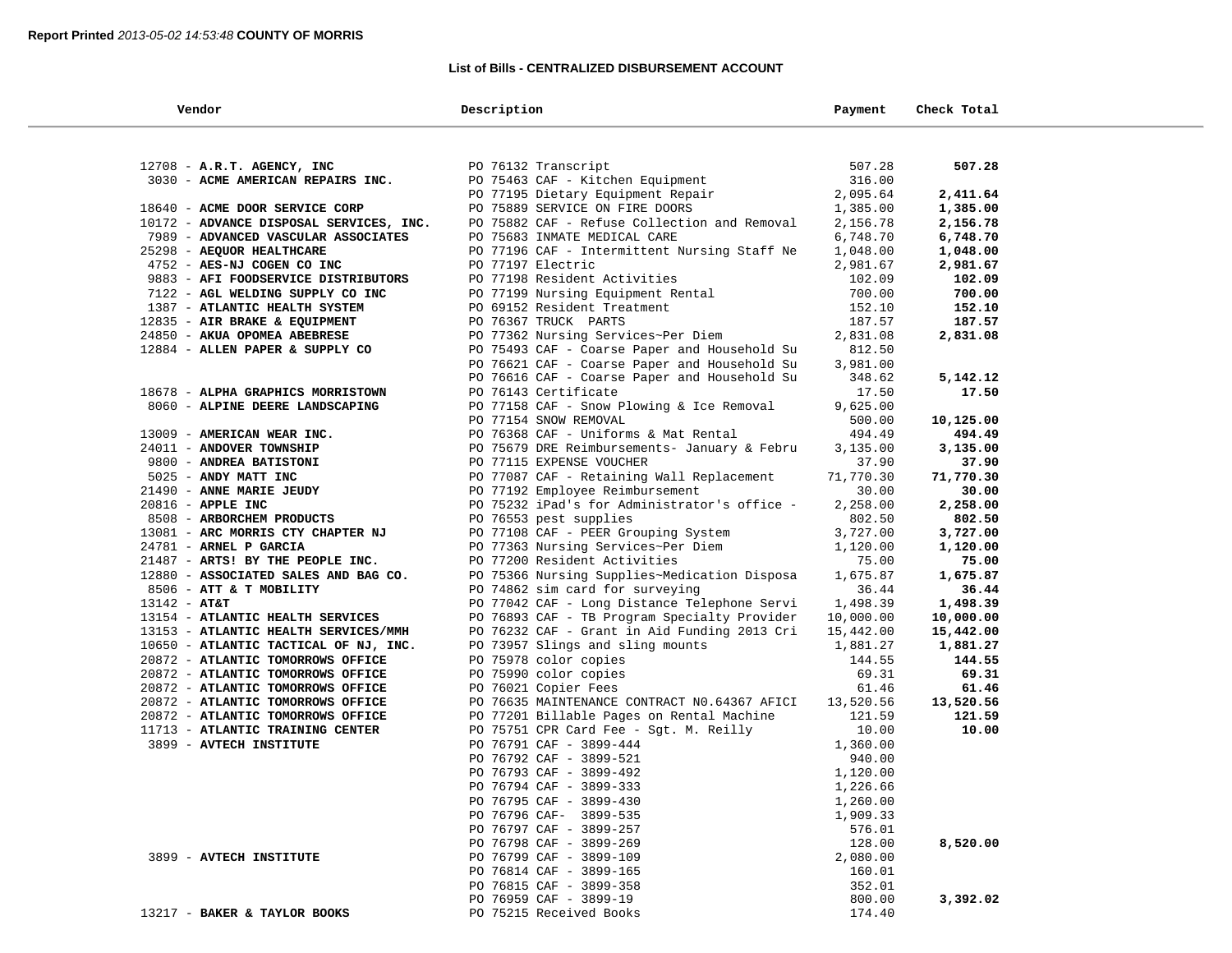|                                       |  | 1967 - Sammar Francesco (1972) - Sammar Sons (1972) - Sammar Sons (1972) - Sammar Sons (1973) - Sammar Sons (1973) - Sammar Sons (1973) - Sammar Sons (1973) - Sammar Sons (1973) - Sammar Sons (1973) - Sammar Sons (1973) - |            |            |
|---------------------------------------|--|-------------------------------------------------------------------------------------------------------------------------------------------------------------------------------------------------------------------------------|------------|------------|
|                                       |  |                                                                                                                                                                                                                               |            |            |
|                                       |  |                                                                                                                                                                                                                               |            |            |
|                                       |  |                                                                                                                                                                                                                               |            |            |
|                                       |  |                                                                                                                                                                                                                               |            |            |
|                                       |  |                                                                                                                                                                                                                               |            |            |
|                                       |  |                                                                                                                                                                                                                               |            |            |
|                                       |  |                                                                                                                                                                                                                               |            |            |
|                                       |  |                                                                                                                                                                                                                               |            |            |
|                                       |  |                                                                                                                                                                                                                               |            |            |
|                                       |  |                                                                                                                                                                                                                               |            |            |
|                                       |  |                                                                                                                                                                                                                               |            |            |
|                                       |  |                                                                                                                                                                                                                               |            |            |
|                                       |  |                                                                                                                                                                                                                               |            |            |
|                                       |  |                                                                                                                                                                                                                               |            |            |
|                                       |  |                                                                                                                                                                                                                               |            |            |
|                                       |  |                                                                                                                                                                                                                               |            |            |
|                                       |  |                                                                                                                                                                                                                               |            |            |
|                                       |  |                                                                                                                                                                                                                               |            |            |
|                                       |  |                                                                                                                                                                                                                               |            |            |
|                                       |  |                                                                                                                                                                                                                               |            |            |
|                                       |  |                                                                                                                                                                                                                               |            |            |
|                                       |  |                                                                                                                                                                                                                               |            |            |
|                                       |  |                                                                                                                                                                                                                               |            |            |
|                                       |  |                                                                                                                                                                                                                               |            |            |
|                                       |  |                                                                                                                                                                                                                               |            |            |
|                                       |  |                                                                                                                                                                                                                               |            |            |
|                                       |  |                                                                                                                                                                                                                               |            |            |
|                                       |  |                                                                                                                                                                                                                               |            |            |
|                                       |  |                                                                                                                                                                                                                               |            |            |
|                                       |  |                                                                                                                                                                                                                               |            |            |
|                                       |  |                                                                                                                                                                                                                               |            |            |
|                                       |  |                                                                                                                                                                                                                               |            |            |
|                                       |  |                                                                                                                                                                                                                               |            |            |
|                                       |  |                                                                                                                                                                                                                               |            |            |
|                                       |  |                                                                                                                                                                                                                               |            |            |
|                                       |  |                                                                                                                                                                                                                               |            |            |
|                                       |  |                                                                                                                                                                                                                               |            |            |
|                                       |  |                                                                                                                                                                                                                               |            |            |
|                                       |  |                                                                                                                                                                                                                               |            |            |
|                                       |  |                                                                                                                                                                                                                               |            |            |
|                                       |  |                                                                                                                                                                                                                               |            |            |
|                                       |  |                                                                                                                                                                                                                               |            |            |
|                                       |  |                                                                                                                                                                                                                               |            |            |
|                                       |  |                                                                                                                                                                                                                               |            |            |
|                                       |  |                                                                                                                                                                                                                               |            |            |
|                                       |  |                                                                                                                                                                                                                               |            |            |
|                                       |  |                                                                                                                                                                                                                               |            |            |
|                                       |  |                                                                                                                                                                                                                               |            |            |
|                                       |  |                                                                                                                                                                                                                               |            |            |
|                                       |  |                                                                                                                                                                                                                               |            |            |
|                                       |  | PO 76610 Removal Services                                                                                                                                                                                                     | 1,360.00   | 2,235.00   |
| 13937 - COMPUTER CABLE & CONNECTOR CO |  | PO 75852 Cables Stock Needed                                                                                                                                                                                                  | 67.14      |            |
|                                       |  | PO 75818 Computer Cable                                                                                                                                                                                                       | 53.44      |            |
|                                       |  | PO 75865 New Wireless Router for OIT Network                                                                                                                                                                                  | 175.00     |            |
|                                       |  | PO 76359 Cable                                                                                                                                                                                                                | 32.50      | 328.08     |
| $13969 - CONROY'S$                    |  | PO 76664 Flower Invoices                                                                                                                                                                                                      | 148.99     | 148.99     |
| 14022 - COUNTY COLLEGE OF MORRIS      |  | PO 77113 CELEBRATES SENIORS 2013                                                                                                                                                                                              | 600.00     | 600.00     |
| 14029 - COUNTY COLLEGE OF MORRIS      |  | PO 77535 CAF - 2013 Printing Services                                                                                                                                                                                         | 15, 333.33 | 15,333.33  |
| 14022 - COUNTY COLLEGE OF MORRIS      |  | PO 77536 1ST HALF 5/13 OPERATING BUDGET                                                                                                                                                                                       | 568,256.75 | 568,256.75 |
| 13 - COUNTY OF MORRIS                 |  | PO 69597 VOCA POSTAGE REIMBURSEMENT                                                                                                                                                                                           | 6,200.20   | 6,200.20   |
| 13 - COUNTY OF MORRIS                 |  | PO 76447 Salary Reimbursement of CEHA Activi                                                                                                                                                                                  | 12,891.53  | 12,891.53  |
| 13 - COUNTY OF MORRIS                 |  | PO 76674 Fringe Benefits                                                                                                                                                                                                      | 137,334.02 | 137,334.02 |
| 13 - COUNTY OF MORRIS                 |  | PO 77532 2ND HALF 4/13 METERED MAIL                                                                                                                                                                                           | 226.87     | 226.87     |
|                                       |  |                                                                                                                                                                                                                               |            |            |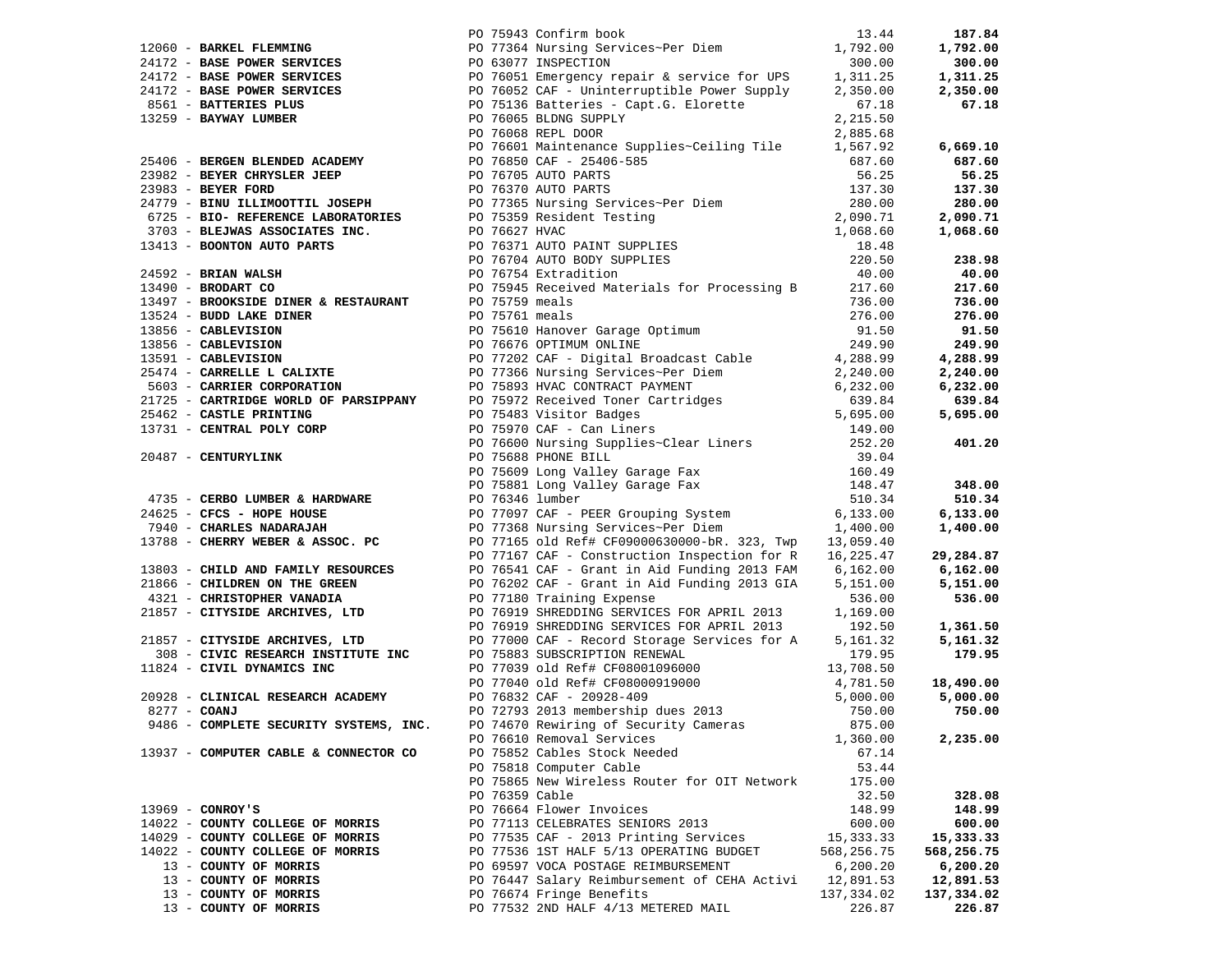| 13 - COUNTY OF MORRIS                    | PO 77533 2ND HALF 4/13 METERED MAIL 10,647.84                                                                                                                                                                                                                     |                 | 10,647.84 |
|------------------------------------------|-------------------------------------------------------------------------------------------------------------------------------------------------------------------------------------------------------------------------------------------------------------------|-----------------|-----------|
|                                          | 13 - COUNTY OF MORRIS PO 77533 2ND HALF 4/13 METERED MAIL<br>10,647.84<br>14064 - <b>COUNTY WELDING SUPPLY CO</b><br>1483 - <b>SAGE PUBLICATIONS, INC.</b><br>200.000<br>200.000<br>200.000<br>200.000<br>200.000<br>200.000<br>200.000<br>200.000<br>200.000<br> |                 | 148.74    |
|                                          |                                                                                                                                                                                                                                                                   |                 |           |
|                                          |                                                                                                                                                                                                                                                                   |                 | 665.02    |
|                                          |                                                                                                                                                                                                                                                                   |                 | 200.00    |
|                                          |                                                                                                                                                                                                                                                                   |                 | 50.00     |
|                                          |                                                                                                                                                                                                                                                                   |                 | 46.69     |
|                                          |                                                                                                                                                                                                                                                                   |                 |           |
|                                          |                                                                                                                                                                                                                                                                   |                 | 89.60     |
|                                          |                                                                                                                                                                                                                                                                   |                 | 1,400.00  |
|                                          |                                                                                                                                                                                                                                                                   |                 |           |
|                                          |                                                                                                                                                                                                                                                                   |                 | 5,323.83  |
|                                          | 11783 - D.R. JOHNSON & ASSOCIATES, LLC PO 76867 CAF - Reviewing of Land Development                                                                                                                                                                               |                 |           |
|                                          |                                                                                                                                                                                                                                                                   | 2,273.58        | 2,273.58  |
|                                          |                                                                                                                                                                                                                                                                   |                 | 47.48     |
|                                          |                                                                                                                                                                                                                                                                   |                 | 62.04     |
|                                          |                                                                                                                                                                                                                                                                   |                 | 2,578.94  |
|                                          |                                                                                                                                                                                                                                                                   |                 | 578.64    |
|                                          | 11783 - <b>D.R. JOHNSON &amp; ASSOCIATES, LETTER IN A RECORD NEWSPAPER AD FROM 14123 - DAILY RECORD<br/> 14123 - DAILY RECORD<br/> 14123 - DAILY RECORD<br/> 14123 - DAILY RECORD<br/> 14123 - DAILY RECORD<br/> 14123 - DAILY RECORD<br/> 1423 - DAILY REC</b>   |                 | 122.10    |
|                                          |                                                                                                                                                                                                                                                                   |                 | 88.28     |
|                                          |                                                                                                                                                                                                                                                                   |                 | 1,680.00  |
|                                          |                                                                                                                                                                                                                                                                   |                 | 2,240.00  |
|                                          |                                                                                                                                                                                                                                                                   |                 |           |
|                                          |                                                                                                                                                                                                                                                                   |                 | 19,438.00 |
|                                          | PO 77107 CAF - Grant in Aid Funding 2013<br>PO 75998 3/1/13 bottled water delivery 16.13<br>12.54                                                                                                                                                                 |                 | 16.13     |
|                                          |                                                                                                                                                                                                                                                                   |                 | 12.54     |
|                                          |                                                                                                                                                                                                                                                                   |                 | 6.27      |
|                                          |                                                                                                                                                                                                                                                                   |                 | 18.97     |
|                                          |                                                                                                                                                                                                                                                                   |                 | 39.71     |
|                                          |                                                                                                                                                                                                                                                                   |                 | 16.72     |
|                                          | 274 - DEER PARK PO 77107 CAF - Grant in Aid Funding 2013<br>274 - DEER PARK PO 75098 3/1/13 bottled water delivery<br>274 - DEER PARK PO 76022 Office Supplies<br>274 - DEER PARK PO 76605 Water for Boiler Room 6.27<br>274 - DEER P                             |                 | 29.42     |
|                                          |                                                                                                                                                                                                                                                                   |                 | 91.96     |
|                                          |                                                                                                                                                                                                                                                                   |                 | 14.63     |
|                                          |                                                                                                                                                                                                                                                                   |                 |           |
|                                          |                                                                                                                                                                                                                                                                   |                 | 58.43     |
|                                          |                                                                                                                                                                                                                                                                   |                 | 1,889.88  |
|                                          |                                                                                                                                                                                                                                                                   |                 | 64.40     |
|                                          |                                                                                                                                                                                                                                                                   |                 | 3,999.99  |
|                                          |                                                                                                                                                                                                                                                                   |                 | 3,999.38  |
|                                          |                                                                                                                                                                                                                                                                   |                 | 779.02    |
|                                          |                                                                                                                                                                                                                                                                   |                 |           |
|                                          |                                                                                                                                                                                                                                                                   |                 |           |
|                                          |                                                                                                                                                                                                                                                                   |                 |           |
|                                          |                                                                                                                                                                                                                                                                   |                 |           |
|                                          |                                                                                                                                                                                                                                                                   |                 |           |
|                                          |                                                                                                                                                                                                                                                                   |                 |           |
|                                          |                                                                                                                                                                                                                                                                   |                 |           |
|                                          | 25481 - DIVERSIFIED HEAT TRANSFER, INC. DO 76740 CAF - OJT-13S-14-WIA/DW 3,999.99<br>25481 - DIVERSIFIED HEAT TRANSFER, INC. DO 76741 CAF - OJT-13S-15-WIA/DW 3,999.99<br>266.00 DOVER BUSINESS COLLEGE DESCRIPED TO 76964 CAF -                                  |                 | 3,584.00  |
|                                          |                                                                                                                                                                                                                                                                   |                 | 100.00    |
|                                          |                                                                                                                                                                                                                                                                   |                 | 100.00    |
|                                          | 11691 - DYNAMIC IMAGING SYSTMES INC PO 75682 CONTRACT PAYMENT FOR PICTURELINK                                                                                                                                                                                     | 5,462.00        | 5,462.00  |
| 322 - EAGLE AUTOMOTIVE                   | PO 76710 TRUCK PARTS                                                                                                                                                                                                                                              | $137.50$ 137.50 |           |
| 14445 - EAGLE POINT GUN SHOP             | PO 75148 Targets                                                                                                                                                                                                                                                  | 867.36          |           |
|                                          | PO 75928 Please Order - Ammo - Det. Sgt. W.                                                                                                                                                                                                                       | 799.20          | 1,666.56  |
| 14458 - EASTMAN KODAK COMPANY            | PO 75069 service date on scanners for imagin                                                                                                                                                                                                                      | 645.00          | 645.00    |
| 25484 - EASTMAN PARK MICROGRAPHICS, INC. | PO 75773 processing of film                                                                                                                                                                                                                                       | 1,297.47        | 1,297.47  |
| 18985 - EBSCO SUBSCRIPTION SERVICES      | PO 73067 Renewal of 2012 Subcriptions                                                                                                                                                                                                                             | 3,638.00        | 3,638.00  |
| 23962 - EDWARD ZAJKOWSKI                 | PO 76129 Transcript                                                                                                                                                                                                                                               | 184.76          | 184.76    |
| 14491 - EL PRIMER PASO                   | PO 76522 CAF - Grant in Aid Funding 2013 EL                                                                                                                                                                                                                       | 7,362.00        | 7,362.00  |
| 23996 - ELECTRONIC OFFICE SYSTEMS        | PO 75977 color copies                                                                                                                                                                                                                                             | 252.77          | 252.77    |
| 23996 - ELECTRONIC OFFICE SYSTEMS        | PO 76282 Additional Copy Cost                                                                                                                                                                                                                                     | 11.06           | 11.06     |
| 23996 - ELECTRONIC OFFICE SYSTEMS        | PO 76636 BLACK & WHITE COPIES - CUST.#106223                                                                                                                                                                                                                      | 3,020.19        | 3,020.19  |
| 23996 - ELECTRONIC OFFICE SYSTEMS        | PO 76644 additional copies on lease machines                                                                                                                                                                                                                      | 585.27          | 585.27    |
|                                          | PO 75884 CAF - Elevator Maintenance and Insp                                                                                                                                                                                                                      |                 |           |
| 14501 - ELEVATOR MAINTENANCE CORP        |                                                                                                                                                                                                                                                                   | 683.33          |           |
|                                          | PO 76347 CAF - Elevator Maintenance and Insp                                                                                                                                                                                                                      | 3,200.00        |           |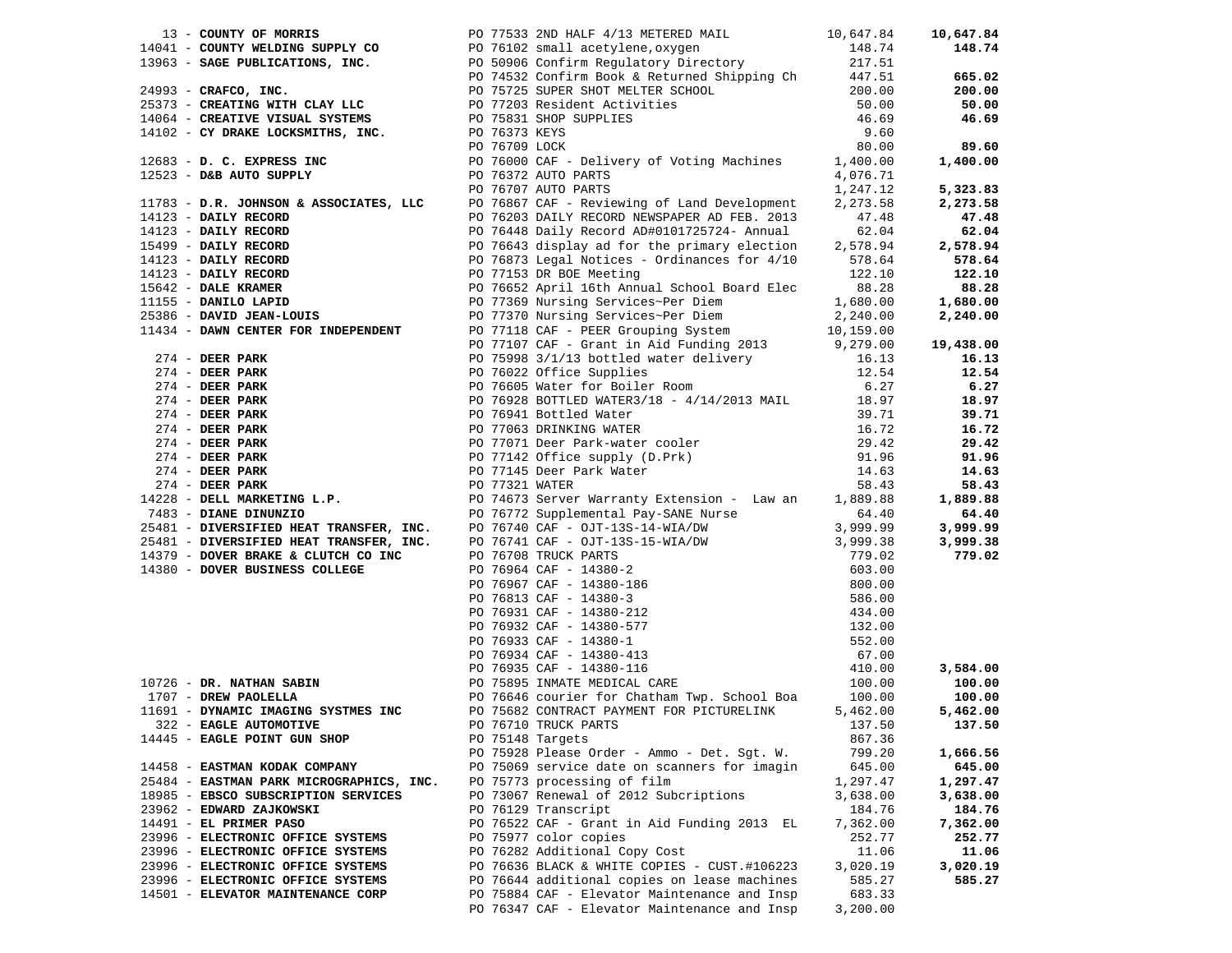|                 |                                                           |                | PO 76631 CAF - Elevator Maintenance and Insp 3,200.00                                                                                                                                                                                             |                            | 7,083.33  |
|-----------------|-----------------------------------------------------------|----------------|---------------------------------------------------------------------------------------------------------------------------------------------------------------------------------------------------------------------------------------------------|----------------------------|-----------|
|                 |                                                           |                |                                                                                                                                                                                                                                                   | 302.66                     | 302.66    |
|                 |                                                           |                |                                                                                                                                                                                                                                                   | 599.40                     | 599.40    |
|                 |                                                           |                |                                                                                                                                                                                                                                                   | 5,220.00                   | 5,220.00  |
|                 |                                                           |                |                                                                                                                                                                                                                                                   | 842.00                     | 842.00    |
|                 |                                                           |                |                                                                                                                                                                                                                                                   | 21,037.00                  | 21,037.00 |
|                 |                                                           |                | 14505 - ELIZABETHTOWN GAS<br>10977 - ELLORINE PITTER<br>10977 - ELLORINE PITTER<br>2012 - EMERALD PROFESSIONAL<br>2047 - EMPLOYMENT HORIZONS, INC.<br>20998 - EPIC MANAGEMENT INC.<br>20998 - EPIC MANAGEMENT INC.<br>20998 - EPIC MANAGEMEN      | 1,163.05                   | 1,163.05  |
|                 |                                                           |                |                                                                                                                                                                                                                                                   | 1,505.00                   | 1,505.00  |
|                 | 15382 - FAMILY PROMISE OF                                 |                | PO 76540 CAF - Grant in Aid Funding 2013 Fam 3,225.00                                                                                                                                                                                             |                            | 3,225.00  |
|                 | 14644 - FAMILY SERVICE OF MORRIS COUNTY                   |                | PO 76248 CAF - Grant in Aid Funding 2013 Cri 11,954.00                                                                                                                                                                                            |                            |           |
|                 |                                                           |                | PO 76573 CAF - Adult Day Care Center                                                                                                                                                                                                              | 20,703.25                  |           |
|                 |                                                           |                | PO 77112 no caf #                                                                                                                                                                                                                                 | 4,845.00                   |           |
|                 |                                                           |                | PO 77100 CAF - PEER Grouping System                                                                                                                                                                                                               | 9,211.00                   |           |
|                 |                                                           |                |                                                                                                                                                                                                                                                   |                            |           |
|                 |                                                           |                |                                                                                                                                                                                                                                                   |                            | 86,606.25 |
| $14668$ - FEDEX |                                                           |                |                                                                                                                                                                                                                                                   |                            |           |
|                 |                                                           |                |                                                                                                                                                                                                                                                   |                            |           |
|                 |                                                           |                | PO 77100 CAF - PEER Grouping System<br>PO 77101 CAF - PEER Grouping System<br>PO 77102 CAF - PEER Grouping System<br>PO 76745 Express mail<br>PO 76765 Express Mail<br>PO 77205 Express Shipping<br>PO 77205 Express Shipping<br>PO 77205 Ex      |                            |           |
|                 |                                                           |                |                                                                                                                                                                                                                                                   |                            | 391.18    |
|                 |                                                           |                | 19151 - FLEMINGTON BUICK CHEVROLET<br>19114 - FLORENCE D'AGOSTINO<br>19772 - FOWLER EQUIP CO INC.<br>25501 - FREDERIC M. KNAPP<br>25501 - FREDERIC M. KNAPP<br>26.65                                                                              |                            | 1,029.50  |
|                 |                                                           |                |                                                                                                                                                                                                                                                   |                            | 599.40    |
|                 |                                                           |                |                                                                                                                                                                                                                                                   |                            | 78.65     |
|                 |                                                           |                |                                                                                                                                                                                                                                                   |                            | 38.00     |
|                 |                                                           |                |                                                                                                                                                                                                                                                   |                            | 548.36    |
|                 |                                                           |                |                                                                                                                                                                                                                                                   |                            |           |
|                 |                                                           |                | 14772 - FOWLER EQUIP CO INC.<br>25501 - FREDERIC M. KNAPP<br>21893 - G & L TRANSCRIPTION OF NJ<br>21893 - G & L TRANSCRIPTION OF NJ<br>21893 - G & L TRANSCRIPTION OF NJ<br>21893 - G & L TRANSCRIPTION OF NJ<br>26.36<br>26.36<br>26.36<br>26.3  |                            | 880.48    |
|                 |                                                           |                |                                                                                                                                                                                                                                                   |                            | 456.25    |
|                 | 6181 - GAURDIANSHIP ASSOC OF NJ INC                       |                |                                                                                                                                                                                                                                                   |                            | 125.00    |
|                 | 14852 - GANN LAW BOOKS<br>25482 - GARDEN STATE VETERINARY |                | PO 77124 CONTINUING EDUCATION<br>PO 75904 2013 Edition NJ Zoning & Land Use                                                                                                                                                                       | 105.00                     | 105.00    |
|                 |                                                           |                | PO 75939 Medical K-9 - Ronan                                                                                                                                                                                                                      | 4,858.99                   | 4,858.99  |
|                 | 19083 - GAYLORD BROS., INC.                               |                | PO 75948 Confirm Replacement Caster Swivel W                                                                                                                                                                                                      | 230.11                     | 230.11    |
|                 | 14726 - GEN-EL SAFETY & INDUSTRIAL                        |                | PO 75754 safety jacket                                                                                                                                                                                                                            | 97.85                      |           |
|                 |                                                           |                | PO 75823 pest chemicals                                                                                                                                                                                                                           | 121.86                     | 219.71    |
|                 |                                                           |                | PO 76653 April 16th Annual School Board Elec                                                                                                                                                                                                      | 34.51                      | 34.51     |
|                 |                                                           |                | PO 77372 Nursing Services~Per Diem                                                                                                                                                                                                                | 1,344.00                   | 1,344.00  |
|                 |                                                           |                | PO 75805 Ribbon - D.Ackerman (Support Servic 429.00                                                                                                                                                                                               |                            | 429.00    |
|                 |                                                           |                |                                                                                                                                                                                                                                                   | 16.00                      | 16.00     |
|                 |                                                           |                |                                                                                                                                                                                                                                                   | 126.90                     |           |
|                 |                                                           |                | 924 - GEORGINA GRAY-HORSLEY<br>924 - GEORGINA GRAY-HORSLEY<br>9241 - GLOBALSTAR USA<br>9241 - GLOBALSTAR USA<br>9241 - GLOBALSTAR USA<br>9241 - GLOBALSTAR USA<br>9241 - GLOBALSTAR USA<br>926 - GRATNGER<br>926 - GRATNGER<br>926 - GRATNGER<br> | 127.29                     | 254.19    |
|                 |                                                           |                |                                                                                                                                                                                                                                                   | 262.52                     | 262.52    |
|                 |                                                           |                |                                                                                                                                                                                                                                                   | 230.00                     |           |
|                 |                                                           |                |                                                                                                                                                                                                                                                   | 257.50                     | 487.50    |
|                 |                                                           |                |                                                                                                                                                                                                                                                   | 90.00<br>90.00<br>1,373.59 | 90.00     |
|                 |                                                           |                |                                                                                                                                                                                                                                                   |                            | 1,373.59  |
|                 |                                                           |                |                                                                                                                                                                                                                                                   | 1,554.51                   | 1,554.51  |
|                 |                                                           |                |                                                                                                                                                                                                                                                   | 175.00                     | 175.00    |
|                 |                                                           |                |                                                                                                                                                                                                                                                   | 840.00                     | 840.00    |
|                 |                                                           |                | PO 74672 Replacement Printers for Dead units 376.58                                                                                                                                                                                               |                            | 376.58    |
|                 | 15174 - HB & HS, INC.                                     |                | PO 76596 Nursing Supplies                                                                                                                                                                                                                         | 556.95                     | 556.95    |
|                 | 16302 - HOMELESS SOLUTIONS, INC.                          |                | PO 76661 CAF - Grant in Aid Funding 2013 FAM                                                                                                                                                                                                      | 50,581.00                  | 50,581.00 |
|                 | 20737 - HOOVER TRUCK CENTERS INC                          |                | PO 76376 TRUCK PARTS                                                                                                                                                                                                                              | 499.37                     | 499.37    |
|                 | 15241 - HORIZON BLUE CROSS BLUE SHIELD                    |                | PO 77161 Dental coverage for the month of Ma                                                                                                                                                                                                      | 42,917.91                  | 42,917.91 |
|                 | 15241 - HORIZON BLUE CROSS BLUE SHIELD                    |                | PO 77524 MIN PREM MAY 2012                                                                                                                                                                                                                        | 98,846.57                  | 98,846.57 |
|                 | 15241 - HORIZON BLUE CROSS BLUE SHIELD                    |                | PO 77525 MIN PREM MAY 2012                                                                                                                                                                                                                        | 25,941.36                  | 25,941.36 |
|                 | 15241 - HORIZON BLUE CROSS BLUE SHIELD                    |                | PO 77526 MIN PREM JUNE 2012                                                                                                                                                                                                                       | 98,023.94                  | 98,023.94 |
|                 | 15241 - HORIZON BLUE CROSS BLUE SHIELD                    |                | PO 77527 MIN PREM JUNE 2012                                                                                                                                                                                                                       | 25,941.37                  | 25,941.37 |
|                 | 15241 - HORIZON BLUE CROSS BLUE SHIELD                    |                | PO 77528 MIN PREM JULY 2012                                                                                                                                                                                                                       | 98,245.37                  | 98,245.37 |
|                 | 15241 - HORIZON BLUE CROSS BLUE SHIELD                    |                | PO 77529 MIN PREM JULY 2012                                                                                                                                                                                                                       | 26,098.39                  | 26,098.39 |
|                 | 15241 - HORIZON BLUE CROSS BLUE SHIELD                    |                | PO 77530 MIN PREM AUGUST 2012                                                                                                                                                                                                                     | 98,010.43                  | 98,010.43 |
|                 | 15241 - HORIZON BLUE CROSS BLUE SHIELD                    |                | PO 77531 MIN PREM AUGUST 2012                                                                                                                                                                                                                     | 26,043.44                  | 26,043.44 |
|                 | 15249 - HOUSING PARTNERSHIP                               |                | PO 76247 CAF - Grant in Aid Funding 2013 GIA                                                                                                                                                                                                      | 6,398.00                   | 6,398.00  |
|                 | 10636 - HUNAN WOK                                         | PO 76437 meals |                                                                                                                                                                                                                                                   | 172.50                     | 172.50    |
|                 | 10767 - ILLIENE CHARLES, RN                               |                | PO 77374 Nursing Services~Per Diem                                                                                                                                                                                                                | 1,680.00                   | 1,680.00  |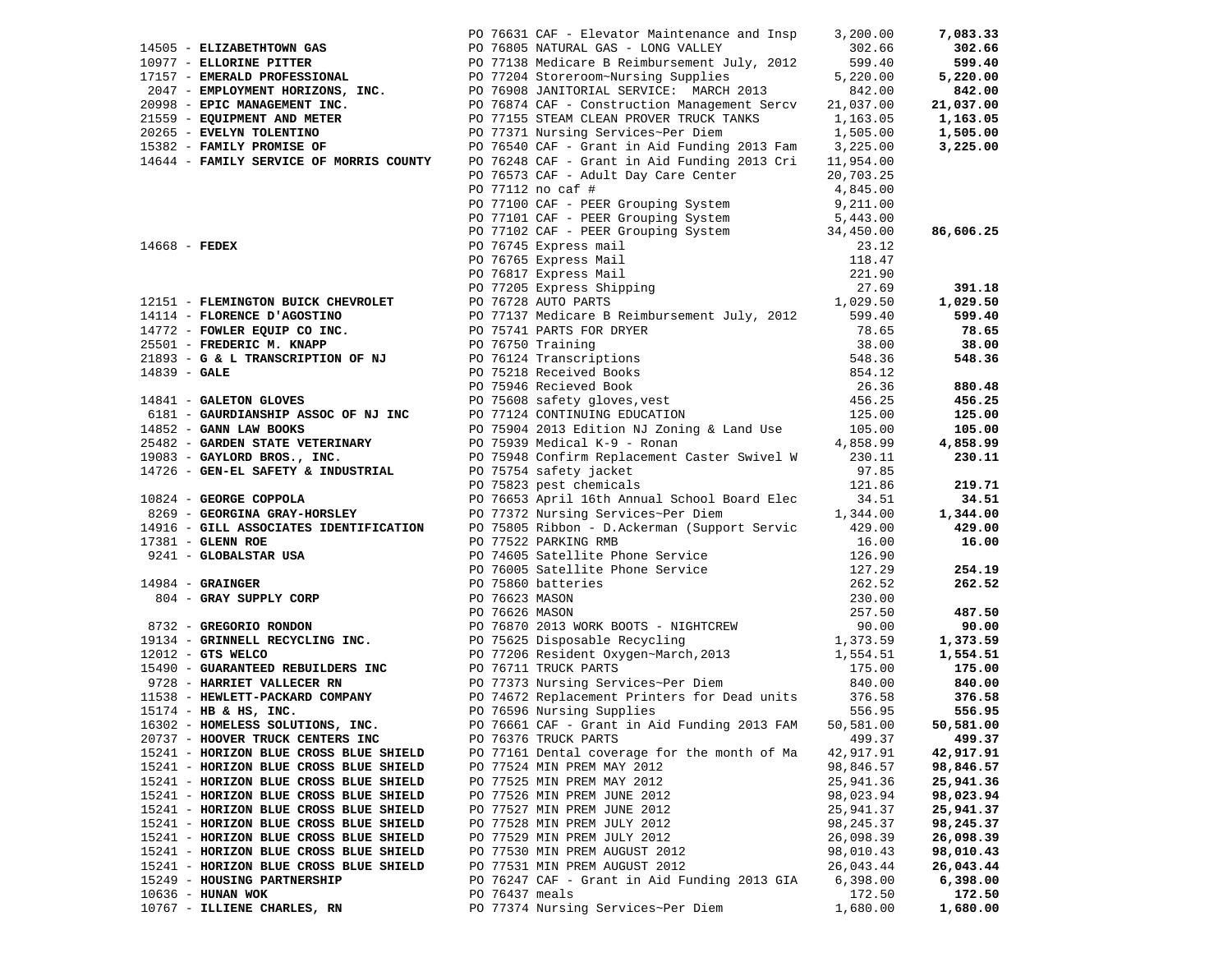|                                       |                | 10480 - IMX MEDICAL MANANGEMENT PO 75299 FIT FOR DUTY EVAL - OCTOBER 2012                                                                                                                                                                                                                                                        | 625.00     | 625.00                |
|---------------------------------------|----------------|----------------------------------------------------------------------------------------------------------------------------------------------------------------------------------------------------------------------------------------------------------------------------------------------------------------------------------|------------|-----------------------|
|                                       |                |                                                                                                                                                                                                                                                                                                                                  |            |                       |
|                                       |                | 19480 - INX MEDICAL MANANGEMENT<br>4592 - INFORMATION & TECHNOLOGY<br>1664 - INFORMATION & TECHNOLOGY<br>1664 - INGRAM LIBRARY SERVICES<br>2625.00<br>1664 - INGRAM LIBRARY SERVICES<br>2625.00<br>2625.00<br>2625.00<br>2625.00<br>2625.00<br>2625.                                                                             |            | 3,438.92              |
|                                       |                |                                                                                                                                                                                                                                                                                                                                  |            |                       |
|                                       |                |                                                                                                                                                                                                                                                                                                                                  |            | 3,687.59              |
|                                       |                |                                                                                                                                                                                                                                                                                                                                  |            | 2,502.00              |
|                                       |                |                                                                                                                                                                                                                                                                                                                                  |            | 4,531.25              |
|                                       |                |                                                                                                                                                                                                                                                                                                                                  |            |                       |
|                                       |                |                                                                                                                                                                                                                                                                                                                                  |            | 1,825.68              |
|                                       |                |                                                                                                                                                                                                                                                                                                                                  |            | 5,880.00              |
|                                       |                |                                                                                                                                                                                                                                                                                                                                  |            |                       |
|                                       |                | PO 75565 CAF - Rock Salt<br>PO 75980 CAF - Rock Salt                                                                                                                                                                                                                                                                             |            |                       |
|                                       |                |                                                                                                                                                                                                                                                                                                                                  | 124,444.39 | 242,542.84            |
|                                       |                | 10483 - IZENBERG APPRAISAL ASSOCIATES PO 76683 Sussex Turnpike Improvement Project 3,960.00                                                                                                                                                                                                                                      |            |                       |
|                                       |                | PO 77054 Sussex Turnpike Improvement Project 4,320.00<br>15433 <b>- J &amp; D SALES &amp; SERVICE LLC</b><br>17605 <b>- J.A. SEXAUER</b><br>17605 <b>- J.A. SEXAUER</b><br>1772.55<br>1772.98 Machinery Repairs & Parts<br>1772.55<br>1772.99 Machinery Repairs & Parts<br>17872.55<br>1772.55<br>1772.99 Machinery Repairs & Pa |            | 8,280.00              |
|                                       |                |                                                                                                                                                                                                                                                                                                                                  |            | 375.00                |
|                                       |                |                                                                                                                                                                                                                                                                                                                                  |            |                       |
|                                       |                |                                                                                                                                                                                                                                                                                                                                  |            | 1,729.54              |
|                                       |                |                                                                                                                                                                                                                                                                                                                                  |            | 1,500.00              |
|                                       |                |                                                                                                                                                                                                                                                                                                                                  |            | 100.00                |
|                                       |                |                                                                                                                                                                                                                                                                                                                                  |            | 46.00                 |
|                                       |                |                                                                                                                                                                                                                                                                                                                                  |            | 24,910.00             |
|                                       |                |                                                                                                                                                                                                                                                                                                                                  |            | 15.35                 |
|                                       |                |                                                                                                                                                                                                                                                                                                                                  |            | 68.89                 |
|                                       |                |                                                                                                                                                                                                                                                                                                                                  |            | 22.88                 |
|                                       |                |                                                                                                                                                                                                                                                                                                                                  |            |                       |
|                                       |                |                                                                                                                                                                                                                                                                                                                                  |            | 22.74                 |
|                                       |                |                                                                                                                                                                                                                                                                                                                                  |            | 41.23                 |
|                                       |                |                                                                                                                                                                                                                                                                                                                                  |            | 372.33                |
|                                       |                |                                                                                                                                                                                                                                                                                                                                  |            | 712.21                |
|                                       |                |                                                                                                                                                                                                                                                                                                                                  |            | 463.31                |
|                                       |                |                                                                                                                                                                                                                                                                                                                                  |            | 46,673.41<br>9,879.91 |
|                                       |                |                                                                                                                                                                                                                                                                                                                                  |            | 9,879.91              |
|                                       |                |                                                                                                                                                                                                                                                                                                                                  |            |                       |
|                                       |                | 1905 - JEMENT MATERIAL POWER'S A LOGIT 190761812 CMP - Grant in Aid Funding 2013 GT 24, 190.00<br>960 - JEMENT CENTRAL POWER & LOGIT 19076698.CCPAT. 68, 89<br>960 - JEMENT CENTRAL POWER & LOGIT 1907699.CCPAT. 68, 89<br>960 - J                                                                                               |            |                       |
|                                       |                |                                                                                                                                                                                                                                                                                                                                  |            | 9,600.00              |
|                                       |                |                                                                                                                                                                                                                                                                                                                                  |            | 40.00                 |
|                                       |                |                                                                                                                                                                                                                                                                                                                                  |            | 210.00                |
|                                       |                |                                                                                                                                                                                                                                                                                                                                  |            | 318.76                |
|                                       |                |                                                                                                                                                                                                                                                                                                                                  |            |                       |
|                                       |                |                                                                                                                                                                                                                                                                                                                                  |            | 5,446.46              |
|                                       |                |                                                                                                                                                                                                                                                                                                                                  |            |                       |
|                                       |                |                                                                                                                                                                                                                                                                                                                                  |            | 50.27                 |
|                                       |                |                                                                                                                                                                                                                                                                                                                                  |            | 175.00                |
|                                       |                |                                                                                                                                                                                                                                                                                                                                  |            | 45.24                 |
|                                       |                |                                                                                                                                                                                                                                                                                                                                  |            | 228.77                |
|                                       |                |                                                                                                                                                                                                                                                                                                                                  |            | 90.00                 |
|                                       |                |                                                                                                                                                                                                                                                                                                                                  |            | 300.00                |
|                                       |                |                                                                                                                                                                                                                                                                                                                                  |            | 225.00                |
|                                       |                |                                                                                                                                                                                                                                                                                                                                  |            | 313.41                |
|                                       |                |                                                                                                                                                                                                                                                                                                                                  |            | 34.38                 |
|                                       |                |                                                                                                                                                                                                                                                                                                                                  |            |                       |
|                                       |                | PO 77164 CAF - Realignment of Boonton Avenue 3,450.00                                                                                                                                                                                                                                                                            |            |                       |
|                                       |                | PO 77242 CAF - Construction Inspection Servi                                                                                                                                                                                                                                                                                     | 2,028.00   |                       |
|                                       |                | PO 77243 CAF - Construction Inspection Servi                                                                                                                                                                                                                                                                                     | 1,872.00   |                       |
|                                       |                | PO 77244 CAF - Construction Inspection Servi                                                                                                                                                                                                                                                                                     | 1,040.00   |                       |
|                                       |                | PO 77245 CAF - Construction Inspection Servi                                                                                                                                                                                                                                                                                     | 1,040.00   | 13,070.50             |
|                                       | PO 75598 meals |                                                                                                                                                                                                                                                                                                                                  |            |                       |
| 20682 - KINGS KID DELI                |                |                                                                                                                                                                                                                                                                                                                                  | 345.00     | 345.00                |
| 3088 - KRONOS INC                     |                | PO 75848 Kronos Yearly Maintenance Renewal -                                                                                                                                                                                                                                                                                     | 53, 393.57 | 53,393.57             |
| 15657 - KURT'S LOCKSMITH SERVICE, LLC |                | PO 77214 Lock & Key Service                                                                                                                                                                                                                                                                                                      | 1,189.50   | 1,189.50              |
| 25212 - KURTUSA                       |                | PO 68996 K-9 Bite Suits                                                                                                                                                                                                                                                                                                          | 1,658.50   | 1,658.50              |
| 12650 - KYOCERA MITA AMERICA, INC.    |                | PO 75777 KYOCERA COPIER SERIAL#Y0804305                                                                                                                                                                                                                                                                                          | 1,039.80   | 1,039.80              |
| 7821 - LAURA ROBERTS                  |                | PO 77149 reimbursement to laura for mileage                                                                                                                                                                                                                                                                                      | 51.32      | 51.32                 |
| 14385 - LEGAL SERVICES OF NORTHWEST   |                | PO 76570 CAF - 2013 funding through the Olde                                                                                                                                                                                                                                                                                     | 13,635.00  | 13,635.00             |
| 20653 - LEGAL SERVICES OF NORTHWEST   |                | PO 77117 CAF - PEER Grouping System                                                                                                                                                                                                                                                                                              | 8,712.00   | 8,712.00              |
| 15775 - LIFESAVERS INC                |                | PO 75815 CPR Staff Training                                                                                                                                                                                                                                                                                                      | 28.00      |                       |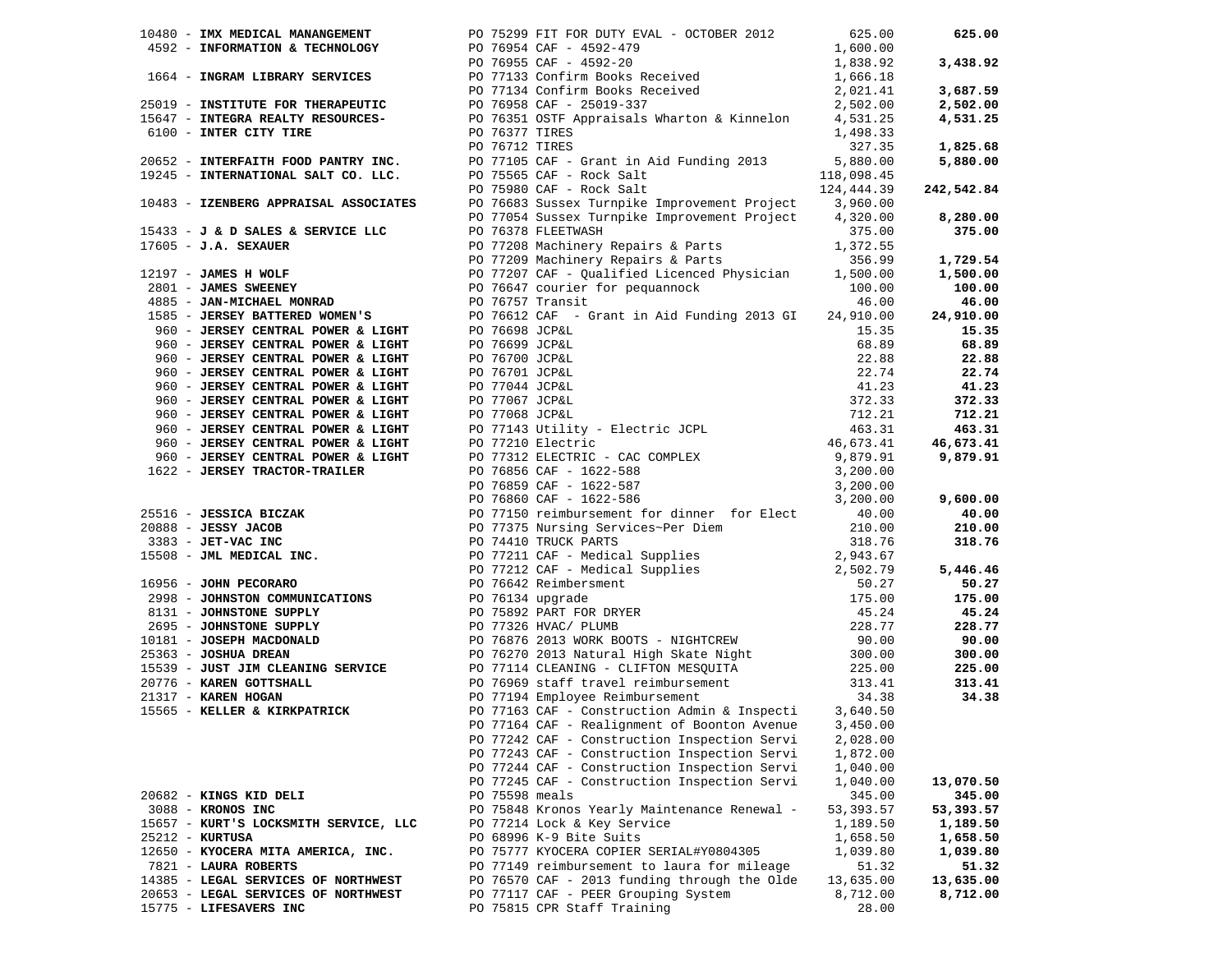|                                       |                                  | 31100 - LOUISE R. MACCHIA<br>21100 - LOUISE R. MACCHIA<br>53 - LOVEYS PIZZA & GRILL<br>53 - LOVEYS PIZZA & GRILL<br>57 - LOVEYS PIZZA & GRILL<br>57 - M.C. FIRE PREVENTION ASSOC<br>5897 - M.C. FIRE PREVENTION ASSOC<br>5897 - M.C. FIRE PR |                    | 182.00                        |
|---------------------------------------|----------------------------------|----------------------------------------------------------------------------------------------------------------------------------------------------------------------------------------------------------------------------------------------|--------------------|-------------------------------|
|                                       |                                  |                                                                                                                                                                                                                                              |                    |                               |
|                                       |                                  |                                                                                                                                                                                                                                              |                    | 3,397.74                      |
|                                       |                                  |                                                                                                                                                                                                                                              |                    | 2,468.55                      |
|                                       |                                  |                                                                                                                                                                                                                                              |                    | 678.50                        |
|                                       |                                  |                                                                                                                                                                                                                                              |                    | 496.74                        |
|                                       |                                  |                                                                                                                                                                                                                                              |                    | 30.00                         |
|                                       |                                  |                                                                                                                                                                                                                                              |                    | 7,204.06                      |
|                                       |                                  |                                                                                                                                                                                                                                              |                    |                               |
|                                       |                                  |                                                                                                                                                                                                                                              |                    |                               |
| 15926 - M.C. SCHOOL OF TECHNOLOGY     |                                  |                                                                                                                                                                                                                                              | 4,941.93<br>708.24 | 9,941.93                      |
|                                       |                                  |                                                                                                                                                                                                                                              | 726.40             |                               |
|                                       |                                  | PO 75474 Reimbursement<br>PO 75474 Reimbursement<br>PO 76846 CAF - 15926-107<br>PO 76851 CAF - 15926-112<br>PO 76853 CAF - 15926-137                                                                                                         |                    |                               |
|                                       |                                  |                                                                                                                                                                                                                                              |                    | 2,147.42                      |
|                                       |                                  |                                                                                                                                                                                                                                              |                    | 510.00                        |
|                                       |                                  |                                                                                                                                                                                                                                              |                    | 2,553.95                      |
|                                       |                                  |                                                                                                                                                                                                                                              |                    | 1,958.95                      |
|                                       |                                  |                                                                                                                                                                                                                                              |                    | 13.77                         |
|                                       |                                  |                                                                                                                                                                                                                                              |                    | 4,376.56                      |
|                                       |                                  |                                                                                                                                                                                                                                              |                    | 280.00                        |
|                                       |                                  |                                                                                                                                                                                                                                              |                    | 924.00                        |
|                                       |                                  |                                                                                                                                                                                                                                              |                    | 2,653.00                      |
|                                       |                                  |                                                                                                                                                                                                                                              |                    | 220.04                        |
|                                       |                                  |                                                                                                                                                                                                                                              |                    | 840.00                        |
|                                       |                                  |                                                                                                                                                                                                                                              |                    | 280.00                        |
| 11199 - MC ORGANIZATION FOR HISPANIC  |                                  | PO 76574 CAF - 2013 funding through the Olde 5,047.68                                                                                                                                                                                        |                    | 5,047.68                      |
| 16065 - MC VOCATIONAL SCHOOL DISTRICT |                                  | PO 77537 5/13 DISTRICT TAXES TO BE RAISED                                                                                                                                                                                                    | 217,497.67         | 217,497.67                    |
| 16096 - MCMASTER-CARR SUPPLY CO       |                                  | PO 75706 HARDWARE                                                                                                                                                                                                                            | 104.67             | 104.67                        |
| 8443 - MELOJANE CELESTINO             |                                  | PO 77382 Nursing Services~Per Diem                                                                                                                                                                                                           | 1,389.50           | 1,389.50                      |
| 16129 - MENTAL HEALTH ASSOCIATION OF  |                                  | PO 76539 CAF - Grant in Aid Funding 2013 TEN 2,013.00                                                                                                                                                                                        |                    |                               |
|                                       |                                  | PO 76660 CAF - Grant in Aid Funding 2013 GIA 2,538.00                                                                                                                                                                                        |                    |                               |
|                                       |                                  | PO 76662 CAF - Grant in Aid Funding 2013 FOR 15,746.00                                                                                                                                                                                       |                    |                               |
|                                       |                                  | PO 76663 CAF - Grant in Aid Funding 2013 PEE 4,745.00                                                                                                                                                                                        |                    | 25,042.00                     |
| 16133 - MERCER COUNTY COMMUNITY       |                                  | PO 77472 Spring 2013 Chargeback - A. Romano 1,048.29                                                                                                                                                                                         |                    | 1,048.29                      |
| 9665 - MICHAEL KNUDSEN                |                                  | PO 76696 work boots                                                                                                                                                                                                                          | 90.00              | 90.00                         |
| 1766 - MICHELE PUZIO                  |                                  |                                                                                                                                                                                                                                              |                    | 100.00                        |
| 24951 - MICHELLE CAPILI               |                                  |                                                                                                                                                                                                                                              |                    | 840.00                        |
| 295 - MID-ATLANTIC TRUCK CENTRE INC   |                                  | PO 76649 courier for rockaway boro<br>PO 77383 Nursing Services~Per Diem<br>PO 76381 TRUCK PARTS<br>PO 76715 TRUCK PARTS<br>290.69<br>PO 76715 TRUCK PARTS<br>417.83                                                                         |                    |                               |
|                                       |                                  |                                                                                                                                                                                                                                              |                    | 808.52                        |
| 11453 - MIDWEST TAPE LLC              |                                  | PO 75949 Confirm DVD's CD's & BlueRay's 1,208.04                                                                                                                                                                                             |                    | 1,208.04                      |
| 3879 - MILLENNIUM SOLUTION FOCUS      |                                  | an an Dùbhlachd<br>Bailtean<br>PO 76844 CAF - 3879-258                                                                                                                                                                                       | 3,200.00           |                               |
|                                       |                                  | PO 76852 CAF - 3879-206                                                                                                                                                                                                                      | 2,400.00           | 5,600.00                      |
|                                       |                                  |                                                                                                                                                                                                                                              |                    | 16,675.00                     |
|                                       |                                  |                                                                                                                                                                                                                                              |                    | 3,800.00                      |
|                                       |                                  |                                                                                                                                                                                                                                              |                    | 3,360.00                      |
|                                       |                                  | 16207 - MILLER & CHITTY CO INC<br>16223 - MINUTEMAN PRESS<br>25428 - MIRLENE ESTRIPLET<br>277384 Nursing Services~Per Diem<br>277384 Nursing Services~Per Diem<br>277384 Nursing Services~Per Diem<br>277384 Nursing Services~Per Diem<br>2  |                    |                               |
|                                       |                                  |                                                                                                                                                                                                                                              |                    | 2,405.16                      |
|                                       |                                  |                                                                                                                                                                                                                                              |                    | 1,183.00<br>1,125.00          |
|                                       |                                  |                                                                                                                                                                                                                                              |                    | 179.97                        |
|                                       |                                  |                                                                                                                                                                                                                                              |                    |                               |
| 8900 - MONTVILLE TWP WATER & SEWER    |                                  | PO 76802 WATER / SEWER - MONTVILLE                                                                                                                                                                                                           | 178.00             | 178.00                        |
| 24348 - MOONLIGHT DESIGNS             |                                  | PO 77219 Resident Activities                                                                                                                                                                                                                 | 165.00             | 165.00                        |
| 20755 - MORPHOTRAK INC                |                                  | PO 75328 LIVESCAN CONTRACT PAYMENT                                                                                                                                                                                                           | 4,495.00           | 4,495.00                      |
| 16283 - MORRIS BRICK AND STONE CO.    | PO 76249 Mason<br>PO 76250 MASON |                                                                                                                                                                                                                                              | 630.00             |                               |
| 6213 - MORRIS COUNTY ENGRAVING LLC    |                                  | PO 76883 OTHER OPER                                                                                                                                                                                                                          | 312.25<br>128.00   | 942.25<br>128.00              |
| 3883 - MORRIS COUNTY MOSQUITO         |                                  | PO 77538 2013 APPROPRIATION                                                                                                                                                                                                                  |                    |                               |
|                                       |                                  | PO 76918 DUMPSTER SERVICE: MARCH 2013                                                                                                                                                                                                        | 200,000.00         | 200,000.00                    |
| 19483 - M.C. MUA                      |                                  | PO 75816 Resident Activity 3-8-13                                                                                                                                                                                                            | 350.00             | 350.00                        |
| 15472 - MORRIS COUNTY PARK COMMISSION |                                  |                                                                                                                                                                                                                                              | 21.00<br>112.66    | 21.00                         |
| 1800 - MORRIS COUNTY PARK COMMISSION  |                                  | PO 76776 Reimbursement OP Legal Expenses Mar<br>PO 77077 REIMBURSE DAM RELATED SALARY & WAGE                                                                                                                                                 |                    | 112.66                        |
| 1800 - MORRIS COUNTY PARK COMMISSION  |                                  |                                                                                                                                                                                                                                              | 44,160.00          | 44,160.00                     |
| 1800 - MORRIS COUNTY PARK COMMISSION  |                                  | PO 77534 MCPC 2013 TAX SUPPORT REQUEST #4                                                                                                                                                                                                    |                    | 2, 279, 167.00 2, 279, 167.00 |
| 16285 - MORRIS CO VOCATIONAL SCHOOL   |                                  | PO 75479 EDUCATION                                                                                                                                                                                                                           | 1,131.25           | 1,131.25                      |
| 16293 - MORRIS IMAGING ASSOC II PA    |                                  | PO 75072 INMATE MEDICAL CARE                                                                                                                                                                                                                 | 96.00              | 96.00                         |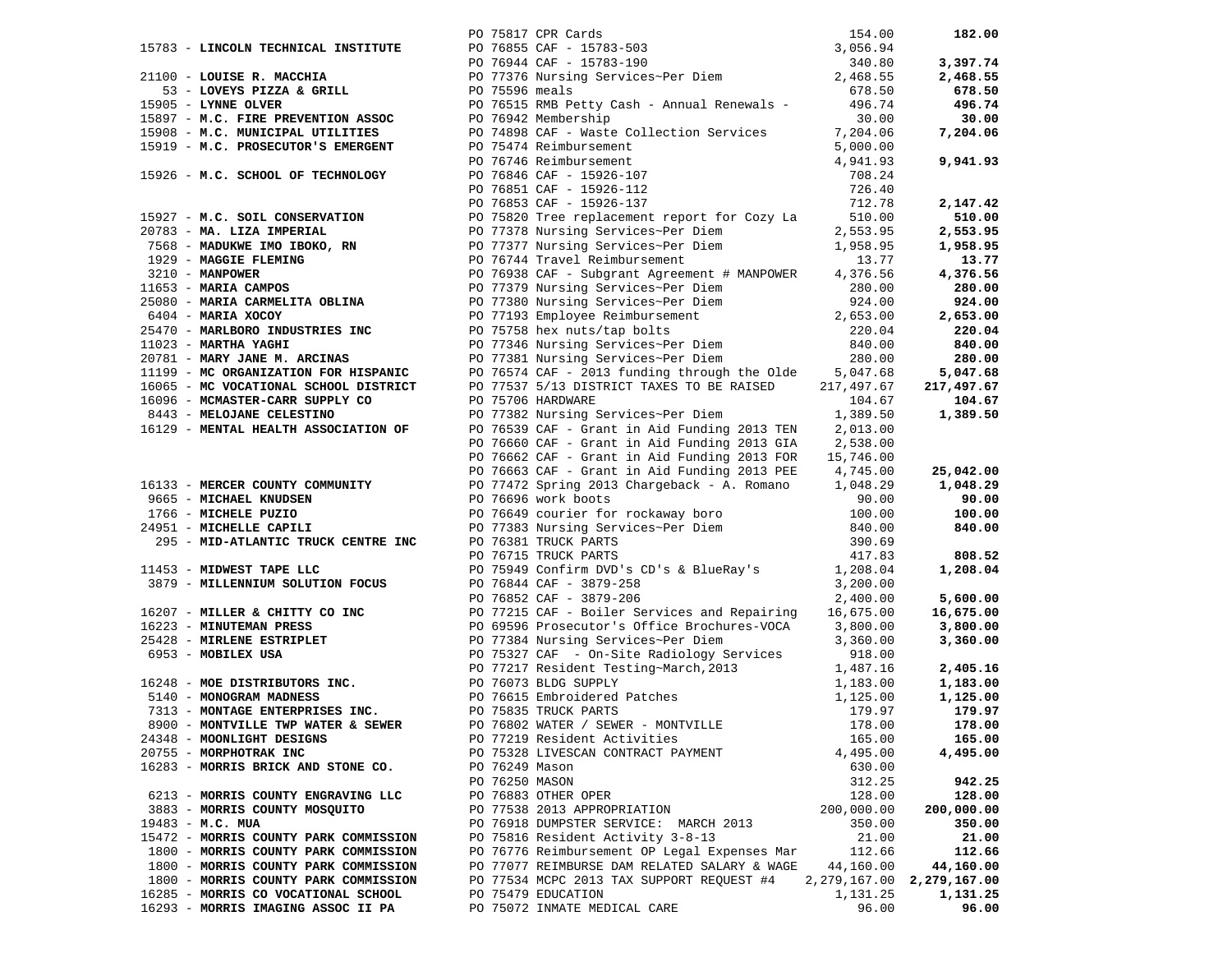|                                                                    |                 | 19491 - <b>MORRISTOWN INN</b><br>16321 - <b>MORRISTOWN LUMBER &amp;</b> PO 75983 nipples, hex, connector, fine point 34.66<br>PO 76071 BLDG SUPPLY 231.66                                                                                                |                    | 790.00     |
|--------------------------------------------------------------------|-----------------|----------------------------------------------------------------------------------------------------------------------------------------------------------------------------------------------------------------------------------------------------------|--------------------|------------|
|                                                                    |                 |                                                                                                                                                                                                                                                          |                    |            |
|                                                                    |                 |                                                                                                                                                                                                                                                          |                    |            |
|                                                                    |                 |                                                                                                                                                                                                                                                          |                    |            |
|                                                                    |                 |                                                                                                                                                                                                                                                          |                    |            |
|                                                                    |                 |                                                                                                                                                                                                                                                          |                    |            |
|                                                                    |                 | PO 76071 BLDG SUPPLY / MASON 568.02<br>PO 76072 BLDG SUPPLY / MASON 568.02<br>PO 76105 marking paint 17.37<br>PO 76494 Supplies - K-9 Dog Kennels 56.28<br>PO 76592 cord 28.99                                                                           |                    | 936.98     |
| 16340 - MORRISTOWN PARKING AUTHORITY                               |                 | PO 76592 cord 28.99<br>PO 75808 Replacement parking scan cards 150.00<br>PO 77307 INCREMENTAL BOND 1,713.95                                                                                                                                              |                    |            |
|                                                                    |                 |                                                                                                                                                                                                                                                          |                    |            |
|                                                                    |                 |                                                                                                                                                                                                                                                          |                    |            |
|                                                                    |                 |                                                                                                                                                                                                                                                          |                    | 11,289.16  |
|                                                                    |                 |                                                                                                                                                                                                                                                          |                    |            |
|                                                                    |                 |                                                                                                                                                                                                                                                          |                    | 50,922.90  |
|                                                                    |                 |                                                                                                                                                                                                                                                          |                    | 415,933.50 |
|                                                                    |                 |                                                                                                                                                                                                                                                          |                    | 34,176.00  |
|                                                                    |                 |                                                                                                                                                                                                                                                          |                    |            |
|                                                                    |                 |                                                                                                                                                                                                                                                          |                    |            |
|                                                                    |                 | 959 - MOTOROLA<br>959 - MOTOROLA<br>959 - MOTOROLA<br>959 - MOTOROLA<br>959 - MOTOROLA<br>959 - MOTOROLA<br>959 - MOTOROLA<br>959 - MOTOROLA<br>959 - MOTOROLA<br>959 - MOTOROLA<br>959 - MOTOROLA<br>959 - MOTOROLA<br>959 - MOTOROLA<br>959 - MOTOROLA |                    | 627.13     |
| 25368 - MTM BUSINESS SYSTEMS                                       |                 | PO 72289 Please Order - Weapon Storage Syste 6,098.74<br>PO 69270 Service copier 896.40                                                                                                                                                                  |                    | 6,098.74   |
| 21858 - MUNICIPAL CAPITAL CORP                                     |                 |                                                                                                                                                                                                                                                          |                    | 896.40     |
| 21858 - MUNICIPAL CAPITAL CORP                                     |                 | PO 75151 Treasury 1st Quarterly lease on new the<br>PO 75151 Treasury 1st Quarterly lease on new 1,427.11                                                                                                                                                |                    | 764.32     |
|                                                                    |                 |                                                                                                                                                                                                                                                          |                    | 1,427.11   |
|                                                                    |                 |                                                                                                                                                                                                                                                          |                    | 522.78     |
|                                                                    |                 |                                                                                                                                                                                                                                                          |                    | 956.43     |
|                                                                    |                 |                                                                                                                                                                                                                                                          |                    | 1,508.59   |
|                                                                    |                 |                                                                                                                                                                                                                                                          |                    | 1,077.36   |
|                                                                    |                 |                                                                                                                                                                                                                                                          |                    | 721.19     |
|                                                                    |                 |                                                                                                                                                                                                                                                          |                    | 15,932.50  |
|                                                                    |                 |                                                                                                                                                                                                                                                          |                    | 99.00      |
|                                                                    |                 |                                                                                                                                                                                                                                                          |                    | 2,952.00   |
|                                                                    |                 |                                                                                                                                                                                                                                                          |                    | 738.00     |
|                                                                    |                 |                                                                                                                                                                                                                                                          |                    | 2,375.00   |
|                                                                    |                 |                                                                                                                                                                                                                                                          |                    | 5,929.35   |
|                                                                    |                 |                                                                                                                                                                                                                                                          |                    | 1,200.00   |
|                                                                    |                 |                                                                                                                                                                                                                                                          |                    | 159.95     |
|                                                                    |                 |                                                                                                                                                                                                                                                          |                    |            |
|                                                                    |                 |                                                                                                                                                                                                                                                          |                    |            |
|                                                                    |                 | PO 76519 CAF - Grant in Aid Funding 2013 COR                                                                                                                                                                                                             | 82,987.00          |            |
|                                                                    |                 | PO 77111 NO CAF#                                                                                                                                                                                                                                         | 3,705.00           |            |
|                                                                    |                 | PO 77122 NO CAF#                                                                                                                                                                                                                                         | 855.00             |            |
|                                                                    |                 | PO 77119 CAF - PEER Grouping System                                                                                                                                                                                                                      | 964.00             |            |
|                                                                    |                 | PO 76800 CAF - Subgrant Agreement # NEWSER-1                                                                                                                                                                                                             | 4,316.00           |            |
|                                                                    |                 | PO 77104 CAF - Grant in Aid Funding 2013                                                                                                                                                                                                                 | 3,269.00           | 140,864.00 |
| 16552 - NEWBRIDGE SERVICES INC                                     |                 |                                                                                                                                                                                                                                                          | 1,548.00           |            |
|                                                                    |                 | PO 77106 CAF - Grant in Aid Funding 2013                                                                                                                                                                                                                 |                    |            |
|                                                                    |                 | PO 76956 CAF - Subgrant Agreement # NEWSER-1<br>PO 76962 CAF - Subgrant Agreement # NEWSER-1                                                                                                                                                             | 475.00<br>3,576.00 |            |
|                                                                    |                 | PO 76930 CAF - Subgrant Agreement # NEWSER-1 740.00                                                                                                                                                                                                      |                    |            |
|                                                                    |                 |                                                                                                                                                                                                                                                          |                    | 9,440.00   |
| $23981$ - NIELSEN DODGE - C-J-R PO 76384 AUTO PARTS                |                 | PO 76963 CAF - Subgrant Agreement # NEWSER-1                                                                                                                                                                                                             | 3,101.00           |            |
|                                                                    |                 |                                                                                                                                                                                                                                                          | 888.22             | 888.22     |
| $23981 -$ NIELSEN DODGE - C-J-R<br>$23981 -$ NIELSEN DODGE - C-J-R |                 | PO 76717 AUTO PARTS                                                                                                                                                                                                                                      | 85.60              | 85.60      |
| 16570 - NISIVOCCIA LLP                                             |                 | PO 77220 CAF - Professional Auditing Service                                                                                                                                                                                                             | 8,757.00           | 8,757.00   |
| 9634 - NJ COUNTY PLANNER ASSOCIATION                               |                 | PO 75996 2013 Membership Dues                                                                                                                                                                                                                            | 150.00             | 150.00     |
| 21704 - NJ DEPARTMENT OF TREASURY                                  |                 | PO 77160 SEWER - CAC RE: CENTRAL AVENUE / TW                                                                                                                                                                                                             | 161.00             | 161.00     |
| 16633 - NJ INSTITUTE FOR CONTINUING                                |                 | PO 72887 2013 Land Use Update Seminar - WRB                                                                                                                                                                                                              | 172.00             | 172.00     |
| 5940 - NJ MDT COORDINATOR'S ASSOC                                  |                 | PO 76130 2013 Dues                                                                                                                                                                                                                                       | 100.00             | 100.00     |
| 16647 - NJ PLANNING OFFICIALS                                      |                 | PO 75897 Dues Renewal 2013                                                                                                                                                                                                                               | 315.00             | 315.00     |
| 16664 - NJ STATE BAR ASSOCIATION                                   |                 | PO 75342 Convention                                                                                                                                                                                                                                      | 140.00             | 140.00     |
| 16638 - NJ STATE LEAGUE OF                                         |                 | PO 75964 Confrim Order of NJ League of Munic                                                                                                                                                                                                             | 25.00              | 25.00      |
| $24261 - NJAC$                                                     |                 | PO 75975 Conference Registration                                                                                                                                                                                                                         | 425.00             | 425.00     |
| $8963 - NJDOL$                                                     |                 | PO 76639 WFNJ FY12 Cash-on-hand                                                                                                                                                                                                                          | 47,086.00          | 47,086.00  |
| 8991 - NJHMFA-HMIS                                                 |                 | PO 76214 New Jersey Housing and Mortgage Fin                                                                                                                                                                                                             | 6,500.00           | 6,500.00   |
| 5954 - NORTH JERSEY LANDSCAPE                                      |                 | PO 75887 SLAP EQUIPMENT SUPPLIES                                                                                                                                                                                                                         | 24.94              | 24.94      |
| 16742 - NORTHERN SAFETY CO. INC.                                   | PO 75505 gloves |                                                                                                                                                                                                                                                          | 209.41             |            |
|                                                                    |                 | PO 75757 lock out tags                                                                                                                                                                                                                                   | 79.09              | 288.50     |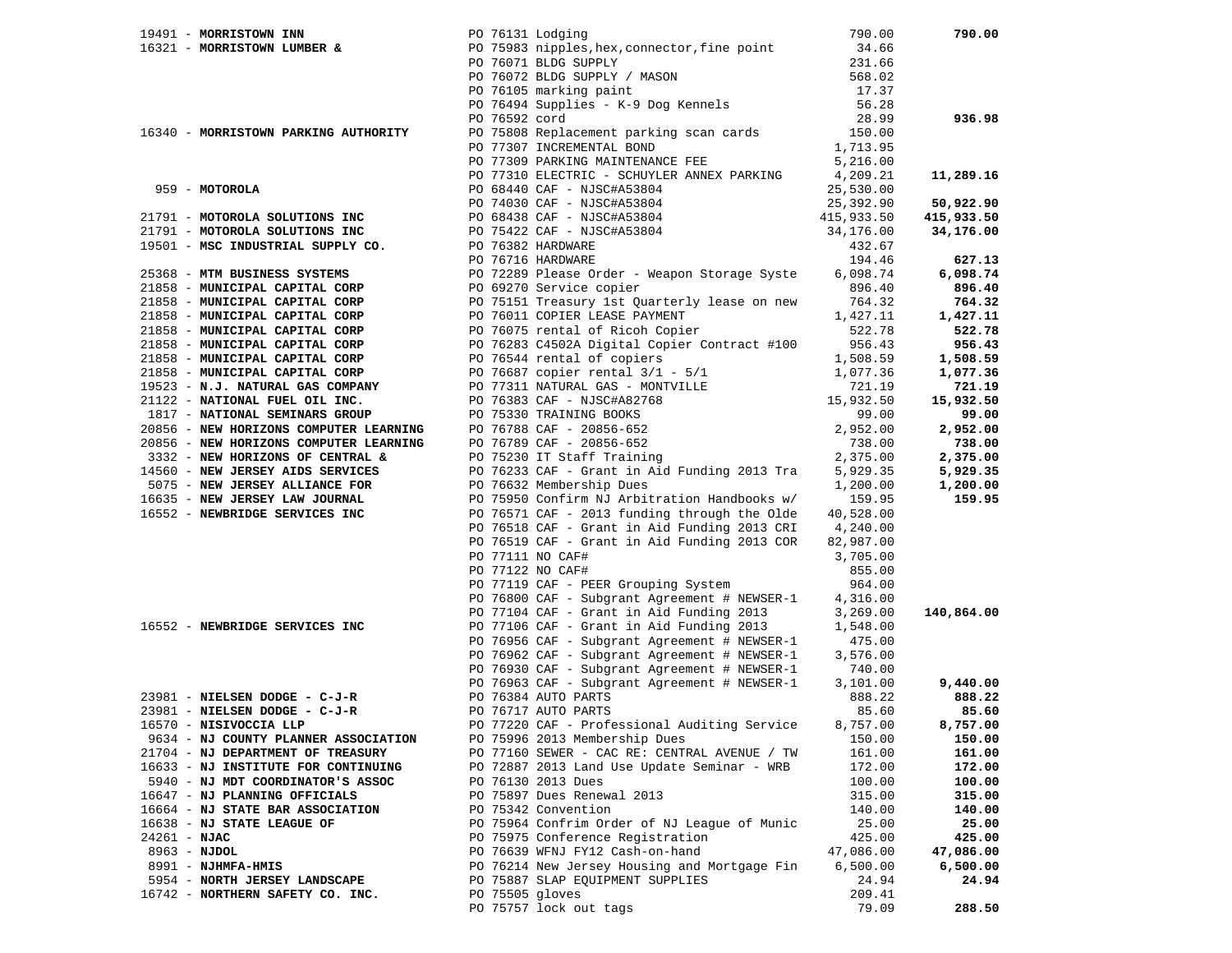| 4654 - OFFICE TEAM                                                                                                                                                                                                                               |                | PO 73011 Temporary employee Melissa Steb                                                                                                                                                                                                                  | 587.93    |            |
|--------------------------------------------------------------------------------------------------------------------------------------------------------------------------------------------------------------------------------------------------|----------------|-----------------------------------------------------------------------------------------------------------------------------------------------------------------------------------------------------------------------------------------------------------|-----------|------------|
|                                                                                                                                                                                                                                                  |                | PO 74192 Temporary Employee-Melissa Steb                                                                                                                                                                                                                  | 1,139.67  |            |
|                                                                                                                                                                                                                                                  |                | PO 74484 Temporary Employee - Aakriti Thakur                                                                                                                                                                                                              | 144.72    |            |
|                                                                                                                                                                                                                                                  |                | PO 76532 Adjuster Temp M. Conlan w/e 3/8, 3/                                                                                                                                                                                                              | 1,860.00  | 3,732.32   |
| 10846 - OLD DOMINION BRUSH COMPANY                                                                                                                                                                                                               |                | PO 75713 TRUCK PARTS                                                                                                                                                                                                                                      | 90.00     |            |
|                                                                                                                                                                                                                                                  |                | PO 75840 TRUCK PARTS                                                                                                                                                                                                                                      | 236.25    | 326.25     |
| 11433 - P.G. CHAMBERS SCHOOL                                                                                                                                                                                                                     |                | PO 77110 CAF - Grant in Aid Funding 2013                                                                                                                                                                                                                  | 8,762.00  | 8,762.00   |
| $23942 - PTS$                                                                                                                                                                                                                                    |                |                                                                                                                                                                                                                                                           | 600.00    | 600.00     |
| $23942 - PTS$                                                                                                                                                                                                                                    |                | PO 75853 Monthly Payphone Services<br>PO 75856 Monthly Payphone Services                                                                                                                                                                                  | 600.00    | 600.00     |
| 10287 - PANCIELLO CONSTRUCTION LLC                                                                                                                                                                                                               |                | PO 76863 CAF - Labor Rates Concrete Replacem                                                                                                                                                                                                              | 1,020.00  | 1,020.00   |
| 16887 - PAPER MART INC                                                                                                                                                                                                                           |                | PO 75952 Recieved 40 cases of copier paper                                                                                                                                                                                                                | 1,160.00  |            |
|                                                                                                                                                                                                                                                  |                | PO 76013 500 envelopes                                                                                                                                                                                                                                    | 161.90    | 1,321.90   |
|                                                                                                                                                                                                                                                  |                |                                                                                                                                                                                                                                                           |           |            |
| 5242 - PATRICIA HALLIGAN                                                                                                                                                                                                                         |                | PO 77139 Medicare B Reimbursement July, 2012                                                                                                                                                                                                              | 599.40    | 599.40     |
|                                                                                                                                                                                                                                                  |                |                                                                                                                                                                                                                                                           | 140.00    | 140.00     |
|                                                                                                                                                                                                                                                  |                | PO 77123 SUPPORT SERVICES                                                                                                                                                                                                                                 | 462.50    | 462.50     |
|                                                                                                                                                                                                                                                  |                | PO 75637 INMATE MEDICAL CARE<br>DO 75503 meels                                                                                                                                                                                                            | 95.00     | 95.00      |
| 2748 - PATRICIA STEWART<br>2748 - PATRICIA STEWART<br>25411 - PATRICIA W. GIBBONS<br>9584 - PAUL CERAN OD<br>2525 - PAUL CERAN OD<br>2466 - PAVIA KRIEGMAN<br>24836 - PEIRCE EQUIPMENT CO.<br>24836 - PEIRCE EQUIPMENT CO.<br>24836 - PEIRCE E   |                |                                                                                                                                                                                                                                                           | 69.00     | 69.00      |
|                                                                                                                                                                                                                                                  |                | PO 75765 Quarterly Web Site Maintenance                                                                                                                                                                                                                   | 200.00    | 200.00     |
| 24836 - PEIRCE EQUIPMENT CO.<br>24836 - PEIRCE EQUIPMENT CO.<br>24836 - PEIRCE EQUIPMENT CO.<br>24836 - PEIRCE EQUIPMENT CO.<br>24836 - PEIRCE EQUIPMENT CO.<br>24836 - PEIRCE EQUIPMENT CO.<br>24836 - PEIRCE EQUIPMENT CO.<br>24836 - PEIR     |                |                                                                                                                                                                                                                                                           |           | 205.98     |
|                                                                                                                                                                                                                                                  |                |                                                                                                                                                                                                                                                           |           | 148.50     |
|                                                                                                                                                                                                                                                  |                |                                                                                                                                                                                                                                                           |           | 92.40      |
|                                                                                                                                                                                                                                                  |                |                                                                                                                                                                                                                                                           |           | 2,078.75   |
|                                                                                                                                                                                                                                                  |                |                                                                                                                                                                                                                                                           |           | 206.70     |
| 20973 - PETILLO INC.                                                                                                                                                                                                                             |                | PO 77159 CAF - Phase II Recreation Area Cons 500,408.00                                                                                                                                                                                                   |           | 500,408.00 |
| 17066 - PLAINSMAN AUTO SUPPLY                                                                                                                                                                                                                    |                | PO 76386 AUTO PARTS                                                                                                                                                                                                                                       | 569.06    |            |
|                                                                                                                                                                                                                                                  |                | PO 76719 AUTO PARTS                                                                                                                                                                                                                                       | 667.00    | 1,236.06   |
| 24970 - POWERDMS, INC.                                                                                                                                                                                                                           |                | PO 77268 Proprietary Computer Upgrade Softwa                                                                                                                                                                                                              | 6,744.60  | 6,744.60   |
| $(4970 -$ POWERDMS, INC.<br>3316 - PROJECT SELF SUFFICIENCY                                                                                                                                                                                      |                | PO 76936 CAF - Subgrant Agreement #PSS3316-J                                                                                                                                                                                                              | 841.00    | 841.00     |
|                                                                                                                                                                                                                                                  |                |                                                                                                                                                                                                                                                           |           |            |
| 3146 - PROQUEST LLC                                                                                                                                                                                                                              |                | PO 75953 Confirm On-Line Subscription of Anc                                                                                                                                                                                                              | 4,275.00  | 4,275.00   |
| 21413 - QUALITY AUTO GLASS, INC                                                                                                                                                                                                                  |                | PO 76387 AUTO PARTS                                                                                                                                                                                                                                       | 418.03    | 418.03     |
| 21413 - QUALITY AUTO GLASS, INC                                                                                                                                                                                                                  |                | PO 76720 AUTO PARTS                                                                                                                                                                                                                                       | 273.38    | 273.38     |
| 7872 - QUENCH USA                                                                                                                                                                                                                                |                | FO 75890 WATER COOLER RENT PAYMENT<br>PO 75890 WATER COOLER RENT PAYMENT<br>PO 75896 EQUIP REPAIR<br>PO 75762 meals<br>PO 76110 meals<br>PO 76625 PSTA<br>PO 76645 PW Print Engine<br>PO 76854 CAF - 17255-622<br>PO 76951 CAF - 17255-622<br>PO 76961 CA | 284.00    | 284.00     |
| 17205 - QUIVER FARM PROJECTS INC                                                                                                                                                                                                                 |                |                                                                                                                                                                                                                                                           | 275.00    | 275.00     |
| 264 - R & J CONTROL, INC.                                                                                                                                                                                                                        |                |                                                                                                                                                                                                                                                           | 1,513.10  | 1,513.10   |
| $20642 - R.B.$ 'S DELI                                                                                                                                                                                                                           |                |                                                                                                                                                                                                                                                           | 690.00    |            |
|                                                                                                                                                                                                                                                  |                |                                                                                                                                                                                                                                                           | 356.50    | 1,046.50   |
| 12473 - R.D. SALES DOOR & HARDWARE LLC                                                                                                                                                                                                           |                |                                                                                                                                                                                                                                                           | 3,760.00  | 3,760.00   |
| 17215 - R.S. KNAPP CO. INC.                                                                                                                                                                                                                      |                |                                                                                                                                                                                                                                                           | 178.10    | 178.10     |
| 17255 - RARITAN VALLEY COMMUNITY                                                                                                                                                                                                                 |                |                                                                                                                                                                                                                                                           | 1,553.60  |            |
|                                                                                                                                                                                                                                                  |                |                                                                                                                                                                                                                                                           | 388.40    | 1,942.00   |
| 12128 - READY SUPPLY                                                                                                                                                                                                                             |                | PO 75224 Store: 17255-622<br>PO 77224 Store: Om-Nursing Supplies 3,387.87<br>PO 75246 Confirm CD                                                                                                                                                          |           | 3,387.87   |
| 17269 - RECORDED BOOKS LLC                                                                                                                                                                                                                       |                | PO 75246 Confirm CD                                                                                                                                                                                                                                       | 99.00     | 99.00      |
| 11841 - RECORDERS.COM                                                                                                                                                                                                                            |                | PO 75385 Portable Recording system for vario                                                                                                                                                                                                              | 997.00    | 997.00     |
| PO 75385 Portable Recording system for vario<br>24639 - RED BARN RESTAURANT<br>2422 - RENE AXELOD<br>1542 - RENE AXELOD<br>1542 - RENE AXELOD<br>1542 - RENE RAKENDD<br>1542 - RENE RAKENDD<br>1542 - RENE RAKENDD<br>1542 - RENE RAKENDD<br>154 |                |                                                                                                                                                                                                                                                           | 218.50    | 218.50     |
|                                                                                                                                                                                                                                                  |                |                                                                                                                                                                                                                                                           | 2,495.00  | 2,495.00   |
|                                                                                                                                                                                                                                                  |                |                                                                                                                                                                                                                                                           | 43.02     | 43.02      |
|                                                                                                                                                                                                                                                  |                |                                                                                                                                                                                                                                                           | 627.84    | 627.84     |
|                                                                                                                                                                                                                                                  |                |                                                                                                                                                                                                                                                           | 12,500.00 | 12,500.00  |
|                                                                                                                                                                                                                                                  |                |                                                                                                                                                                                                                                                           | 12,500.00 | 12,500.00  |
|                                                                                                                                                                                                                                                  |                | PO 74733 Paint & Painting Supplies                                                                                                                                                                                                                        | 439.28    |            |
|                                                                                                                                                                                                                                                  |                | PO 75355 Paint & Painting Supplies                                                                                                                                                                                                                        | 124.14    | 563.42     |
| 21738 - RICOH AMERICAS CORP                                                                                                                                                                                                                      |                | PO 76656 Ricoh 3045 Copier Rental                                                                                                                                                                                                                         | 974.22    | 974.22     |
|                                                                                                                                                                                                                                                  |                |                                                                                                                                                                                                                                                           |           |            |
| 19767 - RIDGEDALE PIZZA & PASTA                                                                                                                                                                                                                  | PO 75764 meals |                                                                                                                                                                                                                                                           | 230.00    | 230.00     |
| 25422 - RINCY M PAZBAYATTIL JOSE                                                                                                                                                                                                                 |                | PO 77385 Nursing Services~Per Diem                                                                                                                                                                                                                        | 280.00    | 280.00     |
| 7952 - RIOS' ENGRAVING                                                                                                                                                                                                                           |                | PO 77088 Confirm Stamps for MC LIbrary                                                                                                                                                                                                                    | 192.00    | 192.00     |
| 2355 - RITCHIES MUSIC CENTER                                                                                                                                                                                                                     |                | PO 76866 ELECTRICAL                                                                                                                                                                                                                                       | 159.98    | 159.98     |
| 21788 - ROAD SAFETY SYSTEMS LLC                                                                                                                                                                                                                  |                | PO 76462 Guide Rail Materials                                                                                                                                                                                                                             | 6,223.26  | 6,223.26   |
| 13770 - ROBERT A. CHARMOY, DMD PA                                                                                                                                                                                                                |                | PO 77151 Dental Program                                                                                                                                                                                                                                   | 60.00     | 60.00      |
| 1395 - ROBERT ALVIENE                                                                                                                                                                                                                            |                | PO 76735 PETTY CASH REIMBURSEMENT                                                                                                                                                                                                                         | 104.10    |            |
|                                                                                                                                                                                                                                                  |                | PO 76905 PETTY CASH REIMBURSE - 4TH QRTR 201                                                                                                                                                                                                              | 27.79     | 131.89     |
| 10917 - ROBERT BECKMANN                                                                                                                                                                                                                          |                | PO 77156 EXPENSE VOUCHER                                                                                                                                                                                                                                  | 465.03    | 465.03     |
| 22834 - ROBERTA HERSH                                                                                                                                                                                                                            |                | PO 75919 Pre Election Work                                                                                                                                                                                                                                | 460.00    | 460.00     |
| 25171 - ROBERTA S. FOSTER                                                                                                                                                                                                                        |                | PO 77225 Resident Activities                                                                                                                                                                                                                              | 50.00     | 50.00      |
|                                                                                                                                                                                                                                                  |                |                                                                                                                                                                                                                                                           |           |            |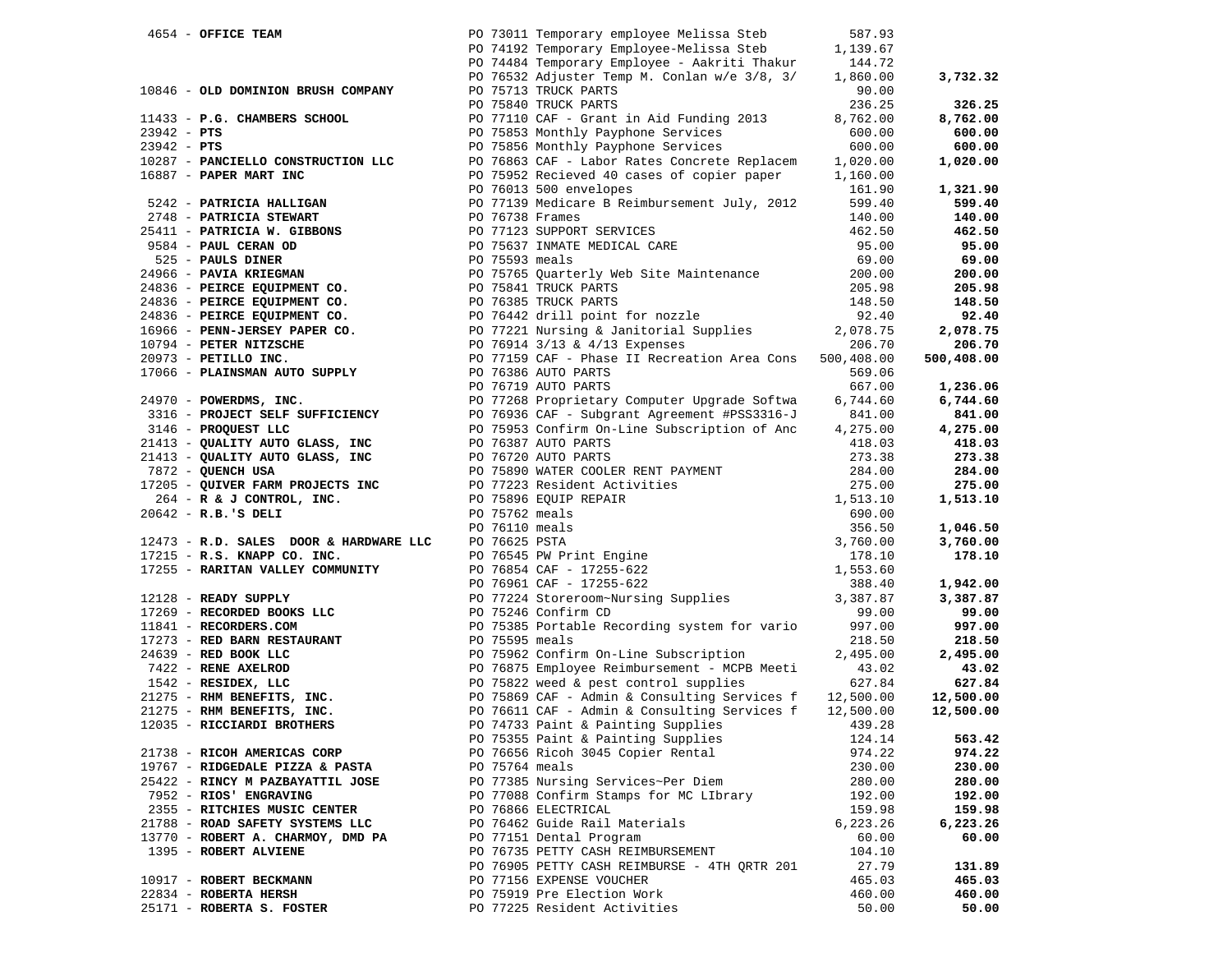|                                          |                                                                                                                                                                                                                                                                           |           | 6,636.90                 |
|------------------------------------------|---------------------------------------------------------------------------------------------------------------------------------------------------------------------------------------------------------------------------------------------------------------------------|-----------|--------------------------|
|                                          | 24291 - <b>ROBINSON AERIAL SURVEYS, INC.</b> PO 77086 CAF - Design & CONSILIE LIMING COST<br>2503 - <b>RONALD SCHIMTDT &amp; ASSOCIATES PA</b> PO 77094 FEB 2011 BILLING COST<br>25500 - <b>ROSALIE LAMONTE</b> PO 76432 MILLEACHE<br>28.1.3<br>25500 -                   |           | 761.09                   |
|                                          |                                                                                                                                                                                                                                                                           |           | 38.13                    |
|                                          |                                                                                                                                                                                                                                                                           |           | 21.70                    |
|                                          |                                                                                                                                                                                                                                                                           |           | 560.00                   |
|                                          |                                                                                                                                                                                                                                                                           |           | 1,120.00                 |
|                                          |                                                                                                                                                                                                                                                                           |           | 17,879.00                |
|                                          |                                                                                                                                                                                                                                                                           |           | 17,879.00                |
|                                          |                                                                                                                                                                                                                                                                           |           | 22,315.00                |
|                                          |                                                                                                                                                                                                                                                                           |           | 9,983.00                 |
|                                          |                                                                                                                                                                                                                                                                           |           |                          |
|                                          |                                                                                                                                                                                                                                                                           |           | 18,839.00                |
|                                          |                                                                                                                                                                                                                                                                           |           |                          |
|                                          |                                                                                                                                                                                                                                                                           |           |                          |
|                                          |                                                                                                                                                                                                                                                                           |           | 5,862.00                 |
|                                          |                                                                                                                                                                                                                                                                           |           | 800.00                   |
|                                          |                                                                                                                                                                                                                                                                           |           |                          |
|                                          |                                                                                                                                                                                                                                                                           |           | 5,795.00                 |
|                                          |                                                                                                                                                                                                                                                                           |           | 663.00                   |
|                                          |                                                                                                                                                                                                                                                                           |           |                          |
|                                          | 19806 - RUTGERS UNIVERSITY<br>19806 - RUTGERS UNIVERSITY<br>19806 - RUTH BIAMONTE<br>225.00<br>225.00<br>225.00<br>225.00<br>225.00<br>225.00<br>225.00<br>225.00<br>225.00<br>225.00<br>225.00<br>225.00<br>225.00<br>225.00<br>225.00<br>225.00<br>225.00<br>225.00<br> |           | 315.00                   |
|                                          |                                                                                                                                                                                                                                                                           |           | 90.00                    |
|                                          |                                                                                                                                                                                                                                                                           |           | 125.06                   |
|                                          |                                                                                                                                                                                                                                                                           |           |                          |
|                                          |                                                                                                                                                                                                                                                                           |           |                          |
|                                          |                                                                                                                                                                                                                                                                           |           | 164,913.00               |
| 1723 - SAL PAOLELLA                      | PO 76520 CAF - Grant in Aid Funding 2013 ST 112,749.00<br>PO 76648 courier for riverdale school electi 100.00                                                                                                                                                             |           | 100.00                   |
|                                          |                                                                                                                                                                                                                                                                           |           | 1,224.76                 |
|                                          |                                                                                                                                                                                                                                                                           |           |                          |
|                                          |                                                                                                                                                                                                                                                                           |           | 2,850.00                 |
|                                          |                                                                                                                                                                                                                                                                           |           | 122,571.25               |
|                                          |                                                                                                                                                                                                                                                                           |           |                          |
|                                          |                                                                                                                                                                                                                                                                           |           |                          |
|                                          |                                                                                                                                                                                                                                                                           |           | 3,262.05                 |
|                                          |                                                                                                                                                                                                                                                                           |           | 189.41                   |
|                                          |                                                                                                                                                                                                                                                                           |           |                          |
|                                          |                                                                                                                                                                                                                                                                           |           | 464.77                   |
|                                          | 1723 - <b>SAL PROLEILA</b><br>2017648 courrier for riverdale school electi 114, 190.00<br>2018 <b>EXECULAIRENT PRONECULAIRENT POSS</b> CONTRIBUTED CORRESPOND 1001.<br>2017648 courrier for riverdale school electi 100.00<br>2017648 courrier f                          |           | 1,498.50                 |
|                                          |                                                                                                                                                                                                                                                                           |           | 9,000.00                 |
|                                          |                                                                                                                                                                                                                                                                           |           | 769.85                   |
|                                          |                                                                                                                                                                                                                                                                           |           | 41.08                    |
|                                          |                                                                                                                                                                                                                                                                           |           | 284.45                   |
|                                          |                                                                                                                                                                                                                                                                           |           | 130.80                   |
|                                          |                                                                                                                                                                                                                                                                           |           |                          |
|                                          |                                                                                                                                                                                                                                                                           |           | 6,463.71<br>8,721.72     |
|                                          |                                                                                                                                                                                                                                                                           |           | 84.90                    |
|                                          |                                                                                                                                                                                                                                                                           |           |                          |
|                                          |                                                                                                                                                                                                                                                                           |           | 328,589.54<br>215,771.44 |
|                                          |                                                                                                                                                                                                                                                                           |           | 107,013.56               |
|                                          |                                                                                                                                                                                                                                                                           |           | 150.00                   |
| 17755 - SOUTHEAST MORRIS COUNTY          |                                                                                                                                                                                                                                                                           |           |                          |
|                                          | PO 76803 WATER - QTR DT                                                                                                                                                                                                                                                   | 228.78    | 228.78                   |
| 17755 - SOUTHEAST MORRIS COUNTY          | PO 77304 WATER - MONTHLY                                                                                                                                                                                                                                                  | 12,156.30 | 12,156.30                |
| 25200 - SPECIALTY VEHICLE SOLUTION, LLC. | PO 77023 CAF - GSA #GS-30F-0011T                                                                                                                                                                                                                                          | 28,441.00 | 28,441.00                |
| 17772 - SPEEDWELL ELECTRIC MOTORS        | PO 76624 CAF - Labor Rates On-Site Electric                                                                                                                                                                                                                               | 56.00     |                          |
|                                          | PO 76624 CAF - Labor Rates On-Site Electric                                                                                                                                                                                                                               | 717.68    | 773.68                   |
| 25508 - SPRINGHILL SUITES                | PO 76473 Hotel Stay / ALabama - J. Del Turco                                                                                                                                                                                                                              | 3,937.60  | 3,937.60                 |
| 4611 - STAPLES BUSINESS ADVANTAGE        | PO 74785 Office Supplies                                                                                                                                                                                                                                                  | 146.63    | 146.63                   |
| 4611 - STAPLES BUSINESS ADVANTAGE        | PO 75513 ETS - office supplies                                                                                                                                                                                                                                            | 896.22    | 896.22                   |
| 4611 - STAPLES BUSINESS ADVANTAGE        | PO 75778 3/13 office supplies                                                                                                                                                                                                                                             | 211.01    | 211.01                   |
| 4611 - STAPLES BUSINESS ADVANTAGE        | PO 75849 Office Supplies                                                                                                                                                                                                                                                  | 649.34    | 649.34                   |
| 4611 - STAPLES BUSINESS ADVANTAGE        | PO 75888 COPY PAPER                                                                                                                                                                                                                                                       | 1,471.60  | 1,471.60                 |
| 4611 - STAPLES BUSINESS ADVANTAGE        | PO 76133 Office Supplies                                                                                                                                                                                                                                                  | 611.39    | 611.39                   |
| 4611 - STAPLES BUSINESS ADVANTAGE        | PO 76153 Supplies for Sheriff Admin Office                                                                                                                                                                                                                                | 220.74    | 220.74                   |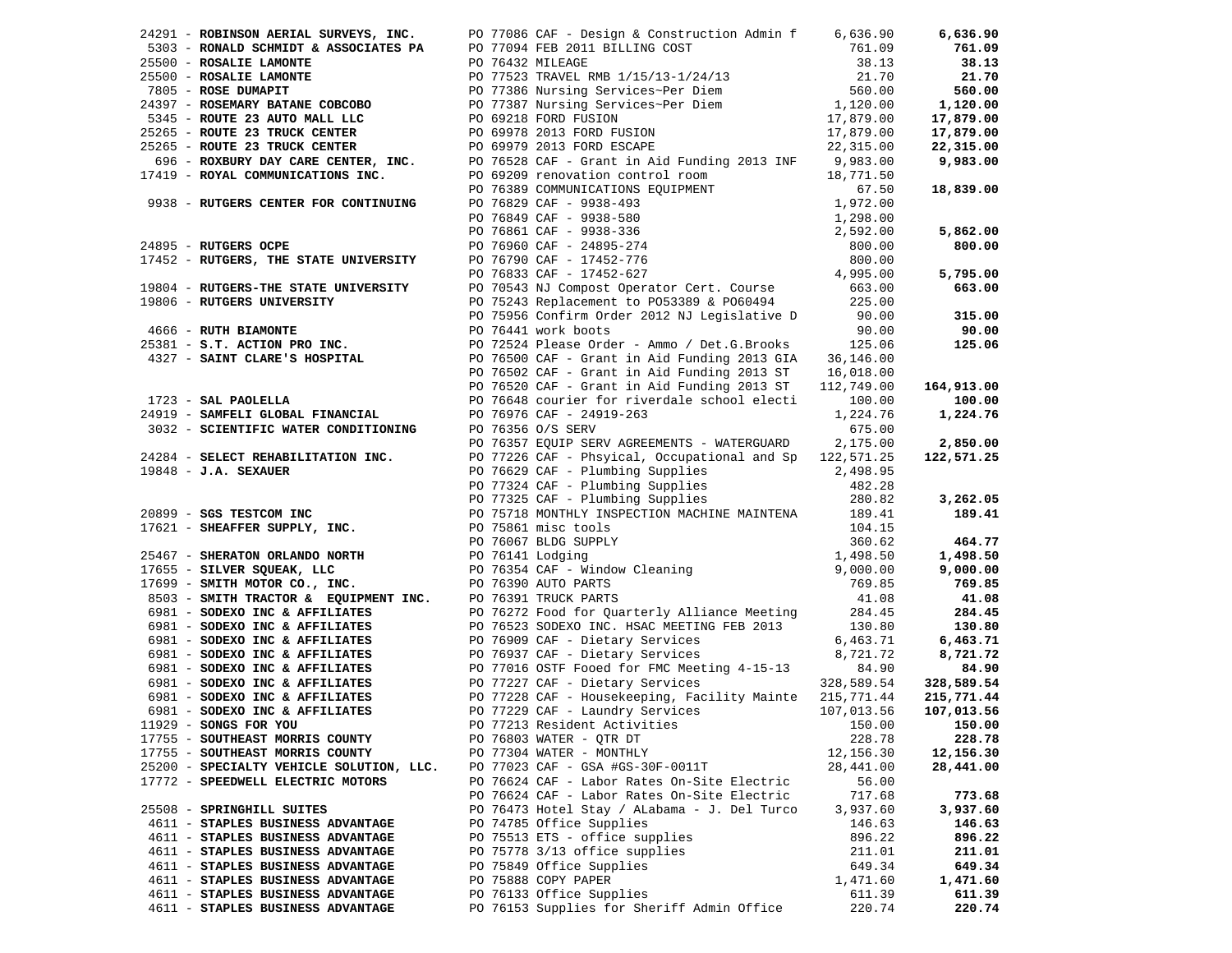| 4611 - STAPLES BUSINESS ADVANTAGE      | PO 76154 Supplies for Legal Services                                                                                                                                                                                                          | 616.16   | 616.16    |
|----------------------------------------|-----------------------------------------------------------------------------------------------------------------------------------------------------------------------------------------------------------------------------------------------|----------|-----------|
| 4611 - STAPLES BUSINESS ADVANTAGE      | PO 76154 Supplies for Legal Services<br>PO 76156 Supplies - CAC Bldg<br>PO 76289 Office & Control Room Supplies<br>PO 76461 Office Supplies<br>222.24<br>PO 76466 OFFICE SUPPLIES<br>228.66<br>PO 76688 Supply Invoice<br>PO 76682 Orders for |          | 1,112.63  |
| 4611 - STAPLES BUSINESS ADVANTAGE      |                                                                                                                                                                                                                                               |          | 222.24    |
| 4611 - STAPLES BUSINESS ADVANTAGE      |                                                                                                                                                                                                                                               |          | 374.23    |
| 4611 - STAPLES BUSINESS ADVANTAGE      |                                                                                                                                                                                                                                               |          | 228.66    |
| 4611 - STAPLES BUSINESS ADVANTAGE      |                                                                                                                                                                                                                                               |          | 36.18     |
| 4611 - STAPLES BUSINESS ADVANTAGE      |                                                                                                                                                                                                                                               |          | 100.88    |
| 4611 - STAPLES BUSINESS ADVANTAGE      |                                                                                                                                                                                                                                               |          | 186.87    |
| 4611 - STAPLES BUSINESS ADVANTAGE      |                                                                                                                                                                                                                                               |          | 101.47    |
| 4611 - STAPLES BUSINESS ADVANTAGE      | 90 76730 Office Supplies<br>258.00<br>26 76766 Office Supplies<br>258.00<br>26 76777 Office & Kitchen Supplies<br>2662.49<br>27.12<br>27.032.06<br>27.331 Newspapers for Bistro<br>27.032.06<br>27.032.06<br>20.032.06                        |          | 358.00    |
|                                        |                                                                                                                                                                                                                                               |          |           |
| 4611 - STAPLES BUSINESS ADVANTAGE      |                                                                                                                                                                                                                                               |          | 662.49    |
| 4611 - STAPLES BUSINESS ADVANTAGE      |                                                                                                                                                                                                                                               |          | 67.12     |
| 4611 - STAPLES BUSINESS ADVANTAGE      |                                                                                                                                                                                                                                               |          | 79.47     |
| 4611 - STAPLES BUSINESS ADVANTAGE      |                                                                                                                                                                                                                                               |          | 2,032.06  |
| $17819$ - STAR LEDGER                  |                                                                                                                                                                                                                                               |          | 111.02    |
| 5021 - STATE SHUTTLE INC               | PO 76953 CAF - Subgrant Agreement #STASHUT-1 3,323.72                                                                                                                                                                                         |          | 3,323.72  |
| 12311 - STATEWIDE COMMUNICATIONS INC   | PO 76862 0/S SERV 552.00<br>PO 76275 Reimbursment 90.33<br>PO 75326 MEDICAL WASTE SERVICES 4,028.76                                                                                                                                           |          | 552.00    |
|                                        |                                                                                                                                                                                                                                               |          | 90.33     |
|                                        |                                                                                                                                                                                                                                               |          | 4,028.76  |
|                                        |                                                                                                                                                                                                                                               |          | 1,110.00  |
|                                        |                                                                                                                                                                                                                                               |          | 160.00    |
|                                        |                                                                                                                                                                                                                                               |          | 295.00    |
|                                        |                                                                                                                                                                                                                                               |          | 630.34    |
|                                        |                                                                                                                                                                                                                                               |          | 7,476.00  |
|                                        |                                                                                                                                                                                                                                               |          | 1,343.02  |
|                                        |                                                                                                                                                                                                                                               |          |           |
|                                        |                                                                                                                                                                                                                                               |          | 50,000.00 |
|                                        |                                                                                                                                                                                                                                               |          | 2,808.75  |
|                                        |                                                                                                                                                                                                                                               |          |           |
|                                        |                                                                                                                                                                                                                                               |          | 8,883.09  |
|                                        |                                                                                                                                                                                                                                               |          | 1,911.00  |
|                                        |                                                                                                                                                                                                                                               |          | 100.00    |
|                                        |                                                                                                                                                                                                                                               |          | 300.00    |
|                                        |                                                                                                                                                                                                                                               |          |           |
|                                        |                                                                                                                                                                                                                                               |          | 7,580.00  |
|                                        |                                                                                                                                                                                                                                               |          | 275.90    |
|                                        |                                                                                                                                                                                                                                               |          | 373.03    |
|                                        |                                                                                                                                                                                                                                               |          |           |
|                                        |                                                                                                                                                                                                                                               |          | 4,788.87  |
|                                        |                                                                                                                                                                                                                                               |          | 1,549.59  |
|                                        |                                                                                                                                                                                                                                               |          |           |
|                                        |                                                                                                                                                                                                                                               |          | 277.20    |
|                                        |                                                                                                                                                                                                                                               |          |           |
|                                        |                                                                                                                                                                                                                                               |          | 71.61     |
|                                        |                                                                                                                                                                                                                                               |          | 26,324.48 |
|                                        |                                                                                                                                                                                                                                               |          | 253.00    |
|                                        |                                                                                                                                                                                                                                               |          |           |
|                                        |                                                                                                                                                                                                                                               |          | 280.00    |
|                                        |                                                                                                                                                                                                                                               |          | 1,866.52  |
|                                        |                                                                                                                                                                                                                                               |          | 313.74    |
| 24804 - TRITEC OFFICE EQUIPMENT INC    | PO 76917 Color Copy Charge $1/1-3/31/13$<br>PO 77232 Office Machine Rental                                                                                                                                                                    | 151.90   | 151.90    |
| 24804 - TRITEC OFFICE EQUIPMENT INC    |                                                                                                                                                                                                                                               | 49.00    | 49.00     |
| 24362 - TRUMBA CORPORATION             | PO 76609 Annual Connect Subscription Publish                                                                                                                                                                                                  | 3,479.40 | 3,479.40  |
| 25209 - TURN OUT UNIFORMS, INC.        | PO 76009 ACADEMY UNIFORMS                                                                                                                                                                                                                     | 473.72   | 473.72    |
| 25209 - TURN OUT UNIFORMS, INC.        | PO 76010 ACADEMY UNIFORMS                                                                                                                                                                                                                     | 234.95   | 234.95    |
| 1739 - TURTLE & HUGHES, INC            | PO 75886 ELECTRICAL SUPPLIES                                                                                                                                                                                                                  | 453.68   | 453.68    |
| 9285 - U.S. SECURITY ASSOCIATES, INC.  | PO 72774 CAF - Unarmed Security Guardsf for                                                                                                                                                                                                   | 1,906.24 | 1,906.24  |
| 18233 - UNITED PARCEL SERVICE          | PO 75957 Confirm Postage for ILL Returns                                                                                                                                                                                                      | 57.72    |           |
|                                        | PO 76727 Inv. summary on account 6x7742                                                                                                                                                                                                       | 199.80   | 257.52    |
| 21867 - UNITED WAY OF NORTHERN         | PO 76521 CAF - Grant in Aid Funding 2013 HOU                                                                                                                                                                                                  | 2,500.00 | 2,500.00  |
| 15732 - UNIVERSAL UNIFORM SALES CO INC | PO 75578 CAF - Custom Fitted Uniforms                                                                                                                                                                                                         | 229.95   |           |
|                                        | PO 75529 Uniform Components                                                                                                                                                                                                                   | 680.70   |           |
|                                        | PO 76103 CAF - Custom Fitted Uniforms                                                                                                                                                                                                         | 3,368.56 |           |
|                                        | PO 77148 Uniforms                                                                                                                                                                                                                             | 2,403.46 | 6,682.67  |
| $20260$ - UPSTART                      | PO 75958 Confirm Materials for 2013 Summer R                                                                                                                                                                                                  | 218.75   | 218.75    |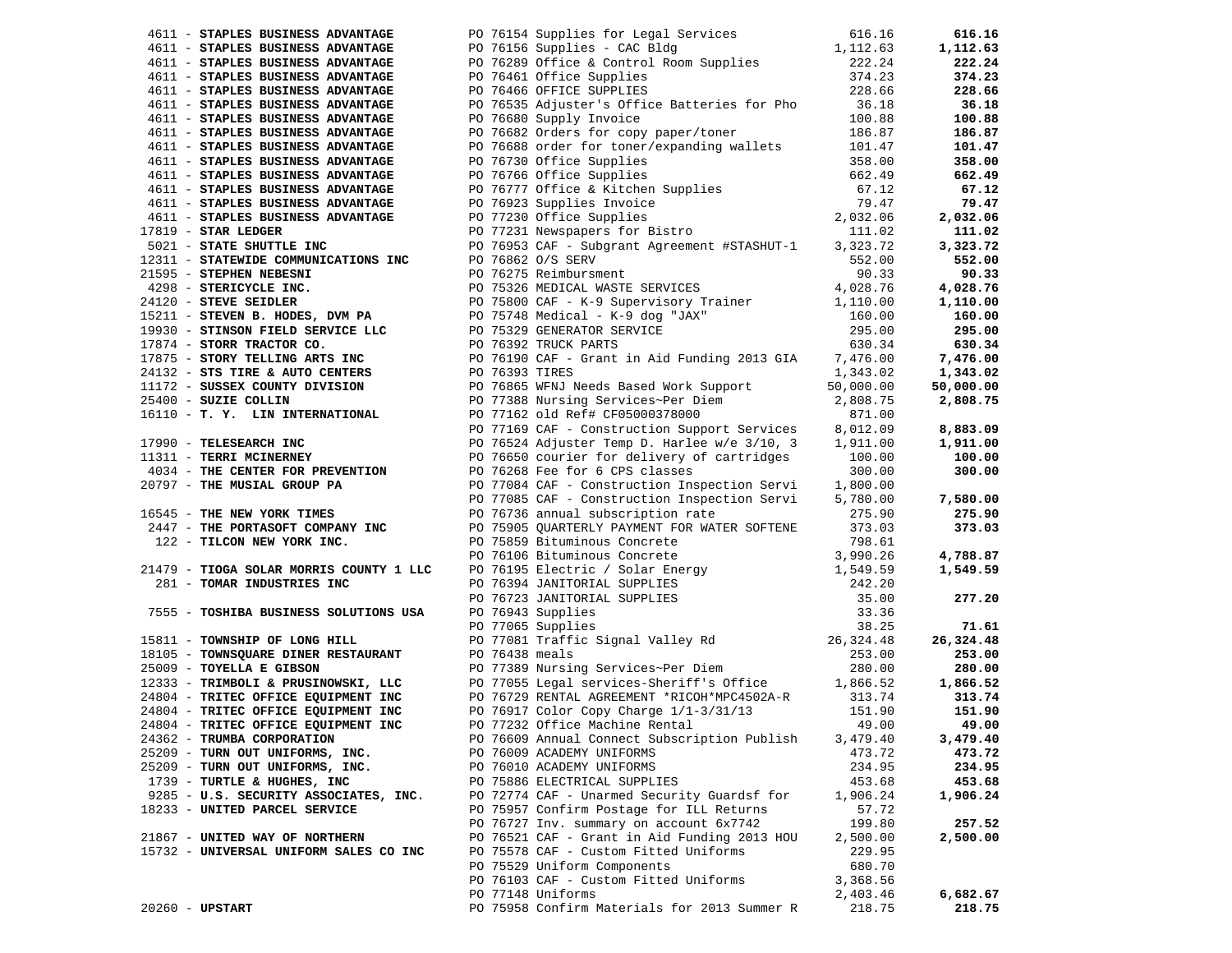| 23944 - VANASSE HANGEN BRUSTLIN INC.                                                                                                                                                              |                 | PO 76349 CAF - Consultant Support for NJ 214                                                               | 5,229.68  | 5,229.68     |
|---------------------------------------------------------------------------------------------------------------------------------------------------------------------------------------------------|-----------------|------------------------------------------------------------------------------------------------------------|-----------|--------------|
| 21561 - VANORE ELECTRIC INC                                                                                                                                                                       |                 | PO 76251 CAF - Labor Rates Electric and Rela                                                               | 2,317.30  | 2,317.30     |
|                                                                                                                                                                                                   |                 | PO 77109 EXPENSE VOUCHER                                                                                   | 38.60     | 38.60        |
| 21561 - VANOKE ELECTRIC INC<br>1855 - VERIZON<br>1286 - VERIZON<br>10158 - VERIZON<br>10158 - VERIZON<br>1286 - VERIZON<br>1286 - VERIZON<br>1286 - VERIZON<br>10502 - VERIZON<br>10568 - VERIZON |                 | PO 75854 Prosecutor PBX - Voice Service 4,230.10                                                           |           | 4,230.10     |
|                                                                                                                                                                                                   |                 | PO 75858 Monthly Data Services (TLS, JDC ISD                                                               | 16,656.42 | 16,656.42    |
|                                                                                                                                                                                                   |                 | PO 76353 verizon/Wharton Garage                                                                            | 388.25    |              |
|                                                                                                                                                                                                   |                 | PO 77120 PHONE BILL                                                                                        | 861.98    | 1,250.23     |
|                                                                                                                                                                                                   |                 | PO 76361 MORRIS CTY OFCS OF SHERIFF'S & INST                                                               | 65.35     | 65.35        |
|                                                                                                                                                                                                   |                 | PO 76769 Land Line                                                                                         | 29.53     | 29.53        |
|                                                                                                                                                                                                   |                 | PO 76939 Invoice for Phone/Fax                                                                             | 65.13     | 65.13        |
|                                                                                                                                                                                                   |                 | PO 77038 CAF - Telephone Services for Period                                                               | 33,029.59 | 33,029.59    |
|                                                                                                                                                                                                   |                 | PO 75855 Morris County Internet Service Prov 5,865.60                                                      |           | 5,865.60     |
| $10668$ - VERIZON CABS                                                                                                                                                                            |                 | PO 76059 Telephone Services - 911 switch                                                                   | 2,229.12  | 2,229.12     |
|                                                                                                                                                                                                   |                 | PO 75135 Monthly Statement -                                                                               | 1,320.45  | 1,320.45     |
| 1348 - VERIZON WIRELESS<br>18308 - VERMEER NORTH ATLANTIC                                                                                                                                         |                 | PO 75506 pocket-forged                                                                                     | 414.36    | 414.36       |
| 18327 - VIKING TERMITE & PEST                                                                                                                                                                     |                 | PO 77233 Pest Control                                                                                      | 870.00    | 870.00       |
| 14319 - VISITING NURSE ASSOC. OF                                                                                                                                                                  |                 | PO 76572 CAF - 2013 funding through the Olde $1,688.00$                                                    |           |              |
|                                                                                                                                                                                                   |                 | PO 77098 CAF - PEER Grouping System                                                                        | 10,581.00 |              |
|                                                                                                                                                                                                   |                 | PO 77099 CAF - PEER Grouping System                                                                        | 20,285.00 |              |
|                                                                                                                                                                                                   |                 | PO 77103 CAF - PEER Grouping System                                                                        | 40,227.00 |              |
|                                                                                                                                                                                                   |                 | PO 77121 CAF - 2013 funding through the Olde $16,130.00$                                                   |           | 88,911.00    |
| 21185 - VIVIAN BLANDURA                                                                                                                                                                           |                 | PO 77390 Nursing Services~Per Diem                                                                         | 280.00    | 280.00       |
| 6146 - W.B. MASON COMPANY INC                                                                                                                                                                     | PO 75920 Labels |                                                                                                            | 115.96    |              |
|                                                                                                                                                                                                   |                 | PO 75763 SUPPLIES                                                                                          | 660.76    |              |
|                                                                                                                                                                                                   |                 | PO 75959 Recieved Materials for Processing B                                                               | 79.79     |              |
|                                                                                                                                                                                                   |                 | PO 76552 Ink cartridges supply                                                                             | 246.60    |              |
|                                                                                                                                                                                                   |                 | PO 76726 printer for Anna                                                                                  | 684.79    | 1,787.90     |
| 20080 - WASHINGTON TOWNSHIP M.U.A.                                                                                                                                                                |                 | PO 76804 WATER & SEWER - LONG VALLEY                                                                       | 335.44    | 335.44       |
|                                                                                                                                                                                                   |                 | 18400 - WASTE MANAGEMENT OF NEW JERSEY PO 77234 CAF - Refuse Collection and Removal 8,085.33               |           | 8,085.33     |
| 13392 - WEBSTER PLUMBING &                                                                                                                                                                        |                 | PO 76869 CAF - Labor Rates Plumbing                                                                        | 3,413.50  |              |
|                                                                                                                                                                                                   |                 | PO 77313 CAF - Labor Rates Plumbing<br>PO 75750 Bituminous Concrete                                        | 364.60    | 3,778.10     |
| 13512 - WELDON ASPHALT                                                                                                                                                                            |                 |                                                                                                            | 5,930.55  | 5,930.55     |
| 5455 - WEST PAYMENT CENTER                                                                                                                                                                        |                 | PO 75960 On-Line Service for Feb 01, 2013 th                                                               | 682.35    | 682.35       |
| 4677 - WHITEMARSH CORPORATION                                                                                                                                                                     |                 | PO 76397 FUEL PUMP SUPPLIES                                                                                | 224.96    | 224.96       |
| 453 - WHITES HEALTHCARE                                                                                                                                                                           |                 | PO 76024 Resident Medications                                                                              | 474.29    | 474.29       |
| 17868 - WILLIAM STITT                                                                                                                                                                             |                 | PO 77218 Reimbursement - "2013" Tuition 1,879.33                                                           |           | 1,879.33     |
| 10905 - WILTON BLAKE                                                                                                                                                                              |                 | PO 76872 2013 WORK BOOTS - NIGHTCREW                                                                       | 90.00     | 90.00        |
| 18506 - WINFIELD UPHOLSTERING CO                                                                                                                                                                  |                 | PO 76395 TRUCK PARTS                                                                                       | 179.00    | 179.00       |
| 1604 - WORKFORCE ADVANTAGE                                                                                                                                                                        |                 |                                                                                                            |           |              |
|                                                                                                                                                                                                   |                 | PO 76848 CAF - Subgrant Agreement # WORKADVT 422.00<br>PO 76847 CAF - Subgrant Agreement # WORKADVT 422.00 |           |              |
|                                                                                                                                                                                                   |                 | PO 76977 CAF - Subgrant Agreement # WORKADVT                                                               | 3,363.13  | 4,207.13     |
| 20132 - ZEE MEDICAL INC.                                                                                                                                                                          |                 | 20132 - ZEE MEDICAL INC.<br>18599 - ZEP MANUFACTURING CONNECT OF THE PO 76398 JANITORIAL SUPPLIES          | 91.69     | 91.69        |
|                                                                                                                                                                                                   |                 |                                                                                                            | 234.25    | 234.25       |
|                                                                                                                                                                                                   |                 |                                                                                                            |           |              |
| TOTAL                                                                                                                                                                                             |                 |                                                                                                            |           | 8,033,755.48 |

|  |  |  |  | Total to be paid from Fund 13 Dedicated Trust | 20,918.66    |
|--|--|--|--|-----------------------------------------------|--------------|
|  |  |  |  | Total to be paid from Fund 04 County Capital  | 1,213,237.32 |
|  |  |  |  | Total to be paid from Fund 02 Grant Fund      | 434,752.46   |
|  |  |  |  | Total to be paid from Fund 01 Current Fund    | 6,364,847.04 |

 **Total to be paid from Fund 01 Current Fund 6,364,847.04 Total to be paid from Fund 02 Grant Fund 434,752.46 Total to be paid from Fund 04 County Capital 1,213,237.32 8,033,755.48**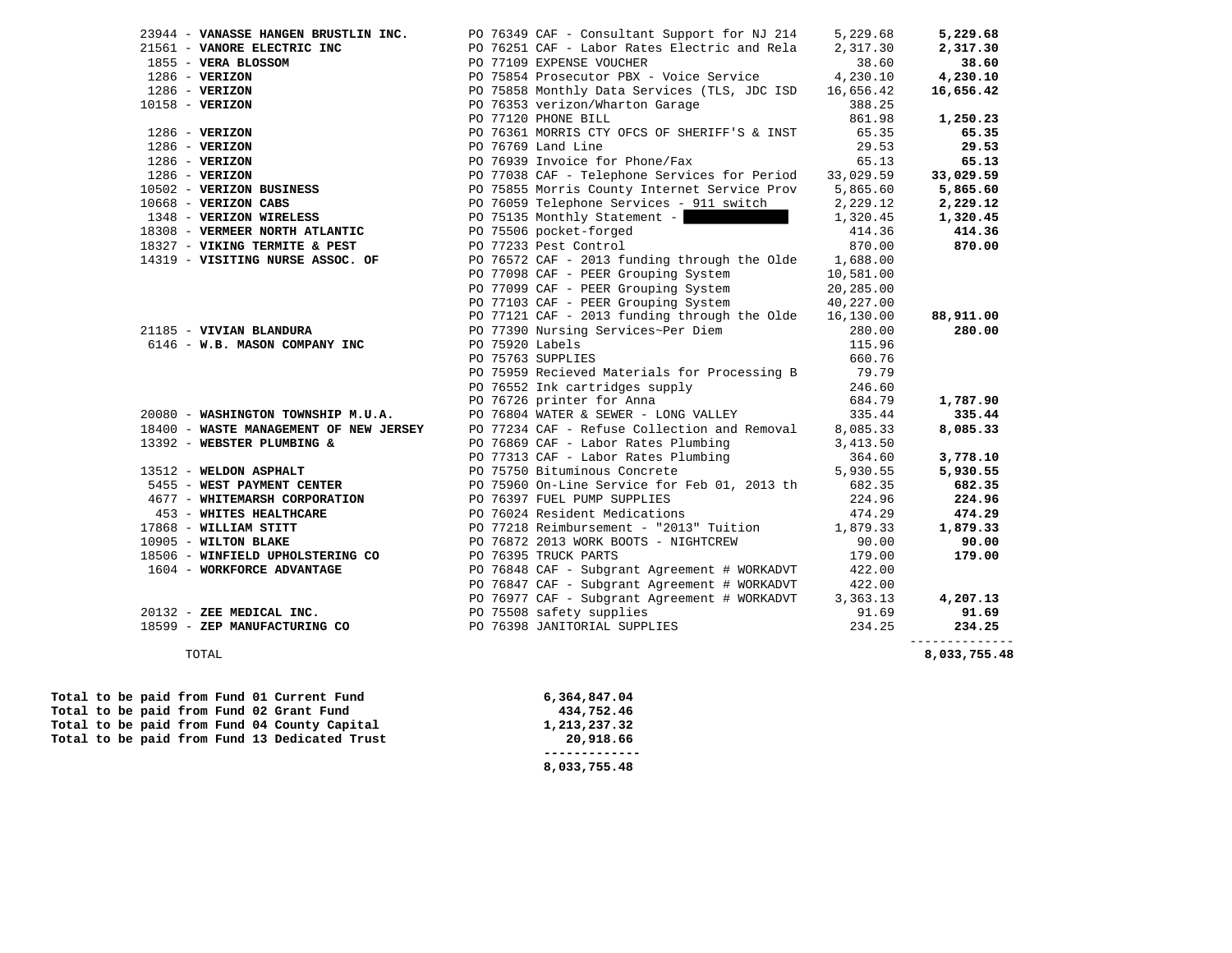## **List of Bills (Department/Account Detail) - CENTRALIZED DISBURSEMENT ACCOUNT**

| Account                            | PO# | Vendor                                | Description     |                                          | Payment   | Account Total |
|------------------------------------|-----|---------------------------------------|-----------------|------------------------------------------|-----------|---------------|
|                                    |     |                                       |                 | <b>Current Fund</b>                      |           |               |
| <b>County Administrator</b>        |     |                                       |                 |                                          |           |               |
|                                    |     | 77533 COUNTY OF MORRIS                |                 | 2ND HALF 4/13 METERED MAIL               | 11.46     |               |
|                                    |     | 77533 COUNTY OF MORRIS                |                 | 2ND HALF 4/13 METERED MAIL               | 2.92      |               |
| 01-201-20-100100-068               |     | POSTAGE & METERED MAIL                |                 | TOTAL FOR ACCOUNT                        |           | 14.38         |
|                                    |     | 76609 TRUMBA CORPORATION              |                 | Annual connect subscription/Publisher Ac | 3,479.40  |               |
|                                    |     | 76610 COMPLETE SECURITY SYSTEMS, INC. |                 | Removal of 2 Sylvan Way Cameras          | 1,360.00  |               |
| 01-201-20-100100-084               |     | OTHER OUTSIDE SERVICES                |                 | TOTAL FOR ACCOUNT                        |           | 4,839.40      |
|                                    |     | 69978 ROUTE 23 TRUCK CENTER           |                 | 2013 FORD FUSION 4DR. FWD SEDAN S (POG)  | 17,879.00 |               |
| 01-201-20-100100-167               |     | TRANSPORTATION VEHICLES               |                 | TOTAL FOR ACCOUNT                        |           | 17,879.00     |
|                                    |     |                                       |                 |                                          |           | ============  |
|                                    |     | TOTAL for County Administrator        |                 |                                          |           | 22,732.78     |
| <b>Personnel</b>                   |     |                                       |                 |                                          |           |               |
|                                    |     | 77533 COUNTY OF MORRIS                |                 | 2ND HALF 4/13 METERED MAIL               | 21.77     |               |
| 01-201-20-105100-068               |     | POSTAGE & METERED MAIL                |                 | TOTAL FOR ACCOUNT                        |           | 21.77         |
|                                    |     | 76919 CITYSIDE ARCHIVES, LTD          | PERSONNEL       |                                          | 23.90     |               |
| 01-201-20-105100-073               |     | RECORDS MANAGMENT SERVICES            |                 | TOTAL FOR ACCOUNT                        |           | 23.90         |
|                                    |     | 75808 MORRISTOWN PARKING AUTHORITY    |                 | 10 Replacement Scan cards                | 150.00    |               |
| 01-201-20-105100-077               |     | SOCIAL SERVICE COSTS                  |                 | TOTAL FOR ACCOUNT                        |           | 150.00        |
|                                    |     |                                       |                 |                                          |           | ============  |
|                                    |     | TOTAL for Personnel                   |                 |                                          |           | 195.67        |
| <b>Board of Chosen Freeholders</b> |     |                                       |                 |                                          |           |               |
|                                    |     | 76632 NEW JERSEY ALLIANCE FOR         |                 | 2013 Membership Dues 10068               | 1,200.00  |               |
| 01-201-20-110100-023               |     | ASSOCIATIONS AND MEMBERSHIPS          |                 | TOTAL FOR ACCOUNT                        |           | 1,200.00      |
|                                    |     | 76013 PAPER MART INC                  |                 | 500 envelopes 5 1/2 bar ivory, printed 0 | 151.80    |               |
|                                    |     | 76013 PAPER MART INC                  | Freight         |                                          | 10.10     |               |
| 01-201-20-110100-058               |     | OFFICE SUPPLIES & STATIONERY          |                 | TOTAL FOR ACCOUNT                        |           | 161.90        |
|                                    |     | 77533 COUNTY OF MORRIS                |                 | 2ND HALF 4/13 METERED MAIL               | 259.81    |               |
|                                    |     | 77533 COUNTY OF MORRIS                |                 | 2ND HALF 4/13 METERED MAIL               | 66.71     |               |
| 01-201-20-110100-068               |     | POSTAGE & METERED MAIL                |                 | TOTAL FOR ACCOUNT                        |           | 326.52        |
|                                    |     | 76664 CONROY'S                        |                 | 001178 2/01/13 Flowers for the Reorgani  | 138.00    |               |
|                                    |     | 76664 CONROY'S                        | Delivery Charge |                                          | 10.99     |               |
| 01-201-20-110100-079               |     | SPECIAL PROJECTS                      |                 | TOTAL FOR ACCOUNT                        |           | 148.99        |

 75990 ATLANTIC TOMORROWS OFFICE color Copies from 12/18/2012 through 3/1 69.31 01-201-20-110100-164 OFFICE MACHINES - RENTAL *TOTAL FOR ACCOUNT* 

TOTAL for Board of Chosen Freeholders

 ============ 1,906.72

69.31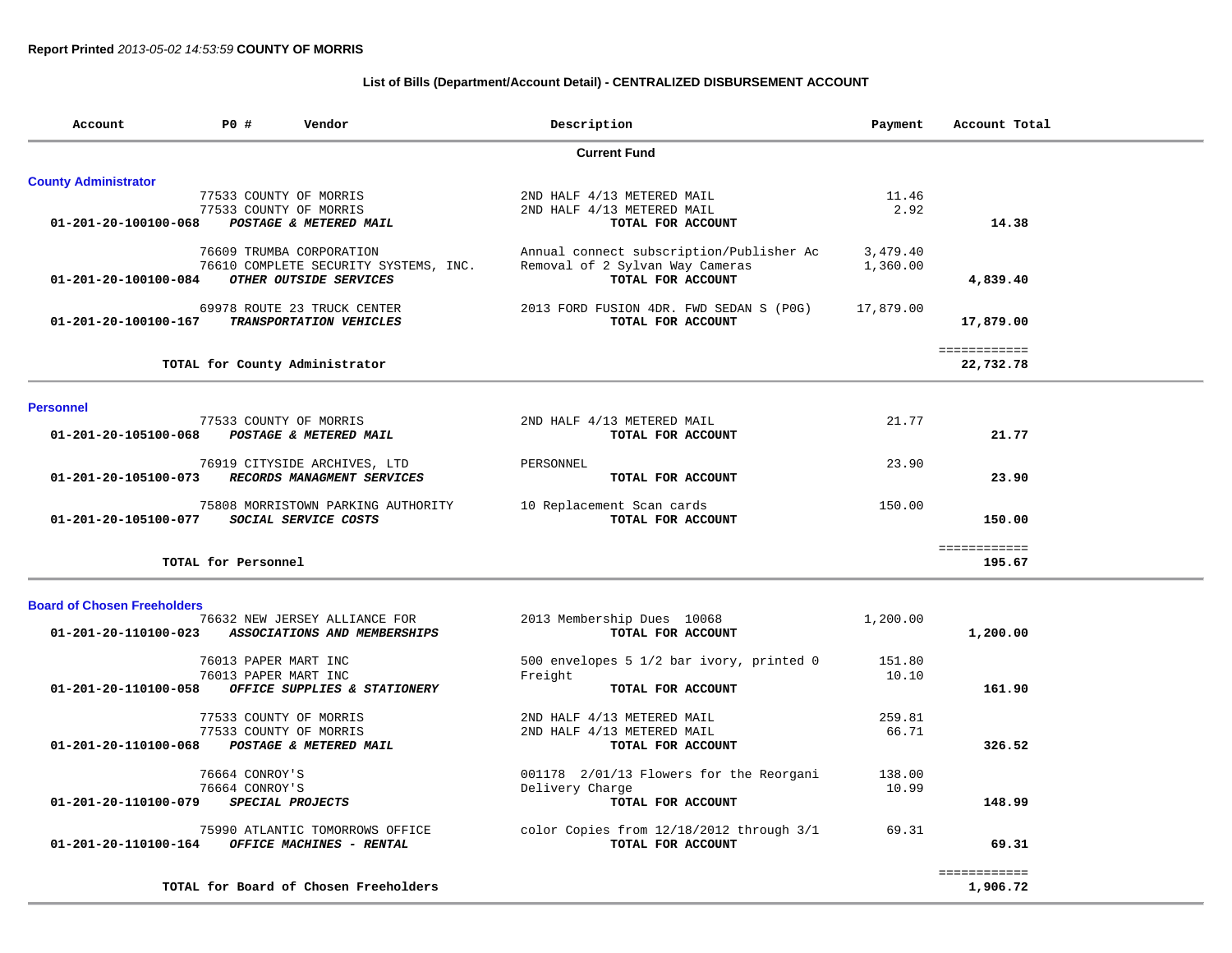| DR BOE Meeting 4/12/13 | 122.10 |        |
|------------------------|--------|--------|
| TOTAL FOR ACCOUNT      |        | 122.10 |
|                        |        |        |
| Labels                 | 115.96 |        |
| TOTAL FOR ACCOUNT      |        | 115.96 |
|                        |        |        |

|              | 750.00   | 2013 membership dues for COANJ for joan  | 72793 COANJ                            |                                |
|--------------|----------|------------------------------------------|----------------------------------------|--------------------------------|
| 750.00       |          | TOTAL FOR ACCOUNT                        | ASSOCIATIONS AND MEMBERSHIPS           | 01-201-20-120100-023           |
|              | 232.82   | additional copies on machine ID#15626    | 76644 ELECTRONIC OFFICE SYSTEMS        |                                |
|              | 352.45   | additional copies on machine ID#15517    | 76644 ELECTRONIC OFFICE SYSTEMS        |                                |
|              | 645.00   | service date on kodak i4600 scanner 2/5/ | 75069 EASTMAN KODAK COMPANY            |                                |
| 1,230.27     |          | TOTAL FOR ACCOUNT                        | EQUIPMENT SERVICE AGREEMENTS           | 01-201-20-120100-044           |
|              | 1,297.47 | processing of film proc-16-215 60shipped | 75773 EASTMAN PARK MICROGRAPHICS, INC. |                                |
| 1,297.47     |          | TOTAL FOR ACCOUNT                        | <i>MICROFILMING</i>                    | 01-201-20-120100-054           |
|              | 277.95   | printer and cartridges for anna          | 76726 W.B. MASON COMPANY INC           |                                |
|              | 406.84   | mis ink cartridges and things for the o  | 76726 W.B. MASON COMPANY INC           |                                |
| 684.79       |          | TOTAL FOR ACCOUNT                        | OFFICE SUPPLIES & STATIONERY           | 01-201-20-120100-058           |
|              | 2,029.53 | 2ND HALF 4/13 METERED MAIL               | 77533 COUNTY OF MORRIS                 |                                |
| 2,029.53     |          | TOTAL FOR ACCOUNT                        | POSTAGE & METERED MAIL                 | 01-201-20-120100-068           |
|              | 33.71    | reimbursement for mileage while attendin | 77149 LAURA ROBERTS                    |                                |
| 33.71        |          | TOTAL FOR ACCOUNT                        | TRAVEL EXPENSE                         | $01 - 201 - 20 - 120100 - 082$ |
|              | 199.80   | summary of charges on account #6x7742 we | 76727 UNITED PARCEL SERVICE            |                                |
| 199.80       |          | TOTAL FOR ACCOUNT                        | OTHER OUTSIDE SERVICES                 | 01-201-20-120100-084           |
| ============ |          |                                          |                                        |                                |
| 6,225.57     |          |                                          | TOTAL for County Clerk                 |                                |
|              |          |                                          |                                        |                                |

## TOTAL for Clerk of the Board

| ---- | --<br>۰.<br>., | .<br>. .<br>. . |
|------|----------------|-----------------|
|      |                |                 |
|      |                |                 |
|      |                |                 |
|      |                |                 |

 ============ 758.99

| 76873 DAILY RECORD                                   | \$395,000 Bond Ord. Photo/Video Security    | 64.12 |        |
|------------------------------------------------------|---------------------------------------------|-------|--------|
| 76873 DAILY RECORD                                   | \$125,000 Bond Ord. Response Vehicle (p/d   | 63.60 |        |
| 76873 DAILY RECORD                                   | $$250,000$ Storage Facility (p/d $4/12$ )   | 64.64 |        |
| 76873 DAILY RECORD                                   | \$40,000 Capt. Ord. Recording System (p/d   | 61.00 |        |
| 76873 DAILY RECORD                                   | $$825,250$ Park Comm Vehicles (p/d $4/12$ ) | 66.20 |        |
| 76873 DAILY RECORD                                   | \$406,509 Park Comm Paving Projects (p/d    | 65.16 |        |
| 76873 DAILY RECORD                                   | \$225,870 Morris View Medical Records Sys   | 64.64 |        |
| 01-201-20-110105-022<br><i><b>ADVERTISING</b></i>    | TOTAL FOR ACCOUNT                           |       | 578.64 |
| 76923 STAPLES BUSINESS ADVANTAGE                     | 2 Cartons of Paper                          | 64.60 |        |
| 76923 STAPLES BUSINESS ADVANTAGE                     | Folders                                     | 9.55  |        |
| 76923 STAPLES BUSINESS ADVANTAGE                     | Steno Books                                 | 2.05  |        |
| 76923 STAPLES BUSINESS ADVANTAGE                     | Hello Badges                                | 3.27  |        |
| 76680 STAPLES BUSINESS ADVANTAGE                     | Profile Elite Pens Blue                     | 16.90 |        |
| 76680 STAPLES BUSINESS ADVANTAGE                     | Profile Elite Pens Black                    | 16.90 |        |
| 76680 STAPLES BUSINESS ADVANTAGE                     | Paper Clips                                 | 11.82 |        |
| 76680 STAPLES BUSINESS ADVANTAGE                     | Papermate Flair                             | 12.90 |        |
| 76680 STAPLES BUSINESS ADVANTAGE                     | Hello Badges                                | 6.54  |        |
| 76680 STAPLES BUSINESS ADVANTAGE                     | Natural White Paper                         | 35.82 |        |
| 01-201-20-110105-058<br>OFFICE SUPPLIES & STATIONERY | TOTAL FOR ACCOUNT                           |       | 180.35 |
|                                                      |                                             |       |        |

 76873 DAILY RECORD \$600,000 Bond Ord. Morris View(p/d 4/12) 64.12 76873 DAILY RECORD \$972,351 Bond Ord. Vo-Tech (p/d 4/12) 65.16

**County Clerk**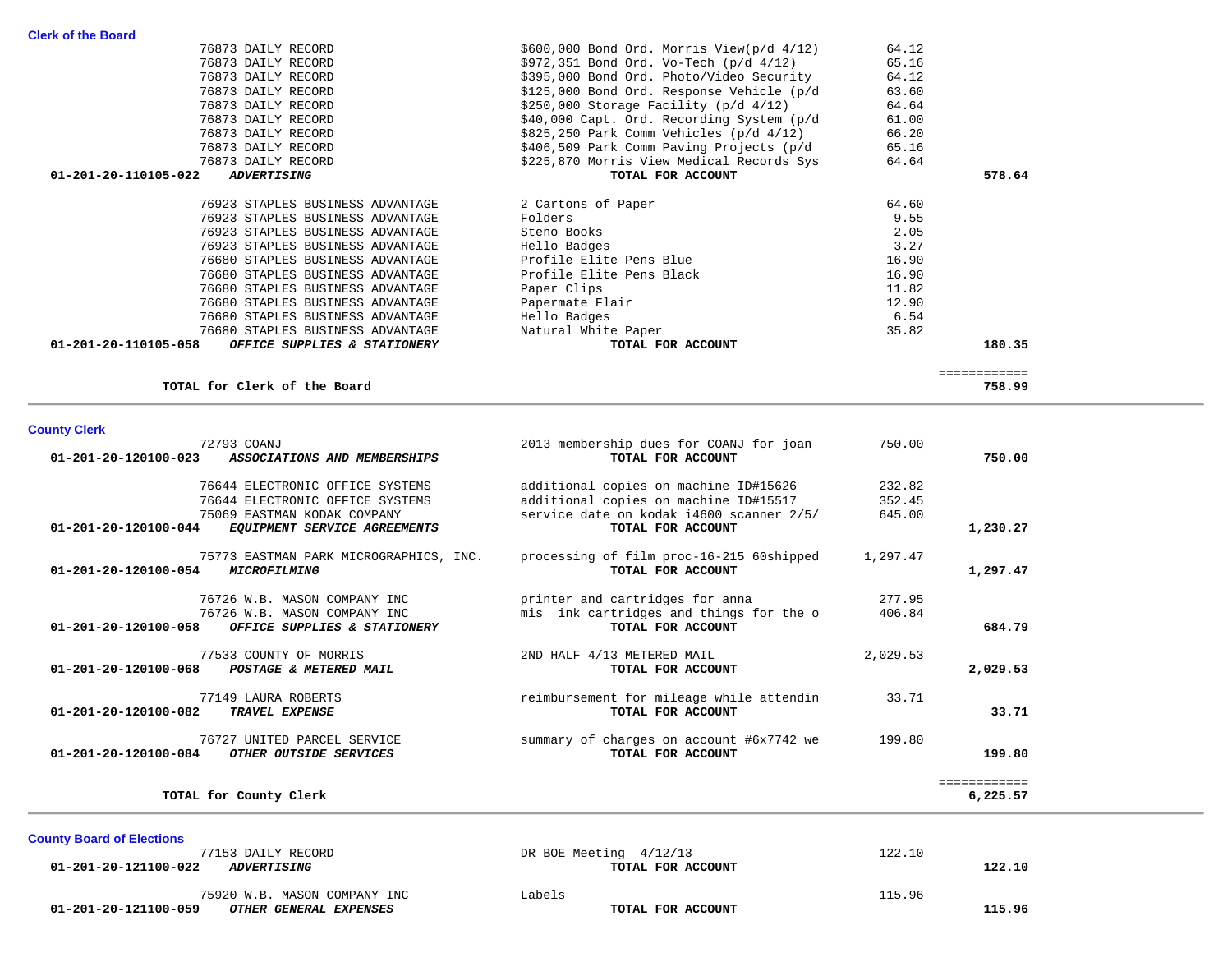| 01-201-20-121100-068                | 77533 COUNTY OF MORRIS<br>POSTAGE & METERED MAIL | 2ND HALF 4/13 METERED MAIL<br>TOTAL FOR ACCOUNT | 823.58   | 823.58                   |  |
|-------------------------------------|--------------------------------------------------|-------------------------------------------------|----------|--------------------------|--|
| 01-201-20-121100-096                | 75919 ROBERTA HERSH<br><b>ELECTION OFFICER</b>   | Pre Election Work<br>TOTAL FOR ACCOUNT          | 460.00   | 460.00                   |  |
|                                     | TOTAL for County Board of Elections              |                                                 |          | ============<br>1,521.64 |  |
| <b>Superintendent of Elections</b>  |                                                  |                                                 |          |                          |  |
|                                     | 76652 DALE KRAMER                                | April 16th Annual School Board Election         | 88.28    |                          |  |
|                                     | 76653 GEORGE COPPOLA                             | April 16th Annual School Board Election         | 27.82    |                          |  |
|                                     | 76653 GEORGE COPPOLA                             | 7-Eleven-Drinks                                 | 6.69     |                          |  |
| 01-201-20-121105-057                | NATIONAL VOTER REGISTRATION                      | TOTAL FOR ACCOUNT                               |          | 122.79                   |  |
| 01-201-20-121105-068                | 77533 COUNTY OF MORRIS<br>POSTAGE & METERED MAIL | 2ND HALF 4/13 METERED MAIL<br>TOTAL FOR ACCOUNT | 1,166.52 | 1,166.52                 |  |
|                                     | 76000 D. C. EXPRESS INC                          | Hanover Park Regional School District -         | 1,330.00 |                          |  |
|                                     | 76000 D. C. EXPRESS INC                          | Delivery & Pick-up of Canvas Bags               | 70.00    |                          |  |
|                                     | 76448 DAILY RECORD                               | Legal Ad- Voter's Reminder to Check Thei        | 27.04    |                          |  |
|                                     | 76448 DAILY RECORD                               | Affidavit of Publication Charge                 | 35.00    |                          |  |
| 01-201-20-121105-076                | <b>SCHOOL BOARD ELECTIONS</b>                    | TOTAL FOR ACCOUNT                               |          | 1,462.04                 |  |
|                                     |                                                  |                                                 |          | ============             |  |
|                                     | TOTAL for Superintendent of Elections            |                                                 |          | 2,751.35                 |  |
| <b>County Elections (Cty Clerk)</b> |                                                  |                                                 |          |                          |  |
|                                     | 76643 DAILY RECORD                               | 51311074 Display legal ad for the mail i        | 2,578.94 |                          |  |
| 01-201-20-121110-022                | <b>ADVERTISING</b>                               | TOTAL FOR ACCOUNT                               |          | 2,578.94                 |  |
|                                     | 77533 COUNTY OF MORRIS                           | 2ND HALF 4/13 METERED MAIL                      | 379.88   |                          |  |
| 01-201-20-121110-068                | POSTAGE & METERED MAIL                           | TOTAL FOR ACCOUNT                               |          | 379.88                   |  |
|                                     | 76649 MICHELE PUZIO                              | courier for the cartridges school board         | 100.00   |                          |  |
|                                     | 76646 DREW PAOLELLA                              | courier for the delivery of the cartridg        | 100.00   |                          |  |
|                                     | 76647 JAMES SWEENEY                              | courier for the delivery of cartridges f        | 100.00   |                          |  |
|                                     | 76650 TERRI MCINERNEY                            | courier for the delivery of cartridges f        | 100.00   |                          |  |
|                                     | 76648 SAL PAOLELLA                               | courier for the cartridges for the schoo        | 100.00   |                          |  |
| 01-201-20-121110-076                | SCHOOL BOARD ELECTIONS                           | TOTAL FOR ACCOUNT                               |          | 500.00                   |  |
|                                     | 77149 LAURA ROBERTS                              | dinner money while working overtime for         | 17.61    |                          |  |
|                                     | 77150 JESSICA BICZAK                             | dinner money while working 3/12/13 speci        | 20.00    |                          |  |
|                                     | 77150 JESSICA BICZAK                             | dinner money for elections school board         | 20.00    |                          |  |
| 01-201-20-121110-185                | <b>FOOD</b>                                      | TOTAL FOR ACCOUNT                               |          | 57.61                    |  |
|                                     |                                                  |                                                 |          | ============             |  |
|                                     | TOTAL for County Elections (Cty Clerk)           |                                                 |          | 3,516.43                 |  |
| <b>County Treasurer</b>             |                                                  |                                                 |          |                          |  |
|                                     | 77533 COUNTY OF MORRIS                           | 2ND HALF 4/13 METERED MAIL                      | 194.36   |                          |  |
| 01-201-20-130100-068                | POSTAGE & METERED MAIL                           | TOTAL FOR ACCOUNT                               |          | 194.36                   |  |
|                                     | 76919 CITYSIDE ARCHIVES, LTD                     | TREASURER                                       | 14.95    |                          |  |
| 01-201-20-130100-073                | RECORDS MANAGMENT SERVICES                       | TOTAL FOR ACCOUNT                               |          | 14.95                    |  |
|                                     | 77522 GLENN ROE                                  | 3/26/13 PARKING - MEETING                       | 8.00     |                          |  |
|                                     | 77522 GLENN ROE                                  | 4/22/13 PARKING - TRAINING                      | 8.00     |                          |  |
| 01-201-20-130100-082                | TRAVEL EXPENSE                                   | TOTAL FOR ACCOUNT                               |          | 16.00                    |  |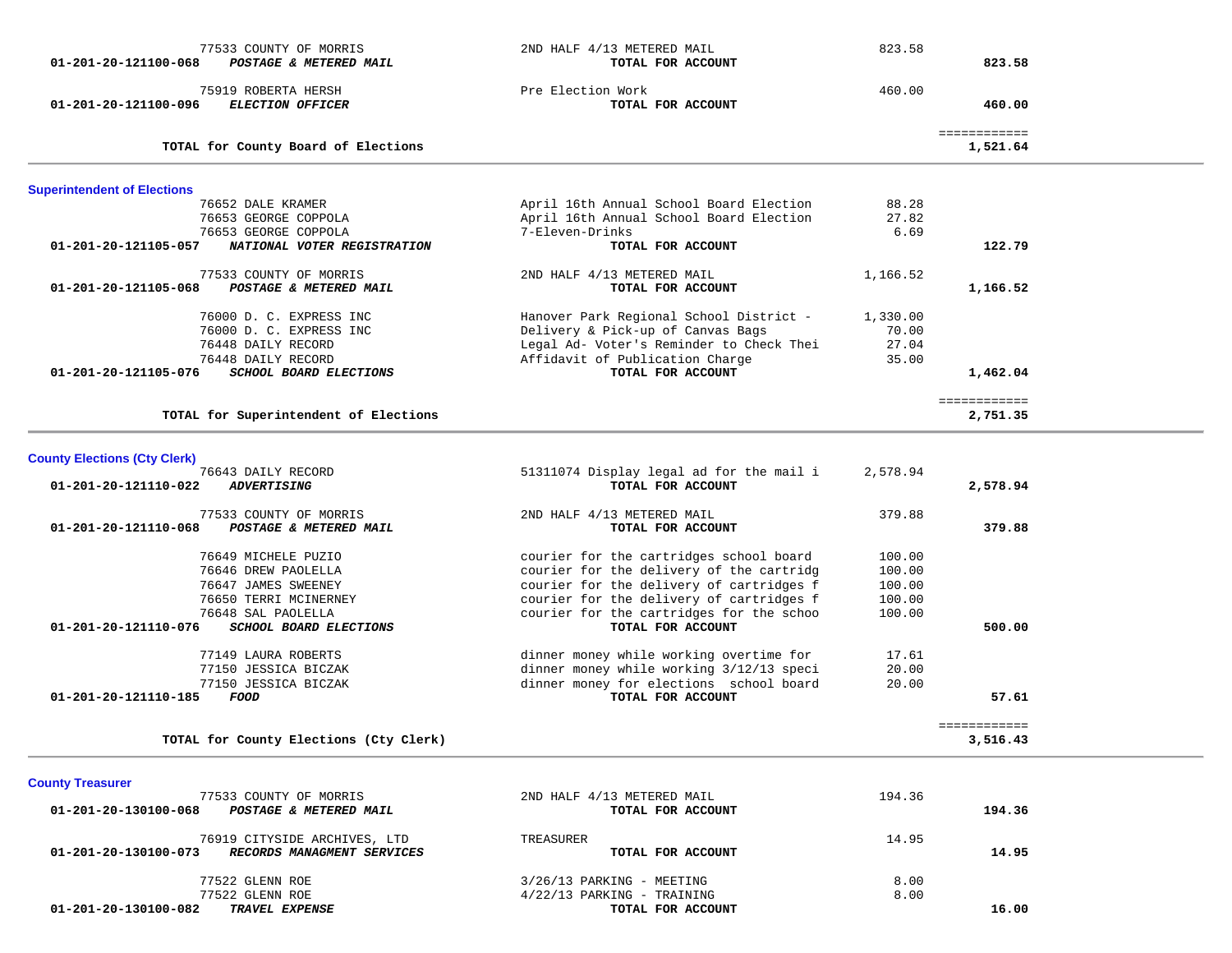01-201-20-130100-164 OFFICE MACHINES - RENTAL

75151 MUNICIPAL CAPITAL CORP 1st Quarterly lease payment on new copie 764.32<br>1st Quarterly lease payment on new copie 764.32

764.32

|  | . |  | ____ | _____ | . . | ____ | _____ |  | ___ |  |
|--|---|--|------|-------|-----|------|-------|--|-----|--|
|  |   |  |      |       |     |      |       |  |     |  |
|  |   |  |      |       |     |      |       |  |     |  |
|  |   |  |      |       |     |      |       |  |     |  |
|  |   |  |      |       |     |      |       |  |     |  |
|  |   |  |      |       |     |      |       |  |     |  |
|  |   |  |      |       |     |      |       |  |     |  |
|  |   |  |      |       |     |      |       |  |     |  |
|  |   |  |      |       |     |      |       |  |     |  |
|  |   |  |      |       |     |      |       |  |     |  |

 ============ **TOTAL for County Treasurer 989.63**

625.00

| <b>Purchasing Division</b> |                                   |                                                  |           |              |
|----------------------------|-----------------------------------|--------------------------------------------------|-----------|--------------|
|                            | 76635 ATLANTIC TOMORROWS OFFICE   | CLICKS USED FROM 12/30/2012 - 3/29/2013          | 13,520.56 |              |
|                            | 76636 ELECTRONIC OFFICE SYSTEMS   | ID#15735 ADDITIONAL COPY COST FROM 12/24         | 429.75    |              |
|                            | 76636 ELECTRONIC OFFICE SYSTEMS   | ID#15737 ADDITIONAL COPY COST FROM 12/24         | 578.82    |              |
|                            | 76636 ELECTRONIC OFFICE SYSTEMS   | ID#15733 ADDITIONAL COPY COST FROM 12/24         | 352.95    |              |
|                            | 76636 ELECTRONIC OFFICE SYSTEMS   | ID#15736 ADDITIONAL COPY COST FROM 12/24         | 396.30    |              |
|                            | 76636 ELECTRONIC OFFICE SYSTEMS   | ID#15739 ADDITIONAL COPY COST FROM 12/24         | 452.28    |              |
|                            | 76636 ELECTRONIC OFFICE SYSTEMS   | ID#15741 ADDITIONAL COPY COST FROM 12/24         | 295.62    |              |
|                            | 76636 ELECTRONIC OFFICE SYSTEMS   | ID#10783 ADDITIONAL COPY COST FROM 12/24         | 181.58    |              |
|                            | 76636 ELECTRONIC OFFICE SYSTEMS   | ID#15626 ADDITIONAL COPY COST FROM 12/24         | 20.22     |              |
|                            | 76636 ELECTRONIC OFFICE SYSTEMS   | ID#15730 ADDITIONAL COPY COST FROM 12/24         | 103.22    |              |
|                            | 76636 ELECTRONIC OFFICE SYSTEMS   | ID#15517 ADDITIONAL COPY COST FROM 12/24         | 45.62     |              |
|                            | 76636 ELECTRONIC OFFICE SYSTEMS   | ID#15655 ADDITIONAL COPY COST FROM 12/24         | 63.25     |              |
|                            | 76636 ELECTRONIC OFFICE SYSTEMS   | ID#10625 ADDITIONAL COPY COST FROM 12/24         | 100.58    |              |
| 01-201-20-130105-044       | EQUIPMENT SERVICE AGREEMENTS      | TOTAL FOR ACCOUNT                                |           | 16,540.75    |
|                            | 77533 COUNTY OF MORRIS            | 2ND HALF 4/13 METERED MAIL                       | 178.61    |              |
| 01-201-20-130105-068       | POSTAGE & METERED MAIL            | TOTAL FOR ACCOUNT                                |           | 178.61       |
|                            | 76919 CITYSIDE ARCHIVES, LTD      | PURCHASING                                       | 85.25     |              |
| 01-201-20-130105-073       | RECORDS MANAGMENT SERVICES        | TOTAL FOR ACCOUNT                                |           | 85.25        |
|                            | 77063 DEER PARK                   | $0434495552$ $3/15/13-4/14/13$                   | 16.72     |              |
| 01-201-20-130105-095       | OTHER ADMINISTRATIVE SUPPLIES     | TOTAL FOR ACCOUNT                                |           | 16.72        |
|                            | 75777 KYOCERA MITA AMERICA, INC.  | 7629689-045 FOR THE PERIOD OF: 3/10/13- 1,039.80 |           |              |
|                            | 76729 TRITEC OFFICE EQUIPMENT INC | CC-COLOR BILLING DATES 01/01/2013-03/31/         | 313.74    |              |
| 01-201-20-130105-164       | OFFICE MACHINES - RENTAL          | TOTAL FOR ACCOUNT                                |           | 1,353.54     |
|                            |                                   |                                                  |           | ============ |
|                            | TOTAL for Purchasing Division     |                                                  |           | 18,174.87    |

============

## **Office Services**

| 8.52<br>76928 DEER PARK<br>SLEEVES OF 90Z PLASTIC CUPS (50)<br>01-201-20-130110-058<br>18.97<br>OFFICE SUPPLIES & STATIONERY<br>TOTAL FOR ACCOUNT<br>15,333.33<br>77535 COUNTY COLLEGE OF MORRIS<br>PRINTING SERVICES FOR APRIL 2013<br>01-201-20-130110-069<br><i><b>PRINTING</b></i><br>15,333.33<br>TOTAL FOR ACCOUNT<br>------------<br>TOTAL for Office Services<br>15,352.30 | <b>Medical Services</b><br>75299 IMX MEDICAL MANANGEMENT<br>01-203-20-130115-084<br>(2012) OTHER OUTSIDE SERVICES | Fit for Duty Eval - Gianna Rojas 10/18/1<br>TOTAL FOR ACCOUNT | 625.00<br>625.00 |  |
|------------------------------------------------------------------------------------------------------------------------------------------------------------------------------------------------------------------------------------------------------------------------------------------------------------------------------------------------------------------------------------|-------------------------------------------------------------------------------------------------------------------|---------------------------------------------------------------|------------------|--|
|                                                                                                                                                                                                                                                                                                                                                                                    |                                                                                                                   |                                                               |                  |  |
|                                                                                                                                                                                                                                                                                                                                                                                    |                                                                                                                   |                                                               |                  |  |
|                                                                                                                                                                                                                                                                                                                                                                                    | 76928 DEER PARK                                                                                                   | 5 GALLON BOTTLES OF DRINKING WATER                            | 10.45            |  |

**TOTAL for Medical Services 625.00**

**Information Technology Div**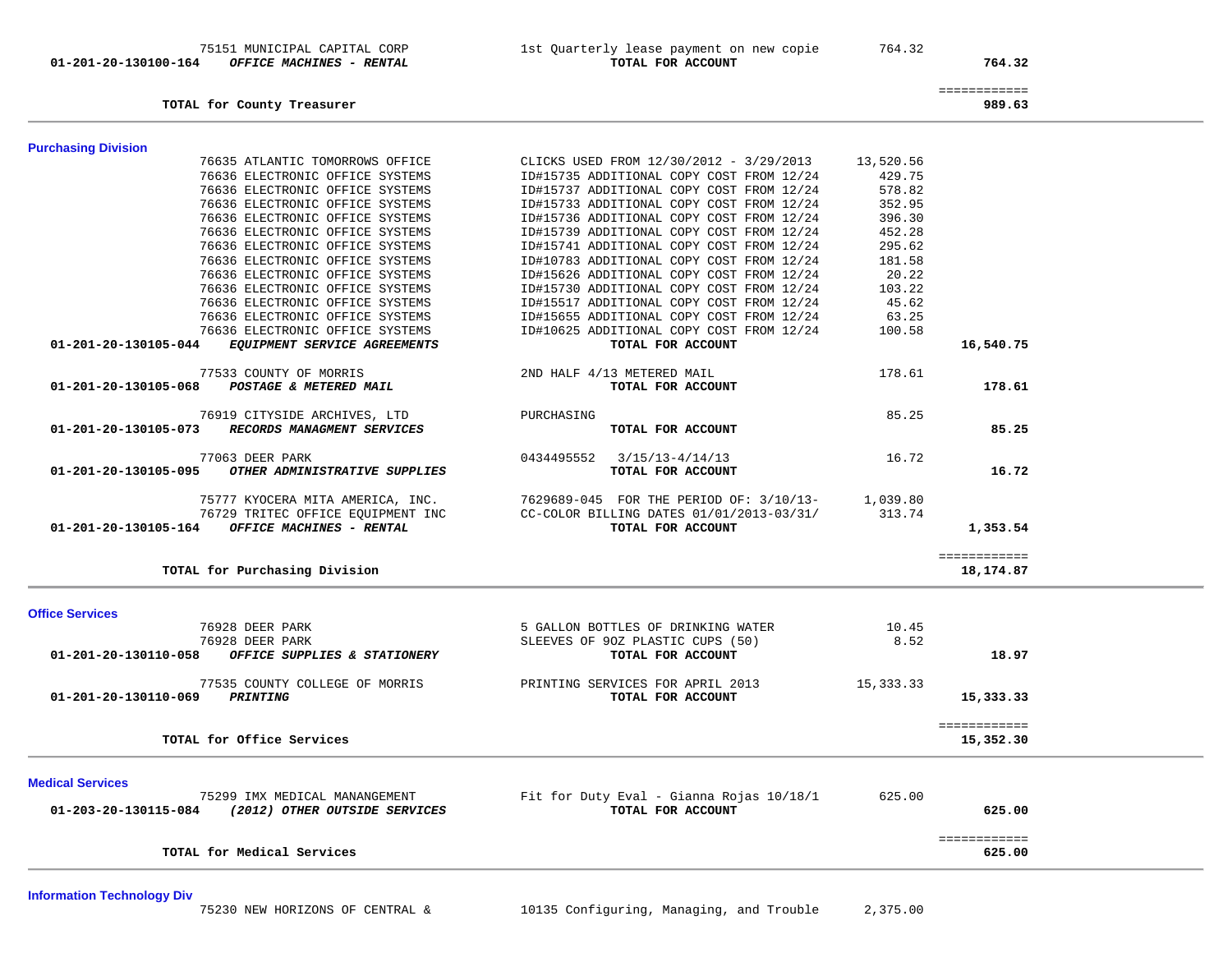| 01-201-20-140100-039<br>EDUCATION SCHOOLS & TRAINING         | TOTAL FOR ACCOUNT                   |           | 2,375.00     |
|--------------------------------------------------------------|-------------------------------------|-----------|--------------|
| 75849 STAPLES BUSINESS ADVANTAGE                             | Office Supplies as per Invoice      | 157.47    |              |
| 75849 STAPLES BUSINESS ADVANTAGE                             | Office Supplies as per Invoice      | 227.24    |              |
| 75849 STAPLES BUSINESS ADVANTAGE                             | Office Supplies as per Invoice      | 164.64    |              |
| 01-201-20-140100-058<br>OFFICE SUPPLIES & STATIONERY         | TOTAL FOR ACCOUNT                   |           | 549.35       |
| 77533 COUNTY OF MORRIS                                       | 2ND HALF 4/13 METERED MAIL          | 7.82      |              |
| $01 - 201 - 20 - 140100 - 068$<br>POSTAGE & METERED MAIL     | TOTAL FOR ACCOUNT                   |           | 7.82         |
| 77000 CITYSIDE ARCHIVES, LTD                                 | DTD 4/5/2013 - OFFICE SERVICES      | 4,659.65  |              |
| $01 - 201 - 20 - 140100 - 073$<br>RECORDS MANAGMENT SERVICES | TOTAL FOR ACCOUNT                   |           | 4,659.65     |
| 75848 KRONOS INC                                             | License Yearly Maintenance Renewal  | 46,249.54 |              |
| 75848 KRONOS INC                                             | Hardware Yearly Maintenance Renewal | 1,175.68  |              |
| 75848 KRONOS INC                                             | Hardware Yearly Maintenance Renewal | 5,861.48  |              |
| 75848 KRONOS INC                                             | Hardware Yearly Maintenance Renewal | 106.87    |              |
| 01-201-20-140100-078<br><b>SOFTWARE MAINTENANCE</b>          | TOTAL FOR ACCOUNT                   |           | 53,393.57    |
| 75852 COMPUTER CABLE & CONNECTOR CO                          | USB to 1284 Cables                  | 67.14     |              |
| 75865 COMPUTER CABLE & CONNECTOR CO                          | Linksys EA4500                      | 175.00    |              |
| 75849 STAPLES BUSINESS ADVANTAGE                             | iPad Key Board Case                 | 99.99     |              |
| 01-201-20-140100-098<br>OTHER OPERATING&REPAIR SUPPLY        | TOTAL FOR ACCOUNT                   |           | 342.13       |
|                                                              |                                     |           | ============ |
| TOTAL for Information Technology Div                         |                                     |           | 61,327.52    |

| 77533 COUNTY OF MORRIS                                    | 2ND HALF 4/13 METERED MAIL             | 513.34 |          |
|-----------------------------------------------------------|----------------------------------------|--------|----------|
| $01 - 201 - 20 - 150100 - 068$<br>POSTAGE & METERED MAIL  | TOTAL FOR ACCOUNT                      |        | 513.34   |
| 76283 MUNICIPAL CAPITAL CORP                              | Ouarterly Billing $3/13 - 5/13$        | 956.43 |          |
| 76282 ELECTRONIC OFFICE SYSTEMS                           | 106438 COlor copies 12/24/12 - 3/24/13 | 11.06  |          |
| 01-201-20-150100-164<br>OFFICE MACHINES - RENTAL          | TOTAL FOR ACCOUNT                      |        | 967.49   |
| 74785 STAPLES BUSINESS ADVANTAGE                          | HP 42X Toner HIgh Yield Black          | 146.63 |          |
| $01 - 201 - 20 - 150100 - 299$<br><b><i>TRANSFERS</i></b> | TOTAL FOR ACCOUNT                      |        | 146.63   |
|                                                           |                                        |        |          |
| TOTAL for County Board of Taxation                        |                                        |        | 1,627.46 |

## **County Counsel**

| 72887 NJ INSTITUTE FOR CONTINUING                                                | 2013 Land Use Update Seminar - $2/20/13$ - | 172.00   |          |
|----------------------------------------------------------------------------------|--------------------------------------------|----------|----------|
| 01-201-20-155100-039<br><i>EDUCATION</i><br><i><b>SCHOOLS &amp; TRAINING</b></i> | TOTAL FOR ACCOUNT                          |          | 172.00   |
| 77055 TRIMBOLI & PRUSINOWSKI, LLC                                                | PBA 151 Arb.step                           | 60.00    |          |
| 77055 TRIMBOLI & PRUSINOWSKI, LLC                                                | PBA 298. 2011contract                      | 1,230.52 |          |
| 77055 TRIMBOLI & PRUSINOWSKI, LLC                                                | Fratella.Disc.app                          | 120.00   |          |
| 77055 TRIMBOLI & PRUSINOWSKI, LLC                                                | Delaney, Simpson&Little                    | 96.00    |          |
| 77055 TRIMBOLI & PRUSINOWSKI, LLC                                                | Wich,Michelle                              | 156.00   |          |
| 77055 TRIMBOLI & PRUSINOWSKI, LLC                                                | Williams, Wm.                              | 24.00    |          |
| 77055 TRIMBOLI & PRUSINOWSKI, LLC                                                | Still, James Disc.                         | 156.00   |          |
| 77055 TRIMBOLI & PRUSINOWSKI, LLC                                                | General                                    | 24.00    |          |
| 01-201-20-155100-051<br>LEGAL                                                    | TOTAL FOR ACCOUNT                          |          | 1,866.52 |
| 76688 STAPLES BUSINESS ADVANTAGE                                                 | Order for toner (DWO), expanding wallets   | 101.47   |          |
| 76682 STAPLES BUSINESS ADVANTAGE                                                 | 2 cartons of copy paper                    | 64.60    |          |
| 76682 STAPLES BUSINESS ADVANTAGE                                                 | HP 42A toner (SR)                          | 122.27   |          |
| 01-201-20-155100-058<br>OFFICE SUPPLIES & STATIONERY                             | TOTAL FOR ACCOUNT                          |          | 288.34   |
| 77533 COUNTY OF MORRIS                                                           | 2ND HALF 4/13 METERED MAIL                 | 22.16    |          |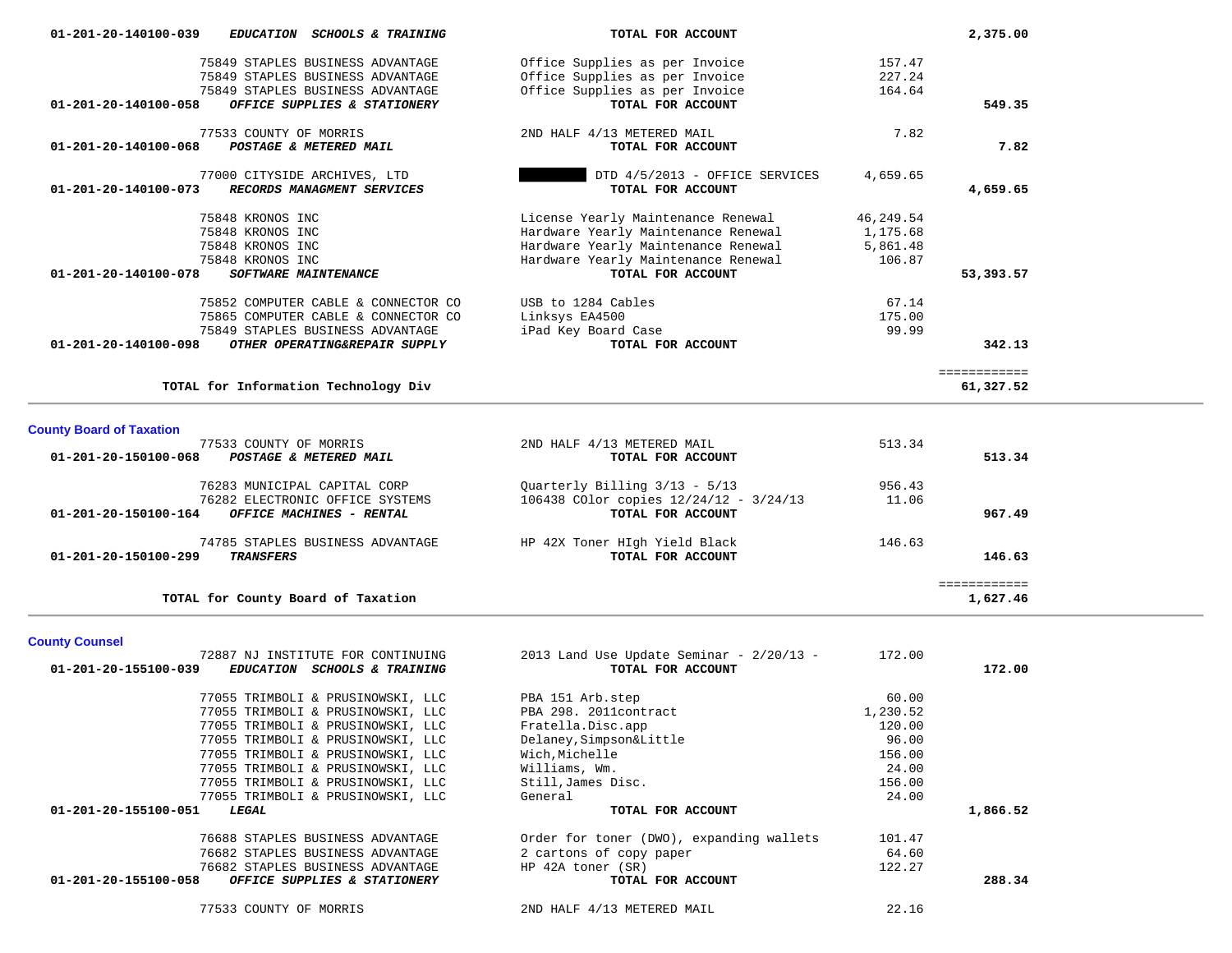| 01-201-20-155100-068       | POSTAGE & METERED MAIL                                                                                                                                                                                                       | TOTAL FOR ACCOUNT                                                                                                                                                                                                                                          |                                                                           | 22.16                    |  |
|----------------------------|------------------------------------------------------------------------------------------------------------------------------------------------------------------------------------------------------------------------------|------------------------------------------------------------------------------------------------------------------------------------------------------------------------------------------------------------------------------------------------------------|---------------------------------------------------------------------------|--------------------------|--|
| 01-201-20-155100-164       | 76687 MUNICIPAL CAPITAL CORP<br>OFFICE MACHINES - RENTAL                                                                                                                                                                     | Copier rental: $3/1/13 - 5/1/13$<br>TOTAL FOR ACCOUNT                                                                                                                                                                                                      | 1,077.36                                                                  | 1,077.36                 |  |
|                            | TOTAL for County Counsel                                                                                                                                                                                                     |                                                                                                                                                                                                                                                            |                                                                           | ============<br>3,426.38 |  |
| <b>County Surrogate</b>    |                                                                                                                                                                                                                              |                                                                                                                                                                                                                                                            |                                                                           |                          |  |
| 01-201-20-160100-068       | 77533 COUNTY OF MORRIS<br>POSTAGE & METERED MAIL                                                                                                                                                                             | 2ND HALF 4/13 METERED MAIL<br>TOTAL FOR ACCOUNT                                                                                                                                                                                                            | 240.49                                                                    | 240.49                   |  |
| 01-201-20-160100-095       | 76642 JOHN PECORARO<br>OTHER ADMINISTRATIVE SUPPLIES                                                                                                                                                                         | STAFF LUNCH FOR Aihung You on her last d<br>TOTAL FOR ACCOUNT                                                                                                                                                                                              | 50.27                                                                     | 50.27                    |  |
|                            | TOTAL for County Surrogate                                                                                                                                                                                                   |                                                                                                                                                                                                                                                            |                                                                           | ============<br>290.76   |  |
| <b>Engineering</b>         |                                                                                                                                                                                                                              |                                                                                                                                                                                                                                                            |                                                                           |                          |  |
| 01-201-20-165100-058       | 76552 W.B. MASON COMPANY INC<br>76552 W.B. MASON COMPANY INC                                                                                                                                                                 | Hewlett Packard Ink Cartridge #96<br>Hewlett Packard Ink Cartridge #97<br>TOTAL FOR ACCOUNT                                                                                                                                                                | 116.40<br>130.20                                                          | 246.60                   |  |
|                            | OFFICE SUPPLIES & STATIONERY                                                                                                                                                                                                 |                                                                                                                                                                                                                                                            |                                                                           |                          |  |
| 01-201-20-165100-068       | 77533 COUNTY OF MORRIS<br>77533 COUNTY OF MORRIS<br>POSTAGE & METERED MAIL                                                                                                                                                   | 2ND HALF 4/13 METERED MAIL<br>2ND HALF 4/13 METERED MAIL<br>TOTAL FOR ACCOUNT                                                                                                                                                                              | 0.92<br>22.86                                                             | 23.78                    |  |
| 01-201-20-165100-164       | 76544 MUNICIPAL CAPITAL CORP<br>76545 R.S. KNAPP CO. INC.<br>76545 R.S. KNAPP CO. INC.<br>OFFICE MACHINES - RENTAL                                                                                                           | $(1)$ Ricoh MPC3002/(1) MP 4002SPC Copiers,<br>PW300 Print EngineMonthly base chg Nappa<br>Monthly sq. ft. usage Nappak Chg. from 2<br>TOTAL FOR ACCOUNT                                                                                                   | 1,508.59<br>79.00<br>99.10                                                | 1,686.69                 |  |
| 01-201-20-165100-225       | 76553 ARBORCHEM PRODUCTS<br>76553 ARBORCHEM PRODUCTS<br>75822 RESIDEX, LLC<br>75822 RESIDEX, LLC<br>75822 RESIDEX, LLC<br>75822 RESIDEX, LLC<br>75822 RESIDEX, LLC<br>75823 GEN-EL SAFETY & INDUSTRIAL<br>CHEMICALS & SPRAYS | Sahara DG (4x101b)<br>Freight<br>Invade Bio Foam 16oz bottle (BTL/Case)<br>Sprayer 124-S 1 gal (B&G)<br>5800 Multeejet Tip Only Each<br>Sterifab Gallon<br>Bedlam Aerosol 17 oz. can/case<br>BotainiGard 22 WP MycoinsecticideWettabl<br>TOTAL FOR ACCOUNT | 780.00<br>22.50<br>125.56<br>265.21<br>54.63<br>66.90<br>115.54<br>121.86 | 1,552.20                 |  |
| 01-201-20-165100-258       | 74862 ATT & T MOBILITY<br><b>EQUIPMENT</b>                                                                                                                                                                                   | 973 610-3850 Billing Cycle 02/02/13 thru<br>TOTAL FOR ACCOUNT                                                                                                                                                                                              | 36.44                                                                     | 36.44                    |  |
| TOTAL for Engineering      |                                                                                                                                                                                                                              |                                                                                                                                                                                                                                                            |                                                                           | ============<br>3,545.71 |  |
| <b>Heritage Commission</b> |                                                                                                                                                                                                                              |                                                                                                                                                                                                                                                            |                                                                           |                          |  |
| 01-201-20-175100-068       | 77533 COUNTY OF MORRIS<br>POSTAGE & METERED MAIL                                                                                                                                                                             | 2ND HALF 4/13 METERED MAIL<br>TOTAL FOR ACCOUNT                                                                                                                                                                                                            | 709.78                                                                    | 709.78                   |  |
|                            | TOTAL for Heritage Commission                                                                                                                                                                                                |                                                                                                                                                                                                                                                            |                                                                           | ============<br>709.78   |  |

 75897 NJ PLANNING OFFICIALS Renewal of 2013 Membership Dues - Class 315.00 75996 NJ COUNTY PLANNER ASSOCIATION Membership dues for the period of Januar 150.00  **01-201-20-180100-023** *ASSOCIATIONS AND MEMBERSHIPS* **TOTAL FOR ACCOUNT 465.00**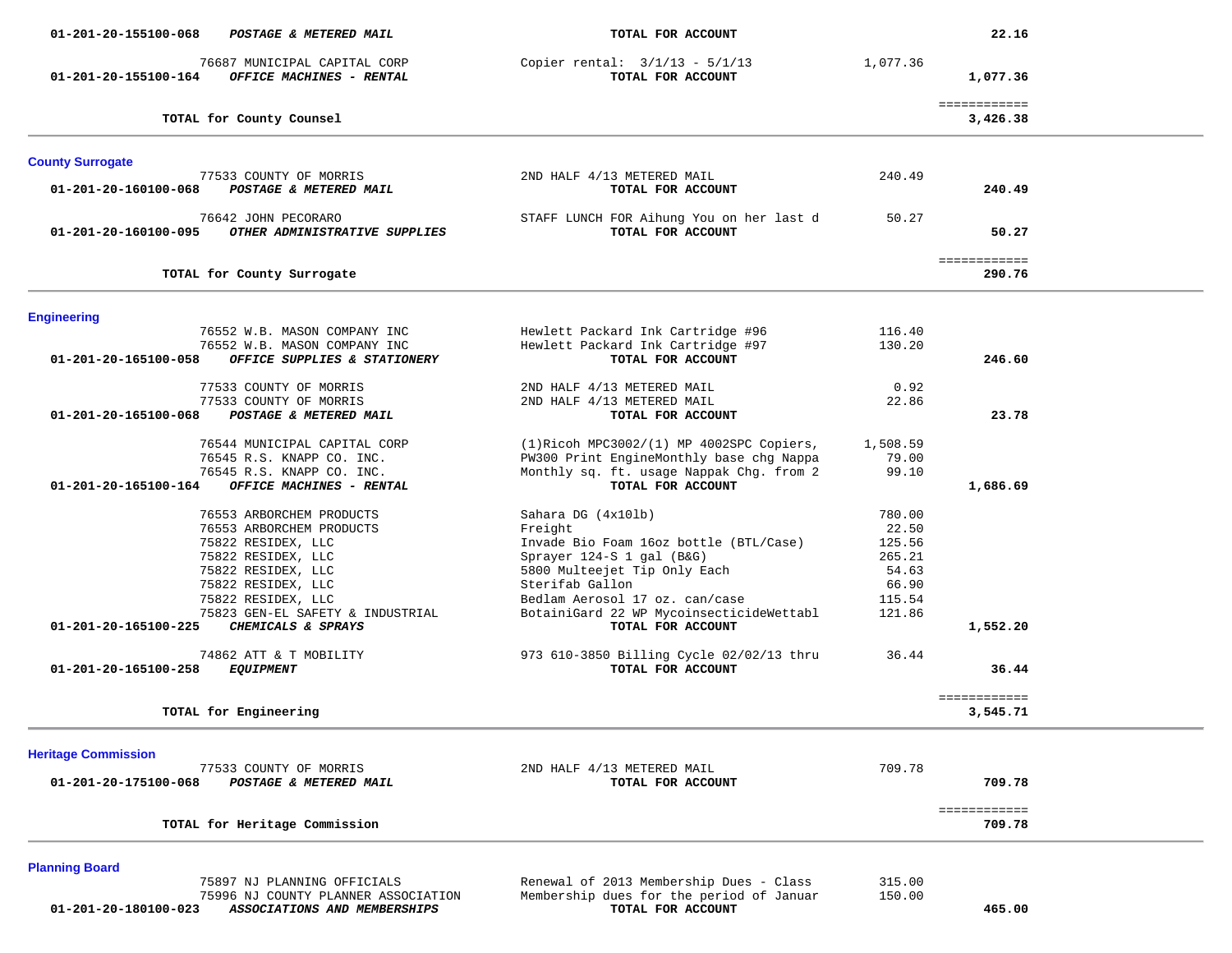| 01-201-20-180100-059                 | 76875 RENE AXELROD<br>OTHER GENERAL EXPENSES                         | Reimbursement for refreshments for the M<br>TOTAL FOR ACCOUNT                        | 43.02            | 43.02                  |  |
|--------------------------------------|----------------------------------------------------------------------|--------------------------------------------------------------------------------------|------------------|------------------------|--|
|                                      | 75904 GANN LAW BOOKS                                                 | Subscription Renewal Notice - Paperback                                              | 99.00            |                        |  |
|                                      | 75904 GANN LAW BOOKS                                                 | Shipping                                                                             | 6.00             |                        |  |
| 01-201-20-180100-070                 | PUBLICATION & SUBSCRIPTIONS                                          | TOTAL FOR ACCOUNT                                                                    |                  | 105.00                 |  |
|                                      | TOTAL for Planning Board                                             |                                                                                      |                  | ============<br>613.02 |  |
|                                      |                                                                      |                                                                                      |                  |                        |  |
| PDT - General Admin                  |                                                                      |                                                                                      |                  |                        |  |
|                                      | 76777 STAPLES BUSINESS ADVANTAGE                                     | Office & Kitchen Supplies - General Admi                                             | 41.42            |                        |  |
|                                      | 76777 STAPLES BUSINESS ADVANTAGE<br>76777 STAPLES BUSINESS ADVANTAGE | Invoice Date 3/29/2013 Order #7097883358<br>Coat Rack - Invoice Date 4/12/2013 Order | 25.70<br>46.31   |                        |  |
|                                      | 76777 STAPLES BUSINESS ADVANTAGE                                     | Coat Rack Credit - Credit Date 4/13/2013                                             | $-46.31$         |                        |  |
| 01-201-20-180115-058                 | OFFICE SUPPLIES & STATIONERY                                         | TOTAL FOR ACCOUNT                                                                    |                  | 67.12                  |  |
|                                      | 77533 COUNTY OF MORRIS                                               | 2ND HALF 4/13 METERED MAIL                                                           | 157.30           |                        |  |
| 01-201-20-180115-068                 | POSTAGE & METERED MAIL                                               | TOTAL FOR ACCOUNT                                                                    |                  | 157.30                 |  |
|                                      | TOTAL for PDT - General Admin                                        |                                                                                      |                  | ============<br>224.42 |  |
|                                      |                                                                      |                                                                                      |                  |                        |  |
| <b>County Weights &amp; Measures</b> |                                                                      |                                                                                      |                  |                        |  |
|                                      | 75763 W.B. MASON COMPANY INC                                         | TONER BLACK                                                                          | 214.16           |                        |  |
|                                      | 75763 W.B. MASON COMPANY INC<br>75763 W.B. MASON COMPANY INC         | TONER BLUE<br>TONER YELLOW                                                           | 105.54<br>105.54 |                        |  |
|                                      | 75763 W.B. MASON COMPANY INC                                         | TONER MAGENTA                                                                        | 105.54           |                        |  |
|                                      | 75763 W.B. MASON COMPANY INC                                         | TWIN POCKET PORTFOLIO                                                                | 16.26            |                        |  |
|                                      | 75763 W.B. MASON COMPANY INC                                         | BOND PAPER                                                                           | 17.00            |                        |  |
|                                      | 75763 W.B. MASON COMPANY INC                                         | DRY ERASE MARKERS                                                                    | 13.58            |                        |  |
|                                      | 75763 W.B. MASON COMPANY INC                                         | DRY ERASE- SMALL                                                                     | 2.76             |                        |  |
|                                      | 75763 W.B. MASON COMPANY INC                                         | DESK STAPLER                                                                         | 11.46            |                        |  |
|                                      | 75763 W.B. MASON COMPANY INC                                         | TAPE DISPENSER                                                                       | 8.76             |                        |  |
|                                      | 75763 W.B. MASON COMPANY INC                                         | 1 HOLE PUNCH                                                                         | 9.59             |                        |  |
|                                      | 75763 W.B. MASON COMPANY INC                                         | SCISSORS                                                                             | 8.02             |                        |  |
|                                      | 75763 W.B. MASON COMPANY INC                                         | DESK TELEPHONE                                                                       | 35.95            |                        |  |
| 01-201-22-201100-058                 | 75763 W.B. MASON COMPANY INC                                         | MAGNIFIER GLASS                                                                      | 6.60             | 660.76                 |  |
|                                      | OFFICE SUPPLIES & STATIONERY                                         | TOTAL FOR ACCOUNT                                                                    |                  |                        |  |
|                                      | 76735 ROBERT ALVIENE                                                 | 2/20/2013 TIMING TEST - FAMILY LAUNROMAT                                             | 5.00             |                        |  |
|                                      | 76735 ROBERT ALVIENE                                                 | 2/11/2013 TIMING TEST-COLONIAL LAUNDROMA                                             | 7.25             |                        |  |
|                                      | 76735 ROBERT ALVIENE                                                 | 1/24/2013 TIMING TEST- SPEEDY WASH LAUND                                             | 5.50             |                        |  |
|                                      | 76735 ROBERT ALVIENE                                                 | 1/24/2013 TIMING TEST ROUTE 15 U WASH, D                                             | 6.25             |                        |  |
|                                      | 76735 ROBERT ALVIENE<br>76735 ROBERT ALVIENE                         | 2/20/2013 DINNER, COURT-CVS VS V. BROWN<br>3/15/2013 TIMING TEST - STIRLING CAR WAS  | 3.75<br>2.50     |                        |  |
|                                      | 76735 ROBERT ALVIENE                                                 | 3/01/2013 TIMING TEST - BEST CAR WASH, R                                             | 10.50            |                        |  |
|                                      | 76735 ROBERT ALVIENE                                                 | 3/08/2013 SEARS, CEDAR KNOLLS                                                        | 5.99             |                        |  |
|                                      | 76735 ROBERT ALVIENE                                                 | 3/21/2013 TOLLS-GSP-S. DONNELLY-TRAINING                                             | 1.50             |                        |  |
|                                      | 76735 ROBERT ALVIENE                                                 | 3/26/2013 TOLLS-GSP-DONNELLY-TRAINING                                                | 1.50             |                        |  |
|                                      | 76735 ROBERT ALVIENE                                                 | 3/28/2013 A&P- MILK- MEETING, NJ STATE W                                             | 2.85             |                        |  |
|                                      | 76735 ROBERT ALVIENE                                                 | 3/28/2013 TIMING TEST - WILLMAR LAUNDROM                                             | 6.50             |                        |  |
|                                      | 76735 ROBERT ALVIENE                                                 | 3/23/2013 - MARCH 25, 27, APRIL 1- TOLLS                                             | 6.00             |                        |  |
|                                      | 76735 ROBERT ALVIENE                                                 | 4/13/2013 - MILEAGE- E. BLAFER- MONTVILL                                             | 32.76            |                        |  |
|                                      | 76735 ROBERT ALVIENE                                                 | 3/01/201 TIMING TEST- ROUTE 10 U WASH -                                              | 6.25             |                        |  |
| 01-201-22-201100-059                 | OTHER GENERAL EXPENSES                                               | TOTAL FOR ACCOUNT                                                                    |                  | 104.10                 |  |
|                                      | 77533 COUNTY OF MORRIS                                               | 2ND HALF 4/13 METERED MAIL                                                           | 2.30             |                        |  |
|                                      | 01-201-22-201100-068 POSTAGE & METERED MAIL                          | TOTAL FOR ACCOUNT                                                                    |                  | 2.30                   |  |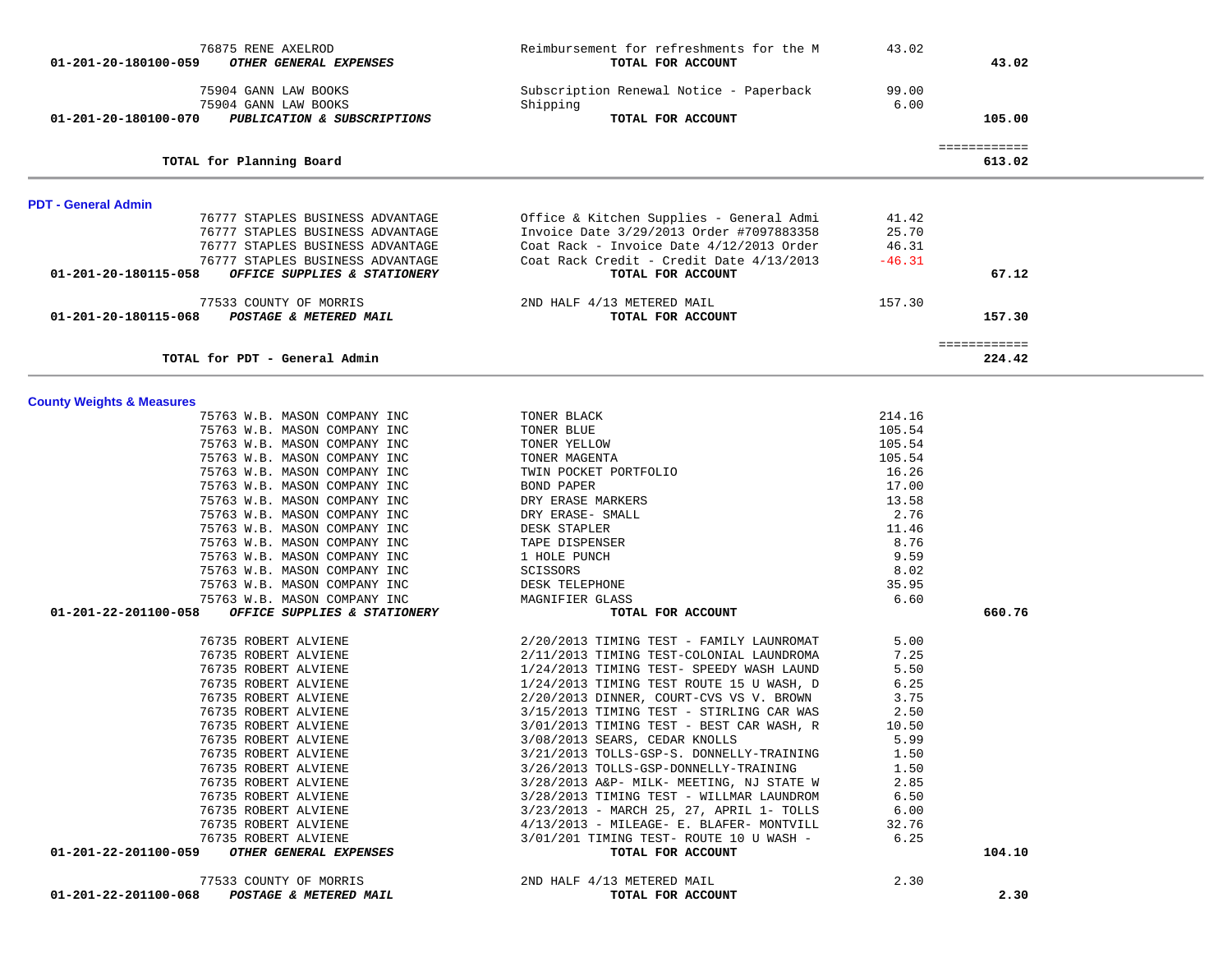| 76908 EMPLOYMENT HORIZONS, INC.                                         | MARCH 2013                                 | 842.00         |                            |  |
|-------------------------------------------------------------------------|--------------------------------------------|----------------|----------------------------|--|
| 76918 M.C. MUA                                                          | CUSTOMER # WEIGHTSM                        | 350.00         |                            |  |
| OTHER OUTSIDE SERVICES<br>01-201-22-201100-084                          | TOTAL FOR ACCOUNT                          |                | 1,192.00                   |  |
|                                                                         |                                            |                |                            |  |
| 77042 AT&T                                                              | CTY W&M 1001-102-9542 3/01/13              | 4.82           |                            |  |
| 77038 VERIZON                                                           | CTY W&M 201 V63-1789 999B 12Y 3/01/13      | 275.25         |                            |  |
| 01-201-22-201100-146<br><b>TELEPHONE</b>                                | TOTAL FOR ACCOUNT                          |                | 280.07                     |  |
|                                                                         |                                            |                |                            |  |
| 77155 EQUIPMENT AND METER                                               | LABOR - STEAM CLEAN GAS PROVER TRUCK       | 760.00<br>8.32 |                            |  |
| 77155 EQUIPMENT AND METER                                               | MATERIAL<br>SUBLET RSP                     | 350.00         |                            |  |
| 77155 EQUIPMENT AND METER<br>77155 EQUIPMENT AND METER                  | ENVIRONMENTAL & INSURANCE SURCHARGE        | 44.73          |                            |  |
| 01-201-22-201100-258<br><b>EQUIPMENT</b>                                | TOTAL FOR ACCOUNT                          |                | 1,163.05                   |  |
|                                                                         |                                            |                |                            |  |
| 76905 ROBERT ALVIENE                                                    | $11/02/2012$ - DINNER-R.ALVIENE, E.BLAFER, | 16.35          |                            |  |
| 76905 ROBERT ALVIENE                                                    | 11/28/2012 - DINNER-V.BROWN, EVEINGING C   | 5.72           |                            |  |
| 76905 ROBERT ALVIENE                                                    | 11/28/2012 - DINNER-R.ALVIENE, COURT MCW   | 5.72           |                            |  |
| (2012) OTHER GENERAL EXPENSES<br>01-203-22-201100-059                   | TOTAL FOR ACCOUNT                          |                | 27.79                      |  |
|                                                                         |                                            |                |                            |  |
|                                                                         |                                            |                | ============               |  |
| TOTAL for County Weights & Measures                                     |                                            |                | 3,430.07                   |  |
|                                                                         |                                            |                |                            |  |
|                                                                         |                                            |                |                            |  |
| <b>Employee Group Insurance</b><br>77161 HORIZON BLUE CROSS BLUE SHIELD | Dental Coverage for the month of May 201   | 42,917.91      |                            |  |
| 76611 RHM BENEFITS, INC.                                                | March 2013 Health Benefit Consulting Fee   | 12,500.00      |                            |  |
| 75869 RHM BENEFITS, INC.                                                | February 2013 Health Benefit Consulting    | 12,500.00      |                            |  |
| 01-201-23-220100-090<br>EMPLOYEE GROUP INSURANCE EXPENDITURES           | TOTAL FOR ACCOUNT                          |                | 67,917.91                  |  |
|                                                                         |                                            |                |                            |  |
| 77138 ELLORINE PITTER                                                   | Medicare B July, 2012 to December, 2012    | 599.40         |                            |  |
| 77137 FLORENCE D'AGOSTINO                                               | Medicare B July, 2012 to December, 2012    | 599.40         |                            |  |
| 77139 PATRICIA HALLIGAN                                                 | Medicare B July, 2012 to December, 2012    | 599.40         |                            |  |
| 77524 HORIZON BLUE CROSS BLUE SHIELD                                    | MIN PREM MAY 2012                          | 90,625.43      |                            |  |
| 77525 HORIZON BLUE CROSS BLUE SHIELD                                    | MIN PREM MAY 2012                          | 25,941.36      |                            |  |
| 77526 HORIZON BLUE CROSS BLUE SHIELD                                    | MIN PREM JUNE 2012                         | 92,006.29      |                            |  |
| 77527 HORIZON BLUE CROSS BLUE SHIELD                                    | MIN PREM JUNE 2012                         | 25,941.37      |                            |  |
| 77528 HORIZON BLUE CROSS BLUE SHIELD                                    | MIN PREM JULY 2012                         | 91,537.13      |                            |  |
| 77529 HORIZON BLUE CROSS BLUE SHIELD                                    | MIN PREM JULY 2012                         | 26,098.39      |                            |  |
| 77530 HORIZON BLUE CROSS BLUE SHIELD                                    | MIN PREM AUGUST 2012                       | 91,373.73      |                            |  |
| 77531 HORIZON BLUE CROSS BLUE SHIELD                                    | MIN PREM AUGUST 2012                       | 26,043.44      |                            |  |
| (2012) EMPLOYEE GROUP INSURANCE EXPENDIT<br>01-203-23-220100-090        | TOTAL FOR ACCOUNT                          |                | 471,365.34                 |  |
|                                                                         |                                            |                |                            |  |
| TOTAL for Employee Group Insurance                                      |                                            |                | ============<br>539,283.25 |  |
|                                                                         |                                            |                |                            |  |
|                                                                         |                                            |                |                            |  |
| <b>Office of Emergency Management</b>                                   |                                            |                |                            |  |
| 76942 M.C. FIRE PREVENTION ASSOC                                        | 2013 Regular Membership                    | 30.00          |                            |  |
| 01-201-25-252100-023<br>ASSOCIATIONS AND MEMBERSHIPS                    | TOTAL FOR ACCOUNT                          |                | 30.00                      |  |
|                                                                         |                                            |                |                            |  |
| 76005 GLOBALSTAR USA                                                    | 1.10028322 Morris County OEM Satellite P   | 127.29         |                            |  |
| 74605 GLOBALSTAR USA                                                    | Morris County OEM Satellite Phone INV #4   | 126.90         |                            |  |
| CELLULAR PHONES/PAGERS<br>01-201-25-252100-031                          | TOTAL FOR ACCOUNT                          |                | 254.19                     |  |
| 76021 ATLANTIC TOMORROWS OFFICE                                         | Color Impression Fee - 12/30/12 - 3/29/1   | 61.46          |                            |  |
| 76022 DEER PARK                                                         | 0434613212 2/15/13-3/14/13 Water Servic    | 12.54          |                            |  |
| 01-201-25-252100-058<br>OFFICE SUPPLIES & STATIONERY                    | TOTAL FOR ACCOUNT                          |                | 74.00                      |  |
|                                                                         |                                            |                |                            |  |
| 77145 DEER PARK                                                         | 0434613212                                 | 14.63          |                            |  |
| 76943 TOSHIBA BUSINESS SOLUTIONS USA                                    | Adhesive Cleaning Sleeve Kit               | 20.40          |                            |  |
| 76943 TOSHIBA BUSINESS SOLUTIONS USA                                    | Alcohol Cleaning Card SP & CP Series       | 6.46           |                            |  |
| 76943 TOSHIBA BUSINESS SOLUTIONS USA                                    | Freight                                    | 6.50           |                            |  |
| 77065 TOSHIBA BUSINESS SOLUTIONS USA                                    | Laminator Cleaning Card 4/15/13 Cust #     | 38.25          |                            |  |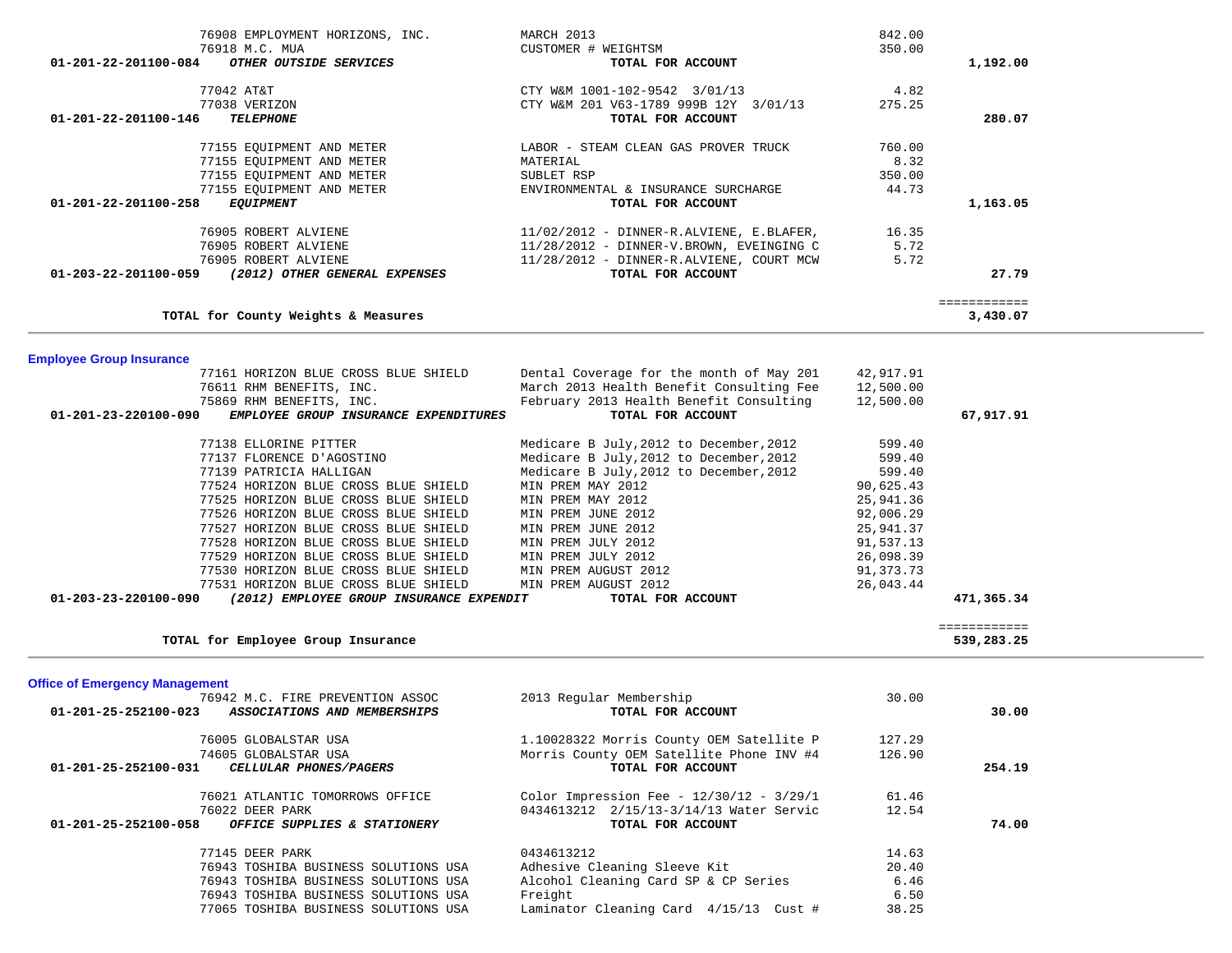| 01-201-25-252100-059                  | OTHER GENERAL EXPENSES                   | TOTAL FOR ACCOUNT                                             |           | 86.24                     |  |
|---------------------------------------|------------------------------------------|---------------------------------------------------------------|-----------|---------------------------|--|
|                                       | 77533 COUNTY OF MORRIS                   | 2ND HALF 4/13 METERED MAIL                                    | 1.38      |                           |  |
|                                       | 77533 COUNTY OF MORRIS                   | 2ND HALF 4/13 METERED MAIL                                    | 6.32      |                           |  |
| 01-201-25-252100-068                  | POSTAGE & METERED MAIL                   | TOTAL FOR ACCOUNT                                             |           | 7.70                      |  |
|                                       |                                          |                                                               |           |                           |  |
|                                       | 68440 MOTOROLA                           | Software Development Kit and License per                      | 25,530.00 |                           |  |
| 01-203-25-252100-059                  | (2012) OTHER GENERAL EXPENSES            | TOTAL FOR ACCOUNT                                             |           | 25,530.00                 |  |
|                                       |                                          |                                                               |           |                           |  |
|                                       | TOTAL for Office of Emergency Management |                                                               |           | ============<br>25,982.13 |  |
|                                       |                                          |                                                               |           |                           |  |
| <b>Communications Center</b>          |                                          |                                                               |           |                           |  |
|                                       | 76052 BASE POWER SERVICES                | Per invoice, 3/27/13, Comm Center Major                       | 750.00    |                           |  |
|                                       | 76052 BASE POWER SERVICES                | Per invoice, 3/27/13, Randolph Major PM                       | 800.00    |                           |  |
|                                       | 76052 BASE POWER SERVICES                | Per invoice, 3/27/13, Chester Major PM                        | 400.00    |                           |  |
|                                       | 76052 BASE POWER SERVICES                | Per invoice, 3/27/13, Boonton Major PM                        | 400.00    |                           |  |
| 01-201-25-252105-044                  | EQUIPMENT SERVICE AGREEMENTS             | TOTAL FOR ACCOUNT                                             |           | 2,350.00                  |  |
|                                       |                                          |                                                               |           |                           |  |
|                                       | 77142 DEER PARK                          | $3/31/13$ , 0434508784 for $3/1$ - $3/31/13$                  | 91.96     |                           |  |
| 01-201-25-252105-058                  | OFFICE SUPPLIES & STATIONERY             | TOTAL FOR ACCOUNT                                             |           | 91.96                     |  |
|                                       | 77533 COUNTY OF MORRIS                   |                                                               |           |                           |  |
| 01-201-25-252105-068                  | POSTAGE & METERED MAIL                   | 2ND HALF 4/13 METERED MAIL<br>TOTAL FOR ACCOUNT               | 16.63     | 16.63                     |  |
|                                       |                                          |                                                               |           |                           |  |
|                                       | 74030 MOTOROLA                           | Jan 1-March 31, 2013; 1st Quarterly paym                      | 25,392.90 |                           |  |
| 01-201-25-252105-131                  | COUNTY WIDE RADIO SYSTEM                 | TOTAL FOR ACCOUNT                                             |           | 25,392.90                 |  |
|                                       |                                          |                                                               |           |                           |  |
|                                       | 77143 JERSEY CENTRAL POWER & LIGHT       | 10 00 78 7724 2 1, 4/12 Gillette(3/15-4/                      | 463.31    |                           |  |
| 01-201-25-252105-137                  | <b>ELECTRICITY</b>                       | TOTAL FOR ACCOUNT                                             |           | 463.31                    |  |
|                                       |                                          |                                                               |           |                           |  |
|                                       | 76051 BASE POWER SERVICES                | Per invoice Dtd 3/1/13, Emergency repai                       | 900.00    |                           |  |
|                                       | 76051 BASE POWER SERVICES                | Per invoice, wiring, hardware and suppli                      | 51.25     |                           |  |
|                                       | 76051 BASE POWER SERVICES                | Per invoice, dtd 2/8/13, Emergency servi<br>TOTAL FOR ACCOUNT | 360.00    |                           |  |
| 01-201-25-252105-258                  | <b>EQUIPMENT</b>                         |                                                               |           | 1,311.25                  |  |
|                                       | 77148 UNIVERSAL UNIFORM SALES CO INC     | Partial payment for P.O. 67860 for the f                      | 820.98    |                           |  |
|                                       | 77148 UNIVERSAL UNIFORM SALES CO INC     |                                                               | 989.98    |                           |  |
|                                       | 77148 UNIVERSAL UNIFORM SALES CO INC     |                                                               | 20.00     |                           |  |
|                                       | 77148 UNIVERSAL UNIFORM SALES CO INC     |                                                               | 144.00    |                           |  |
|                                       | 77148 UNIVERSAL UNIFORM SALES CO INC     |                                                               | 428.50    |                           |  |
| 01-203-25-252105-202                  | (2012) UNIFORM AND ACCESSORIES           | TOTAL FOR ACCOUNT                                             |           | 2,403.46                  |  |
|                                       |                                          |                                                               |           |                           |  |
|                                       |                                          |                                                               |           | ============              |  |
|                                       | TOTAL for Communications Center          |                                                               |           | 32,029.51                 |  |
|                                       |                                          |                                                               |           |                           |  |
| <b>County Medical Examiner Office</b> |                                          |                                                               |           |                           |  |
|                                       | 77533 COUNTY OF MORRIS                   | 2ND HALF 4/13 METERED MAIL                                    | 18.66     |                           |  |
| 01-201-25-254100-068                  | POSTAGE & METERED MAIL                   | TOTAL FOR ACCOUNT                                             |           | 18.66                     |  |
|                                       |                                          |                                                               |           | ============              |  |
|                                       | TOTAL for County Medical Examiner Office |                                                               |           | 18.66                     |  |
|                                       |                                          |                                                               |           |                           |  |
| <b>County Sheriff's Department</b>    |                                          |                                                               |           |                           |  |
|                                       | 77218 WILLIAM STITT                      | Fairleigh Dickinson University Masters P                      | 1,879.33  |                           |  |
| 01-201-25-270100-039                  | EDUCATION SCHOOLS & TRAINING             | TOTAL FOR ACCOUNT                                             |           | 1,879.33                  |  |
|                                       |                                          |                                                               |           |                           |  |
|                                       | 76494 MORRISTOWN LUMBER &                | 3041 Trigger Snap 1/2 RSE NKL, SKU#222-7                      | 56.28     |                           |  |
| 01-201-25-270100-059                  | OTHER GENERAL EXPENSES                   | TOTAL FOR ACCOUNT                                             |           | 56.28                     |  |
|                                       |                                          |                                                               |           |                           |  |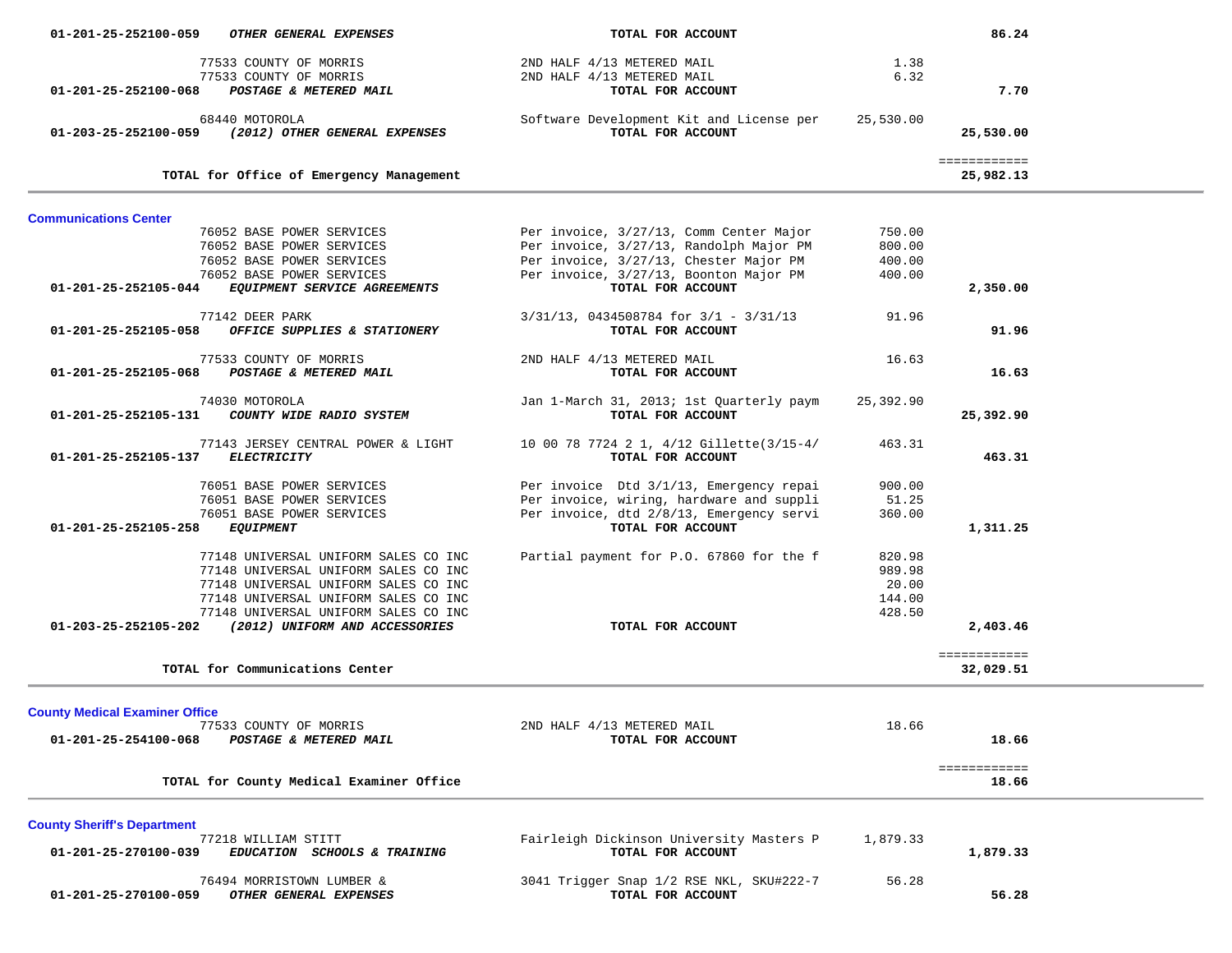| 77533 COUNTY OF MORRIS<br>01-201-25-270100-068<br>POSTAGE & METERED MAIL                                                        | 2ND HALF 4/13 METERED MAIL<br>TOTAL FOR ACCOUNT                                                                         | 419.96                          | 419.96                    |
|---------------------------------------------------------------------------------------------------------------------------------|-------------------------------------------------------------------------------------------------------------------------|---------------------------------|---------------------------|
| 76473 SPRINGHILL SUITES<br>01-201-25-270100-082<br>TRAVEL EXPENSE                                                               | Lodging Stay - May 12 - June 21, 2013<br>TOTAL FOR ACCOUNT                                                              | 3,937.60                        | 3,937.60                  |
| 72774 U.S. SECURITY ASSOCIATES, INC.<br>75800 STEVE SEIDLER<br>OTHER OUTSIDE SERVICES<br>01-201-25-270100-084                   | 995431 GUARDS - $1/18/13$ - $1/24/13$ , Inv<br>Dog Training 0 (3/18, 19, 20, 22, 25, 26<br>TOTAL FOR ACCOUNT            | 1,906.24<br>1,110.00            | 3,016.24                  |
| 76153 STAPLES BUSINESS ADVANTAGE<br>76154 STAPLES BUSINESS ADVANTAGE                                                            | Files ordered by K.Lehman<br>Supplies ordered for Legal D.Blank                                                         | 220.74<br>580.80                |                           |
| 76154 STAPLES BUSINESS ADVANTAGE<br>OTHER ADMINISTRATIVE SUPPLIES<br>01-201-25-270100-095                                       | Supplies ordered for Legal D.Blank<br>TOTAL FOR ACCOUNT                                                                 | 35.36                           | 836.90                    |
| 75928 EAGLE POINT GUN SHOP<br>01-201-25-270100-115<br><b>AMMUNITION</b>                                                         | 12ga. 9 pellet copper-plated reduced-rec<br>TOTAL FOR ACCOUNT                                                           | 799.20                          | 799.20                    |
| 75765 PAVIA KRIEGMAN<br>75135 VERIZON WIRELESS<br>01-201-25-270100-161<br>COMMUNICATIONS EQUIPMENT                              | $1/1/13$ - $3/31/13$ , www.mscheriff.org web<br>$2/2/13 - 3/1/13$ , Inv<br>482559481-00001<br>TOTAL FOR ACCOUNT         | 200.00<br>1,320.45              | 1,520.45                  |
| 75748 STEVEN B. HODES, DVM PA                                                                                                   | Physical Exam, Inv dtd 3/20/13                                                                                          | 160.00                          |                           |
| 75939 GARDEN STATE VETERINARY<br>75939 GARDEN STATE VETERINARY<br>75939 GARDEN STATE VETERINARY                                 | Dog "Ronan" - Xray Three View, 3/22/13 I<br>Emergency Surgery 3/23/1, Meds, Over Nig<br>Professional Courtesy 3/25/2013 | 234.00<br>5,499.99<br>$-875.00$ |                           |
| 01-201-25-270100-189<br><b>MEDICAL</b>                                                                                          | TOTAL FOR ACCOUNT                                                                                                       |                                 | 5,018.99                  |
| 75578 UNIVERSAL UNIFORM SALES CO INC<br>75578 UNIVERSAL UNIFORM SALES CO INC<br>01-201-25-270100-202<br>UNIFORM AND ACCESSORIES | T. Medwin - $(books)$ , Inv dtd $2/15/13$ , POS<br>E.Zienawitz - (boots), Inv dtd $2/12/13$ ,<br>TOTAL FOR ACCOUNT      | 119.95<br>110.00                | 229.95                    |
| 75136 BATTERIES PLUS<br>01-201-25-270100-258<br><b>EQUIPMENT</b>                                                                | 12V Lead Batteries (SLAA12-9F2), Inv dtd<br>TOTAL FOR ACCOUNT                                                           | 67.18                           | 67.18                     |
| 75751 ATLANTIC TRAINING CENTER<br>01-203-25-270100-039<br>(2012) EDUCATION SCHOOLS & TRAINING                                   | 1-Card FEE, Inv dtd $6/19/12$<br>TOTAL FOR ACCOUNT                                                                      | 10.00                           | 10.00                     |
| 68996 KURTUSA<br>68996 KURTUSA                                                                                                  | Item #Dem 102 Demanet Bite Suit/Semi Tra<br>Shipping                                                                    | 1,620.00<br>38.50               |                           |
| 01-203-25-270100-059 (2012) OTHER GENERAL EXPENSES                                                                              | TOTAL FOR ACCOUNT                                                                                                       |                                 | 1,658.50                  |
| TOTAL for County Sheriff's Department                                                                                           |                                                                                                                         |                                 | ============<br>19,450.58 |
| <b>County Prosecutor's Office</b>                                                                                               |                                                                                                                         |                                 |                           |
| 76772 DIANE DINUNZIO<br>76772 DIANE DINUNZIO<br>01-201-25-275100-016 OUTSIDE SALARIES & WAGES                                   | Reg.on call hours-March 2013<br>Supplemental Case Pay<br>TOTAL FOR ACCOUNT                                              | 14.40<br>50.00                  | 64.40                     |
| 76130 NJ MDT COORDINATOR'S ASSOC<br>ASSOCIATIONS AND MEMBERSHIPS<br>01-201-25-275100-023                                        | 2013 Dues-NJ MDT Coordinator's Associati<br>TOTAL FOR ACCOUNT                                                           | 100.00                          | 100.00                    |
| 76134 JOHNSTON COMMUNICATIONS<br>DATA PROCESSING SUPPLIES<br>01-201-25-275100-037                                               | $3/11/13$ added new area code-937<br>TOTAL FOR ACCOUNT                                                                  | 175.00                          | 175.00                    |
| 77180 CHRISTOPHER VANADIA<br>75342 NJ STATE BAR ASSOCIATION                                                                     | Encase Examination of Apple & Linux oper<br>2013 NJSBA Annual Meeting and Conference                                    | 536.00<br>140.00                |                           |
| 76750 FREDERIC M. KNAPP<br>01-201-25-275100-039<br>EDUCATION SCHOOLS & TRAINING                                                 | "Written Jury Instructions: Coming soon<br>TOTAL FOR ACCOUNT                                                            | 38.00                           | 714.00                    |

77268 POWERDMS, INC. Invoice #8636-\$14,803.20 minus Credit Me 2,879.53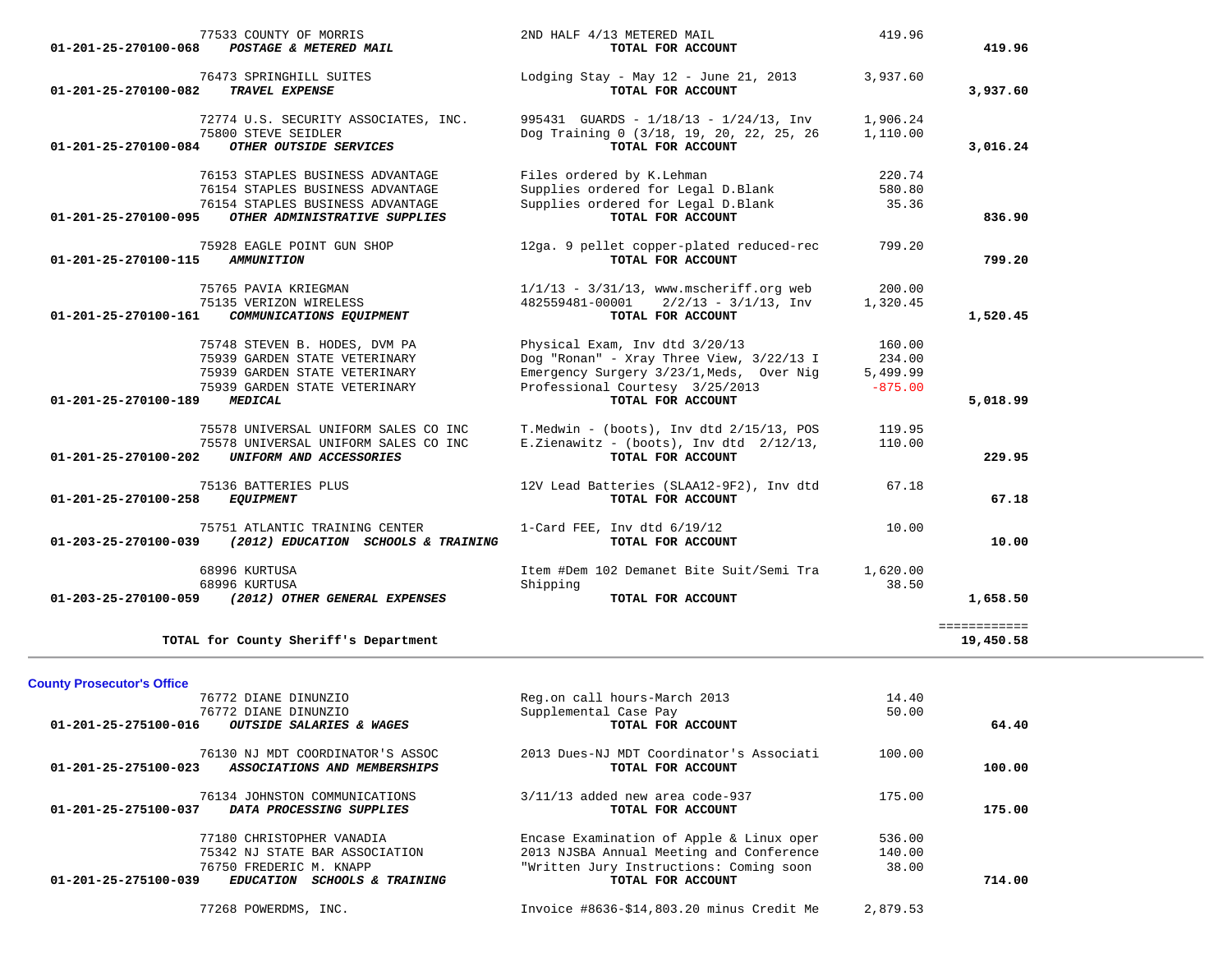| 77268 POWERDMS, INC.                                    | Annual Power DMS.com hosted subscription   | 3,865.07 |          |
|---------------------------------------------------------|--------------------------------------------|----------|----------|
| 01-201-25-275100-044<br>EQUIPMENT SERVICE AGREEMENTS    | TOTAL FOR ACCOUNT                          |          | 6,744.60 |
| 76143 ALPHA GRAPHICS MORRISTOWN                         | 11x17 Certificate- Chief of Staff Daniel   | 17.50    |          |
|                                                         |                                            | 5,695.00 |          |
| 75483 CASTLE PRINTING                                   | 25,000 - Digital Press Run Self Expiring   |          |          |
| 76730 STAPLES BUSINESS ADVANTAGE                        | Account #NYC 1054187                       | 304.45   |          |
| 76730 STAPLES BUSINESS ADVANTAGE                        | Account #NYC 1054187 Exp. Wallets          | 53.55    |          |
| 76766 STAPLES BUSINESS ADVANTAGE                        | Account #NYC1054187-Shredder Bags          | 89.48    |          |
| 76766 STAPLES BUSINESS ADVANTAGE                        | Account#NYC1054187-Resume paper & Boxes    | 19.19    |          |
| 76766 STAPLES BUSINESS ADVANTAGE                        | Account #NYC1054187-Boxes                  | 41.58    |          |
| 76766 STAPLES BUSINESS ADVANTAGE                        | Account #NYC1054187-Linen-Ivory (8.5x11)   | 41.18    |          |
| 76766 STAPLES BUSINESS ADVANTAGE                        | Account#NYC1054187-air sanitizer, labels   | 94.91    |          |
| 76766 STAPLES BUSINESS ADVANTAGE                        | Account#NYC1054187-USBs, Ear buds, file fo | 376.15   |          |
| 76133 STAPLES BUSINESS ADVANTAGE                        | Cust.#NYC 1054187-Digital Recorder         | 291.01   |          |
| 76133 STAPLES BUSINESS ADVANTAGE                        | Cust.#NYC 1054187-Flair markers, sharpies  | 230.90   |          |
| 76133 STAPLES BUSINESS ADVANTAGE                        | Cust.#NYC 1054187-Shredder Bags            | 89.48    |          |
| 01-201-25-275100-058<br>OFFICE SUPPLIES & STATIONERY    | TOTAL FOR ACCOUNT                          |          | 7,344.38 |
|                                                         |                                            |          |          |
| 76765 FEDEX                                             | Account #105105762-4/2/13                  | 44.57    |          |
| 76765 FEDEX                                             | Account#105105762-4/2/13                   | 73.90    |          |
| 76817 FEDEX                                             | Account #105105762                         | 106.68   |          |
| 76817 FEDEX                                             | Account #105105762(3/15-3/20/13)           | 115.22   |          |
| 76745 FEDEX                                             | Express mail acct. # 1051-0576-2 3/22/1    | 23.12    |          |
| 77533 COUNTY OF MORRIS                                  | 2ND HALF 4/13 METERED MAIL                 | 1,041.65 |          |
| 01-201-25-275100-068<br>POSTAGE & METERED MAIL          | TOTAL FOR ACCOUNT                          |          | 1,405.14 |
|                                                         |                                            |          |          |
| 76746 M.C. PROSECUTOR'S EMERGENT                        | Confidential Fund Replenishment for Janu   | 4,941.93 |          |
| 01-201-25-275100-079<br>SPECIAL PROJECTS                | TOTAL FOR ACCOUNT                          |          | 4,941.93 |
|                                                         |                                            |          |          |
| 76132 A.R.T. AGENCY, INC                                | State vs Lorenzo, G. Requested by AP Amy   | 507.28   |          |
| 76129 EDWARD ZAJKOWSKI                                  | RE: Docket #F-14271-07 (Wells Fargo vs P   | 184.76   |          |
| 76124 G & L TRANSCRIPTION OF NJ                         | Requested by AP Anthony Scibetta** Case:   | 548.36   |          |
| 01-201-25-275100-081<br><b>TRANSCRIPTS</b>              | TOTAL FOR ACCOUNT                          |          | 1,240.40 |
|                                                         |                                            |          |          |
| 76757 JAN-MICHAEL MONRAD                                | Travel expense for High Tech Crimes Unit   | 46.00    |          |
| TRAVEL EXPENSE<br>01-201-25-275100-082                  | TOTAL FOR ACCOUNT                          |          | 46.00    |
| 73957 ATLANTIC TACTICAL OF NJ, INC.                     | Slings and sling mounts for MCPO issued    | 1,881.27 |          |
| 75148 EAGLE POINT GUN SHOP                              | FBI Q CB Cardboard Targets                 | 312.00   |          |
| 75148 EAGLE POINT GUN SHOP                              |                                            | 468.00   |          |
|                                                         | FBI Q Paper Targets                        |          |          |
| 75148 EAGLE POINT GUN SHOP                              | FBI Q R reduced paper targets              | 87.36    |          |
| 01-201-25-275100-116<br><i><b>FIREARMS</b></i>          | TOTAL FOR ACCOUNT                          |          | 2,748.63 |
| 76141 SHERATON ORLANDO NORTH                            | Detective Jan Michael Monrad - Overnight   | 1,498.50 |          |
| 76769 VERIZON                                           | Account #973 285-5371 820 57Y 3/14/13      | 29.53    |          |
| 01-201-25-275100-118<br><b>INVESTIGATION EXPENSE</b>    | TOTAL FOR ACCOUNT                          |          | 1,528.03 |
|                                                         |                                            |          |          |
| 76131 MORRISTOWN INN                                    | Witness in Case #10-1109 requested by As   | 250.00   |          |
| WITNESS FEES AND MILEAGE<br>01-201-25-275100-121        | TOTAL FOR ACCOUNT                          |          | 250.00   |
|                                                         |                                            |          |          |
| 76754 BRIAN WALSH                                       | RE: Case #F-2012-000863 (Fuel Purchase)    | 40.00    |          |
| 01-201-25-275100-126<br>COURT EXPENSES-EXTRADITION      | TOTAL FOR ACCOUNT                          |          | 40.00    |
| 63077 BASE POWER SERVICES                               | MAJOR PM INSPECTION OF APC UPS ON MARCH    | 300.00   |          |
| (2012) DATA PROCESSING SUPPLIES<br>01-203-25-275100-037 | TOTAL FOR ACCOUNT                          |          | 300.00   |
|                                                         |                                            |          |          |
| 75474 M.C. PROSECUTOR'S EMERGENT                        | Confidential Fund Reimbursement-**RE: "G   | 5,000.00 |          |
| 01-203-25-275100-079<br>(2012) SPECIAL PROJECTS         | TOTAL FOR ACCOUNT                          |          | 5,000.00 |
|                                                         |                                            |          |          |
| 76131 MORRISTOWN INN                                    | 2-Day CALEA/NJSACOP On-Site Accreditatio   | 540.00   |          |
| (2012) INVESTIGATION EXPENSE<br>01-203-25-275100-118    | TOTAL FOR ACCOUNT                          |          | 540.00   |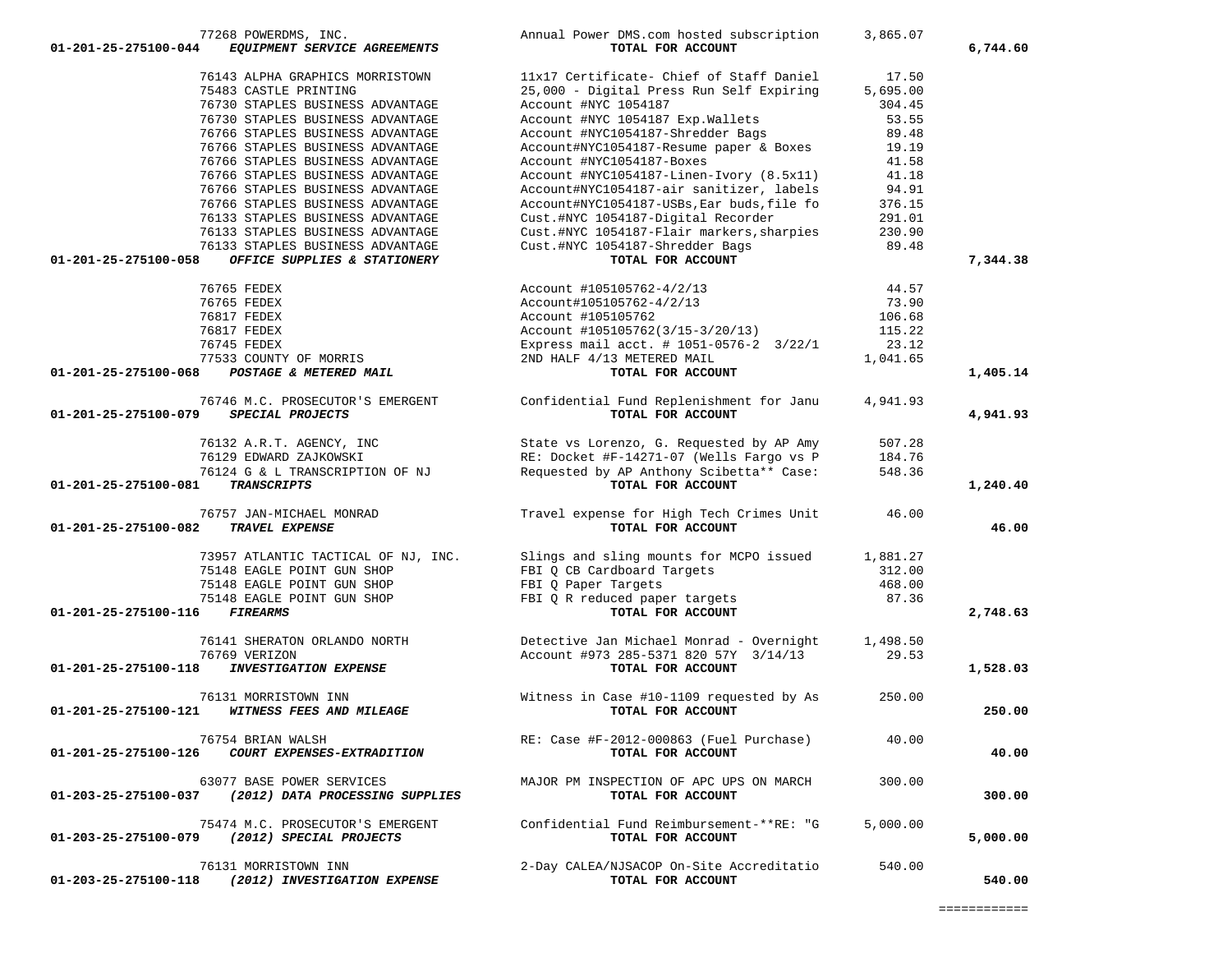| ovumy vun                           |                                                                              |                                                                                                                                                                                                                                                                                                                                                                                                                                              |                |           |
|-------------------------------------|------------------------------------------------------------------------------|----------------------------------------------------------------------------------------------------------------------------------------------------------------------------------------------------------------------------------------------------------------------------------------------------------------------------------------------------------------------------------------------------------------------------------------------|----------------|-----------|
|                                     | 01-201-25-280100-028 BOOKS & PERIODICALS                                     | 75883 CIVIC RESEARCH INSTITUTE INC SUBSCRIPTION RENEWAL FOR CORRECTIONAL LA 179.95<br>TOTAL FOR ACCOUNT                                                                                                                                                                                                                                                                                                                                      |                | 179.95    |
|                                     |                                                                              | 75330 NATIONAL SEMINARS GROUP TRAINING BOOKS FOR M.MORSCH DATED 3.20.1 799.00<br><b>01-201-25-280100-039</b> EDUCATION SCHOOLS & TRAINING TOTAL FOR ACCOUNT                                                                                                                                                                                                                                                                                  |                | 99.00     |
|                                     |                                                                              | $\begin{array}{cccc} \text{75328} \text{ MORPHOTRAK} & \text{INC} & \text{LIVESCAN}\ \text{75682} \text{DYNAMIC} & \text{IMGING SYSTEME} & \text{INC} & \text{CONTRACT PAYMENT FROM FED.1, 201} & 4, 495.00 \\ & \text{75682 DYNAMIC IMAGING SYSTEME} & \text{75833} \text{CARRIER} & \text{CORPORTMS} & \text{CONTRACT PAYMENT FOR PICTURELINK FROM 1.} & 5, 462.00 \\ & \text{75893} \text{CARRIER} & \text{CORPORTOMPANY} & \text{INC} &$ |                |           |
|                                     |                                                                              |                                                                                                                                                                                                                                                                                                                                                                                                                                              |                | 16,562.03 |
|                                     |                                                                              | 75888 STAPLES BUSINESS ADVANTAGE COPY PAPER DATED 3.27.13 1,471.60<br>01-201-25-280100-058 OFFICE SUPPLIES & STATIONERY TOTAL FOR ACCOUNT                                                                                                                                                                                                                                                                                                    |                | 1,471.60  |
|                                     |                                                                              |                                                                                                                                                                                                                                                                                                                                                                                                                                              |                | 77.54     |
|                                     |                                                                              |                                                                                                                                                                                                                                                                                                                                                                                                                                              |                |           |
|                                     |                                                                              |                                                                                                                                                                                                                                                                                                                                                                                                                                              |                | 4,541.11  |
| $01 - 201 - 25 - 280100 - 130$ SLAP |                                                                              | 75887 NORTH JERSEY LANDSCAPE SLAP EQUIPMENT SUPPLIES DATED 4.3.13 24.94                                                                                                                                                                                                                                                                                                                                                                      |                | 24.94     |
| 01-201-25-280100-147 WATER          |                                                                              | 75890 QUENCH USA <b>ENT PAYMENT ON 7 WATER COOLERS FOR APRI</b> 284.00 <sup>7</sup><br>BO100-147 <b>WATER</b><br>TOTAL FOR ACCOUNT                                                                                                                                                                                                                                                                                                           |                | 284.00    |
|                                     |                                                                              | 1999 - 1999 - 1999 - 1999 - 1999 - 1999 - 1999 - 1999 - 1999 - 1999 - 1999 - 1999 - 1999 - 1999 - 1999 - 1999<br>1991-201-25-280100-164 <i>OFFICE MACHINES</i> - RENTAL TOTAL FOR ACCOUNT                                                                                                                                                                                                                                                    |                | 1,427.11  |
|                                     |                                                                              |                                                                                                                                                                                                                                                                                                                                                                                                                                              |                |           |
|                                     |                                                                              |                                                                                                                                                                                                                                                                                                                                                                                                                                              |                |           |
|                                     |                                                                              |                                                                                                                                                                                                                                                                                                                                                                                                                                              |                |           |
| 01-201-25-280100-189 MEDICAL        |                                                                              |                                                                                                                                                                                                                                                                                                                                                                                                                                              |                | 5,237.76  |
|                                     |                                                                              |                                                                                                                                                                                                                                                                                                                                                                                                                                              |                |           |
|                                     |                                                                              |                                                                                                                                                                                                                                                                                                                                                                                                                                              |                |           |
|                                     |                                                                              |                                                                                                                                                                                                                                                                                                                                                                                                                                              |                |           |
|                                     |                                                                              |                                                                                                                                                                                                                                                                                                                                                                                                                                              |                |           |
|                                     |                                                                              |                                                                                                                                                                                                                                                                                                                                                                                                                                              |                |           |
|                                     |                                                                              |                                                                                                                                                                                                                                                                                                                                                                                                                                              |                |           |
|                                     |                                                                              |                                                                                                                                                                                                                                                                                                                                                                                                                                              |                |           |
|                                     |                                                                              |                                                                                                                                                                                                                                                                                                                                                                                                                                              |                |           |
|                                     | 76103 UNIVERSAL UNIFORM SALES CO INC                                         | UNIFORMS FOR MORSCH DATED 2.28.13                                                                                                                                                                                                                                                                                                                                                                                                            | 267.80         |           |
|                                     | 76103 UNIVERSAL UNIFORM SALES CO INC                                         | UNIFORMS FOR MCCALL DATED 3.13.13                                                                                                                                                                                                                                                                                                                                                                                                            | 75.00          |           |
|                                     | 76103 UNIVERSAL UNIFORM SALES CO INC                                         | UNIFORMS FOR D. SIMPSON DATED 3.13.13                                                                                                                                                                                                                                                                                                                                                                                                        | 29.00          |           |
|                                     | 76103 UNIVERSAL UNIFORM SALES CO INC<br>76103 UNIVERSAL UNIFORM SALES CO INC | UNIFORMS FOR D. SIMPSON DATED 3.13.13<br>UNIFORMS FOR YEHUDAH DATED 3.19.13                                                                                                                                                                                                                                                                                                                                                                  | 313.00<br>9.00 |           |
|                                     | 76103 UNIVERSAL UNIFORM SALES CO INC                                         | UNIFORMS FOR REBYAK DATED 3.20.13                                                                                                                                                                                                                                                                                                                                                                                                            | 300.00         |           |
|                                     | 76010 TURN OUT UNIFORMS, INC.                                                | ACADEMY UNIFORMS FOR BEINERT DATED 1.14.                                                                                                                                                                                                                                                                                                                                                                                                     | 44.99          |           |
|                                     | 76010 TURN OUT UNIFORMS, INC.                                                | ACADEMY UNIFORMS FOR STAPEL DATED 1.14.1                                                                                                                                                                                                                                                                                                                                                                                                     | 44.99          |           |
|                                     | 76010 TURN OUT UNIFORMS, INC.                                                | ACADEMY UNIFORMS FOR ALLEN DATED 1.14.13                                                                                                                                                                                                                                                                                                                                                                                                     | 44.99          |           |
|                                     | 76010 TURN OUT UNIFORMS, INC.                                                | ACADEMY UNIFORMS FOR KOSTYSZYN DATED 1.1                                                                                                                                                                                                                                                                                                                                                                                                     | 99.98          |           |

**County Jail**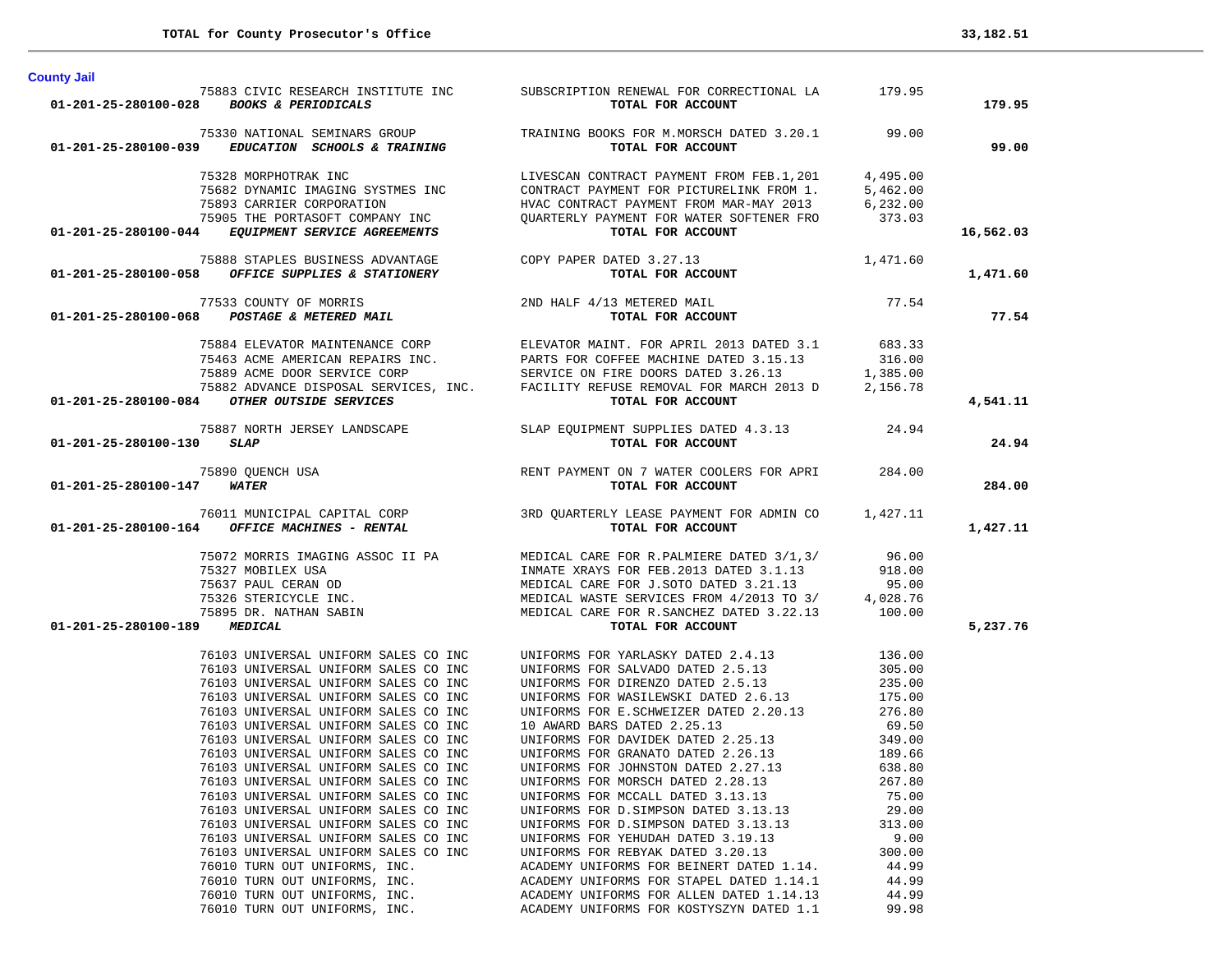| conformation character and contracted to<br>01-201-25-281100-039<br>EDUCATION SCHOOLS & TRAINING | TOTAL FOR ACCOUNT                               |          | 32.50    |
|--------------------------------------------------------------------------------------------------|-------------------------------------------------|----------|----------|
| 76461 STAPLES BUSINESS ADVANTAGE                                                                 | correction fluid, post it, 3 M hooks, pe 105.36 |          |          |
| 76461 STAPLES BUSINESS ADVANTAGE                                                                 | ink jets 45/78                                  | 231.76   |          |
| 76289 STAPLES BUSINESS ADVANTAGE                                                                 | Lamination Pockets                              | 27.88    |          |
| OFFICE SUPPLIES & STATIONERY<br>01-201-25-281100-058                                             | TOTAL FOR ACCOUNT                               |          | 365.00   |
| 77533 COUNTY OF MORRIS                                                                           | 2ND HALF 4/13 METERED MAIL                      | 93.98    |          |
| 01-201-25-281100-068<br>POSTAGE & METERED MAIL                                                   | TOTAL FOR ACCOUNT                               |          | 93.98    |
| 76461 STAPLES BUSINESS ADVANTAGE                                                                 | magnetic file pocket                            | 37.11    |          |
| 76289 STAPLES BUSINESS ADVANTAGE                                                                 | Magnetic File Pocket                            | 32.48    |          |
| 76289 STAPLES BUSINESS ADVANTAGE                                                                 | monitor wipes                                   | 25.04    |          |
| 76289 STAPLES BUSINESS ADVANTAGE                                                                 | cleated floor mat                               | 136.84   |          |
| 01-201-25-281100-162<br><b>FURNITURE &amp; FIXTURES</b>                                          | TOTAL FOR ACCOUNT                               |          | 231.47   |
| 76941 DEER PARK                                                                                  | 0434495636 3-15-13-4-14-13                      | 39.71    |          |
| 76937 SODEXO INC & AFFILIATES                                                                    | Contratual Charge                               | 2,736.15 |          |
| 76937 SODEXO INC & AFFILIATES                                                                    | Meals                                           | 3,703.92 |          |
| 76937 SODEXO INC & AFFILIATES                                                                    | snacks and groceries                            | 2,281.65 |          |
| 01-201-25-281100-185<br>FOOD                                                                     | TOTAL FOR ACCOUNT                               |          | 8,761.43 |
| 76024 WHITES HEALTHCARE                                                                          | 367.77<br>February resident medications         |          |          |
| 76024 WHITES HEALTHCARE                                                                          | March resident medications                      | 106.52   |          |
| 75817 LIFESAVERS INC                                                                             | Administration fee for CPR Cards-22132-3 154.00 |          |          |
| 01-201-25-281100-189<br><b>MEDICAL</b>                                                           | TOTAL FOR ACCOUNT                               |          | 628.29   |
| 76615 MONOGRAM MADNESS                                                                           | uniform sleeve patches<br>1,125.00              |          |          |
| 75529 UNIVERSAL UNIFORM SALES CO INC                                                             | Uniform components - new JDO - Chaparro 671.70  |          |          |
| 75529 UNIVERSAL UNIFORM SALES CO INC                                                             | Emblems and badges                              | 9.00     |          |
| 01-201-25-281100-202<br>UNIFORM AND ACCESSORIES                                                  | TOTAL FOR ACCOUNT                               |          | 1,805.70 |
| 76616 ALLEN PAPER & SUPPLY CO                                                                    | paper plates, paper bowls, napkins, plas 348.62 |          |          |
| 01-201-25-281100-252<br><b>JANITORIAL SUPPLIES</b>                                               | TOTAL FOR ACCOUNT                               |          | 348.62   |
| 75818 COMPUTER CABLE & CONNECTOR CO                                                              | Computer Cable X16 Ft - 2.0, X25 Ft. 3.5        | 53.44    |          |
| 01-201-25-281100-258<br><b>EQUIPMENT</b>                                                         | TOTAL FOR ACCOUNT                               |          | 53.44    |

**County Youth Detention Facilit**

| 75886 TURTLE & HUGHES, INC<br>01-201-25-280100-249<br><b>BLDG MAINTENANCE SUPPLIES</b> | ELECTRICAL SUPPLIES DATED 3.28.13<br>TOTAL FOR ACCOUNT | 453.68 | 453.68 |
|----------------------------------------------------------------------------------------|--------------------------------------------------------|--------|--------|
|                                                                                        |                                                        |        |        |
| 75493 ALLEN PAPER & SUPPLY CO                                                          | FACILITY PAPER PRODUCTS DATED 3.26.13                  | 812.50 |        |
| 01-201-25-280100-252<br>JANITORIAL SUPPLIES                                            | TOTAL FOR ACCOUNT                                      |        | 812.50 |
| 75329 STINSON FIELD SERVICE LLC                                                        | OUARTERLY GENERATOR SERVICE DATED 3.14.1               | 295.00 |        |
| 75741 FOWLER EQUIP CO INC.                                                             | PARTS FOR DRYER DATED 2.1.13                           | 78.65  |        |
| 75892 JOHNSTONE SUPPLY                                                                 | PART FOR DRYER DATED 3.20.13                           | 45.24  |        |
| 01-201-25-280100-262<br>MACHINERY REPAIRS & PARTS                                      | TOTAL FOR ACCOUNT                                      |        | 418.89 |
| 76009 TURN OUT UNIFORMS, INC.                                                          | ACADEMY UNIFORMS FOR KOSTYSZYN DATEDE 11               | 40.97  |        |
| 76009 TURN OUT UNIFORMS, INC.                                                          | ACADEMY UNIFORMS FOR ALLEN DATED 11.28.1               | 34.99  |        |
| 76009 TURN OUT UNIFORMS, INC.                                                          | ACADEMY UNIFORMS FOR ALLEN DATED 11.28.1               | 397.76 |        |
| (2012) UNIFORM AND ACCESSORIES<br>01-203-25-280100-202                                 | TOTAL FOR ACCOUNT                                      |        | 473.72 |

============

76359 COMPUTER CABLE & CONNECTOR CO HD15M-M x 50 Ft SVGA Cable 32.50

**TOTAL for County Jail 35,667.34**

 **01-201-25-280100-202** *UNIFORM AND ACCESSORIES* **TOTAL FOR ACCOUNT 3,603.51**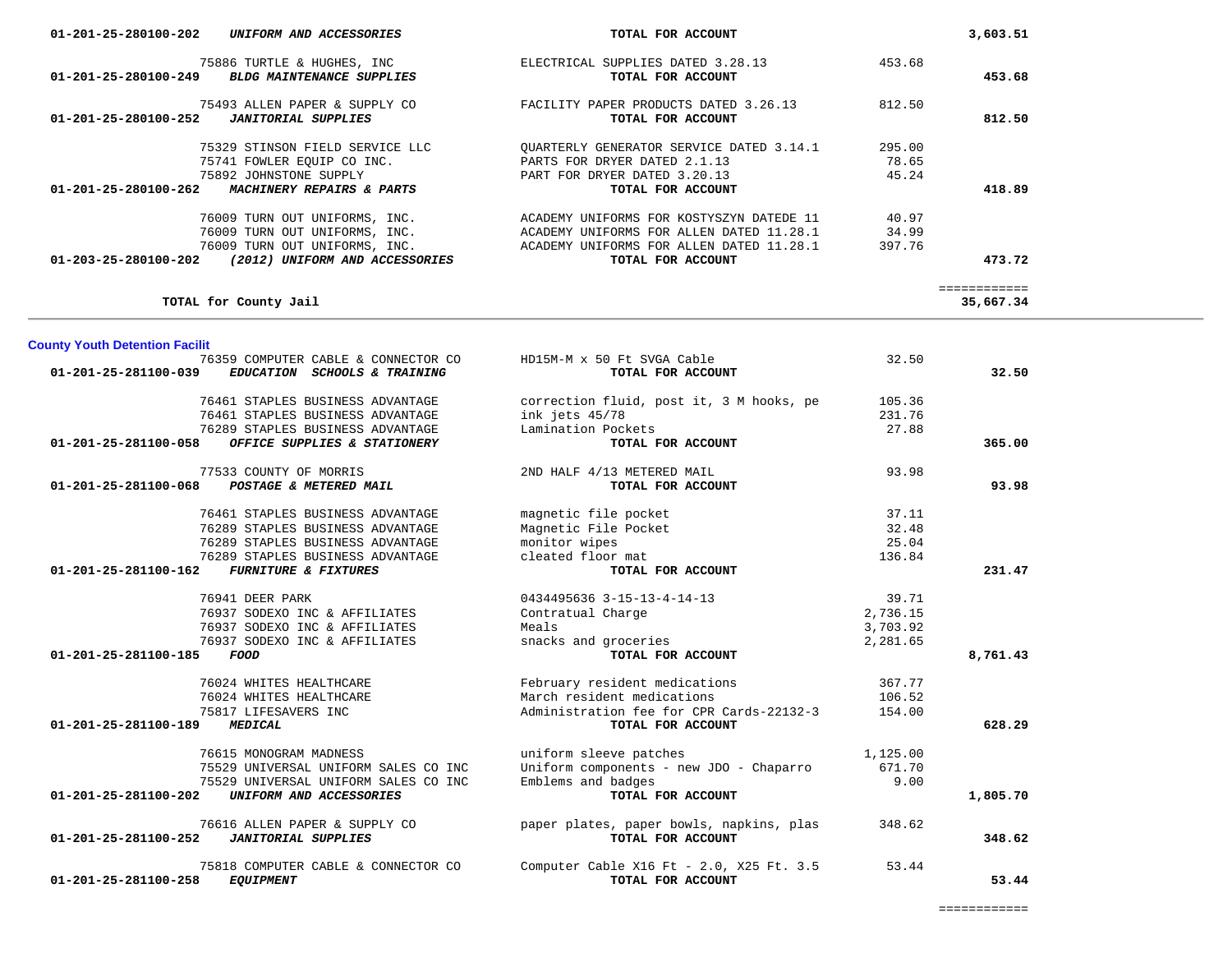|                      | 77533 COUNTY OF MORRIS                                                                                                                                                                                                                       | 2ND HALF 4/13 METERED MAIL                                                                                                                                                                   | 10.19           |            |
|----------------------|----------------------------------------------------------------------------------------------------------------------------------------------------------------------------------------------------------------------------------------------|----------------------------------------------------------------------------------------------------------------------------------------------------------------------------------------------|-----------------|------------|
| 01-201-26-290100-068 | POSTAGE & METERED MAIL                                                                                                                                                                                                                       | TOTAL FOR ACCOUNT                                                                                                                                                                            |                 | 10.19      |
|                      |                                                                                                                                                                                                                                              |                                                                                                                                                                                              |                 |            |
|                      | 75881 CENTURYLINK                                                                                                                                                                                                                            | 310111021 3/25/2013 908-876-1808                                                                                                                                                             | 148.47          |            |
|                      | 77042 AT&T                                                                                                                                                                                                                                   | ROAD REPAIRS                                                                                                                                                                                 | 6.46            |            |
|                      | 75609 CENTURYLINK                                                                                                                                                                                                                            | 310111021<br>2/25/2013                                                                                                                                                                       | 160.49          |            |
|                      | 77038 VERIZON                                                                                                                                                                                                                                | ROAD REPAIRS                                                                                                                                                                                 | 696.21          |            |
| 01-201-26-290100-146 | <b>TELEPHONE</b>                                                                                                                                                                                                                             | TOTAL FOR ACCOUNT                                                                                                                                                                            |                 | 1,011.63   |
|                      | 76437 HUNAN WOK                                                                                                                                                                                                                              | meals $3/13-4/4/2013$                                                                                                                                                                        | 150.00          |            |
|                      | 76437 HUNAN WOK                                                                                                                                                                                                                              | 15% Gratuity                                                                                                                                                                                 | 22.50           |            |
|                      | 75593 PAULS DINER                                                                                                                                                                                                                            |                                                                                                                                                                                              | 60.00           |            |
|                      | 75593 PAULS DINER                                                                                                                                                                                                                            | neals 2/20-3/16/2013<br>15% gratuity<br>meals 2/22-3/31/2013                                                                                                                                 | 9.00            |            |
|                      | 76438 TOWNSOUARE DINER RESTAURANT                                                                                                                                                                                                            |                                                                                                                                                                                              | 220.00          |            |
|                      | 76438 TOWNSQUARE DINER RESTAURANT                                                                                                                                                                                                            |                                                                                                                                                                                              | 33.00           |            |
|                      | 75764 RIDGEDALE PIZZA & PASTA                                                                                                                                                                                                                |                                                                                                                                                                                              | 200.00          |            |
|                      | 75764 RIDGEDALE PIZZA & PASTA                                                                                                                                                                                                                |                                                                                                                                                                                              |                 |            |
|                      |                                                                                                                                                                                                                                              |                                                                                                                                                                                              | 30.00<br>600.00 |            |
|                      | 75762 R.B.'S DELI                                                                                                                                                                                                                            |                                                                                                                                                                                              |                 |            |
|                      | 75762 R.B.'S DELI                                                                                                                                                                                                                            |                                                                                                                                                                                              | 90.00           |            |
|                      | 76110 R.B.'S DELI                                                                                                                                                                                                                            |                                                                                                                                                                                              | 310.00          |            |
|                      | 76110 R.B.'S DELI                                                                                                                                                                                                                            | 15 % Gratuity<br>15 % Gratuity<br>meals<br>15 % gratuity<br>meals 1/10-2/22/2013<br>15% gratuity<br>meals 2/23-3/29/2013<br>15% Gratuity<br>meals 1/17-2/16/2013<br>15% meals 1/17-2/16/2013 | 46.50           |            |
|                      | 75595 RED BARN RESTAURANT                                                                                                                                                                                                                    |                                                                                                                                                                                              | 190.00          |            |
|                      | 75595 RED BARN RESTAURANT                                                                                                                                                                                                                    | 15% gratuity                                                                                                                                                                                 | 28.50           |            |
|                      | 75759 BROOKSIDE DINER & RESTAURANT                                                                                                                                                                                                           | meals 1/10-3/13/2013                                                                                                                                                                         | 640.00          |            |
|                      | 75759 BROOKSIDE DINER & RESTAURANT                                                                                                                                                                                                           | 15% Gratuity                                                                                                                                                                                 | 96.00           |            |
|                      | 75761 BUDD LAKE DINER                                                                                                                                                                                                                        | meals $1/16-3/12/2013$                                                                                                                                                                       | 240.00          |            |
|                      | 75761 BUDD LAKE DINER                                                                                                                                                                                                                        | 15% gratuity                                                                                                                                                                                 | 36.00           |            |
|                      |                                                                                                                                                                                                                                              |                                                                                                                                                                                              | 300.00          |            |
|                      |                                                                                                                                                                                                                                              |                                                                                                                                                                                              | 45.00           |            |
|                      |                                                                                                                                                                                                                                              |                                                                                                                                                                                              | 590.00          |            |
|                      | 15% gratuity<br>75598 KINGS KID DELI<br>75598 KINGS KID DELI<br>75598 KINGS KID DELI<br>75596 LOVEYS PIZZA & GRILL<br>75596 LOVEYS PIZZA & GRILL<br>75596 LOVEYS PIZZA & GRILL<br>75596 LOVEYS PIZZA & GRILL<br>15% gratuity<br>15% gratuity |                                                                                                                                                                                              | 88.50           |            |
| 01-201-26-290100-188 | <b>MEALS</b>                                                                                                                                                                                                                                 | TOTAL FOR ACCOUNT                                                                                                                                                                            |                 | 4,025.00   |
|                      | 76696 MICHAEL KNUDSEN                                                                                                                                                                                                                        | boots per contract                                                                                                                                                                           | 90.00           |            |
|                      | 76441 RUTH BIAMONTE                                                                                                                                                                                                                          | work boots per contract                                                                                                                                                                      | 90.00           |            |
| 01-201-26-290100-207 | UNIFORM & CLOTHING ALLOWANCE                                                                                                                                                                                                                 | TOTAL FOR ACCOUNT                                                                                                                                                                            |                 | 180.00     |
|                      |                                                                                                                                                                                                                                              |                                                                                                                                                                                              |                 |            |
|                      | 76106 TILCON NEW YORK INC.                                                                                                                                                                                                                   | 113700    I-5, I-6    DATED    3/30/13                                                                                                                                                       | 3,990.26        |            |
|                      | 75750 WELDON ASPHALT                                                                                                                                                                                                                         |                                                                                                                                                                                              | 5,930.55        |            |
|                      | 75859 TILCON NEW YORK INC.                                                                                                                                                                                                                   | 458700 2/28/13 H.P.M. Green<br>CUST.#113700 3/23/13 - I-5, I-6<br><b>TOTAL FOR ACCOUNT</b>                                                                                                   | 798.61          |            |
| 01-201-26-290100-222 | <b>BITUMINOUS CONCRETE</b>                                                                                                                                                                                                                   |                                                                                                                                                                                              |                 | 10,719.42  |
|                      | 76102 COUNTY WELDING SUPPLY CO                                                                                                                                                                                                               | acetylene, oxygen                                                                                                                                                                            | 8.85            |            |
|                      | 76102 COUNTY WELDING SUPPLY CO                                                                                                                                                                                                               | acetylene, oxygen                                                                                                                                                                            | 8.85            |            |
|                      | 76102 COUNTY WELDING SUPPLY CO                                                                                                                                                                                                               | oxygen compressed, acetylene, tip cleaner,                                                                                                                                                   | 54.94           |            |
|                      | 76102 COUNTY WELDING SUPPLY CO                                                                                                                                                                                                               | oxygen compressed, acetylene, lighter                                                                                                                                                        | 76.10           |            |
|                      | 76592 MORRISTOWN LUMBER &                                                                                                                                                                                                                    | cord                                                                                                                                                                                         | 28.99           |            |
| 01-201-26-290100-238 | <b>SIGNAGE</b>                                                                                                                                                                                                                               | TOTAL FOR ACCOUNT                                                                                                                                                                            |                 | 177.73     |
|                      |                                                                                                                                                                                                                                              |                                                                                                                                                                                              |                 |            |
|                      | 75980 INTERNATIONAL SALT CO. LLC. Montville Garage                                                                                                                                                                                           |                                                                                                                                                                                              | 45,979.92       |            |
|                      | 75980 INTERNATIONAL SALT CO. LLC.                                                                                                                                                                                                            | Hanover Garage                                                                                                                                                                               | 78,464.47       |            |
|                      | 75565 INTERNATIONAL SALT CO. LLC.                                                                                                                                                                                                            | Hanover Garage                                                                                                                                                                               | 15,248.29       |            |
|                      | 75565 INTERNATIONAL SALT CO. LLC.                                                                                                                                                                                                            | Wharton Garage                                                                                                                                                                               | 102,850.16      |            |
| 01-201-26-290100-242 | SNOW REMOVAL & ICE CONTROL                                                                                                                                                                                                                   | TOTAL FOR ACCOUNT                                                                                                                                                                            |                 | 242,542.84 |
|                      | 76442 PEIRCE EQUIPMENT CO.                                                                                                                                                                                                                   | drill points for nozzle                                                                                                                                                                      | 92.40           |            |
|                      | 75983 MORRISTOWN LUMBER &                                                                                                                                                                                                                    | brass nipples, hex                                                                                                                                                                           | 23.19           |            |
|                      | 75983 MORRISTOWN LUMBER &                                                                                                                                                                                                                    | brass nipple, connector, fine point                                                                                                                                                          | 11.47           |            |
|                      | 75758 MARLBORO INDUSTRIES INC                                                                                                                                                                                                                | hex nuts, hex tap bolts                                                                                                                                                                      | 220.04          |            |

**Road Repairs**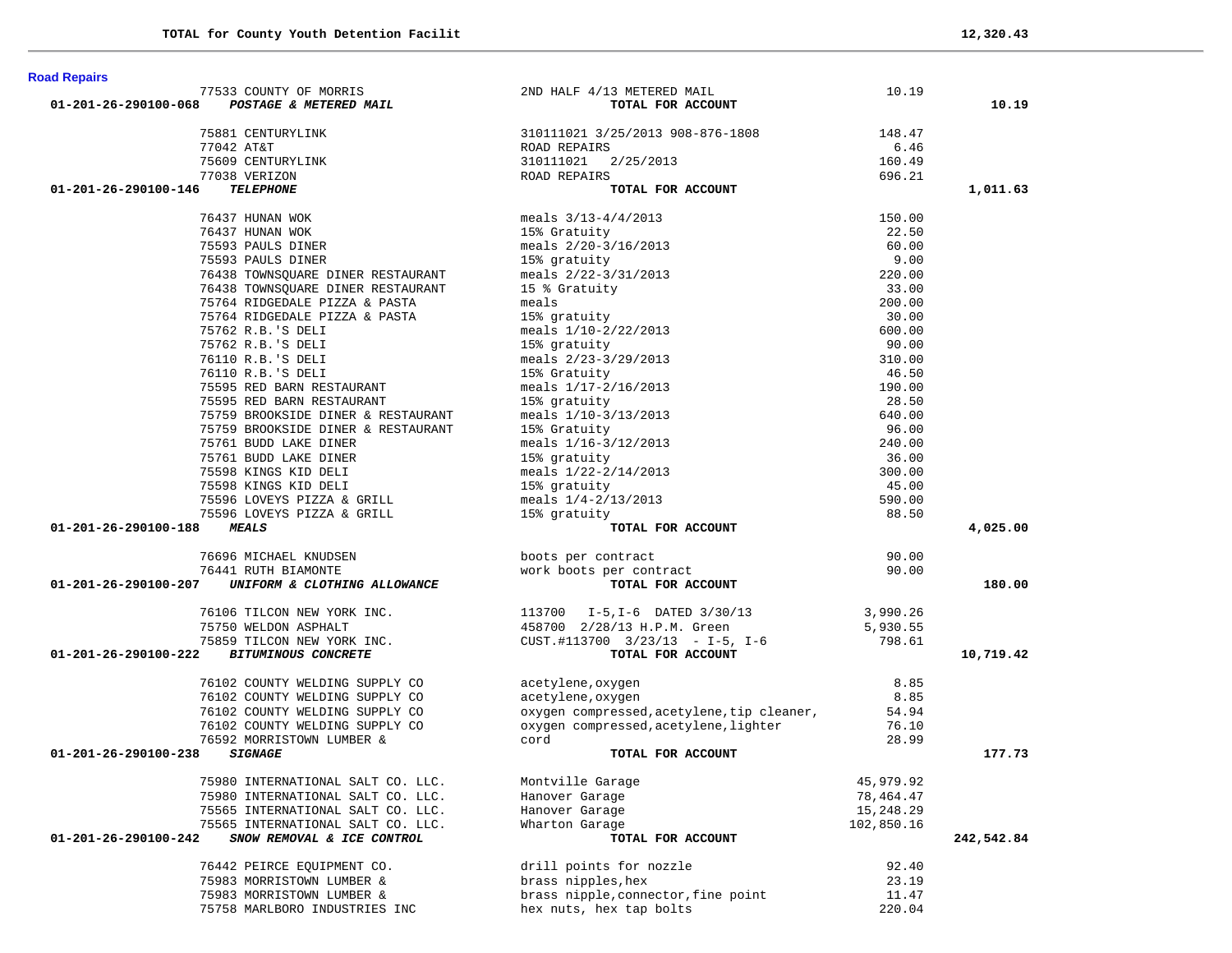| 75861 SHEAFFER SUPPLY, INC.                                                           | 6x6 Recip. blade                         | 18.24  |              |  |
|---------------------------------------------------------------------------------------|------------------------------------------|--------|--------------|--|
| 75861 SHEAFFER SUPPLY, INC.                                                           | 6" HD Recip 14th                         | 21.64  |              |  |
| 75861 SHEAFFER SUPPLY, INC.                                                           | 3/8x3 rawl stud                          | 4.12   |              |  |
| 75861 SHEAFFER SUPPLY, INC.                                                           | 3/8 Fenderwasher                         | 1.35   |              |  |
| 01-201-26-292100-239<br>SMALL TOOLS                                                   | TOTAL FOR ACCOUNT                        |        | 104.15       |  |
| 75860 GRAINGER                                                                        | Battery Pack, 18V, NCID, 2.4A/HR         | 251.82 |              |  |
| 75860 GRAINGER                                                                        | Battery AA, Alkaline PK 24               | 10.70  |              |  |
| 01-201-26-292100-246<br><i>TOOLS - OTHERS</i>                                         | TOTAL FOR ACCOUNT                        |        | 262.52       |  |
| 76075 MUNICIPAL CAPITAL CORP                                                          | (1) Ricoh MPC2051 Digital Copier, Public | 522.78 |              |  |
| $01 - 201 - 26 - 292100 - 259$<br><b>EQUIPMENT RENTAL</b>                             | TOTAL FOR ACCOUNT                        |        | 522.78       |  |
|                                                                                       |                                          |        | ============ |  |
|                                                                                       |                                          |        |              |  |
| TOTAL for Bridges and Culverts                                                        |                                          |        | 1,788.04     |  |
|                                                                                       |                                          |        |              |  |
| <b>Shade Tree Commission</b>                                                          |                                          |        |              |  |
| 75506 VERMEER NORTH ATLANTIC<br>01-201-26-300100-098<br>OTHER OPERATING&REPAIR SUPPLY | pocket-forged<br>TOTAL FOR ACCOUNT       | 414.36 | 414.36       |  |
|                                                                                       |                                          |        |              |  |
| 76105 MORRISTOWN LUMBER &                                                             | white marking paint                      | 17.37  |              |  |
| 75505 NORTHERN SAFETY CO. INC.                                                        | gloves                                   | 209.41 |              |  |
| 75754 GEN-EL SAFETY & INDUSTRIAL                                                      | Jacket/Parka Three Season                | 97.85  |              |  |
| 75508 ZEE MEDICAL INC.                                                                | bandages, clean wipes, first aid cream   | 91.69  |              |  |
| $01 - 201 - 26 - 300100 - 266$<br><b>SAFETY ITEMS</b>                                 | TOTAL FOR ACCOUNT                        |        | 416.32       |  |
|                                                                                       |                                          |        | ============ |  |

| <b>Bridges and Culverts</b> |                                          |        |
|-----------------------------|------------------------------------------|--------|
| 76353 VERIZON               | 973 361-6688 142 79Y Billing Date: 4/1/1 | 388.25 |

| 75625 GRINNELL RECYCLING INC.                         | disposable recycling $3/12-3/15/2013$ | 132.08   |          |
|-------------------------------------------------------|---------------------------------------|----------|----------|
| 75625 GRINNELL RECYCLING INC.                         |                                       | 355.16   |          |
| 75625 GRINNELL RECYCLING INC.                         |                                       | 359.59   |          |
| 75625 GRINNELL RECYCLING INC.                         |                                       | 436.80   |          |
| 01-201-26-290100-260<br><i>CONSTRUCTION MATERIALS</i> | TOTAL FOR ACCOUNT                     |          | 1,720.69 |
| 75757 NORTHERN SAFETY CO. INC.                        | 17980178 lock out tags                | 79.09    |          |
| 75610 CABLEVISION                                     | 07876-512349-01-9 3/1-3/31/2013       | 91.50    |          |
| 75608 GALETON GLOVES                                  | 469455 safety gloves, vest, hats      | 506.95   |          |
| 75608 GALETON GLOVES                                  | Discount                              | $-50.70$ |          |
| 01-201-26-290100-266<br><b>SAFETY ITEMS</b>           | TOTAL FOR ACCOUNT                     |          | 626.84   |
|                                                       |                                       |          |          |
|                                                       |                                       |          |          |

 **01-201-26-292100-146** *TELEPHONE* **TOTAL FOR ACCOUNT 388.25**

 76346 CERBO LUMBER & HARDWARE 5# Coarse Drywall 3" 16.01 76346 CERBO LUMBER & HARDWARE 2x4x16 Doug Fir Std & BTR 196.56 76346 CERBO LUMBER & HARDWARE 2x4x16 Doug Fir Std & Btr 196.56 (196.56 PM) 2x4x16 Doug Fir Std & Btr 196.56 (19 76346 CERBO LUMBER & HARDWARE 5# Coarse Drywall 3" 48.03 76346 CERBO LUMBER & HARDWARE  $4x8\frac{5}{8}\frac{(19}{32})$  CD Ply Fir  $\frac{1}{2}$  53.18  **01-201-26-292100-233** *LUMBER* **TOTAL FOR ACCOUNT 510.34**

75861 SHEAFFER SUPPLY, INC. 4-1/2 cut off wheel 58.80

75625 GRINNELL RECYCLING INC. disposable recycling 2/22/13 89.96

**TOTAL for Road Repairs 261,014.34**

**Buildings & Grounds** 

76869 WEBSTER PLUMBING & RE: CAC BLDG/ 03-06-13 2,967.00

77313 WEBSTER PLUMBING & RE: PSTA/ 04-18-13 364.60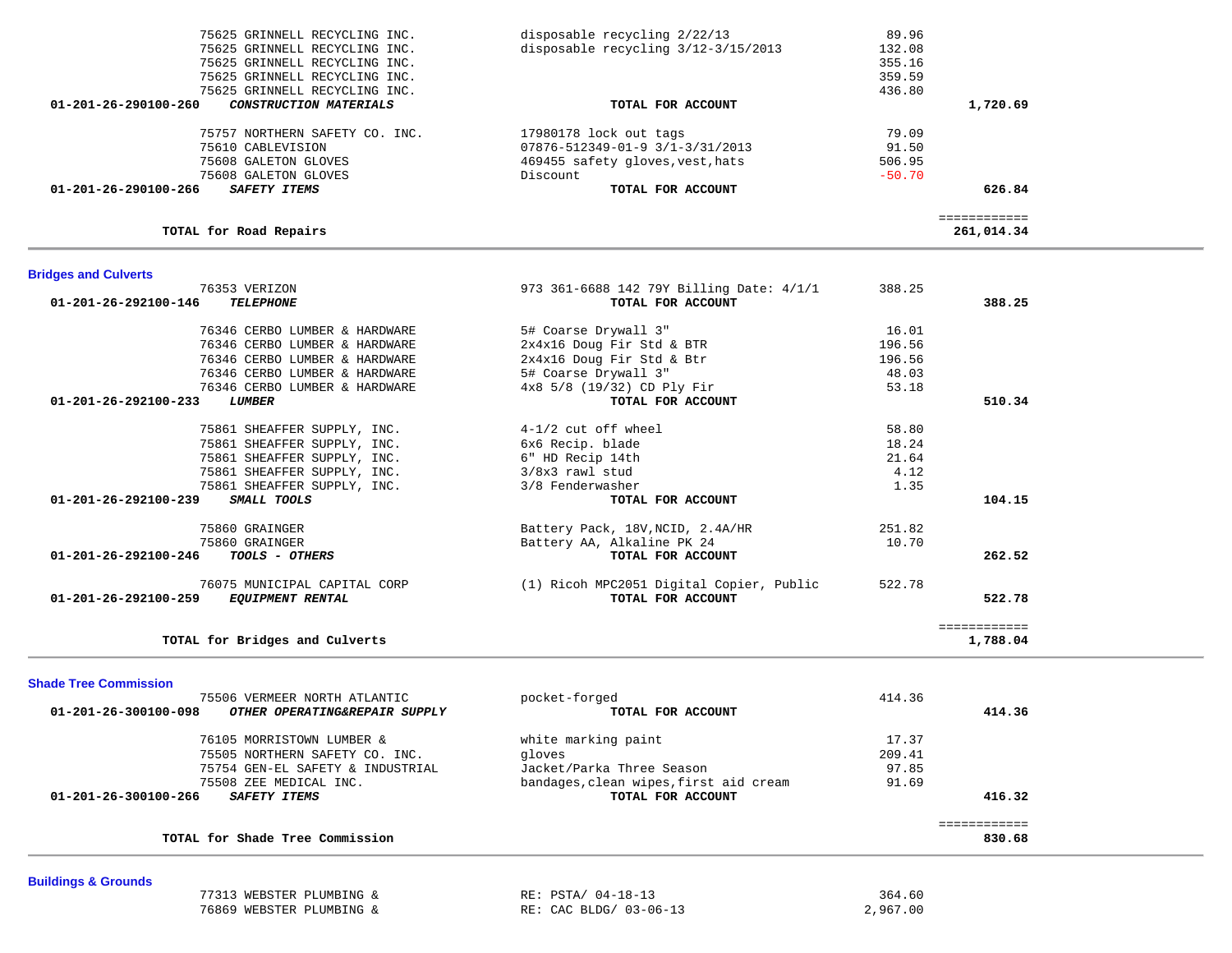| 76869 WEBSTER PLUMBING & RE: HOMELESS/ 03-12-13<br>76357 SCIENTIFIC WATER CONDITIONING WATERGUARD QTRLY BILLING/ - MARCH - APRI 2,175.00<br><b>01-201-26-310100-044</b> EQUIPMENT SERVICE AGREEMENTS TOTAL FOR ACCOUNT                                   |                                                                                                                                                                                                                                            |                | 5,953.10 |
|----------------------------------------------------------------------------------------------------------------------------------------------------------------------------------------------------------------------------------------------------------|--------------------------------------------------------------------------------------------------------------------------------------------------------------------------------------------------------------------------------------------|----------------|----------|
|                                                                                                                                                                                                                                                          |                                                                                                                                                                                                                                            |                |          |
| 01-201-26-310100-062 PARKING LOT RENTAL                                                                                                                                                                                                                  |                                                                                                                                                                                                                                            |                | 5,216.00 |
|                                                                                                                                                                                                                                                          | 77309 MORRISTOWN PARKING AUTHORITY PARKING MAINTENANCE FEE / MAY 2013 5,216.00<br>2 PARKING LOT RENTAL TOTAL FOR ACCOUNT                                                                                                                   |                |          |
| 01-201-26-310100-662 PARTIMA LOT REPAIRS. (1997)<br>79.201-26-310100-662 PARTIMANCH (1997)<br>79.631 ELEVATOR MAINTERMANCH COSP<br>79.631 ELEVATOR MAINTERMANCH COSP<br>79.631 ELEVATOR MAINTERMANCH COSP<br>79.631 ELEVATOR MAINTERMAN                  |                                                                                                                                                                                                                                            |                |          |
|                                                                                                                                                                                                                                                          |                                                                                                                                                                                                                                            |                |          |
|                                                                                                                                                                                                                                                          |                                                                                                                                                                                                                                            |                |          |
|                                                                                                                                                                                                                                                          |                                                                                                                                                                                                                                            |                |          |
|                                                                                                                                                                                                                                                          |                                                                                                                                                                                                                                            |                |          |
|                                                                                                                                                                                                                                                          |                                                                                                                                                                                                                                            |                |          |
|                                                                                                                                                                                                                                                          |                                                                                                                                                                                                                                            |                |          |
|                                                                                                                                                                                                                                                          |                                                                                                                                                                                                                                            |                |          |
|                                                                                                                                                                                                                                                          |                                                                                                                                                                                                                                            |                |          |
|                                                                                                                                                                                                                                                          |                                                                                                                                                                                                                                            |                |          |
|                                                                                                                                                                                                                                                          |                                                                                                                                                                                                                                            |                |          |
|                                                                                                                                                                                                                                                          |                                                                                                                                                                                                                                            |                |          |
|                                                                                                                                                                                                                                                          |                                                                                                                                                                                                                                            |                |          |
|                                                                                                                                                                                                                                                          |                                                                                                                                                                                                                                            |                |          |
|                                                                                                                                                                                                                                                          |                                                                                                                                                                                                                                            |                |          |
|                                                                                                                                                                                                                                                          |                                                                                                                                                                                                                                            |                |          |
|                                                                                                                                                                                                                                                          |                                                                                                                                                                                                                                            |                |          |
|                                                                                                                                                                                                                                                          |                                                                                                                                                                                                                                            |                |          |
|                                                                                                                                                                                                                                                          |                                                                                                                                                                                                                                            |                |          |
|                                                                                                                                                                                                                                                          |                                                                                                                                                                                                                                            |                |          |
|                                                                                                                                                                                                                                                          |                                                                                                                                                                                                                                            |                |          |
|                                                                                                                                                                                                                                                          |                                                                                                                                                                                                                                            |                |          |
|                                                                                                                                                                                                                                                          |                                                                                                                                                                                                                                            |                |          |
|                                                                                                                                                                                                                                                          |                                                                                                                                                                                                                                            |                |          |
|                                                                                                                                                                                                                                                          |                                                                                                                                                                                                                                            |                |          |
|                                                                                                                                                                                                                                                          |                                                                                                                                                                                                                                            |                | 7,627.00 |
|                                                                                                                                                                                                                                                          |                                                                                                                                                                                                                                            |                |          |
|                                                                                                                                                                                                                                                          |                                                                                                                                                                                                                                            |                | 58.43    |
|                                                                                                                                                                                                                                                          |                                                                                                                                                                                                                                            |                |          |
| 76883 MORRIS COUNTY ENGRAVING LLC<br><b>01-201-26-310100-098 OTHER OPERATING&amp;REPAIR SUPPLY</b> RE: CH - VARIOUS SIGNS/04-10-13<br><b>TOTAL FOR ACCOUNT</b>                                                                                           |                                                                                                                                                                                                                                            |                |          |
|                                                                                                                                                                                                                                                          |                                                                                                                                                                                                                                            |                | 128.00   |
|                                                                                                                                                                                                                                                          |                                                                                                                                                                                                                                            |                |          |
|                                                                                                                                                                                                                                                          |                                                                                                                                                                                                                                            |                |          |
|                                                                                                                                                                                                                                                          |                                                                                                                                                                                                                                            |                |          |
| 74898 M.C. MUNICIPAL UTILITIES 100055/WASTE COLLECTION - FEBRUARY 2013 5,330.00<br>74898 M.C. MUNICIPAL UTILITIES 100055/TIPPING FEES - FEBRUARY 2013/03 1,874.06<br><b>01-201-26-310100-143</b> RUBBISH & TRASH REMOVAL TOTAL FOR ACCOUN                |                                                                                                                                                                                                                                            |                | 7,204.06 |
|                                                                                                                                                                                                                                                          |                                                                                                                                                                                                                                            | 90.00          |          |
|                                                                                                                                                                                                                                                          |                                                                                                                                                                                                                                            |                |          |
|                                                                                                                                                                                                                                                          |                                                                                                                                                                                                                                            | 90.00<br>90.00 |          |
| $76870 GREGORIO RONDON76876 JOSEPH MACDONALD76872 WILLTON BLAKE01-201-26-310100-207 UNIFORM & CLOTHING ALLOWANCE2013 WORK BOOTS - NIGHTCREW2013 WORK BOOTS - NIGHTCREW2013 WORK BOOTS - NIGHTCREW2013 WORK BOOTS - NIGHTCREW2013 WORK BOOTS - NIGHTCREW$ |                                                                                                                                                                                                                                            |                | 270.00   |
|                                                                                                                                                                                                                                                          |                                                                                                                                                                                                                                            |                |          |
| 76626 GRAY SUPPLY CORP                                                                                                                                                                                                                                   | $W068724 / RE: OTA / 04-05-13$                                                                                                                                                                                                             | 257.50         |          |
| 76623 GRAY SUPPLY CORP                                                                                                                                                                                                                                   | WO68436/RE: A & R BLDG/DATED 03-01-13 230.00                                                                                                                                                                                               |                |          |
|                                                                                                                                                                                                                                                          |                                                                                                                                                                                                                                            | 126.00         |          |
|                                                                                                                                                                                                                                                          |                                                                                                                                                                                                                                            | 126.00         |          |
|                                                                                                                                                                                                                                                          |                                                                                                                                                                                                                                            | 126.00         |          |
|                                                                                                                                                                                                                                                          | 76249 MORRIS BRICK AND STONE CO.<br>76249 MORRIS BRICK AND STONE CO.<br>76249 MORRIS BRICK AND STONE CO.<br>76249 MORRIS BRICK AND STONE CO.<br>76249 MORRIS BRICK AND STONE CO.<br>76249 MORRIS BRICK AND STONE CO.<br>76249 MORRIS BRICK | 126.00         |          |
|                                                                                                                                                                                                                                                          |                                                                                                                                                                                                                                            | 126.00         |          |
|                                                                                                                                                                                                                                                          |                                                                                                                                                                                                                                            | 55.00          |          |
|                                                                                                                                                                                                                                                          |                                                                                                                                                                                                                                            | 36.75          |          |
|                                                                                                                                                                                                                                                          |                                                                                                                                                                                                                                            | 31.50          |          |
|                                                                                                                                                                                                                                                          |                                                                                                                                                                                                                                            | 94.50          |          |
|                                                                                                                                                                                                                                                          |                                                                                                                                                                                                                                            | 94.50          |          |
|                                                                                                                                                                                                                                                          |                                                                                                                                                                                                                                            | 27.56          |          |
|                                                                                                                                                                                                                                                          |                                                                                                                                                                                                                                            | 73.52          |          |
|                                                                                                                                                                                                                                                          | 76250 MORRIS BRICK AND STONE CO.<br>76250 MORRIS BRICK AND STONE CO.<br>76250 MORRIS BRICK AND STONE CO.<br>76250 MORRIS BRICK AND STONE CO.<br>76250 MORRIS BRICK AND STONE CO.<br>76250 MORRIS BRICK AND STONE CO.<br>76250 MORRIS BRICK | 221.60         |          |
|                                                                                                                                                                                                                                                          |                                                                                                                                                                                                                                            |                |          |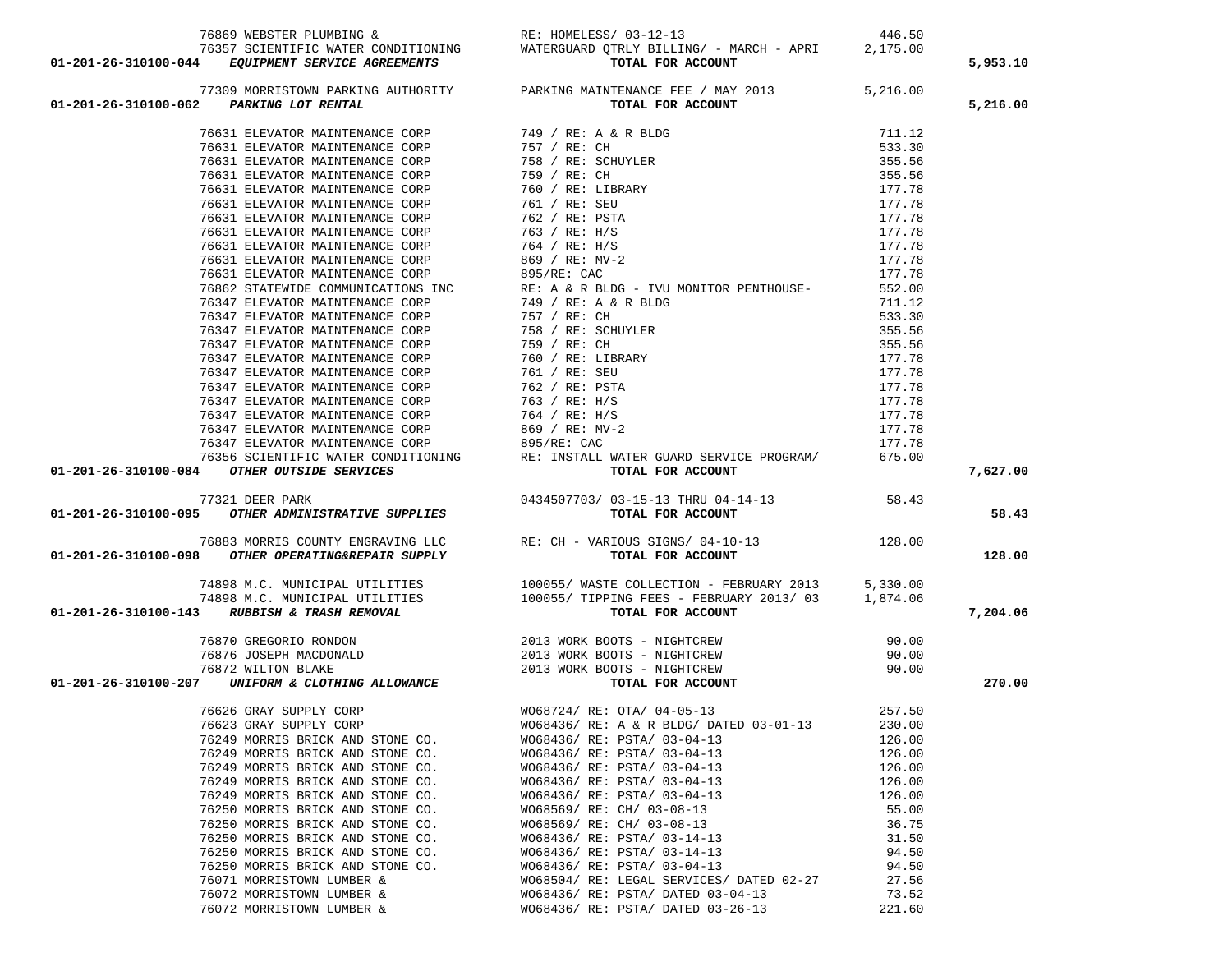|                                                                                                                                                                                                                                                                                                                                                                                            |                                                                                                      |          | 3,320.22 |
|--------------------------------------------------------------------------------------------------------------------------------------------------------------------------------------------------------------------------------------------------------------------------------------------------------------------------------------------------------------------------------------------|------------------------------------------------------------------------------------------------------|----------|----------|
|                                                                                                                                                                                                                                                                                                                                                                                            |                                                                                                      |          |          |
|                                                                                                                                                                                                                                                                                                                                                                                            |                                                                                                      |          |          |
|                                                                                                                                                                                                                                                                                                                                                                                            |                                                                                                      |          |          |
|                                                                                                                                                                                                                                                                                                                                                                                            |                                                                                                      |          |          |
|                                                                                                                                                                                                                                                                                                                                                                                            |                                                                                                      |          | 9,625.00 |
|                                                                                                                                                                                                                                                                                                                                                                                            |                                                                                                      |          |          |
|                                                                                                                                                                                                                                                                                                                                                                                            |                                                                                                      |          |          |
|                                                                                                                                                                                                                                                                                                                                                                                            |                                                                                                      |          |          |
|                                                                                                                                                                                                                                                                                                                                                                                            |                                                                                                      |          |          |
|                                                                                                                                                                                                                                                                                                                                                                                            |                                                                                                      |          |          |
|                                                                                                                                                                                                                                                                                                                                                                                            |                                                                                                      |          |          |
|                                                                                                                                                                                                                                                                                                                                                                                            |                                                                                                      |          |          |
|                                                                                                                                                                                                                                                                                                                                                                                            |                                                                                                      |          |          |
|                                                                                                                                                                                                                                                                                                                                                                                            |                                                                                                      |          |          |
|                                                                                                                                                                                                                                                                                                                                                                                            |                                                                                                      |          |          |
|                                                                                                                                                                                                                                                                                                                                                                                            |                                                                                                      |          |          |
|                                                                                                                                                                                                                                                                                                                                                                                            |                                                                                                      |          |          |
|                                                                                                                                                                                                                                                                                                                                                                                            |                                                                                                      |          |          |
|                                                                                                                                                                                                                                                                                                                                                                                            |                                                                                                      |          |          |
|                                                                                                                                                                                                                                                                                                                                                                                            |                                                                                                      |          |          |
|                                                                                                                                                                                                                                                                                                                                                                                            |                                                                                                      |          |          |
|                                                                                                                                                                                                                                                                                                                                                                                            |                                                                                                      |          |          |
|                                                                                                                                                                                                                                                                                                                                                                                            |                                                                                                      |          |          |
|                                                                                                                                                                                                                                                                                                                                                                                            |                                                                                                      |          |          |
|                                                                                                                                                                                                                                                                                                                                                                                            |                                                                                                      |          |          |
| 01-201-26-310100-235 PTERM ALPITS DESIGNATION REV. CUI-ROW MOONING A TOS BROONT. -02 1,800.00<br>77158 ALPITS DESIGNATION REV. CUI-ROW MOONING A TOS BROONT. -02 1,800.00<br>77158 ALPITS DESIGNATION REV. COMPRODENT REV. COMPRO                                                                                                                                                          |                                                                                                      |          | 4,212.63 |
|                                                                                                                                                                                                                                                                                                                                                                                            |                                                                                                      |          |          |
|                                                                                                                                                                                                                                                                                                                                                                                            |                                                                                                      |          | 3,981.00 |
|                                                                                                                                                                                                                                                                                                                                                                                            |                                                                                                      |          |          |
|                                                                                                                                                                                                                                                                                                                                                                                            |                                                                                                      |          |          |
|                                                                                                                                                                                                                                                                                                                                                                                            |                                                                                                      |          |          |
|                                                                                                                                                                                                                                                                                                                                                                                            |                                                                                                      |          |          |
|                                                                                                                                                                                                                                                                                                                                                                                            |                                                                                                      |          | 2,373.30 |
|                                                                                                                                                                                                                                                                                                                                                                                            |                                                                                                      |          |          |
|                                                                                                                                                                                                                                                                                                                                                                                            |                                                                                                      |          |          |
|                                                                                                                                                                                                                                                                                                                                                                                            |                                                                                                      |          |          |
| $\begin{array}{cccccc} & & & & & & & 1,830.29 \\ 76251 & VANORE ELECTRIC INC & & & & & & & 1,830.29 \\ 76251 & VANORE ELECTRIC INC & & & & & & & 1,830.29 \\ 76521 & VANORE ELECTRIC MVC & & & & & & & 1,830.29 \\ 76624 & SPEEDWELL ELECTRIC MOTORS & & & & & & & 1,830.29 \\ 76627 & MACHINERV REPAIRS & & & & & & & 1,830.29 \\ 76627 & & & & & & & 1,830.29 \\ 77326 & JOPINSTONE SUP$ |                                                                                                      |          | 1,239.20 |
|                                                                                                                                                                                                                                                                                                                                                                                            |                                                                                                      |          |          |
|                                                                                                                                                                                                                                                                                                                                                                                            | 76866 RITCHIES MUSIC CENTER<br>76071 MORRISTOWN LUMBER & WO68435/ RE: WARRANTS/ DATED 02-28-13 23.49 |          |          |
|                                                                                                                                                                                                                                                                                                                                                                                            |                                                                                                      |          |          |
| 01-201-26-310100-265 ELECTRICAL                                                                                                                                                                                                                                                                                                                                                            | TOTAL FOR ACCOUNT                                                                                    |          | 183.47   |
|                                                                                                                                                                                                                                                                                                                                                                                            | INCREMENTAL BOND - MAY 2013                                                                          | 1,713.95 |          |
| 77307 MORRISTOWN PARKING AUTHORITY<br>01-201-26-310100-267 INCREMENTAL BOND COSTS                                                                                                                                                                                                                                                                                                          |                                                                                                      |          |          |
|                                                                                                                                                                                                                                                                                                                                                                                            | TOTAL FOR ACCOUNT                                                                                    |          | 1,713.95 |
| 77154 ALPINE DEERE LANDSCAPING                                                                                                                                                                                                                                                                                                                                                             | RE: CAC - SNOW PLOWING & ICE REMOVAL/ 12                                                             | 500.00   |          |
| 01-203-26-310100-242 (2012) SNOW REMOVAL & ICE CONTROL                                                                                                                                                                                                                                                                                                                                     | TOTAL FOR ACCOUNT                                                                                    |          | 500.00   |
|                                                                                                                                                                                                                                                                                                                                                                                            |                                                                                                      |          |          |
| 76354 SILVER SQUEAK, LLC                                                                                                                                                                                                                                                                                                                                                                   | RE: 2012 WINDOW WASHING SERVICE- COUNTY                                                              | 9,000.00 |          |
| 01-203-26-310100-256 (2012) WINDOW CLEANING                                                                                                                                                                                                                                                                                                                                                | TOTAL FOR ACCOUNT                                                                                    |          | 9,000.00 |
|                                                                                                                                                                                                                                                                                                                                                                                            |                                                                                                      |          |          |
| 75896 R & J CONTROL, INC.                                                                                                                                                                                                                                                                                                                                                                  | 002839/ RE: A & R BLDG/ 12-18-12                                                                     | 895.00   |          |

 **01-201-26-310100-223** *BUILDING REPAIRS* **TOTAL FOR ACCOUNT 1,752.43**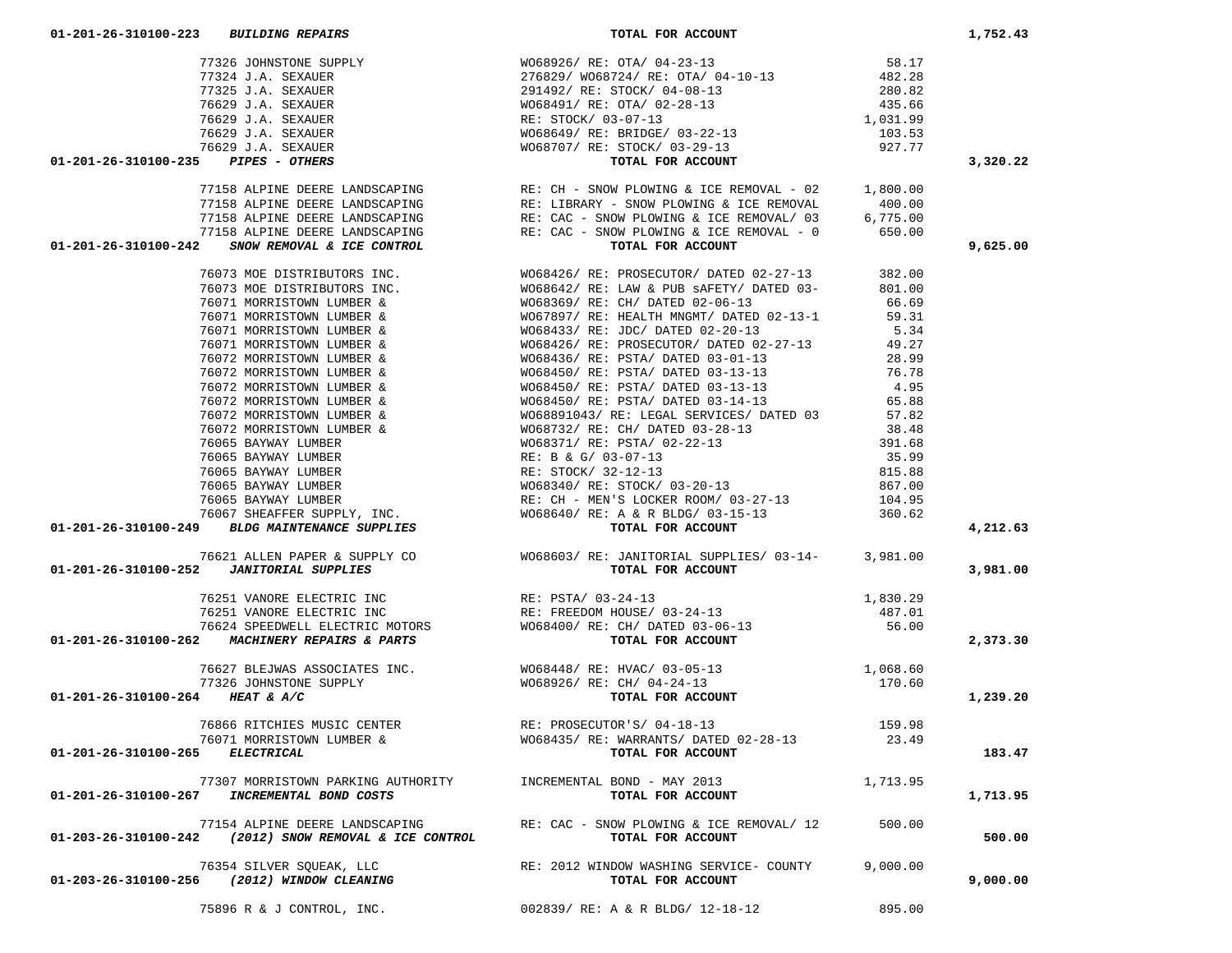|                              | TOTAL for Buildings & Grounds                                                                                                                                                                                                                |                                                                                                                                                                               |           | ------------<br>65,870.89 |
|------------------------------|----------------------------------------------------------------------------------------------------------------------------------------------------------------------------------------------------------------------------------------------|-------------------------------------------------------------------------------------------------------------------------------------------------------------------------------|-----------|---------------------------|
| <b>Motor Services Center</b> |                                                                                                                                                                                                                                              |                                                                                                                                                                               |           |                           |
|                              |                                                                                                                                                                                                                                              | 75725 CRAFCO, INC.<br>75479 MORRIS CO VOCATIONAL SCHOOL BASIC AUTO ELECTRICAL CLASS<br>The compared of the second class<br>The compared of the compared of the 1,131.25       |           |                           |
|                              |                                                                                                                                                                                                                                              |                                                                                                                                                                               |           |                           |
|                              | 01-201-26-315100-039 EDUCATION SCHOOLS & TRAINING                                                                                                                                                                                            | TOTAL FOR ACCOUNT                                                                                                                                                             |           | 1,331.25                  |
|                              |                                                                                                                                                                                                                                              |                                                                                                                                                                               |           |                           |
|                              |                                                                                                                                                                                                                                              |                                                                                                                                                                               |           |                           |
|                              |                                                                                                                                                                                                                                              |                                                                                                                                                                               |           |                           |
|                              |                                                                                                                                                                                                                                              |                                                                                                                                                                               |           |                           |
|                              |                                                                                                                                                                                                                                              |                                                                                                                                                                               |           |                           |
|                              |                                                                                                                                                                                                                                              |                                                                                                                                                                               |           |                           |
|                              |                                                                                                                                                                                                                                              |                                                                                                                                                                               |           |                           |
|                              |                                                                                                                                                                                                                                              |                                                                                                                                                                               |           |                           |
|                              |                                                                                                                                                                                                                                              |                                                                                                                                                                               |           |                           |
|                              |                                                                                                                                                                                                                                              |                                                                                                                                                                               |           |                           |
|                              |                                                                                                                                                                                                                                              |                                                                                                                                                                               |           |                           |
|                              |                                                                                                                                                                                                                                              |                                                                                                                                                                               |           |                           |
|                              |                                                                                                                                                                                                                                              |                                                                                                                                                                               |           |                           |
|                              |                                                                                                                                                                                                                                              |                                                                                                                                                                               |           |                           |
|                              |                                                                                                                                                                                                                                              |                                                                                                                                                                               |           |                           |
|                              |                                                                                                                                                                                                                                              |                                                                                                                                                                               |           |                           |
|                              |                                                                                                                                                                                                                                              |                                                                                                                                                                               |           |                           |
|                              |                                                                                                                                                                                                                                              |                                                                                                                                                                               | 375.00    |                           |
|                              |                                                                                                                                                                                                                                              |                                                                                                                                                                               | 189.41    |                           |
|                              |                                                                                                                                                                                                                                              | 76709 CY DRAKE LOCKSMITHS, INC.<br>76378 J & D SALES & SERVICE LLC<br>75718 SGS TESTCOM INC<br><b>01-201-26-315100-098</b> OTHER OPERATING&REPAIR SUPPLY<br>TOTAL FOR ACCOUNT |           | 2,344.09                  |
|                              |                                                                                                                                                                                                                                              | 76389 ROYAL COMMUNICATIONS INC.<br>ANTENNA CABLE, ANTENNA, CONNECTOR 67.50                                                                                                    |           |                           |
|                              | 01-201-26-315100-161 COMMUNICATIONS EQUIPMENT                                                                                                                                                                                                | TOTAL FOR ACCOUNT                                                                                                                                                             |           | 67.50                     |
|                              |                                                                                                                                                                                                                                              |                                                                                                                                                                               | 202.75    |                           |
|                              |                                                                                                                                                                                                                                              | UNIFORMS & MATS                                                                                                                                                               | 291.74    |                           |
|                              | 01-201-26-315100-207 UNIFORM & CLOTHING ALLOWANCE                                                                                                                                                                                            | TOTAL FOR ACCOUNT                                                                                                                                                             |           | 494.49                    |
|                              | 76712 INTER CITY TIRE<br>76377 INTER CITY TIRE<br>76377 INTER CITY TIRE<br>76393 STS TIRE & AUTO CENTERS<br>76393 STS TIRE & AUTO CENTERS<br>76393 STS TIRE & AUTO CENTERS<br>76393 STS TIRE & AUTO CENTERS<br>76393 STS TIRE & AUTO CENTERS |                                                                                                                                                                               | 327.35    |                           |
|                              |                                                                                                                                                                                                                                              |                                                                                                                                                                               | 719.49    |                           |
|                              |                                                                                                                                                                                                                                              |                                                                                                                                                                               | 778.84    |                           |
|                              |                                                                                                                                                                                                                                              |                                                                                                                                                                               | 135.94    |                           |
|                              |                                                                                                                                                                                                                                              |                                                                                                                                                                               | 651.20    |                           |
|                              |                                                                                                                                                                                                                                              |                                                                                                                                                                               | 355.16    |                           |
|                              |                                                                                                                                                                                                                                              |                                                                                                                                                                               | 200.72    |                           |
| 01-201-26-315100-245         | <b>TIRES</b>                                                                                                                                                                                                                                 | TOTAL FOR ACCOUNT                                                                                                                                                             |           | 3,168.70                  |
|                              | 76723 TOMAR INDUSTRIES INC<br>76394 TOMAR INDUSTRIES INC<br>76398 ZEP MANUFACTURING CO<br>2 TANITOPIAL SUPPLIES<br>2 TANITOPIAL SUPPLIES                                                                                                     |                                                                                                                                                                               | 35.00     |                           |
|                              |                                                                                                                                                                                                                                              |                                                                                                                                                                               | 242.20    |                           |
|                              |                                                                                                                                                                                                                                              |                                                                                                                                                                               | 234.25    |                           |
|                              |                                                                                                                                                                                                                                              | TOTAL FOR ACCOUNT                                                                                                                                                             |           | 511.45                    |
|                              |                                                                                                                                                                                                                                              | 76376 HOOVER TRUCK CENTERS INC<br>76708 DOVER BRAKE & CLUTCH CO INC AUTO SLACK, CAST KIT, DRUM, CAST                                                                          | 499.37    |                           |
|                              |                                                                                                                                                                                                                                              |                                                                                                                                                                               | 779.02    |                           |
|                              |                                                                                                                                                                                                                                              | JOYSTICK<br>BEARING,RUBBER FLAP,END,NUT, NOZZLE,ELBO                                                                                                                          | 318.76    |                           |
|                              | 75840 OLD DOMINION BRUSH COMPANY                                                                                                                                                                                                             |                                                                                                                                                                               | 236.25    |                           |
|                              | 76715 MID-ATLANTIC TRUCK CENTRE INC                                                                                                                                                                                                          | KIT, FILTER                                                                                                                                                                   | 526.43    |                           |
|                              | 76715 MID-ATLANTIC TRUCK CENTRE INC                                                                                                                                                                                                          | CREDIT                                                                                                                                                                        | $-108.60$ |                           |

76381 MID-ATLANTIC TRUCK CENTRE INC KIT

76381 MID-ATLANTIC TRUCK CENTRE INC TRNSMTR

 75896 R & J CONTROL, INC. 003114/ RE: SEU/ 12-18-12 618.10  **01-203-26-310100-262** *(2012) MACHINERY REPAIRS & PARTS* **TOTAL FOR ACCOUNT 1,513.10**

104.05

95.42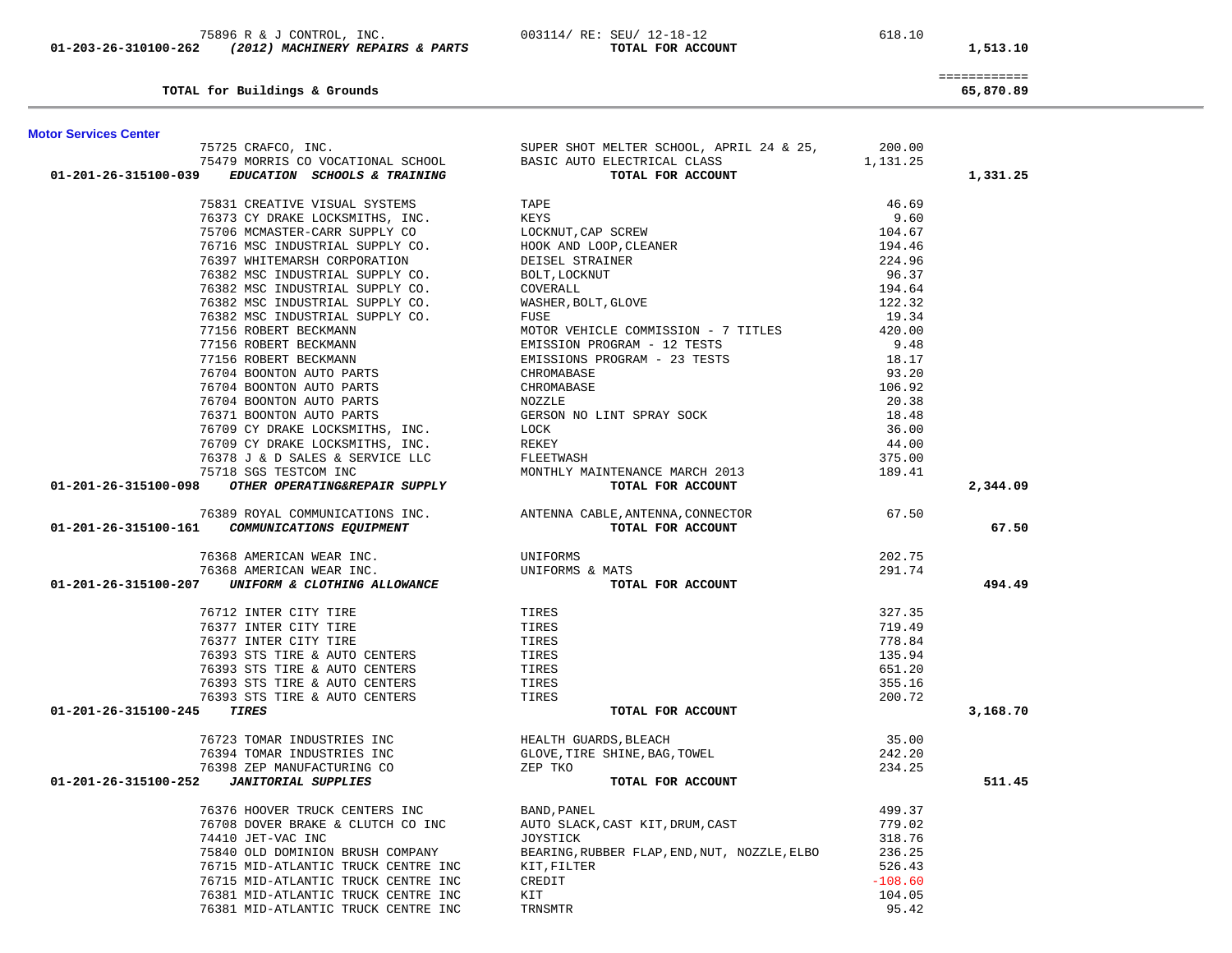| 01-201-26-315100-261                           |                                                                                             |                    | 4,856.37 |
|------------------------------------------------|---------------------------------------------------------------------------------------------|--------------------|----------|
|                                                |                                                                                             |                    |          |
|                                                |                                                                                             |                    |          |
|                                                |                                                                                             |                    |          |
|                                                |                                                                                             |                    |          |
|                                                |                                                                                             |                    |          |
|                                                |                                                                                             |                    |          |
|                                                |                                                                                             |                    |          |
|                                                |                                                                                             |                    |          |
|                                                |                                                                                             |                    |          |
|                                                |                                                                                             |                    |          |
|                                                |                                                                                             |                    |          |
|                                                |                                                                                             |                    |          |
|                                                |                                                                                             |                    |          |
|                                                |                                                                                             |                    |          |
|                                                |                                                                                             |                    |          |
|                                                |                                                                                             |                    |          |
|                                                |                                                                                             |                    |          |
|                                                |                                                                                             |                    |          |
|                                                |                                                                                             |                    |          |
|                                                |                                                                                             |                    |          |
|                                                |                                                                                             |                    |          |
|                                                |                                                                                             |                    |          |
|                                                |                                                                                             |                    |          |
|                                                |                                                                                             |                    |          |
|                                                |                                                                                             |                    |          |
|                                                |                                                                                             |                    |          |
|                                                |                                                                                             | 146.96             |          |
|                                                |                                                                                             | 189.60             |          |
|                                                |                                                                                             | 102.34             |          |
|                                                |                                                                                             | 81.24              |          |
|                                                |                                                                                             | 178.52             |          |
|                                                |                                                                                             | 107.96             |          |
|                                                |                                                                                             | 13.98              |          |
|                                                |                                                                                             | 15.36              |          |
|                                                | LUBRICANT, CALIPER, FILTER, ALARM, STROBE, M                                                | 642.91             |          |
|                                                | 76372 D&B AUTO SUPPLY <b>CATALYTIC CONTVERTOR, MUFFLER, FILTER, LIG</b>                     | 521.42             |          |
| 76372 D&B AUTO SUPPLY                          | ROTOR, PADS, HOSE, CALIPER, FILTER, PADS, ROT                                               | 941.28             |          |
| 76372 D&B AUTO SUPPLY                          | PADS, ROTOR, SHOES, STROBE, CALIPER, INSULAT                                                | 1,189.78           |          |
| 76372 D&B AUTO SUPPLY                          | SHOCK, BRAKLEEN, GAUGE, TIE ROD END, HDP SB<br>CALIPER, BRACKET, BOLT KIT, ROTOR, PADS, CAT | 414.34<br>1,031.00 |          |
| 76372 D&B AUTO SUPPLY<br>76372 D&B AUTO SUPPLY | CREDIT                                                                                      | $-343.76$          |          |
| 76372 D&B AUTO SUPPLY                          | CREDIT                                                                                      | $-59.36$           |          |
| 76372 D&B AUTO SUPPLY                          | CREDIT                                                                                      | $-55.00$           |          |
| 76372 D&B AUTO SUPPLY                          | CREDIT                                                                                      | $-205.90$          |          |
| 76728 FLEMINGTON BUICK CHEVROLET               | CONNECTOR                                                                                   | 47.39              |          |
| 76728 FLEMINGTON BUICK CHEVROLET               | LINER                                                                                       | 28.37              |          |
| 76728 FLEMINGTON BUICK CHEVROLET               | GASKET                                                                                      | 47.28              |          |
| 76728 FLEMINGTON BUICK CHEVROLET               | LAMP                                                                                        | 1,085.60           |          |
| 76728 FLEMINGTON BUICK CHEVROLET               | CREDIT                                                                                      | $-179.14$          |          |
|                                                |                                                                                             |                    |          |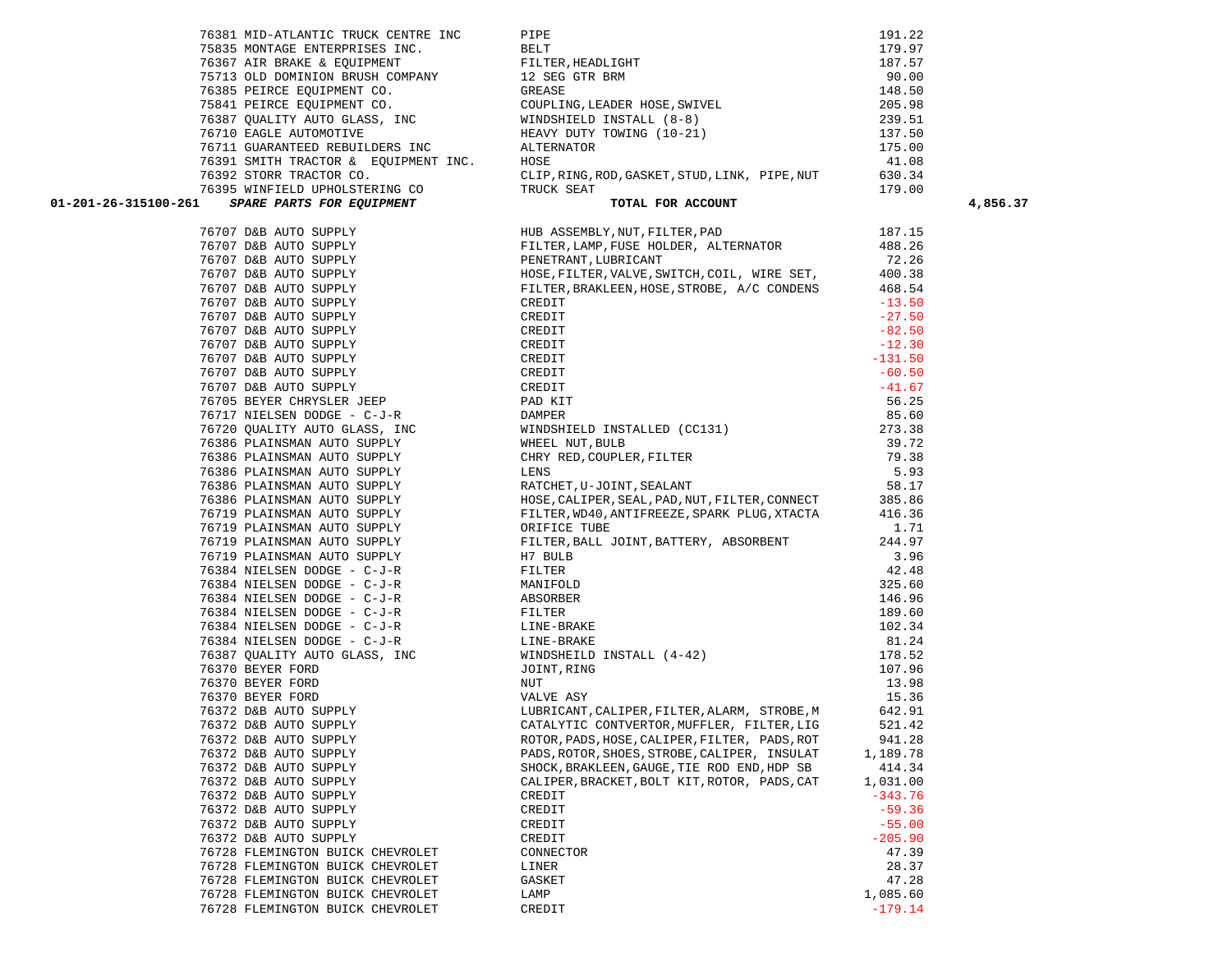| 76390 SMITH MOTOR CO., INC.                                  | SENSOR                                               | 47.68      |              |  |
|--------------------------------------------------------------|------------------------------------------------------|------------|--------------|--|
| 76390 SMITH MOTOR CO., INC.                                  | SHAFT ASY                                            | 143.26     |              |  |
| 76390 SMITH MOTOR CO., INC.                                  | JOINT ASY                                            | 195.90     |              |  |
| 76390 SMITH MOTOR CO., INC.                                  | KIT, SEAL, KIT                                       | 226.98     |              |  |
| 76390 SMITH MOTOR CO., INC.                                  | KIT-BRAKE                                            | 62.98      |              |  |
| 76390 SMITH MOTOR CO., INC.                                  | NUT, RING                                            | 17.40      |              |  |
|                                                              |                                                      | 75.65      |              |  |
| 76390 SMITH MOTOR CO., INC.                                  | LEVER                                                |            |              |  |
| <b>VEHICLE REPAIRS</b><br>01-201-26-315100-291               | TOTAL FOR ACCOUNT                                    |            | 9,978.51     |  |
|                                                              |                                                      |            |              |  |
| 77156 ROBERT BECKMANN                                        | EMISSIONS PROGRAM - 11 TESTS                         | 17.38      |              |  |
| 69218 ROUTE 23 AUTO MALL LLC                                 | 2013 FORD FUSION, EQUIPPED PER MORRIS CO             | 17,879.00  |              |  |
| 01-203-26-315100-098<br>(2012) OTHER OPERATING&REPAIR SUPPLY | TOTAL FOR ACCOUNT                                    |            | 17,896.38    |  |
|                                                              |                                                      |            |              |  |
|                                                              |                                                      |            | ============ |  |
| TOTAL for Motor Services Center                              |                                                      |            | 40,648.74    |  |
|                                                              |                                                      |            |              |  |
|                                                              |                                                      |            |              |  |
| <b>Mosquito Extermination Commiss</b>                        |                                                      |            |              |  |
| 77538 MORRIS COUNTY MOSQUITO                                 | 2013 APPROPRIATION                                   | 200,000.00 |              |  |
| <b>EXPENDITURES</b><br>01-201-26-320105-090                  | TOTAL FOR ACCOUNT                                    |            | 200,000.00   |  |
|                                                              |                                                      |            |              |  |
|                                                              |                                                      |            | ============ |  |
| TOTAL for Mosquito Extermination Commiss                     |                                                      |            | 200,000.00   |  |
|                                                              |                                                      |            |              |  |
| <b>Health Management</b>                                     |                                                      |            |              |  |
|                                                              |                                                      |            |              |  |
| 76893 ATLANTIC HEALTH SERVICES                               | TB Clinic Services - March 2013<br>TOTAL FOR ACCOUNT | 10,000.00  |              |  |
| SPECIAL PROJECTS<br>01-201-27-330100-079                     |                                                      |            | 10,000.00    |  |
|                                                              |                                                      |            |              |  |
| 75978 ATLANTIC TOMORROWS OFFICE                              | 1014600 Machine ID G31754 clicks used fr             | 144.55     |              |  |
| 70543 RUTGERS-THE STATE UNIVERSITY                           | Registration for James Deacon for NJ Co              | 221.00     |              |  |
| 70543 RUTGERS-THE STATE UNIVERSITY                           | Scott Aue Goss for NJ Compost operator               | 221.00     |              |  |
| 70543 RUTGERS-THE STATE UNIVERSITY                           | Craig Goss for NJ Compost operator Cert.             | 221.00     |              |  |
| 77533 COUNTY OF MORRIS                                       | 2ND HALF 4/13 METERED MAIL                           | 18.18      |              |  |
| 01-201-27-330100-210<br>ENVIRONMENTAL COMPLIANCE             | TOTAL FOR ACCOUNT                                    |            | 825.73       |  |
|                                                              |                                                      |            |              |  |
| 77071 DEER PARK                                              | 0434540191 billing period 3/15/13-4/14/1             | 29.42      |              |  |
| <b>EQUIPMENT</b><br>01-201-27-330100-258                     | TOTAL FOR ACCOUNT                                    |            | 29.42        |  |
|                                                              |                                                      |            |              |  |
|                                                              |                                                      |            | ============ |  |
| TOTAL for Health Management                                  |                                                      |            | 10,855.15    |  |
|                                                              |                                                      |            |              |  |
|                                                              |                                                      |            |              |  |
| <b>Human Services</b>                                        |                                                      |            |              |  |
| 77533 COUNTY OF MORRIS                                       | 2ND HALF 4/13 METERED MAIL                           | 42.26      |              |  |
| 01-201-27-331100-068<br>POSTAGE & METERED MAIL               | TOTAL FOR ACCOUNT                                    |            | 42.26        |  |
|                                                              |                                                      |            |              |  |
| 76203 DAILY RECORD                                           | For HIV/AIDS MTG DATES 2/26/2013 AD                  | 47.48      |              |  |
| 01-201-27-331100-070<br>PUBLICATION & SUBSCRIPTIONS          | TOTAL FOR ACCOUNT                                    |            | 47.48        |  |
|                                                              |                                                      |            |              |  |
| 76919 CITYSIDE ARCHIVES, LTD                                 | HUMAN SERVICES - ADMIN                               | 148.50     |              |  |
| 01-201-27-331100-073 RECORDS MANAGMENT SERVICES              | TOTAL FOR ACCOUNT                                    |            | 148.50       |  |
|                                                              |                                                      |            |              |  |
| 75975 NJAC                                                   | Registration for Frank Pinto to attend t             | 425.00     |              |  |
| 01-201-27-331100-082 TRAVEL EXPENSE                          | TOTAL FOR ACCOUNT                                    |            | 425.00       |  |
|                                                              |                                                      |            |              |  |
| 76214 NJHMFA-HMIS                                            | 2013 HMIS PAYMENT COST SHARE                         | 6,500.00   |              |  |
| 01-201-27-331100-084 OTHER OUTSIDE SERVICES                  | TOTAL FOR ACCOUNT                                    |            | 6,500.00     |  |
|                                                              |                                                      |            |              |  |
| 76523 SODEXO INC & AFFILIATES                                | REFRESHMENTS FOR HS HSAC MEETING HELD ON             | 130.80     |              |  |
| 01-201-27-331100-088 MEETING EXP ADVISORY BOARD ETC          | TOTAL FOR ACCOUNT                                    |            | 130.80       |  |
|                                                              |                                                      |            |              |  |
|                                                              |                                                      |            |              |  |

 $\overline{\phantom{a}}$ 

.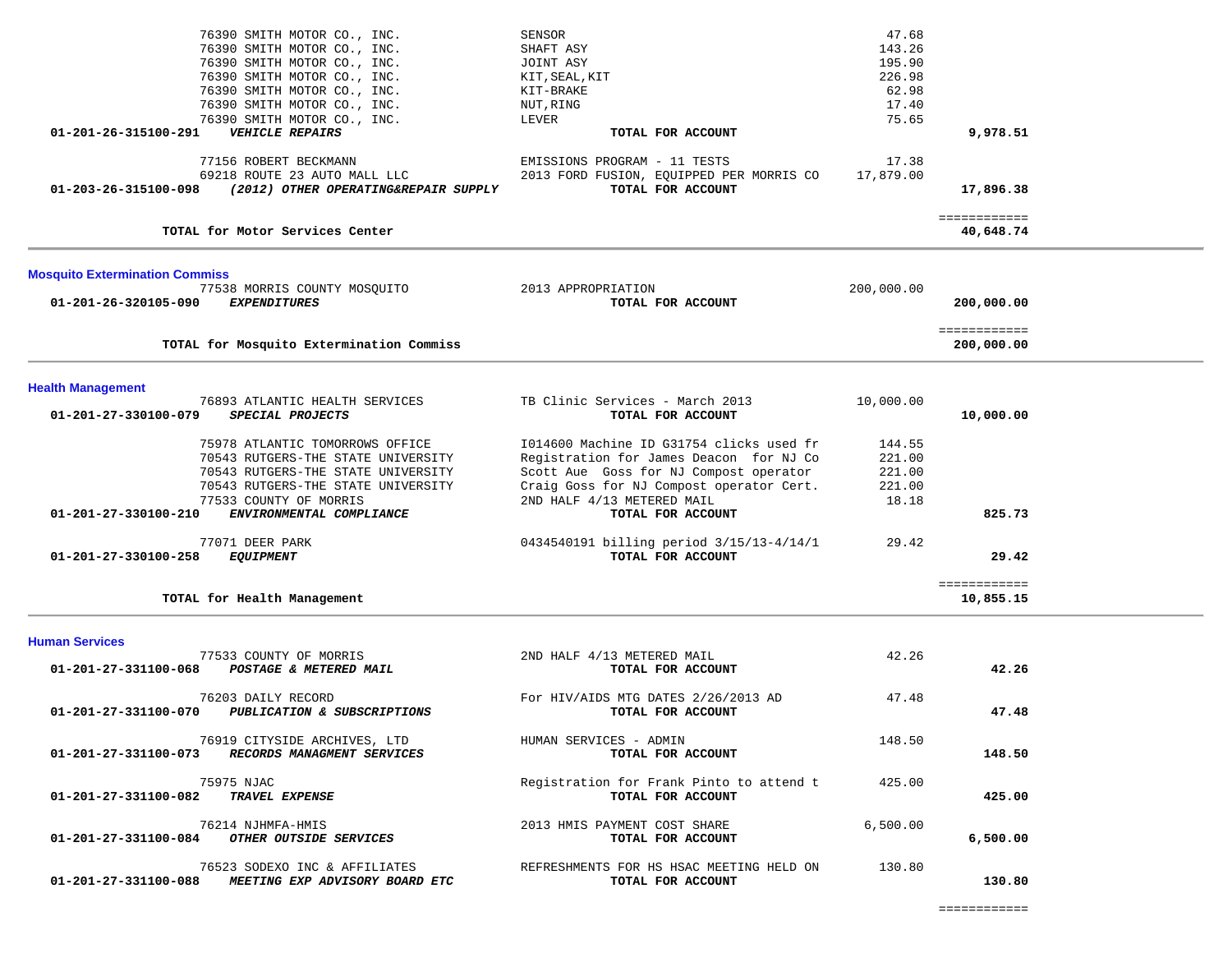| <b>Youth Shelter</b>                                  |                                          |           |                           |
|-------------------------------------------------------|------------------------------------------|-----------|---------------------------|
| 75815 LIFESAVERS INC                                  | CPR Cards                                | 28.00     |                           |
| 01-201-27-331110-039<br>EDUCATION SCHOOLS & TRAINING  | TOTAL FOR ACCOUNT                        |           | 28.00                     |
| 76917 TRITEC OFFICE EQUIPMENT INC                     | Invoice Date 4/4/13                      | 151.90    |                           |
| 01-201-27-331110-058<br>OFFICE SUPPLIES & STATIONERY  | TOTAL FOR ACCOUNT                        |           | 151.90                    |
|                                                       |                                          |           |                           |
| 75816 MORRIS COUNTY PARK COMMISSION                   | Admission                                | 14.00     |                           |
| 75816 MORRIS COUNTY PARK COMMISSION                   | Skate Rental                             | 7.00      |                           |
| <b>OTHER GENERAL EXPENSES</b><br>01-201-27-331110-059 | TOTAL FOR ACCOUNT                        |           | 21.00                     |
| 77533 COUNTY OF MORRIS                                | 2ND HALF 4/13 METERED MAIL               | 17.88     |                           |
| 01-201-27-331110-068<br>POSTAGE AND METERED MAIL      | TOTAL FOR ACCOUNT                        |           | 17.88                     |
|                                                       |                                          |           |                           |
| 76909 SODEXO INC & AFFILIATES                         | Services $3/2 - 4/5/13$                  | 3,515.70  |                           |
| 76909 SODEXO INC & AFFILIATES                         | Lunch Meals                              | 794.64    |                           |
| 76909 SODEXO INC & AFFILIATES                         | Dinner Meals                             | 784.08    |                           |
| 76909 SODEXO INC & AFFILIATES                         | Snacks & Groceries                       | 1,369.29  |                           |
| $01 - 201 - 27 - 331110 - 185$<br>FOOD                | TOTAL FOR ACCOUNT                        |           | 6,463.71                  |
| 75970 CENTRAL POLY CORP                               | Black Liners 23x17x46                    | 149.00    |                           |
| 01-201-27-331110-252<br><b>JANITORIAL SUPPLIES</b>    | TOTAL FOR ACCOUNT                        |           | 149.00                    |
| 69979 ROUTE 23 TRUCK CENTER                           | 2013 FORD ESCAPE 4DR. 4X4 SE (U9G) COLOR | 22,315.00 |                           |
| 01-203-27-331110-167 (2012) TRANSPORTATION VEHICLES   | TOTAL FOR ACCOUNT                        |           | 22,315.00                 |
|                                                       |                                          |           |                           |
| TOTAL for Youth Shelter                               |                                          |           | ============<br>29,146.49 |
|                                                       |                                          |           |                           |

| <b>Office on Aging</b>                                                              |                                           |        |              |
|-------------------------------------------------------------------------------------|-------------------------------------------|--------|--------------|
| 77113 COUNTY COLLEGE OF MORRIS                                                      | CCM Celebrates Seniors 2013. May 24, 2013 | 600.00 |              |
| 77124 GAURDIANSHIP ASSOC OF NJ INC                                                  | Continuing Education: Date: April 9,2013  | 125.00 |              |
| $01 - 201 - 27 - 333100 - 039$<br><i>EDUCATION</i><br><b>SCHOOLS &amp; TRAINING</b> | TOTAL FOR ACCOUNT                         |        | 725.00       |
| 77109 VERA BLOSSOM                                                                  | Auto Insurance Reimbursement for March, 2 | 12.00  |              |
| 77115 ANDREA BATISTONI                                                              | Car Insurance Reimbursement for Mar, 2013 | 12.00  |              |
| $01 - 201 - 27 - 333100 - 048$<br><b>INSURANCE</b>                                  | TOTAL FOR ACCOUNT                         |        | 24.00        |
| 76466 STAPLES BUSINESS ADVANTAGE                                                    | Phone CL2939B, coded bk,                  | 28.35  |              |
| 76466 STAPLES BUSINESS ADVANTAGE                                                    | 2 pocket port 10pk red, pad ruled glutop, | 102.50 |              |
| $01 - 201 - 27 - 333100 - 058$<br>OFFICE SUPPLIES & STATIONERY                      | TOTAL FOR ACCOUNT                         |        | 130.85       |
| 77533 COUNTY OF MORRIS                                                              | 2ND HALF 4/13 METERED MAIL                | 453.80 |              |
| $01 - 201 - 27 - 333100 - 068$<br>POSTAGE & METERED MAIL                            | TOTAL FOR ACCOUNT                         |        | 453.80       |
| 77109 VERA BLOSSOM                                                                  | Miles Reimbursement for March, 2013       | 26.60  |              |
| 77115 ANDREA BATISTONI                                                              | Miles reimbursement for Mar, 2013         | 25.90  |              |
| $01 - 201 - 27 - 333100 - 082$<br><b>TRAVEL EXPENSE</b>                             | TOTAL FOR ACCOUNT                         |        | 52.50        |
| 77114 JUST JIM CLEANING SERVICE                                                     | Clean up of client apartment and removal  | 225.00 |              |
| $01 - 201 - 27 - 333100 - 084$<br>OTHER OUTSIDE SERVICES                            | TOTAL FOR ACCOUNT                         |        | 225.00       |
|                                                                                     |                                           |        | ============ |
| TOTAL for Office on Aging                                                           |                                           |        | 1,611.15     |

### **NJEASE Phase II**

| . |                              |                    |          |          |
|---|------------------------------|--------------------|----------|----------|
|   | 77111 NEWBRIDGE SERVICES INC | 2013 G.O. REIMB 01 | 39 units | 3,705.00 |
|   | 77122 NEWBRIDGE SERVICES INC | 2013 JACC REIMB 01 | 9 unit   | 855.00   |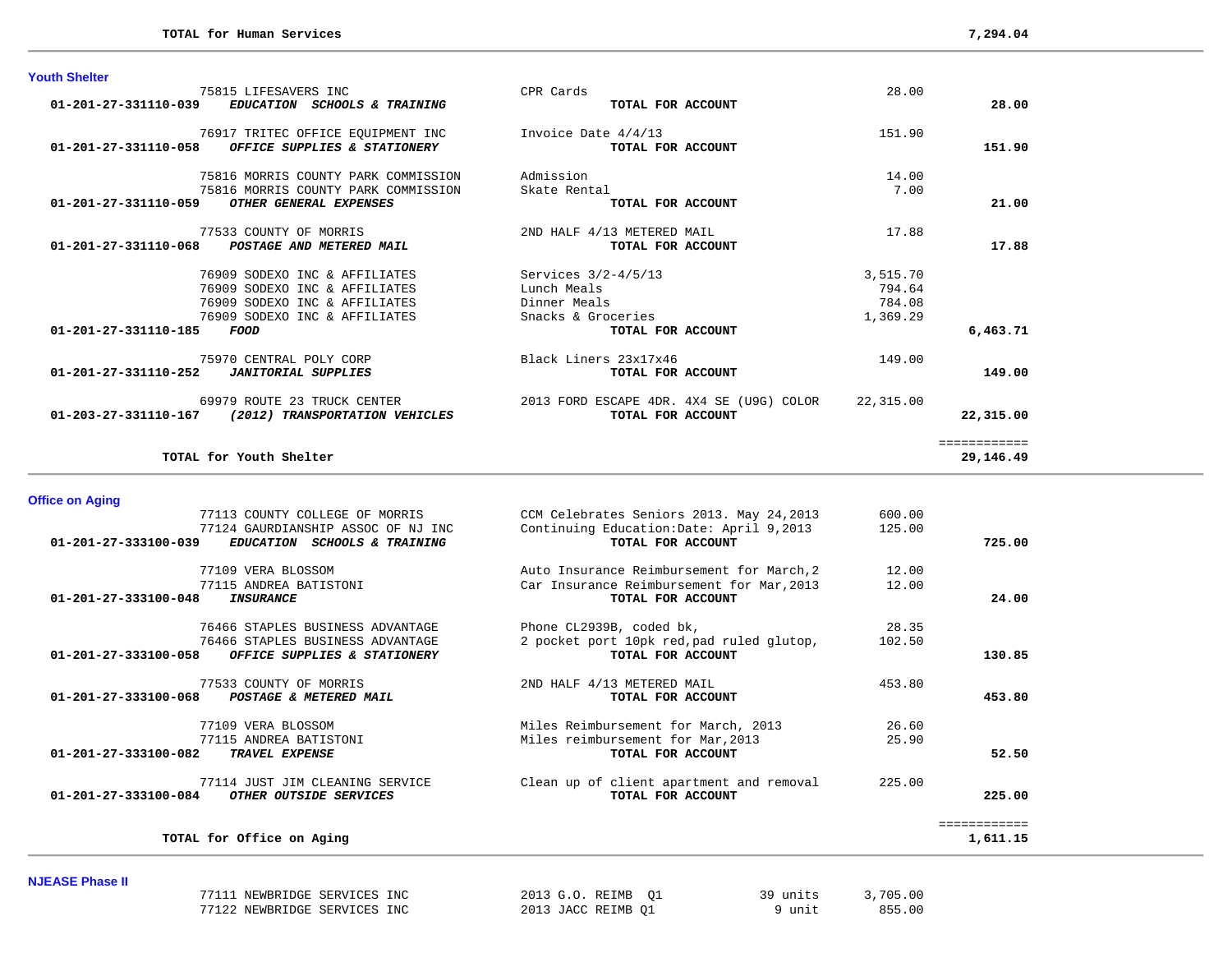| <b>Grant in Aid</b>  |                                                                                           |                                                                       |           |           |
|----------------------|-------------------------------------------------------------------------------------------|-----------------------------------------------------------------------|-----------|-----------|
|                      | 76233 NEW JERSEY AIDS SERVICES                                                            | BED DAYS                                                              | 5,329.35  |           |
|                      | 76233 NEW JERSEY AIDS SERVICES                                                            | EDUCATIONAL WORKSHOPS                                                 | 600.00    |           |
| 01-201-27-342000-454 | GRANT IN AID GIA: ERIC JOHNSON                                                            | TOTAL FOR ACCOUNT                                                     |           | 5,929.35  |
|                      | 76522 EL PRIMER PASO                                                                      | MARCH 2013 ESL CLASSES                                                | 1,440.00  |           |
|                      | 76522 EL PRIMER PASO                                                                      | ESL CLASSES                                                           | 2,772.00  |           |
|                      | 76522 EL PRIMER PASO                                                                      | PRESCHOOL CLASSES                                                     | 1,950.00  |           |
|                      | 76522 EL PRIMER PASO                                                                      | FAMILY CHILDCARE SERVICES                                             | 1,200.00  |           |
|                      | 76247 HOUSING PARTNERSHIP<br>01-201-27-342000-459 GRANT IN AID GIA: HISPANIC AFFAIRS      | For Spanish Homebuyer education Program 6,398.00<br>TOTAL FOR ACCOUNT |           | 13,760.00 |
|                      |                                                                                           |                                                                       |           |           |
|                      | 76661 HOMELESS SOLUTIONS, INC.<br>01-201-27-342000-460 GRANT IN AID GIA:HOUSING SOLUTIONS | FAMILY SHELTER PROGRAM 1ST QUARTER<br>TOTAL FOR ACCOUNT               | 50,581.00 | 50,581.00 |
|                      | 76612 JERSEY BATTERED WOMEN'S                                                             | protective services 1st quarter Simon Ho                              | 24,910.00 |           |
|                      | $01-201-27-342000-461$ GRANT IN AID GIA:BATTERED WOMEN                                    | TOTAL FOR ACCOUNT                                                     |           | 24,910.00 |
|                      | 76248 FAMILY SERVICE OF MORRIS COUNTY                                                     | Cost reimbursement for Social Work Servi                              | 11,872.00 |           |
|                      | 76248 FAMILY SERVICE OF MORRIS COUNTY                                                     | 4 Group Hours @ \$20.54                                               | 82.00     |           |
| 01-201-27-342000-462 | GRANT IN AID GIA: FAMILY SERVICES                                                         | TOTAL FOR ACCOUNT                                                     |           | 11,954.00 |
|                      | 76232 ATLANTIC HEALTH SERVICES/MMH                                                        | Payment for the first Quarter 2013 81 Un                              | 15,442.00 |           |
|                      | 01-201-27-342000-464 GRANT IN AID GIA: MORR MEMOR. HOSPITAL                               | TOTAL FOR ACCOUNT                                                     |           | 15,442.00 |
|                      |                                                                                           | CHILD CARE SCHOLARSHIPS JAN 2013                                      | 3,278.00  |           |
|                      | 76528 ROXBURY DAY CARE CENTER, INC.<br>76528 ROXBURY DAY CARE CENTER, INC.                | CHILD CARE SCHOLARSHIPS FEB 2013                                      | 3,129.00  |           |
|                      | 76528 ROXBURY DAY CARE CENTER, INC.                                                       | CHILD CARE SCHOLARSHIPS MARCH 2013                                    | 3,576.00  |           |
|                      | 01-201-27-342000-467 GRANT IN AID GIA:ROXBURY DAY CARE SCHOL                              | TOTAL FOR ACCOUNT                                                     |           | 9,983.00  |
|                      | 76663 MENTAL HEALTH ASSOCIATION OF                                                        | PEER LINE PHONE HOURS 1ST Q                                           | 4,745.00  |           |
|                      | 76660 MENTAL HEALTH ASSOCIATION OF                                                        | STEP PFF THE STREET PRG                                               | 2,538.00  |           |
|                      | 76662 MENTAL HEALTH ASSOCIATION OF                                                        | Forensic Liaison 1st q                                                | 15,746.00 |           |
|                      | 76539 MENTAL HEALTH ASSOCIATION OF                                                        | Tenant based rental assistance prg 1st q 2,013.00                     |           |           |
| 01-201-27-342000-470 | GRANT IN AID GIA:MC MENTAL HEALTH ASSOC                                                   | TOTAL FOR ACCOUNT                                                     |           | 25,042.00 |
|                      | 77107 DAWN CENTER FOR INDEPENDENT                                                         | Period 1/1<br>GIA 1358 CM                                             | 9,279.00  |           |
|                      | 01-201-27-342000-473 GRANT IN AID GIA:DAWN INC                                            | TOTAL FOR ACCOUNT                                                     |           | 9,279.00  |
|                      | 76540 FAMILY PROMISE OF                                                                   | 129 hours of case management for the 1st                              | 3,225.00  |           |
|                      | 01-201-27-342000-475 GRANT IN AID GIA: INTERFAITH COUNCIL                                 | TOTAL FOR ACCOUNT                                                     |           | 3,225.00  |
|                      | 77110 P.G. CHAMBERS SCHOOL                                                                | gia 1315<br>Period $1/1/13$                                           | 8,762.00  |           |
| 01-201-27-342000-479 | GRANT IN AID GIA: PG CHAMBERS SCHOOLS                                                     | TOTAL FOR ACCOUNT                                                     |           | 8,762.00  |
|                      | 77106 NEWBRIDGE SERVICES INC                                                              | GIA 1359<br>PERIOD $1/1/1$                                            | 1,548.00  |           |
|                      | 77104 NEWBRIDGE SERVICES INC                                                              | GIA 1366 IHMH under 60Period 1/1/13-3/3                               | 3,269.00  |           |
|                      | 76518 NEWBRIDGE SERVICES INC                                                              | Crisis in the Community 1 professional t                              | 1,500.00  |           |
|                      | 76518 NEWBRIDGE SERVICES INC                                                              | Crisis response Events 1 @ \$2640                                     | 2,640.00  |           |
|                      | 76518 NEWBRIDGE SERVICES INC                                                              | Follow up Contract hours                                              | 100.00    |           |
|                      | 76519 NEWBRIDGE SERVICES INC                                                              | TOTAL UNITS OF SERVICE PROVIDED UNDER TH                              | 82,987.00 |           |
| 01-201-27-342000-483 | GRANT IN AID AID MENT HLTH CNT-NEW BRIDG                                                  | TOTAL FOR ACCOUNT                                                     |           | 92,044.00 |
|                      | 76520 SAINT CLARE'S HOSPITAL                                                              | CORE SERVICES 767 COUNSELING SERVICES @                               | 30,634.00 |           |
|                      | 76520 SAINT CLARE'S HOSPITAL                                                              | TRANSITIONS 3770 @ \$14.08                                            | 53,082.00 |           |
|                      | 76520 SAINT CLARE'S HOSPITAL                                                              | SUPPORTED HOUSING 1131 @ \$25.67                                      | 29,033.00 |           |

============

TOTAL for NJEASE Phase II

 77112 FAMILY SERVICE OF MORRIS COUNTY 2013 JACC & GO Q112 jacc units @ \$95 (to 4,845.00  **01-201-27-333105-090** *NJEASE PHASE II EXPENDITURES* **TOTAL FOR ACCOUNT 9,405.00**

 $9,405.00$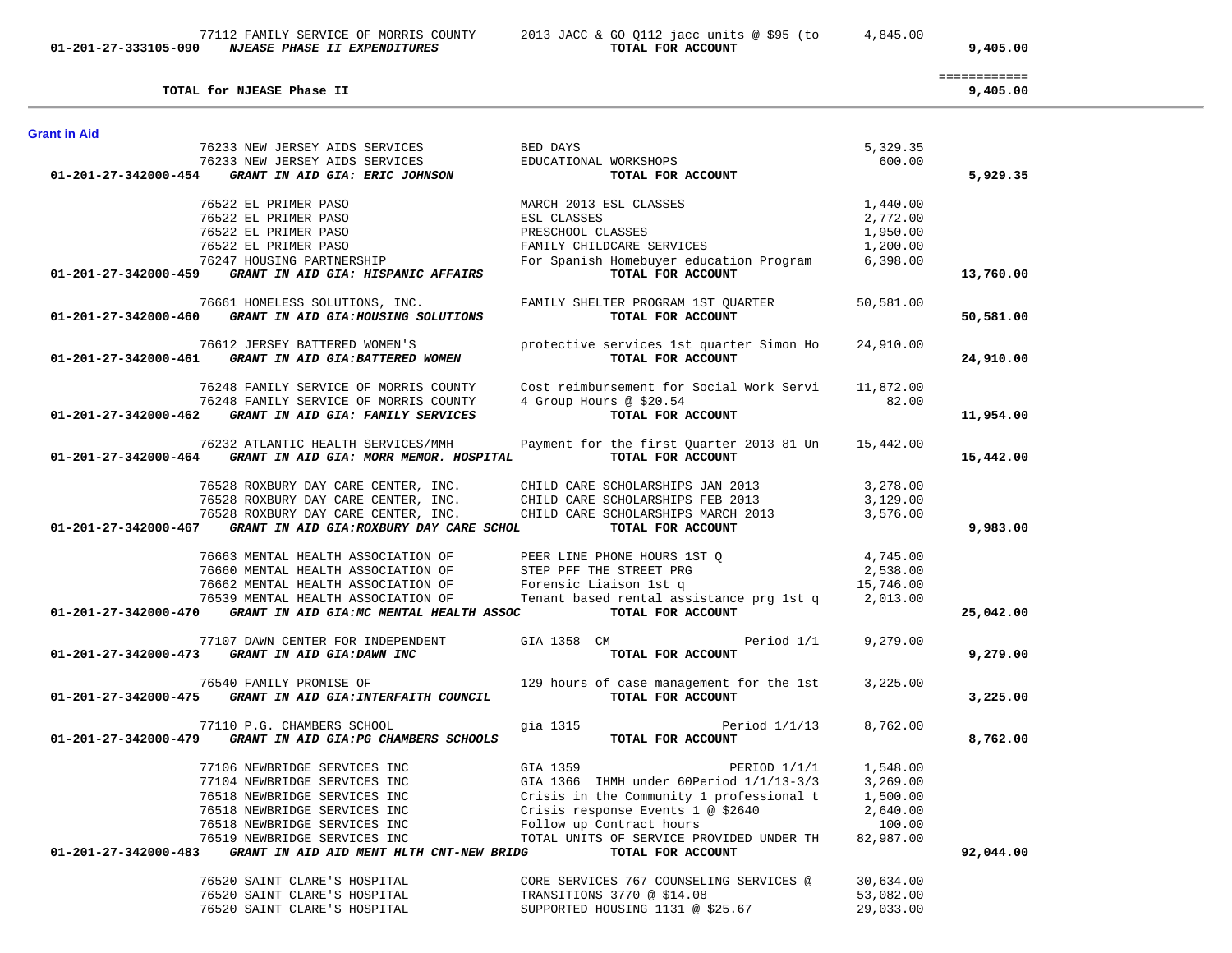| 01-201-27-342000-484                    | 76502 SAINT CLARE'S HOSPITAL<br>GRANT IN AID AID MENT HLTH CNT-ST CLARES                | Supported Community living 624 units @ \$<br>TOTAL FOR ACCOUNT | 16,018.00          | 128,767.00                 |
|-----------------------------------------|-----------------------------------------------------------------------------------------|----------------------------------------------------------------|--------------------|----------------------------|
| 01-201-27-342000-485                    | 76521 UNITED WAY OF NORTHERN<br>GRANT IN AID: UNITED WAY OF NORTHERN NJ                 | 1ST QUARTER REPORT COC APPLICATIONS FOR<br>TOTAL FOR ACCOUNT   | 2,500.00           | 2,500.00                   |
|                                         | 76541 CHILD AND FAMILY RESOURCES<br>76541 CHILD AND FAMILY RESOURCES                    | First quarter child care subsidy voucher<br>Quality workshops  | 1,124.00<br>300.00 |                            |
|                                         | 76541 CHILD AND FAMILY RESOURCES                                                        | Resourse and Referral                                          | 2,366.00           |                            |
|                                         | 76541 CHILD AND FAMILY RESOURCES                                                        | Quality improvement consultation                               | 2,372.00           |                            |
| 01-201-27-342000-486                    | GRANT IN AID NJ BUREAU OF CHLDRN SRVCS                                                  | TOTAL FOR ACCOUNT                                              |                    | 6,162.00                   |
| 01-201-27-342000-492                    | 76190 STORY TELLING ARTS INC<br>GRANT IN AID: STORYTELLING ARTS                         | Storytelling Jan -March 2013<br>TOTAL FOR ACCOUNT              | 7,476.00           | 7,476.00                   |
| 01-201-27-342000-493                    | 77105 INTERFAITH FOOD PANTRY INC.<br>GRANT IN AID: INTERFAITH FOOD PANTRY               | GIA 1329<br>PERIOD $1/1/1$<br>TOTAL FOR ACCOUNT                | 5,880.00           | 5,880.00                   |
|                                         | 76202 CHILDREN ON THE GREEN<br>01-201-27-342000-494 GRANT IN AID: CHILDREN OF THE GREEN | Teen Tot Learning GIA-1344<br>TOTAL FOR ACCOUNT                | 5,151.00           | 5,151.00                   |
|                                         | TOTAL for Grant in Aid                                                                  |                                                                |                    | ============<br>426,847.35 |
|                                         |                                                                                         |                                                                |                    |                            |
| <b>Seniors, Disabled &amp; Veterans</b> | 76573 FAMILY SERVICE OF MORRIS COUNTY                                                   | <b>MVDC</b><br>Period Mar 201                                  | 20,703.25          |                            |
|                                         | 01-201-27-343100-036  CONTRACTED SERVICES - ADULT DAY CARE                              | TOTAL FOR ACCOUNT                                              |                    | 20,703.25                  |
|                                         | TOTAL for Seniors, Disabled & Veterans                                                  |                                                                |                    | ============<br>20,703.25  |
| <b>County Board of Social Service</b>   |                                                                                         |                                                                |                    |                            |
|                                         | 76919 CITYSIDE ARCHIVES, LTD                                                            | TEMPORARY ASSISTANCE                                           | 298.50             |                            |
|                                         | 01-201-27-345100-059 OTHER GENERAL EXPENSES                                             | TOTAL FOR ACCOUNT                                              |                    | 298.50                     |
|                                         | 76500 SAINT CLARE'S HOSPITAL                                                            | 905 Counseling Service hours @ \$39.94 ro                      | 36,146.00          |                            |
| 01-201-27-345100-084                    | OTHER OUTSIDE SERVICES                                                                  | TOTAL FOR ACCOUNT                                              |                    | 36,146.00                  |
|                                         | 77042 AT&T                                                                              | OFFICE OF TEMP ASSISTANCE                                      | 98.84              |                            |
|                                         | 77038 VERIZON                                                                           | OFFICE OF TEMP ASSISTANCE                                      | 955.27             |                            |
| 01-201-27-345100-146                    | <b>TELEPHONE</b>                                                                        | TOTAL FOR ACCOUNT                                              |                    | 1,054.11                   |
|                                         | 77000 CITYSIDE ARCHIVES, LTD                                                            | OFFICE OF TEMP ASSISTANCE                                      | 501.67             |                            |
| 01-201-27-345100-257                    | <b>RENTAL - OTHER</b>                                                                   | TOTAL FOR ACCOUNT                                              |                    | 501.67                     |
|                                         |                                                                                         |                                                                |                    |                            |
|                                         | 77524 HORIZON BLUE CROSS BLUE SHIELD                                                    | MIN PREM MAY 2012                                              | 8,221.14           |                            |
|                                         | 77526 HORIZON BLUE CROSS BLUE SHIELD                                                    | MIN PREM JUNE 2012                                             | 6,017.65           |                            |
|                                         | 77528 HORIZON BLUE CROSS BLUE SHIELD<br>77530 HORIZON BLUE CROSS BLUE SHIELD            | MIN PREM JULY 2012                                             | 6,708.24           |                            |
| 01-203-27-345100-329                    | (2012) HOSPITAL INSURANCE PREMIUMS                                                      | MIN PREM AUGUST 2012<br>TOTAL FOR ACCOUNT                      | 6,636.70           | 27,583.73                  |
|                                         |                                                                                         |                                                                |                    | ============               |
|                                         | TOTAL for County Board of Social Service                                                |                                                                |                    | 65,584.01                  |
| <b>MV:Administration</b>                |                                                                                         |                                                                |                    |                            |
|                                         | 77362 AKUA OPOMEA ABEBRESE                                                              | LPN, 4/14/2013                                                 | 224.00             |                            |
|                                         | 77362 AKUA OPOMEA ABEBRESE                                                              | LPN, 4/15/2013                                                 | 172.76             |                            |
|                                         | 77362 AKUA OPOMEA ABEBRESE                                                              | LPN, 4/16/2013                                                 | 224.00             |                            |
|                                         | 77362 AKUA OPOMEA ABEBRESE                                                              | LPN, 4/17/2013                                                 | 224.00             |                            |
|                                         | 77362 AKUA OPOMEA ABEBRESE                                                              | LPN, 4/18/2013                                                 | 224.00             |                            |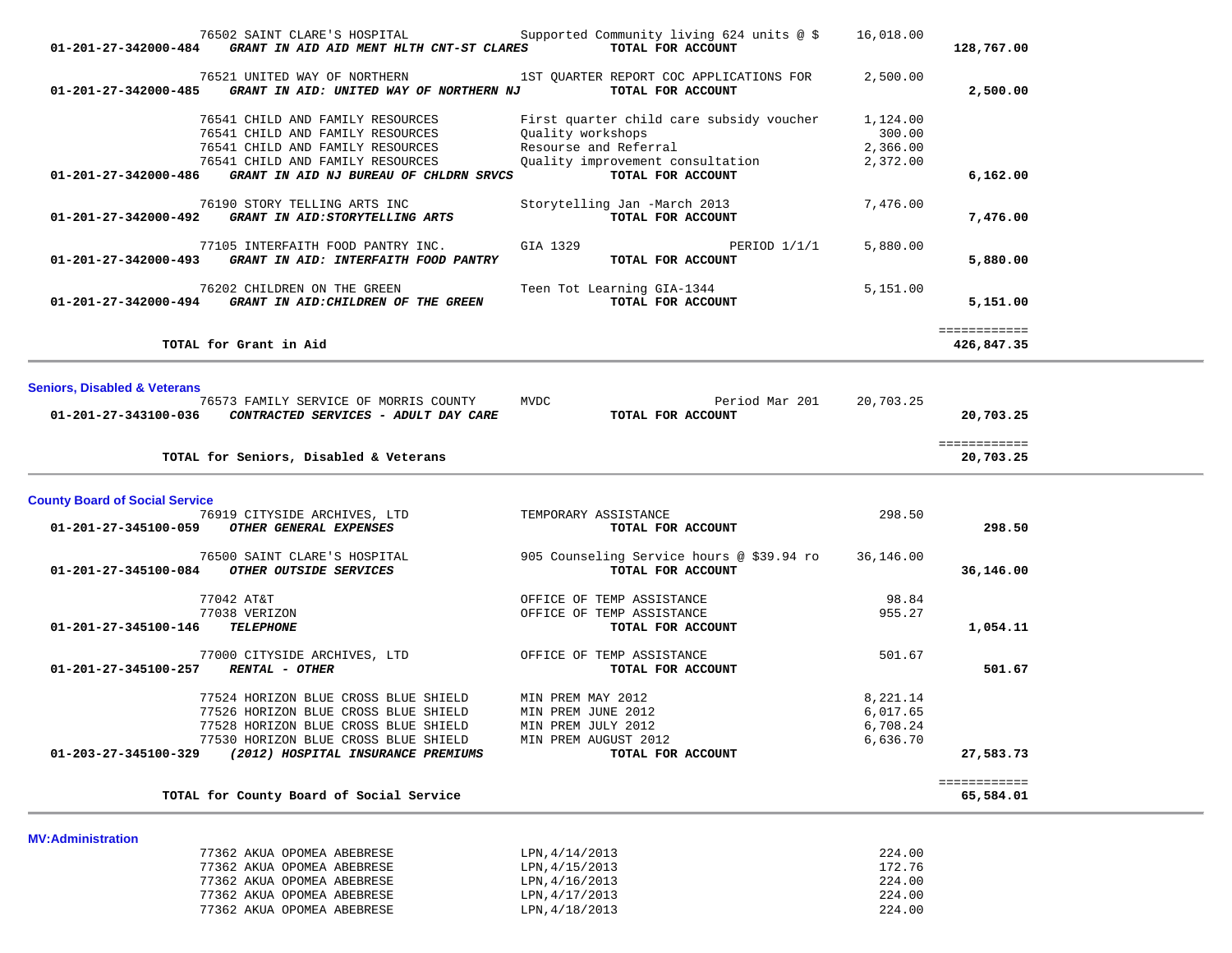| 77362 AKUA OPOMEA ABEBRESE    | LPN, 4/19/2013    | 433.16 |
|-------------------------------|-------------------|--------|
| 77362 AKUA OPOMEA ABEBRESE    | LPN, 4/22/2013    | 224.00 |
| 77362 AKUA OPOMEA ABEBRESE    | LPN, 4/23/2013    | 224.00 |
| 77362 AKUA OPOMEA ABEBRESE    | LPN, 4/25/2013    | 224.00 |
| 77362 AKUA OPOMEA ABEBRESE    | LPN, 4/26/2013    | 448.00 |
| 77362 AKUA OPOMEA ABEBRESE    | LPN,4/27/2013     | 209.16 |
| 77363 ARNEL P GARCIA          | LPN, 4/16/2013    | 224.00 |
| 77363 ARNEL P GARCIA          | LPN, 4/17/2013    | 224.00 |
| 77363 ARNEL P GARCIA          | LPN, 4/18/2013    | 224.00 |
| 77363 ARNEL P GARCIA          | LPN, 4/23/2013    | 224.00 |
| 77363 ARNEL P GARCIA          | LPN, 4/24/2013    | 224.00 |
| 77365 BINU ILLIMOOTTIL JOSEPH | RN, 4/20/2013     | 280.00 |
| 77364 BARKEL FLEMMING         | LPN, 4/25/2013    | 224.00 |
| 77364 BARKEL FLEMMING         | LPN, 4/16/2013    | 224.00 |
| 77364 BARKEL FLEMMING         | LPN, 4/18/2013    | 224.00 |
| 77364 BARKEL FLEMMING         | $LPN$ , 4/19/2013 | 224.00 |
| 77364 BARKEL FLEMMING         | LPN, 4/22/2013    | 224.00 |
| 77364 BARKEL FLEMMING         | LPN,4/23/2013     | 224.00 |
| 77364 BARKEL FLEMMING         | LPN, 4/25/2013    | 224.00 |
| 77364 BARKEL FLEMMING         | LPN,4/26/2013     | 224.00 |
| 77366 CARRELLE L CALIXTE      | LPN,4/18/2013     | 224.00 |
| 77366 CARRELLE L CALIXTE      | LPN, 4/19/2013    | 224.00 |
| 77366 CARRELLE L CALIXTE      | LPN, 4/20/2013    | 448.00 |
| 77366 CARRELLE L CALIXTE      | LPN,4/23/2013     | 224.00 |
| 77366 CARRELLE L CALIXTE      | LPN, 4/24/2013    | 224.00 |
| 77366 CARRELLE L CALIXTE      | LPN, 4/25/2013    | 448.00 |
| 77366 CARRELLE L CALIXTE      | LPN, 4/26/2013    | 224.00 |
| 77366 CARRELLE L CALIXTE      | LPN, 4/27/2013    | 224.00 |
| 77368 CHARLES NADARAJAH       | RN, 4/20/2013     | 560.00 |
| 77368 CHARLES NADARAJAH       | RN, 4/21/2013     | 280.00 |
| 77368 CHARLES NADARAJAH       | RN, 4/27/2013     | 560.00 |
| 77369 DANILO LAPID            | RN, 4/17/2013     | 280.00 |
| 77369 DANILO LAPID            | RN, 4/18/2013     | 280.00 |
| 77369 DANILO LAPID            | RN, 4/20/2013     | 280.00 |
| 77369 DANILO LAPID            | RN, 4/21/2013     | 280.00 |
| 77369 DANILO LAPID            | RN, 4/24/2013     | 280.00 |
| 77369 DANILO LAPID            | RN, 4/25/2013     | 280.00 |
| 77370 DAVID JEAN-LOUIS        | LPN, 4/16/2013    | 224.00 |
| 77370 DAVID JEAN-LOUIS        | LPN, 4/17/2013    | 224.00 |
| 77370 DAVID JEAN-LOUIS        | LPN, 4/18/2013    | 224.00 |
| 77370 DAVID JEAN-LOUIS        | LPN, 4/20/2013    | 224.00 |
| 77370 DAVID JEAN-LOUIS        | LPN, 4/21/2013    | 224.00 |
| 77370 DAVID JEAN-LOUIS        | LPN, 4/22/2013    | 224.00 |
| 77370 DAVID JEAN-LOUIS        | LPN, 4/24/2013    | 224.00 |
| 77370 DAVID JEAN-LOUIS        | LPN, 4/25/2013    | 224.00 |
| 77370 DAVID JEAN-LOUIS        | LPN, 4/26/2013    | 224.00 |
| 77370 DAVID JEAN-LOUIS        | LPN, 4/27/2013    | 224.00 |
| 77371 EVELYN TOLENTINO        | RN, 4/16/2013     | 280.00 |
| 77371 EVELYN TOLENTINO        | RN, 4/20/2013     | 306.25 |
| 77371 EVELYN TOLENTINO        | RN, 4/23/2013     | 323.75 |
| 77371 EVELYN TOLENTINO        | RN, 4/26/2013     | 315.00 |
| 77371 EVELYN TOLENTINO        | RN, 4/27/2013     | 280.00 |
| 77372 GEORGINA GRAY-HORSLEY   | LPN, 4/18/2013    | 224.00 |
| 77372 GEORGINA GRAY-HORSLEY   | LPN, 4/20/2013    | 224.00 |
| 77372 GEORGINA GRAY-HORSLEY   | LPN, 4/21/2013    | 448.00 |
| 77372 GEORGINA GRAY-HORSLEY   | LPN, 4/25/2013    | 224.00 |
| 77372 GEORGINA GRAY-HORSLEY   | RN, 4/27/2013     | 224.00 |
| 77373 HARRIET VALLECER RN     | RN, 4/18/2013     | 280.00 |
| 77373 HARRIET VALLECER RN     | RN, 4/19/2013     | 280.00 |
| 77373 HARRIET VALLECER RN     | RN, 4/26/2013     | 280.00 |
| 77374 ILLIENE CHARLES, RN     | RN, 4/15/2013     | 280.00 |
| 77374 ILLIENE CHARLES, RN     | RN, 4/16/2013     | 280.00 |
| 77374 ILLIENE CHARLES, RN     | RN, 4/20/2013     | 280.00 |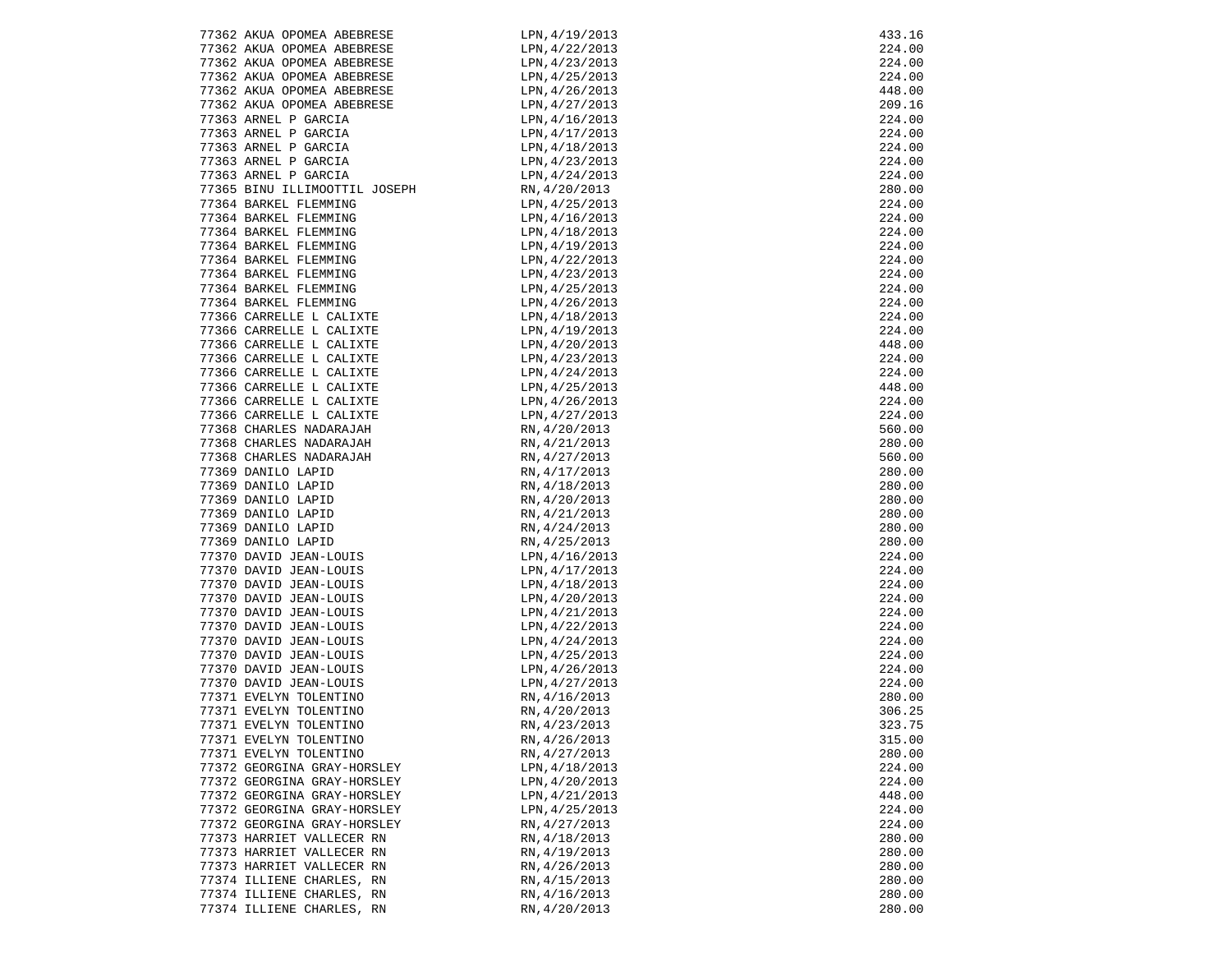| 77374 ILLIENE CHARLES, RN                                                | RN, 4/22/2013  | 280.00           |
|--------------------------------------------------------------------------|----------------|------------------|
| 77374 ILLIENE CHARLES, RN                                                | RN, 4/24/2013  | 280.00           |
| 77374 ILLIENE CHARLES, RN                                                | RN, 4/25/2013  | 280.00           |
| 77375 JESSY JACOB                                                        | LPN, 4/20/2013 | 210.00           |
| 77376 LOUISE R. MACCHIA                                                  | RN, 4/15/2013  | 280.00           |
| 77376 LOUISE R. MACCHIA                                                  | RN, 4/16/2013  | 280.00           |
| 77376 LOUISE R. MACCHIA                                                  | RN, 4/17/2013  | 280.00           |
| 77376 LOUISE R. MACCHIA                                                  | RN, 4/18/2013  | 280.00           |
| 77376 LOUISE R. MACCHIA                                                  | RN, 4/19/2013  | 280.00           |
| 77376 LOUISE R. MACCHIA                                                  | RN, 4/23/2013  | 228.55           |
|                                                                          | RN, 4/24/2013  |                  |
| 77376 LOUISE R. MACCHIA                                                  | RN, 4/25/2013  | 280.00<br>280.00 |
| 77376 LOUISE R. MACCHIA                                                  |                |                  |
| 77376 LOUISE R. MACCHIA                                                  | RN, 4/26/2013  | 280.00           |
| 77377 MADUKWE IMO IBOKO, RN                                              | RN, 4/14/2013  | 560.00           |
| 77377 MADUKWE IMO IBOKO, RN                                              | RN, 4/20/2013  | 560.00           |
| 77377 MADUKWE IMO IBOKO, RN                                              | RN, 4/21/2013  | 560.00           |
| 77377 MADUKWE IMO IBOKO, RN                                              | RN, 4/27/2013  | 278.95           |
| 77378 MA. LIZA IMPERIAL                                                  | RN, 4/15/2013  | 280.00           |
| 77378 MA. LIZA IMPERIAL                                                  | RN, 4/16/2013  | 280.00           |
| 77378 MA. LIZA IMPERIAL                                                  | RN, 4/17/2013  | 279.65           |
| 77378 MA. LIZA IMPERIAL                                                  | RN, 4/18/2013  | 280.00           |
| 77378 MA. LIZA IMPERIAL                                                  | RN, 4/19/2013  | 306.25           |
| 77378 MA. LIZA IMPERIAL                                                  | RN, 4/20/2013  | 271.25           |
| 77378 MA. LIZA IMPERIAL                                                  | RN, 4/23/2013  | 280.00           |
| 77378 MA. LIZA IMPERIAL                                                  | RN, 4/25/2013  | 296.80           |
| 77378 MA. LIZA IMPERIAL                                                  | RN, 4/27/2013  | 280.00           |
| 77379 MARIA CAMPOS                                                       | RN, 4/14/2013  | 280.00           |
| 77380 MARIA CARMELITA OBLINA                                             | LPN, 4/20/2013 | 224.00           |
| 77380 MARIA CARMELITA OBLINA                                             | LPN, 4/21/2013 | 252.00           |
|                                                                          | LPN,4/27/2013  | 448.00           |
| 77380 MARIA CARMELITA OBLINA<br>77346 MARTHA YAGHI<br>77346 MARTHA YAGHI | RN, 4/16/2013  | 280.00           |
| 77346 MARTHA YAGHI                                                       | RN, 4/22/2013  | 280.00           |
|                                                                          |                |                  |
| 77346 MARTHA YAGHI                                                       | RN, 4/26/2013  | 280.00           |
| 77381 MARY JANE M. ARCINAS                                               | RN, 4/14/2013  | 280.00           |
| 77382 MELOJANE CELESTINO                                                 | RN, 4/15/2013  | 280.00           |
| 77382 MELOJANE CELESTINO                                                 | RN, 4/17/2013  | 280.00           |
| 77382 MELOJANE CELESTINO                                                 | RN, 4/23/2013  | 269.50           |
| 77382 MELOJANE CELESTINO                                                 | RN, 4/24/2013  | 280.00           |
| 77382 MELOJANE CELESTINO                                                 | RN, 4/27/2013  | 280.00           |
| 77383 MICHELLE CAPILI                                                    | RN, 4/14/2013  | 280.00           |
| 77383 MICHELLE CAPILI                                                    | RN, 4/23/2013  | 280.00           |
| 77383 MICHELLE CAPILI                                                    | RN, 4/24/2013  | 280.00           |
| 77384 MIRLENE ESTRIPLET                                                  | RN, 4/14/2013  | 280.00           |
| 77384 MIRLENE ESTRIPLET                                                  | RN, 4/15/2013  | 280.00           |
| 77384 MIRLENE ESTRIPLET                                                  | RN, 4/16/2013  | 280.00           |
| 77384 MIRLENE ESTRIPLET                                                  | RN, 4/17/2013  | 560.00           |
| 77384 MIRLENE ESTRIPLET                                                  | RN, 4/18/2013  | 280.00           |
| 77384 MIRLENE ESTRIPLET                                                  | RN, 4/19/2013  | 280.00           |
| 77384 MIRLENE ESTRIPLET                                                  | RN, 4/21/2013  | 280.00           |
| 77384 MIRLENE ESTRIPLET                                                  | RN, 4/23/2013  | 280.00           |
| 77384 MIRLENE ESTRIPLET                                                  | RN, 4/24/2013  | 280.00           |
| 77384 MIRLENE ESTRIPLET                                                  | RN, 4/26/2013  | 280.00           |
| 77384 MIRLENE ESTRIPLET                                                  | RN, 4/27/2013  | 280.00           |
| 77385 RINCY M PAZBAYATTIL JOSE                                           | RN, 4/20/2013  | 280.00           |
| 77386 ROSE DUMAPIT                                                       | RN, 4/14/2013  | 560.00           |
| 77387 ROSEMARY BATANE COBCOBO                                            | RN, 4/14/2013  | 280.00           |
| 77387 ROSEMARY BATANE COBCOBO                                            | RN, 4/18/2013  | 280.00           |
| 77387 ROSEMARY BATANE COBCOBO                                            | RN, 4/19/2013  | 280.00           |
| 77387 ROSEMARY BATANE COBCOBO                                            | RN, 4/20/2013  | 280.00           |
| 77388 SUZIE COLLIN                                                       | RN, 4/15/2013  | 280.00           |
|                                                                          |                |                  |
| 77388 SUZIE COLLIN                                                       | RN, 4/16/2013  | 280.00           |
| 77388 SUZIE COLLIN                                                       | RN, 4/17/2013  | 280.00           |
| 77388 SUZIE COLLIN                                                       | RN, 4/18/2013  | 280.00           |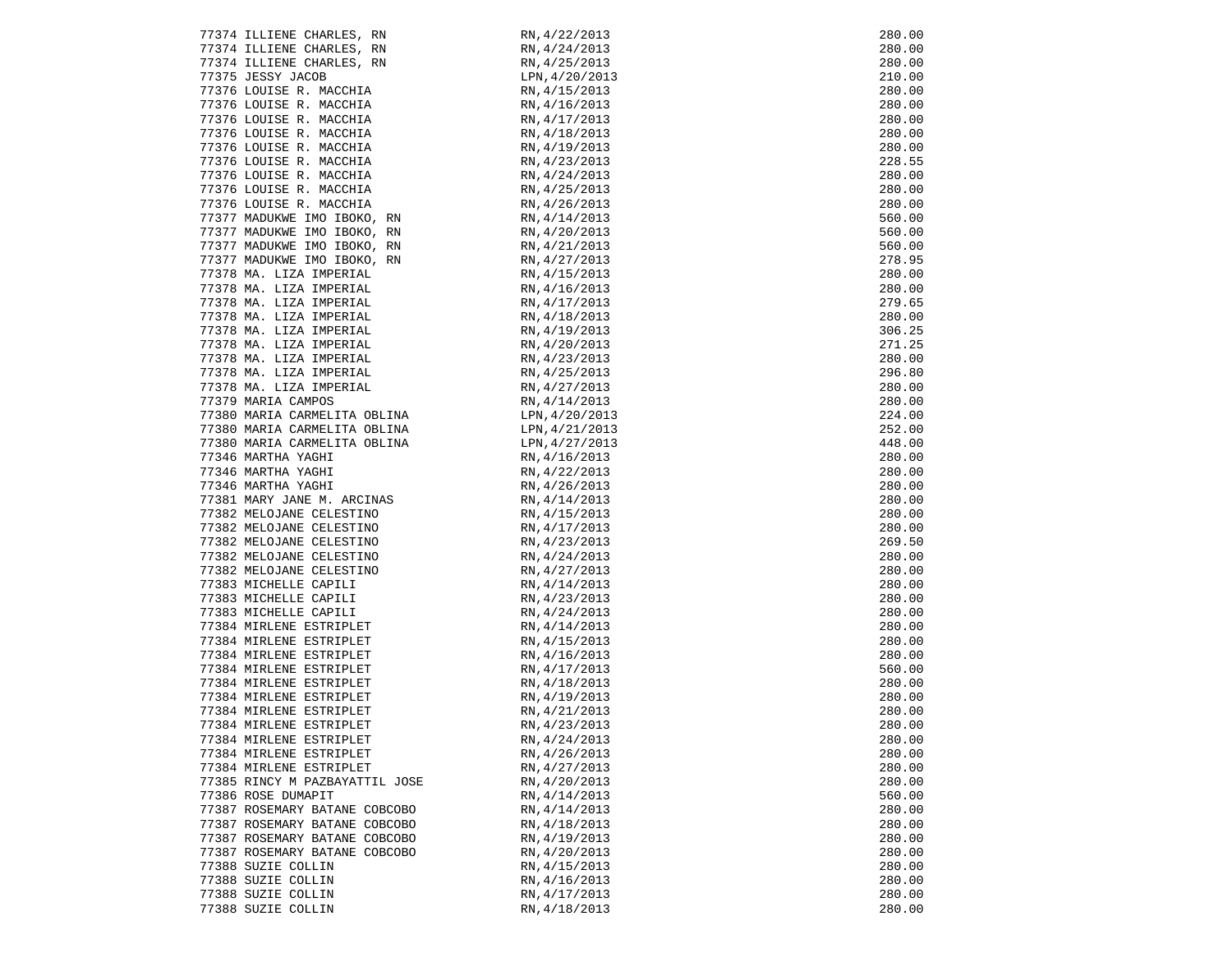|                      | 77228 SODEXO INC & AFFILIATES                                | 100022833, March~2013                                       | 215,771.44 |            |
|----------------------|--------------------------------------------------------------|-------------------------------------------------------------|------------|------------|
|                      | 77233 VIKING TERMITE & PEST                                  | 1310641, May~2013                                           | 870.00     |            |
| 01-201-27-350110-036 | CONTRACTED SERVICES                                          | TOTAL FOR ACCOUNT                                           |            | 216,641.44 |
| 01-201-27-350110-044 | 77215 MILLER & CHITTY CO INC<br>EOUIPMENT SERVICE AGREEMENTS | 0014350000, August-2012 thru July-2013<br>TOTAL FOR ACCOUNT | 16,675.00  | 16,675.00  |
|                      | 77197 AES-NJ COGEN CO INC                                    | Electricity for March, 2013                                 | 2,981.67   |            |
|                      | 77210 JERSEY CENTRAL POWER & LIGHT                           | 100 004 803 738, March~2013                                 | 46,673.41  |            |
| 01-201-27-350110-137 | <b>ELECTRICITY</b>                                           | TOTAL FOR ACCOUNT                                           |            | 49,655.08  |
|                      | 77234 WASTE MANAGEMENT OF NEW JERSEY                         | 100-0057890-0836-3, March~2013                              | 8,085.33   |            |
|                      | 76919 CITYSIDE ARCHIVES, LTD                                 | MORRIS VIEW                                                 | 597.90     |            |

| <b>MV:Building Services</b>                                                          |                                                             |
|--------------------------------------------------------------------------------------|-------------------------------------------------------------|
| 77228 SODEXO INC & AFFILIATES                                                        | 100022833, March~2013                                       |
| 77233 VIKING TERMITE & PEST                                                          | 1310641, May~2013                                           |
| 01-201-27-350110-036<br>CONTRACTED SERVICES                                          | TOTAL FOR ACCOUNT                                           |
| 77215 MILLER & CHITTY CO INC<br>01-201-27-350110-044<br>EOUIPMENT SERVICE AGREEMENTS | 0014350000, August-2012 thru July-2013<br>TOTAL FOR ACCOUNT |
|                                                                                      |                                                             |

|  |  | TOTAL for MV:Administration |
|--|--|-----------------------------|
|--|--|-----------------------------|

| 77388 SUZIE COLLIN                                       | RN, 4/19/2013                             | 280.00   |              |
|----------------------------------------------------------|-------------------------------------------|----------|--------------|
| 77388 SUZIE COLLIN                                       | RN, 4/22/2013                             | 280.00   |              |
| 77388 SUZIE COLLIN                                       | RN, 4/23/2013                             | 280.00   |              |
| 77388 SUZIE COLLIN                                       | RN, 4/24/2013                             | 280.00   |              |
| 77388 SUZIE COLLIN                                       | RN, 4/25/2013                             | 288.75   |              |
| 77388 SUZIE COLLIN                                       | RN, 4/26/2013                             | 280.00   |              |
| 77389 TOYELLA E GIBSON                                   | RN, 4/21/2013                             | 280.00   |              |
| 77390 VIVIAN BLANDURA                                    | RN, 4/27/2013                             | 280.00   |              |
| TEMPORARY HELP - PER DIEM NURSES<br>01-201-27-350100-013 | TOTAL FOR ACCOUNT                         |          | 39,385.78    |
|                                                          |                                           |          |              |
| 77196 AEQUOR HEALTHCARE                                  | Nursing Services~Agency, 4/7/2013 and 4/1 | 1,048.00 |              |
| 01-201-27-350100-016 OUTSIDE SALARIES & WAGES            | TOTAL FOR ACCOUNT                         |          | 1,048.00     |
| 76605 DEER PARK                                          | 0435619937,2/15/2013 thru 3/14/2013       | 6.27     |              |
| <b>GENERAL STORES</b><br>01-201-27-350100-046            | TOTAL FOR ACCOUNT                         |          | 6.27         |
|                                                          |                                           |          |              |
| 77230 STAPLES BUSINESS ADVANTAGE                         | 1032198, 4/5/2013                         | 138.92   |              |
| 77230 STAPLES BUSINESS ADVANTAGE                         | 1032198, 4/5/2013                         | 186.96   |              |
| 77230 STAPLES BUSINESS ADVANTAGE                         | 1032198,4/6/2013                          | 1,589.62 |              |
| 77230 STAPLES BUSINESS ADVANTAGE                         | 1032198,4/9/2013                          | 116.56   |              |
| 01-201-27-350100-058 OFFICE SUPPLIES & STATIONERY        | TOTAL FOR ACCOUNT                         |          | 2,032.06     |
| 77205 FEDEX                                              | 3684-0206-0,4/8/2013                      | 27.69    |              |
| 77533 COUNTY OF MORRIS                                   | 2ND HALF 4/13 METERED MAIL                | 97.17    |              |
| 01-201-27-350100-068 POSTAGE & METERED MAIL              | TOTAL FOR ACCOUNT                         |          | 124.86       |
|                                                          |                                           |          |              |
| 77042 AT&T                                               | MV: ADMINISTRATION                        | 167.65   |              |
| 77038 VERIZON                                            | MV: ADMINISTRATION                        | 4,096.32 |              |
| 01-201-27-350100-146<br><b>TELEPHONE</b>                 | TOTAL FOR ACCOUNT                         |          | 4,263.97     |
| 77201 ATLANTIC TOMORROWS OFFICE                          | 9073,4/10/2013                            | 121.59   |              |
| 77232 TRITEC OFFICE EQUIPMENT INC                        | CTMORR, billable pages for 2/1/2013 thru  | 49.00    |              |
| 01-201-27-350100-164<br>OFFICE MACHINES - RENTAL         | TOTAL FOR ACCOUNT                         |          | 170.59       |
|                                                          |                                           |          |              |
| 77214 KURT'S LOCKSMITH SERVICE, LLC                      | Lock/Key Service, 1/31/2013               | 111.50   |              |
| 77214 KURT'S LOCKSMITH SERVICE, LLC                      | Lock/Key Service, 2/28/2013               | 120.00   |              |
| 77214 KURT'S LOCKSMITH SERVICE, LLC                      | Lock/Key Service, 2/15/2013               | 202.00   |              |
| 77214 KURT'S LOCKSMITH SERVICE, LLC                      | Lock/Key Service, 2/20/2013               | 142.00   |              |
| 77214 KURT'S LOCKSMITH SERVICE, LLC                      | Lock/Key Service, 3/7/2013                | 594.00   |              |
| 77214 KURT'S LOCKSMITH SERVICE, LLC                      | Lock/Key Service, 3/7/2013                | 20.00    |              |
| <i>SAFETY ITEMS</i><br>01-201-27-350100-266              | TOTAL FOR ACCOUNT                         |          | 1,189.50     |
| 77220 NISIVOCCIA LLP                                     | Professional Accounting Services for 201  | 8,757.00 |              |
| 01-203-27-350100-024 (2012) AUDIT                        | TOTAL FOR ACCOUNT                         |          | 8,757.00     |
|                                                          |                                           |          | ============ |
| TOTAL for MV:Administration                              |                                           |          | 56,978.03    |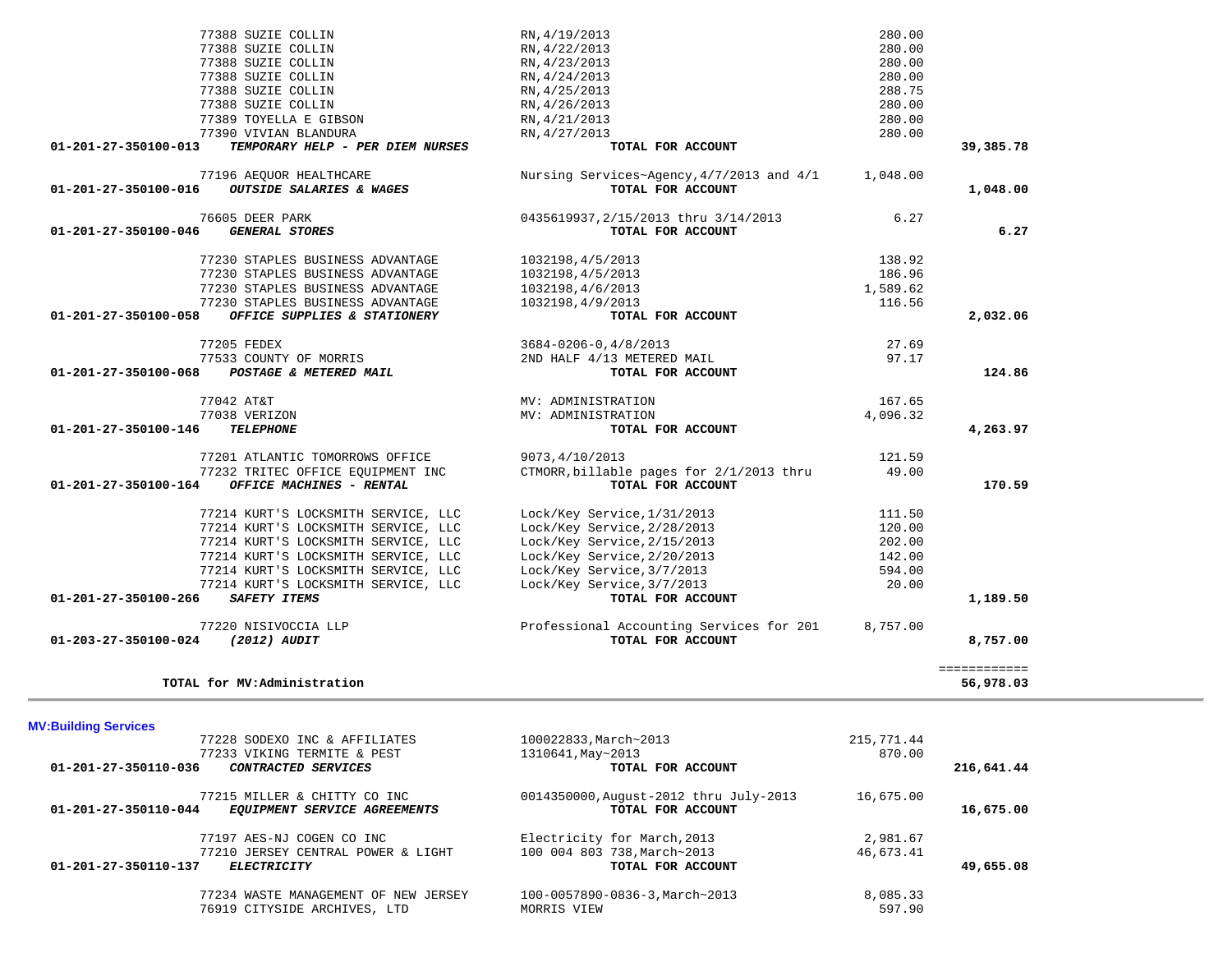| 01-201-27-350110-143 | RUBBISH & TRASH REMOVAL            | TOTAL FOR ACCOUNT                         |            | 8,683.23     |  |
|----------------------|------------------------------------|-------------------------------------------|------------|--------------|--|
|                      | 76601 BAYWAY LUMBER                | 202440, 2/12/2013                         | 1,567.92   |              |  |
|                      | 77221 PENN-JERSEY PAPER CO.        | 20955, 4/4/2013                           | 481.53     |              |  |
|                      | 75355 RICCIARDI BROTHERS           | 6981, 2/4/2013                            | 124.14     |              |  |
| 01-201-27-350110-204 | PLANT OPERATION                    | TOTAL FOR ACCOUNT                         |            | 2,173.59     |  |
|                      | 77208 J.A. SEXAUER                 | 276829, 4/5/2013                          | 1,017.95   |              |  |
|                      | 77208 J.A. SEXAUER                 |                                           | 354.60     |              |  |
|                      | 77209 J.A. SEXAUER                 | 276829, 4/5/2013<br>276829, 4/16/2013     | 356.99     |              |  |
| 01-201-27-350110-262 | MACHINERY REPAIRS & PARTS          | TOTAL FOR ACCOUNT                         |            | 1,729.54     |  |
|                      |                                    |                                           |            |              |  |
|                      | 74733 RICCIARDI BROTHERS           | 6981, 11/21/2012                          | 439.28     |              |  |
| 01-203-27-350110-204 | (2012) PLANT OPERATION             | TOTAL FOR ACCOUNT                         |            | 439.28       |  |
|                      |                                    |                                           |            | ============ |  |
|                      | TOTAL for MV: Building Services    |                                           |            | 295,997.16   |  |
|                      |                                    |                                           |            |              |  |
| <b>MV:Dietary</b>    | 77227 SODEXO INC & AFFILIATES      | 100005746, March~2013                     | 328,589.54 |              |  |
| 01-201-27-350115-036 | CONTRACTED SERVICES                | TOTAL FOR ACCOUNT                         |            | 328,589.54   |  |
|                      |                                    |                                           |            |              |  |
|                      | 77231 STAR LEDGER                  | 947758, w/e4/13/2013                      | 55.51      |              |  |
|                      | 77231 STAR LEDGER                  | 947758, w/e 4/20/2013                     | 55.51      |              |  |
| 01-201-27-350115-186 | COFFEE / GIFT SHOP                 | TOTAL FOR ACCOUNT                         |            | 111.02       |  |
|                      |                                    |                                           |            |              |  |
|                      | 77195 ACME AMERICAN REPAIRS INC.   | 0118615, 3/28/2013                        | 1,525.56   |              |  |
|                      | 77195 ACME AMERICAN REPAIRS INC.   | 0118615, 4/11/2013                        | 570.08     |              |  |
| 01-201-27-350115-262 | MACHINERY REPAIRS & PARTS          | TOTAL FOR ACCOUNT                         |            | 2,095.64     |  |
|                      |                                    |                                           |            | ============ |  |
|                      | TOTAL for MV: Dietary              |                                           |            | 330,796.20   |  |
|                      |                                    |                                           |            |              |  |
| <b>MV:Laundry</b>    |                                    |                                           |            |              |  |
|                      | 77229 SODEXO INC & AFFILIATES      | 100011720, 3/2/2013 thtru 4/5/2013        | 107,013.56 |              |  |
| 01-201-27-350125-036 | CONTRACTED SERVICES                | TOTAL FOR ACCOUNT                         |            | 107,013.56   |  |
|                      |                                    |                                           |            | ============ |  |
|                      | TOTAL for MV: Laundry              |                                           |            | 107,013.56   |  |
|                      |                                    |                                           |            |              |  |
| <b>MV:Nursing</b>    |                                    |                                           |            |              |  |
|                      | 77207 JAMES H WOLF                 | Medical Director, 4/11/2013 thru 4/22/201 | 1,500.00   |              |  |
| 01-201-27-350130-036 | CONTRACTED SERVICES                | TOTAL FOR ACCOUNT                         |            | 1,500.00     |  |
|                      | 77199 AGL WELDING SUPPLY CO INC    | 584500, 4/9/2013                          | 250.00     |              |  |
|                      | 77199 AGL WELDING SUPPLY CO INC    | 584500, 4/9/2013                          | 250.00     |              |  |
|                      |                                    | 584500, 4/9/2013                          |            |              |  |
|                      | 77199 AGL WELDING SUPPLY CO INC    |                                           | 200.00     |              |  |
|                      | 75366 ASSOCIATED SALES AND BAG CO. | 314307, 3/5/2013                          | 1,578.45   |              |  |
|                      | 75366 ASSOCIATED SALES AND BAG CO. | 314307, 3/5/2013                          | 97.42      |              |  |
|                      | 76600 CENTRAL POLY CORP            | MORRIO, 3/6/2013                          | 252.20     |              |  |
|                      | 77204 EMERALD PROFESSIONAL         | 285632, 4/15/2013                         | 5,220.00   |              |  |
|                      | 76596 HB & HS, INC.                | Amputee Mesh Sling for Vanderlift, 2/27/2 | 556.95     |              |  |
|                      | 77211 JML MEDICAL INC.             | 5MOC02, March~2013[non-covered MMS]       | 2,943.67   |              |  |
|                      | 77212 JML MEDICAL INC.             | 5MOC02, 4/15/2013                         | 225.15     |              |  |
|                      | 77212 JML MEDICAL INC.             | 5MOC02, 3/28/2013                         | 2,056.06   |              |  |
|                      | 77212 JML MEDICAL INC.             | 5MOC02, 3/28/2013                         | 221.58     |              |  |
|                      | 77221 PENN-JERSEY PAPER CO.        | 20955, 4/4/2013                           | 1,597.22   |              |  |
|                      | 77224 READY SUPPLY                 | B06Q, 3/20/2013                           | 2,467.87   |              |  |
|                      | 77224 READY SUPPLY                 | B06Q, 4/17/2013                           | 920.00     |              |  |
| 01-201-27-350130-046 | <b>GENERAL STORES</b>              | TOTAL FOR ACCOUNT                         |            | 18,836.57    |  |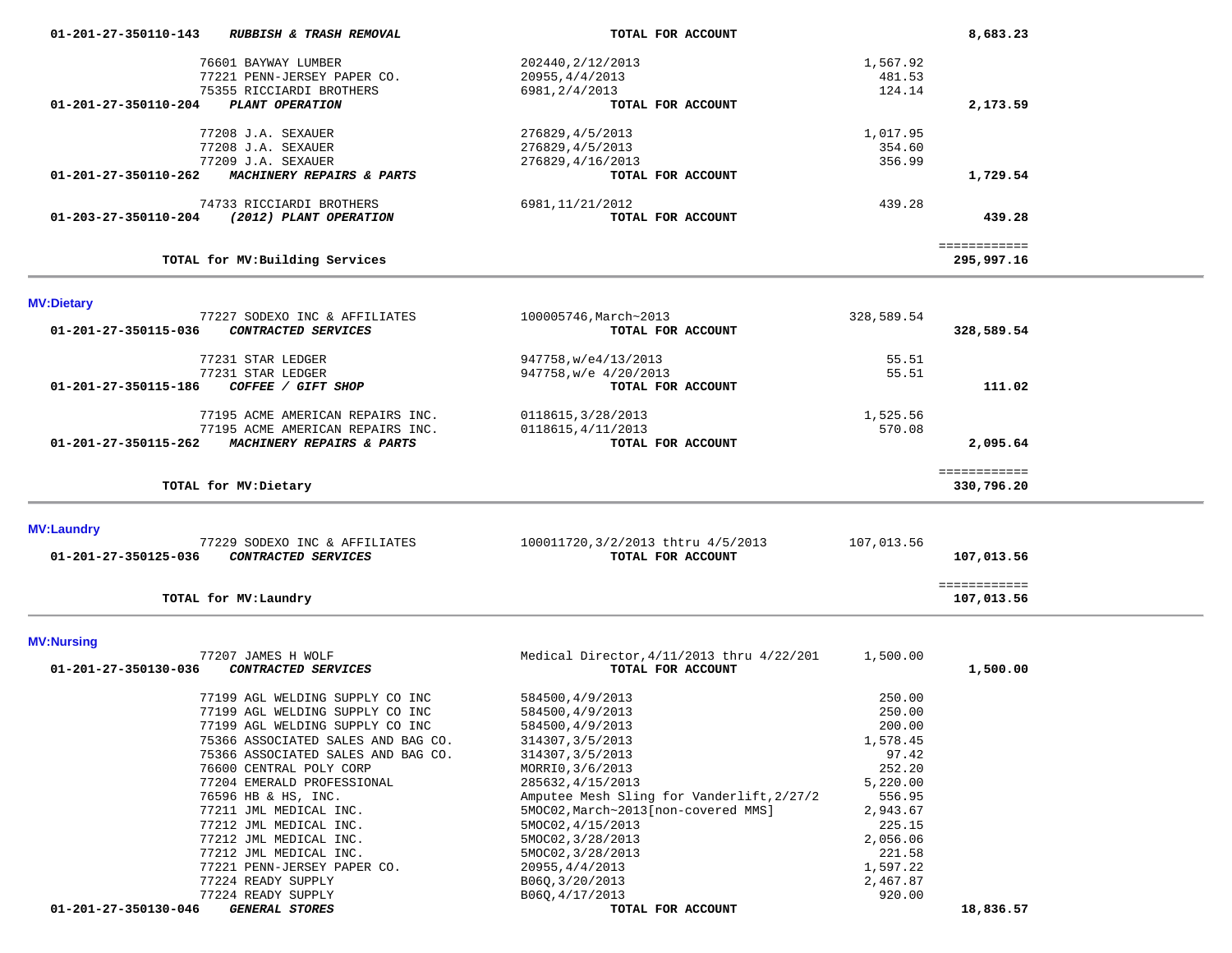| 01-201-27-350130-049 | 75359 BIO- REFERENCE LABORATORIES<br><b>LABORATORY SERVICES</b>                | M8049 EG, February~2013<br>TOTAL FOR ACCOUNT                            | 2,090.71                            | 2,090.71                  |
|----------------------|--------------------------------------------------------------------------------|-------------------------------------------------------------------------|-------------------------------------|---------------------------|
| 01-201-27-350130-080 | 77193 MARIA XOCOY<br><b>STAFF DEVELOPMENT</b>                                  | Community Health in Nursing course towar<br>TOTAL FOR ACCOUNT           | 2,653.00                            | 2,653.00                  |
| 01-201-27-350130-191 | 77192 ANNE MARIE JEUDY<br><b>NURSING</b>                                       | CNA Re-Certification, 4/1/2013<br>TOTAL FOR ACCOUNT                     | 30.00                               | 30.00                     |
|                      | 77206 GTS WELCO<br>77206 GTS WELCO<br>77206 GTS WELCO<br>77206 GTS WELCO       | LM714,3/6/2013<br>LM714, 3/19/2013<br>LM714,3/7/2013<br>LM714,3/20/2013 | 17.00<br>187.70<br>187.70<br>827.51 |                           |
| 01-201-27-350130-193 | 77206 GTS WELCO<br>77206 GTS WELCO<br><b>OXYGEN</b>                            | LM714, 3/28/2013<br>LM714, 3/26/2013<br>TOTAL FOR ACCOUNT               | 228.50<br>106.10                    | 1,554.51                  |
| 01-201-27-350130-203 | 77217 MOBILEX USA<br>77217 MOBILEX USA<br>X-RAY & MEDICAL SUPPLIES             | 281776,4/1/2013<br>281776, 4/1/2013<br>TOTAL FOR ACCOUNT                | 1,095.21<br>391.95                  | 1,487.16                  |
| 01-203-27-350130-189 | 69152 ATLANTIC HEALTH SYSTEM<br>69152 ATLANTIC HEALTH SYSTEM<br>(2012) MEDICAL | A1222001798,8/3/2012<br>A1221405632,8/1/2012<br>TOTAL FOR ACCOUNT       | 70.80<br>81.30                      | 152.10                    |
|                      | TOTAL for MV: Nursing                                                          |                                                                         |                                     | ============<br>28,304.05 |

## **MV:Recreation/Volunteer Svc**

÷

| 77202 CABLEVISION                                  | 07876-533982-01-2, Cable/Internet from 4/ | 4,288.99 |              |
|----------------------------------------------------|-------------------------------------------|----------|--------------|
| 01-201-27-350135-036<br><i>CONTRACTED SERVICES</i> | TOTAL FOR ACCOUNT                         |          | 4,288.99     |
| 77198 AFI FOODSERVICE DISTRIBUTORS                 | 185674,4/18/2013                          | 102.09   |              |
| 77200 ARTS! BY THE PEOPLE INC.                     | Poetry Workshop, 4/18/2013                | 75.00    |              |
| 77203 CREATING WITH CLAY LLC                       | Class on $2-D, 4/12/2013$                 | 50.00    |              |
| 77219 MOONLIGHT DESIGNS                            | Art Class, 4/12/2013                      | 165.00   |              |
| 77223 OUIVER FARM PROJECTS INC                     | Chick Hatching Project                    | 275.00   |              |
| 77225 ROBERTA S. FOSTER                            | Sing-a-Long on $2D, 4/16/2013$            | 50.00    |              |
| 77213 SONGS FOR YOU                                | Music Performance on 4/15/2013            | 150.00   |              |
| 77194 KAREN HOGAN                                  | Flowers for Volunteer Breakfast, 4/23/201 | 34.38    |              |
| 01-201-27-350135-194<br><b>PATIENT ACTIVITIES</b>  | TOTAL FOR ACCOUNT                         |          | 901.47       |
|                                                    |                                           |          | ============ |
| TOTAL for MV: Recreation/Volunteer Svc             |                                           |          | 5,190.46     |

TOTAL for MV: Recreation/Volunteer Svc

### **MV:Rehabilitation**

| 77226 SELECT REHABILITATION INC.                   | Physical Therapy, March~2013     | 48,828.33 |           |
|----------------------------------------------------|----------------------------------|-----------|-----------|
| 77226 SELECT REHABILITATION INC.                   | Credit Memo for PT, March~2013   | $-29.06$  |           |
| 01-201-27-350140-036<br><i>CONTRACTED SERVICES</i> | TOTAL FOR ACCOUNT                |           | 48,799.27 |
| 77226 SELECT REHABILITATION INC.                   | Occupational Therapy, March~2013 | 53,463.41 |           |
| 77226 SELECT REHABILITATION INC.                   | Credit Memo for OT, March~2013   | $-29.51$  |           |
| 01-201-27-350140-194<br>PATIENT ACTIVITIES         | TOTAL FOR ACCOUNT                |           | 53,433.90 |
| 77226 SELECT REHABILITATION INC.                   | Speech Therapy, March~2013       | 20,354.51 |           |
| 77226 SELECT REHABILITATION INC.                   | Credit Memo for ST, March~2013   | $-16.43$  |           |
| 01-201-27-350140-199<br><b>REHAB THERAPY</b>       | TOTAL FOR ACCOUNT                |           | 20,338.08 |
|                                                    |                                  |           |           |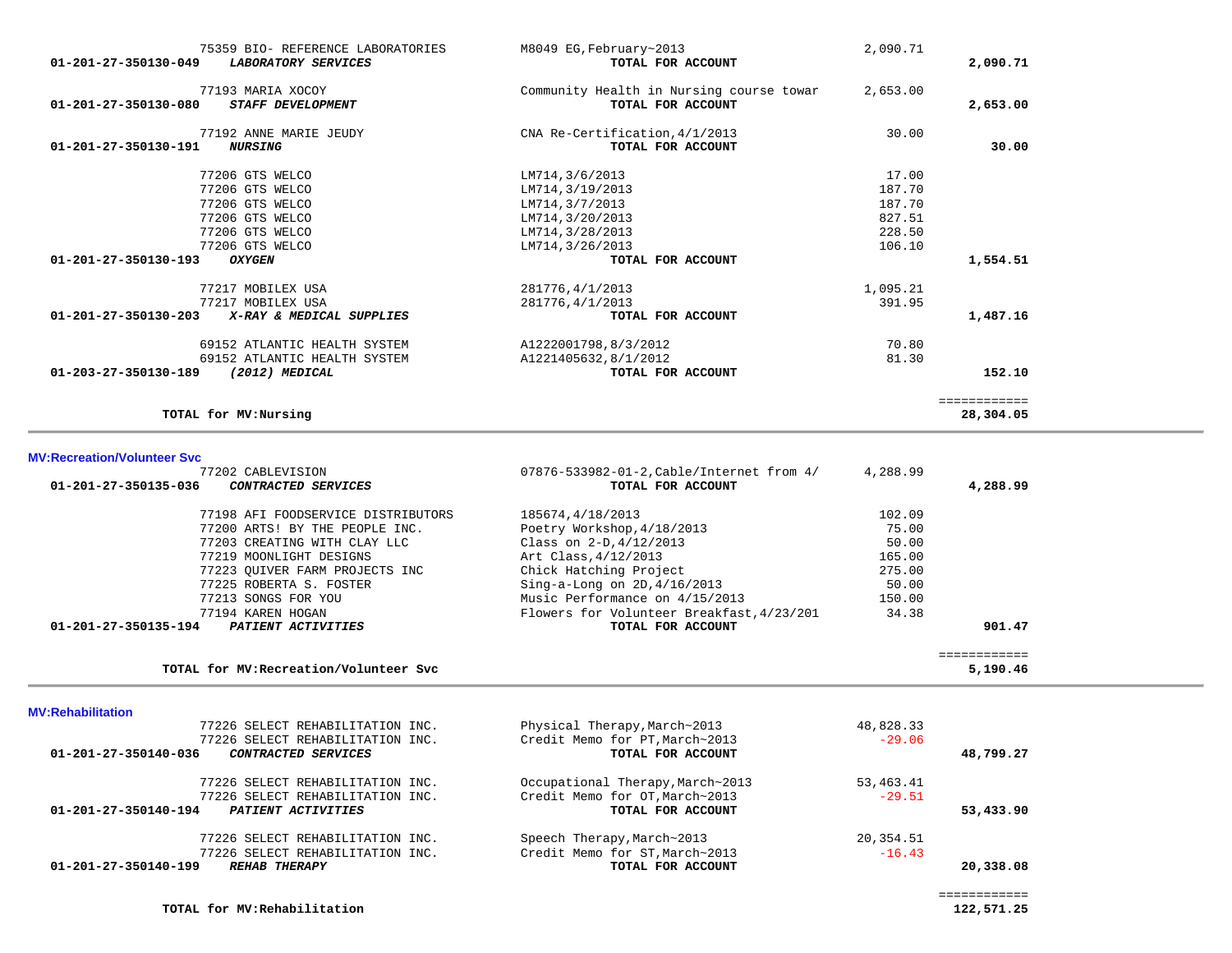| <b>County Adjuster</b> |                                          |                                          |          |              |  |
|------------------------|------------------------------------------|------------------------------------------|----------|--------------|--|
|                        | 76532 OFFICE TEAM                        | 3/1/2013 parking for March 2013.         | 75.00    |              |  |
|                        | 76532 OFFICE TEAM                        | Adjuster Temp Michelle Conlan for week e | 595.00   |              |  |
|                        | 76532 OFFICE TEAM                        | Adjuster Temp Michelle Conlan for week e | 595.00   |              |  |
|                        | 76532 OFFICE TEAM                        | Adjuster Temp Michelle Conlan for week e | 595.00   |              |  |
|                        | 76524 TELESEARCH INC                     | Adjuster Temp Donella Harlee for w/e 3/1 | 546.00   |              |  |
|                        | 76524 TELESEARCH INC                     | Adjuster Temp Donella Harlee for week en | 682.50   |              |  |
|                        | 76524 TELESEARCH INC                     | Adjuster Temp Donella Harlee for week en | 682.50   |              |  |
| 01-201-27-357100-016   | OUTSIDE SALARIES & WAGES                 | TOTAL FOR ACCOUNT                        |          | 3,771.00     |  |
|                        |                                          |                                          |          |              |  |
|                        | 76535 STAPLES BUSINESS ADVANTAGE         | Procell AA Cell Battery                  | 19.56    |              |  |
|                        | 76535 STAPLES BUSINESS ADVANTAGE         | Process AAA Cell Battery                 | 16.62    |              |  |
| 01-201-27-357100-058   | OFFICE SUPPLIES & STATIONERY             | TOTAL FOR ACCOUNT                        |          | 36.18        |  |
|                        | 77533 COUNTY OF MORRIS                   | 2ND HALF 4/13 METERED MAIL               | 176.36   |              |  |
| 01-201-27-357100-068   | POSTAGE & METERED MAIL                   | TOTAL FOR ACCOUNT                        |          | 176.36       |  |
|                        |                                          |                                          |          | ============ |  |
|                        | TOTAL for County Adjuster                |                                          |          | 3,983.54     |  |
|                        |                                          |                                          |          |              |  |
| <b>Dental Clinic</b>   | 77151 ROBERT A. CHARMOY, DMD PA          |                                          | 60.00    |              |  |
| 01-201-27-365100-095   | DENTAL CLINIC OTHER ADMINISTRATIVE SUPPL | TOTAL FOR ACCOUNT                        |          | 60.00        |  |
|                        |                                          |                                          |          | ============ |  |
|                        | TOTAL for Dental Clinic                  |                                          |          | 60.00        |  |
|                        |                                          |                                          |          | ============ |  |
|                        | TOTAL for Morris Cty Park Commission     |                                          |          | 2,279,167.00 |  |
| <b>County Library</b>  |                                          |                                          |          |              |  |
|                        | 75943 BAKER & TAYLOR BOOKS               | 321652 L044405 3 B00000 dated 03/18/13   | 13.44    |              |  |
|                        | 75946 GALE                               | 116418 dated 03/22/13                    | 26.36    |              |  |
|                        | 77133 INGRAM LIBRARY SERVICES            | 20C0083 dated 03/07/13                   | 71.98    |              |  |
|                        | 77133 INGRAM LIBRARY SERVICES            | 20C0083 dated 03/21/13                   | 27.00    |              |  |
|                        | 77133 INGRAM LIBRARY SERVICES            | 20C0083 dated 03/26/13                   | 570.22   |              |  |
|                        | 77133 INGRAM LIBRARY SERVICES            | 20C0083 dated 03/26/13                   | 11.99    |              |  |
|                        | 77133 INGRAM LIBRARY SERVICES            | 20C0083 dated 03/28/13                   | 35.42    |              |  |
|                        | 77133 INGRAM LIBRARY SERVICES            | 20C0083 dated 03/29/13                   | 827.72   |              |  |
|                        | 77133 INGRAM LIBRARY SERVICES            | 20C0083 dated 03/29/13                   | 65.21    |              |  |
|                        | 77133 INGRAM LIBRARY SERVICES            | 20C0083 dated 03/29/13                   | 11.90    |              |  |
|                        | 77133 INGRAM LIBRARY SERVICES            | 20C0083 dated 03/29/13                   | 24.90    |              |  |
|                        | 77133 INGRAM LIBRARY SERVICES            | 20C0083 dated 03/31/13                   | 19.84    |              |  |
|                        | 75964 NJ STATE LEAGUE OF                 | Confrim Order of NJ League of Municipali | 25.00    |              |  |
|                        | 75953 PROQUEST LLC                       | 157768 dated 03/20/13                    | 4,275.00 |              |  |
|                        | 75956 RUTGERS UNIVERSITY                 | Order of 2012 NJ Legislative District Da | 90.00    |              |  |
|                        | 75962 RED BOOK LLC                       | 9900669700 dated 04/01/2013              | 2,495.00 |              |  |
|                        | 75960 WEST PAYMENT CENTER                | 1003308031 dated 03/01/2013              | 682.35   |              |  |
|                        | 76515 LYNNE OLVER                        | Auto Week                                | 20.00    |              |  |
|                        | 76515 LYNNE OLVER                        | Knit 'N' Style                           | 39.97    |              |  |
|                        | 76515 LYNNE OLVER                        | More Magazine                            | 20.00    |              |  |
|                        | 76515 LYNNE OLVER                        | Beacon, The                              | 55.00    |              |  |
|                        | 76515 LYNNE OLVER                        | Guitar Player                            | 33.99    |              |  |
|                        | 76515 LYNNE OLVER                        | AAII                                     | 29.00    |              |  |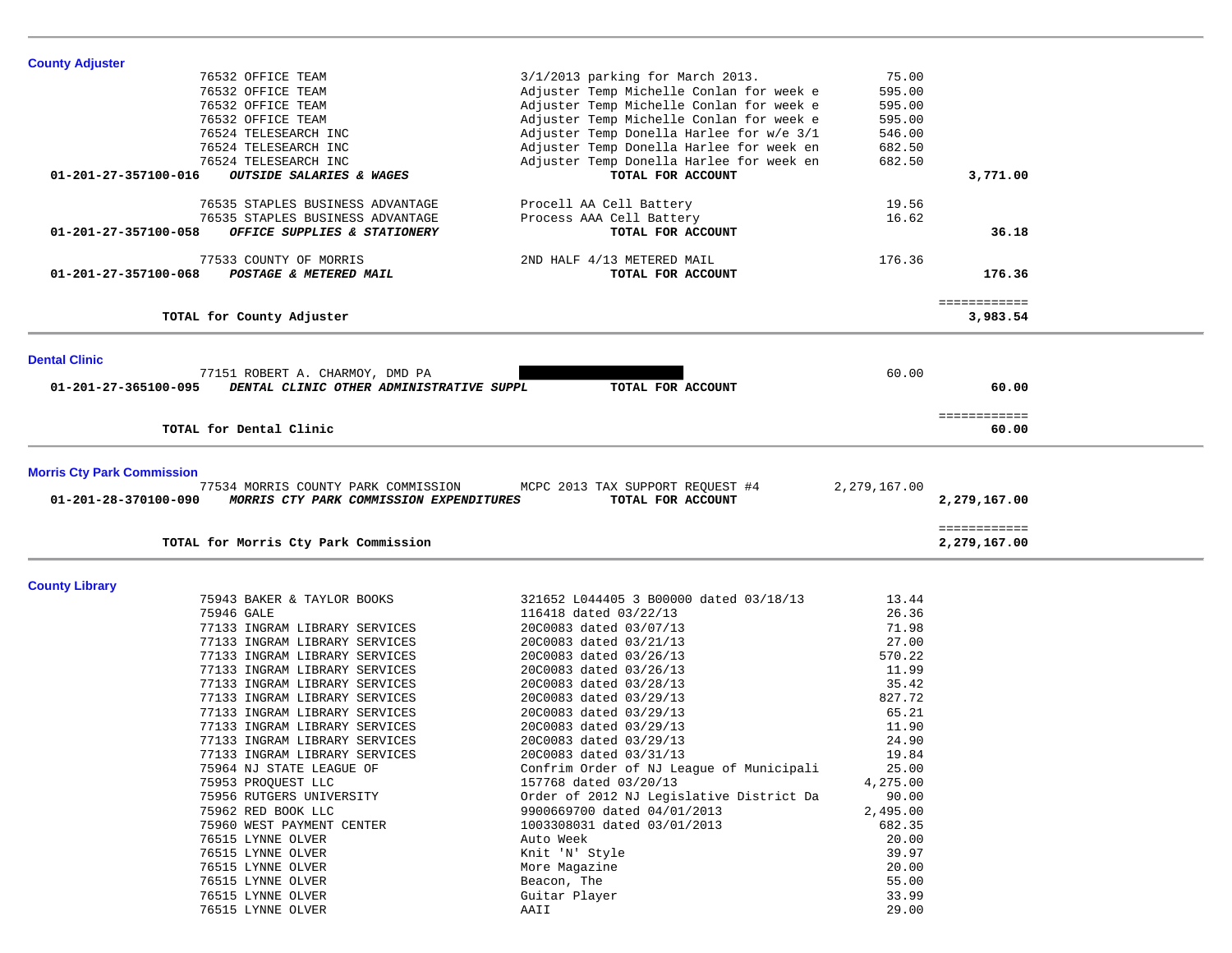| 01-201-29-390100-028                                           |                                                                                                                                                                                                                                           |           | 12,979.95 |
|----------------------------------------------------------------|-------------------------------------------------------------------------------------------------------------------------------------------------------------------------------------------------------------------------------------------|-----------|-----------|
|                                                                |                                                                                                                                                                                                                                           |           |           |
|                                                                |                                                                                                                                                                                                                                           |           |           |
|                                                                |                                                                                                                                                                                                                                           |           |           |
|                                                                |                                                                                                                                                                                                                                           |           |           |
|                                                                |                                                                                                                                                                                                                                           |           | 2,097.23  |
|                                                                |                                                                                                                                                                                                                                           |           |           |
|                                                                |                                                                                                                                                                                                                                           |           |           |
|                                                                |                                                                                                                                                                                                                                           |           |           |
|                                                                |                                                                                                                                                                                                                                           |           |           |
|                                                                |                                                                                                                                                                                                                                           |           | 1,010.74  |
|                                                                |                                                                                                                                                                                                                                           |           |           |
|                                                                |                                                                                                                                                                                                                                           |           |           |
|                                                                |                                                                                                                                                                                                                                           |           |           |
|                                                                |                                                                                                                                                                                                                                           |           | 1,307.04  |
|                                                                | 77088 RIOS' ENGRAVING (4 Rubber Stamps \$20.00 DISCOUNT to \$17.0 (68.00)<br>77088 RIOS' ENGRAVING (1 X-Tamper Self inkers dater "DO NOT CIR (84.00)<br>77088 RIOS' ENGRAVING (1 X-Tamper Self inkers "10Am (2 Pm 4: 40.00)<br>75958 UPST |           |           |
|                                                                |                                                                                                                                                                                                                                           |           |           |
|                                                                |                                                                                                                                                                                                                                           |           |           |
|                                                                |                                                                                                                                                                                                                                           |           |           |
| 75948 GAYLORD BROS., INC.                                      | 701393 dated 03/19/13                                                                                                                                                                                                                     | 230.11    |           |
| OTHER ADMINISTRATIVE SUPPLIES<br>01-201-29-390100-095          | TOTAL FOR ACCOUNT                                                                                                                                                                                                                         |           | 640.86    |
|                                                                |                                                                                                                                                                                                                                           |           |           |
| 75243 RUTGERS UNIVERSITY                                       | Order 2011 NJ Legislative District Data                                                                                                                                                                                                   | 200.00    |           |
| 75243 RUTGERS UNIVERSITY                                       | Order 2010 NJ Legislative District Data                                                                                                                                                                                                   | 25.00     |           |
| 73067 EBSCO SUBSCRIPTION SERVICES                              | TN-S-31910-75; Dec 2012 renewal date                                                                                                                                                                                                      | 3,638.00  |           |
| 74532 SAGE PUBLICATIONS, INC.                                  | 0000249438 dated 12/28/2011; Cust Ref#83                                                                                                                                                                                                  | 217.51    |           |
| 74532 SAGE PUBLICATIONS, INC.                                  | 0000249438 dated 01/20/2012; Credit for                                                                                                                                                                                                   | $-195.00$ |           |
| 74532 SAGE PUBLICATIONS, INC.                                  | 0000249438 dated 11/14/2012; "Guide To C                                                                                                                                                                                                  | 425.00    |           |
| (2012) BOOKS & PERIODICALS<br>01-203-29-390100-028             | TOTAL FOR ACCOUNT                                                                                                                                                                                                                         |           | 4,310.51  |
| 50906 SAGE PUBLICATIONS, INC.                                  | 0000249438 dated 12/28/11                                                                                                                                                                                                                 | 217.51    |           |
| COUNTY LIBRARY CP: 2011 OTHER EXPENSES<br>01-204-55-390100-511 | TOTAL FOR ACCOUNT                                                                                                                                                                                                                         |           | 217.51    |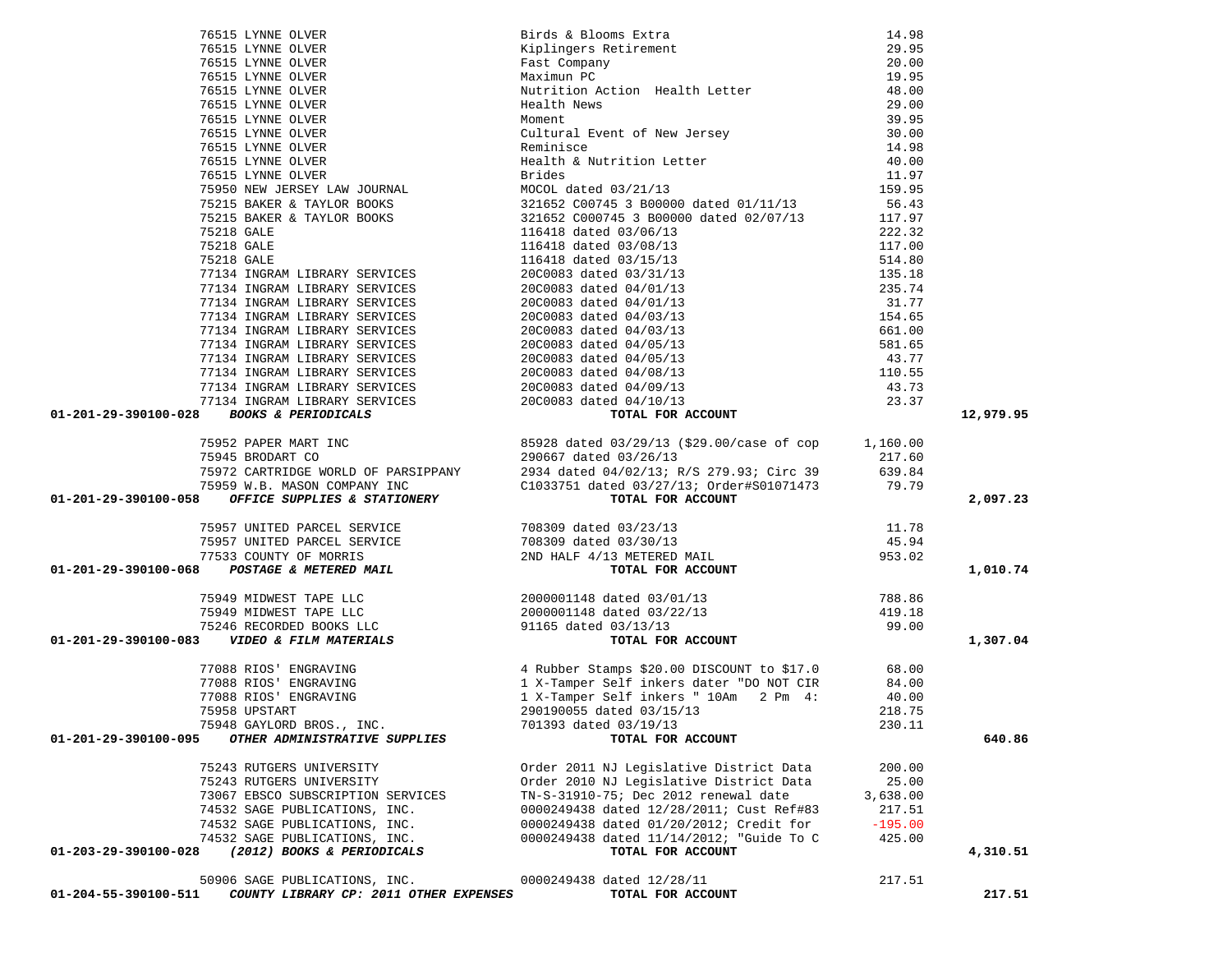| TOTAL for County Library                                                 |                                                 |            | ============<br>22,563.84  |  |
|--------------------------------------------------------------------------|-------------------------------------------------|------------|----------------------------|--|
| <b>County Superintendent of Schoo</b>                                    |                                                 |            |                            |  |
| 77533 COUNTY OF MORRIS<br>01-201-29-392100-068<br>POSTAGE & METERED MAIL | 2ND HALF 4/13 METERED MAIL<br>TOTAL FOR ACCOUNT | 105.62     | 105.62                     |  |
| 76432 ROSALIE LAMONTE                                                    | TRAVEL REIMBURSEMENT                            | 38.13      |                            |  |
| 77523 ROSALIE LAMONTE                                                    | TRAVEL RMB 1/15/13-1/24/13                      | 21.70      |                            |  |
| TRAVEL EXPENSE<br>01-201-29-392100-082                                   | TOTAL FOR ACCOUNT                               |            | 59.83                      |  |
| TOTAL for County Superintendent of Schoo                                 |                                                 |            | ============<br>165.45     |  |
| <b>Contribution to County College</b>                                    |                                                 |            |                            |  |
| 77536 COUNTY COLLEGE OF MORRIS                                           | 1ST HALF 5/13 OPERATING BUDGET                  | 568,256.75 |                            |  |
| 01-201-29-395100-090<br><b>EXPENDITURES</b>                              | TOTAL FOR ACCOUNT                               |            | 568,256.75                 |  |
| TOTAL for Contribution to County College                                 |                                                 |            | ============<br>568,256.75 |  |
|                                                                          |                                                 |            |                            |  |
| <b>Rutgers Extension Service</b><br>75778 STAPLES BUSINESS ADVANTAGE     | office supplies                                 | 28.49      |                            |  |
| 75778 STAPLES BUSINESS ADVANTAGE                                         | office supplies                                 | 182.52     |                            |  |
| 01-201-29-396100-058<br>OFFICE SUPPLIES & STATIONERY                     | TOTAL FOR ACCOUNT                               |            | 211.01                     |  |
| 77533 COUNTY OF MORRIS                                                   | 2ND HALF 4/13 METERED MAIL                      | 183.84     |                            |  |
| 01-201-29-396100-068<br>POSTAGE & METERED MAIL                           | TOTAL FOR ACCOUNT                               |            | 183.84                     |  |
| 76914 PETER NITZSCHE                                                     | Mileage & Conferences                           | 118.90     |                            |  |
| TRAVEL EXPENSE<br>01-201-29-396100-082                                   | TOTAL FOR ACCOUNT                               |            | 118.90                     |  |
| 75998 DEER PARK                                                          | 0434680872 2-23-13-3-22-13                      | 16.13      |                            |  |
| 76914 PETER NITZSCHE                                                     | Administrative supplies                         | 87.80      |                            |  |
| 01-201-29-396100-095<br>OTHER ADMINISTRATIVE SUPPLIES                    | TOTAL FOR ACCOUNT                               |            | 103.93                     |  |
| 76656 RICOH AMERICAS CORP                                                | 157313 2-1-13-4-30-13 Copier Rental             | 974.22     |                            |  |
| 01-201-29-396100-163<br>OFFICE MACHINES                                  | TOTAL FOR ACCOUNT                               |            | 974.22                     |  |
|                                                                          |                                                 |            | ============               |  |
| TOTAL for Rutgers Extension Service                                      |                                                 |            | 1,591.90                   |  |
|                                                                          |                                                 |            |                            |  |
| <b>Rmb Out of Cty Two Yr Coll</b><br>77472 MERCER COUNTY COMMUNITY       | Spring 2013 Chargeback for Amy Romano.          | 1,048.29   |                            |  |
| 01-201-29-397100-090<br>RMB OUT OF CTY TWO YR COLL EXPENDITURES          | TOTAL FOR ACCOUNT                               |            | 1,048.29                   |  |
| TOTAL for Rmb Out of Cty Two Yr Coll                                     |                                                 |            | ============<br>1,048.29   |  |
|                                                                          |                                                 |            |                            |  |
| <b>Cont M.C. School of Tech</b><br>77537 MC VOCATIONAL SCHOOL DISTRICT   | 5/13 DISTRICT TAXES TO BE RAISED                | 217,497.67 |                            |  |
| 01-201-29-400100-090<br>CONT M.C. SCHOOL OF TECH EXPENDITURES            | TOTAL FOR ACCOUNT                               |            | 217,497.67                 |  |
|                                                                          |                                                 |            | ============               |  |
| TOTAL for Cont M.C. School of Tech                                       |                                                 |            | 217,497.67                 |  |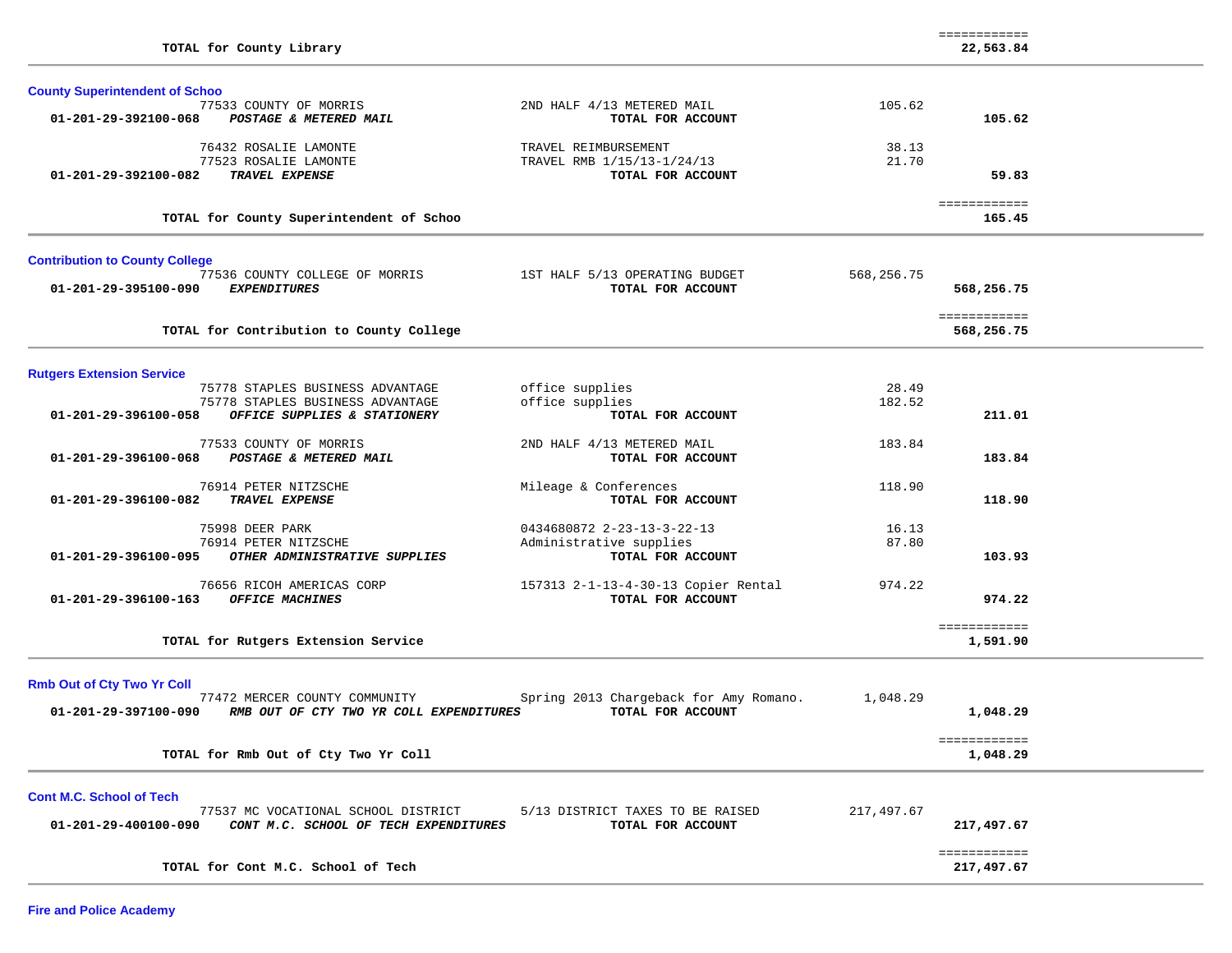| TOTAL for Utilities                         |                             | 105,698.99 |
|---------------------------------------------|-----------------------------|------------|
|                                             |                             |            |
| 01-201-31-430100-147<br><i><b>WATER</b></i> | TOTAL FOR ACCOUNT           | 12,495.11  |
| 76804 WASHINGTON TOWNSHIP M.U.A.            | 000321/ RE: LONG VALLEY GRG | 63.53      |
| 76803 SOUTHEAST MORRIS COUNTY               | 20-999-998-987/W & M        | 153.18     |
| 76803 SOUTHEAST MORRIS COUNTY               | 20-999-999-801/ 8 CT ST     | 33.85      |
| 76803 SOUTHEAST MORRIS COUNTY               | 20-999-999-812/ 6 CT ST     | 41.75      |

| 76195 TIOGA SOLAR MORRIS COUNTY 1 LLC      | 136242003/ RE: VOTING MACHINE            | 759.11   |           |
|--------------------------------------------|------------------------------------------|----------|-----------|
| 76195 TIOGA SOLAR MORRIS COUNTY 1 LLC      | 136242003/ RE: SCHUYLER BLDG             | 316.16   |           |
| 76195 TIOGA SOLAR MORRIS COUNTY 1 LLC      | 136242003/ RE: SCHUYLER GRG              | 474.32   |           |
| 77044 JERSEY CENTRAL POWER & LIGHT         | $10-00-28-8978-6-4$ $4/11/2013$          | 41.23    |           |
| 77068 JERSEY CENTRAL POWER & LIGHT         | $10-00-01-6063-0-8$ 4/17/2013            | 712.21   |           |
| 77067 JERSEY CENTRAL POWER & LIGHT         | $10-00-05-8414-2-2$ $4/17/2013$          | 372.33   |           |
| 77312 JERSEY CENTRAL POWER & LIGHT         | 10 00 79 4382 5 3 - CAC COMPLEX/ 03-21-1 | 9,879.91 |           |
| 76701 JERSEY CENTRAL POWER & LIGHT         | $10-00-84-5117-1-4$ 4/9/2013             | 22.74    |           |
| 76698 JERSEY CENTRAL POWER & LIGHT         | 10-00-48-4053-0-0 Howard Blvd 4/11/2013  | 15.35    |           |
| 76699 JERSEY CENTRAL POWER & LIGHT         | 10-00-59-9968-9-0 4/11/2013              | 68.89    |           |
| 76700 JERSEY CENTRAL POWER & LIGHT         | 10-00-84-5137-1-0 4/9/2013               | 22.88    |           |
| 01-201-31-430100-137<br><i>ELECTRICITY</i> | TOTAL FOR ACCOUNT                        |          | 16,894.34 |
| 76805 ELIZABETHTOWN GAS                    | 3333344641 / RE: LONG VALLEY / 03-05-13  | 302.66   |           |
| 77311 N.J. NATURAL GAS COMPANY             | 22-0009-4999-6Y RE: MONTVILLE / 03-15-13 | 721.19   |           |
| 01-201-31-430100-141<br><i>NATURAL GAS</i> | TOTAL FOR ACCOUNT                        |          | 1,023.85  |
|                                            |                                          |          |           |

# 76383 NATIONAL FUEL OIL INC. 5000.0 GAL. DIESEL FUEL FOR WHARTON GARA 15,932.50  **01-201-31-430100-136** *DIESEL FUEL* **TOTAL FOR ACCOUNT 15,932.50** 77310 MORRISTOWN PARKING AUTHORITY JCP & L/ SCHUYLER ANNEX PARKING/ 12-29-1 1,815.64 77310 MORRISTOWN PARKING AUTHORITY JCP & L/ SCHUYLER ANNEX PARKING/ 01-29-1 2,393.57

 77160 NJ DEPARTMENT OF TREASURY BLOCK 10 - LOT 1.02 & LOT 1.03 161.00 76802 MONTVILLE TWP WATER & SEWER ACCOUNT# 103379/ SEWER 131.50 76804 WASHINGTON TOWNSHIP M.U.A. 000321/ RE: LONG VALLEY GRG 271.91  **01-201-31-430100-144** *SEWER* **TOTAL FOR ACCOUNT 564.41** 77042 AT&T UTILITIES - TELEPHONE 1,220.62 75853 PTS February 2013 600.00 75856 PTS March 2013 600.00 76676 CABLEVISION 07876-536684-01-1 3/15/13-4/14/13 249.90 77038 VERIZON UTILITIES - TELEPHONE 27,006.54 76059 VERIZON CABS 201 M55-5534 968 5/25 E911fiber link (3/ 2,229.12 76939 VERIZON 973 539-6466 621 55Y 4/16/13 65.13 75858 VERIZON 201 Z43-6526 999 90y 03/01/13 16,656.42 75854 VERIZON 201 V63-2073 999 44Y 03/01/13 4,230.10 75855 VERIZON BUSINESS Bill Payer ID Y2206770 5,865.60 76361 VERIZON 973 993-1440 628 16Y 4/01/13 65.35  **01-201-31-430100-146** *TELEPHONE* **TOTAL FOR ACCOUNT 58,788.78** 77304 SOUTHEAST MORRIS COUNTY 20-999-919-699/ A & R BLDG 584.55 77304 SOUTHEAST MORRIS COUNTY 20-999-919-688/ CH 1,162.45 77304 SOUTHEAST MORRIS COUNTY 20-999-756-272/ CORRECTION FACILITY 6,048.60 77304 SOUTHEAST MORRIS COUNTY 20-999-999-724/ ADM CTS 371.25 77304 SOUTHEAST MORRIS COUNTY 20-999-753-907/ SHADETREE 3,989.45 76802 MONTVILLE TWP WATER & SEWER ACCOUNT# 103379/ WATER 46.50 76803 SOUTHEAST MORRIS COUNTY 20-999-999-812/ 6 CT ST 41.75 76813 SOUTHEAST MORRIS COUNTY 20-999-999-801/ 8 CT ST 33.85<br>33.85<br>35.33.85 76803 SOUTHEAST MORRIS COUNTY 20-999-998-987/ W & M 153.18 000321/ RE: LONG VALLEY GRG 63.53  **01-201-31-430100-147** *WATER* **TOTAL FOR ACCOUNT 12,495.11**

============

**Utilities** 

**TOTAL for Fire and Police Academy 101.28**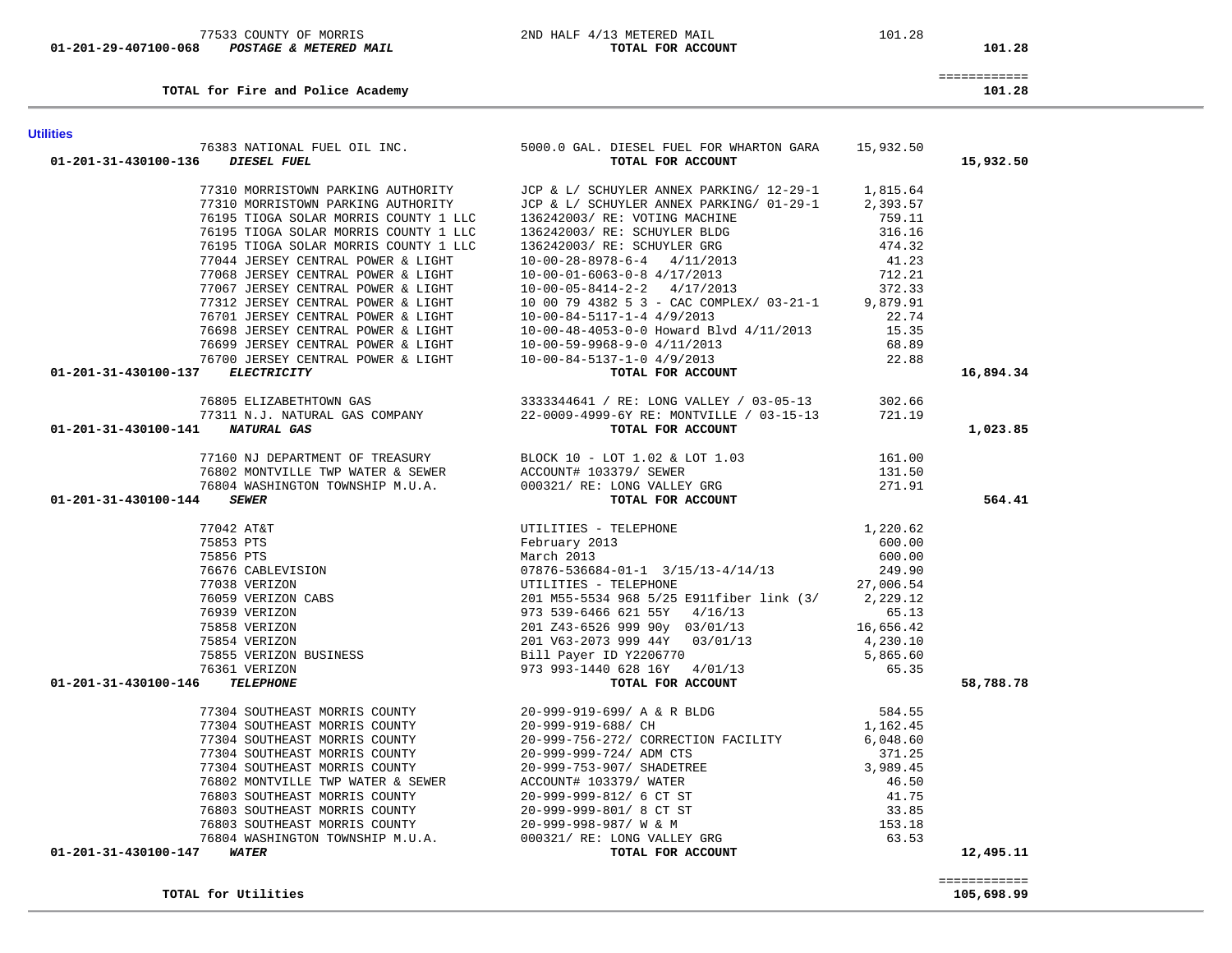| <b>Nutrition</b>           |                                                            |                                                              |                   |           |                            |  |
|----------------------------|------------------------------------------------------------|--------------------------------------------------------------|-------------------|-----------|----------------------------|--|
|                            | 76466 STAPLES BUSINESS ADVANTAGE                           | Sharpie permfine, pad ruled, stpls 3 subj n                  |                   | 41.03     |                            |  |
|                            | 76466 STAPLES BUSINESS ADVANTAGE                           | ATT dect 2pk CID/TAD pearl                                   |                   | 56.78     |                            |  |
| 01-201-41-716100-058       | OFFICE SUPPLIES & STATIONERY                               | TOTAL FOR ACCOUNT                                            |                   |           | 97.81                      |  |
|                            |                                                            |                                                              |                   |           |                            |  |
| 01-201-41-716100-098       | 77123 PATRICIA W. GIBBONS<br>OTHER OPERATING&REPAIR SUPPLY | 25 hours of Nutrition Support Services.<br>TOTAL FOR ACCOUNT |                   | 462.50    | 462.50                     |  |
|                            |                                                            |                                                              |                   |           |                            |  |
|                            | 77120 VERIZON                                              | Monthly Service Charge, April 1,2013 Ac                      |                   | 861.98    |                            |  |
|                            | 75688 CENTURYLINK                                          | Monthly Service Charge. March19, 2013. A                     |                   | 39.04     |                            |  |
| 01-201-41-716100-146       | <b>TELEPHONE</b>                                           | TOTAL FOR ACCOUNT                                            |                   |           | 901.02                     |  |
|                            |                                                            |                                                              |                   |           |                            |  |
|                            |                                                            |                                                              |                   |           | ============               |  |
|                            | TOTAL for Nutrition                                        |                                                              |                   |           | 1,461.33                   |  |
| <b>Area Plan Grant</b>     |                                                            |                                                              |                   |           |                            |  |
|                            | 76574 MC ORGANIZATION FOR HISPANIC                         | SHTP                                                         | period $1/1/13$   | 5,047.68  |                            |  |
|                            | 76571 NEWBRIDGE SERVICES INC                               | SAIL                                                         | Period $1/1/13$   | 40,528.00 |                            |  |
|                            | 76570 LEGAL SERVICES OF NORTHWEST                          | OAA TitleB                                                   | Period $1/1/13$ - | 13,635.00 |                            |  |
|                            | 77121 VISITING NURSE ASSOC. OF                             | 13-14-076 Resp Care                                          | Period $1/1/$     | 16,130.00 |                            |  |
|                            | 76572 VISITING NURSE ASSOC. OF                             | MM 13-14-076                                                 | Period $1/1/13$   | 1,688.00  |                            |  |
| 01-201-41-716110-090       | <b>EXPENDITURES</b>                                        | TOTAL FOR ACCOUNT                                            |                   |           | 77,028.68                  |  |
|                            |                                                            |                                                              |                   |           |                            |  |
|                            | TOTAL for Area Plan Grant                                  |                                                              |                   |           | ============<br>77,028.68  |  |
|                            |                                                            |                                                              |                   |           |                            |  |
| <b>ALPN</b>                |                                                            |                                                              |                   |           |                            |  |
|                            | 77119 NEWBRIDGE SERVICES INC                               | PG1310                                                       | Period            | 964.00    |                            |  |
|                            | 77097 CFCS - HOPE HOUSE                                    | CHORE                                                        | Period $1/1/1$    | 6, 133.00 |                            |  |
|                            | 77118 DAWN CENTER FOR INDEPENDENT                          | CM PG 1320                                                   | Period $1/1/$     | 10,159.00 |                            |  |
|                            | 77100 FAMILY SERVICE OF MORRIS COUNTY                      | <b>PG1315 SC</b>                                             | Period Q1 2       | 9,211.00  |                            |  |
|                            | 77101 FAMILY SERVICE OF MORRIS COUNTY                      | CM PG1314Period Q1 201330 I&A units @ \$1                    |                   | 5,443.00  |                            |  |
|                            | 77102 FAMILY SERVICE OF MORRIS COUNTY                      | PG 1307                                                      | Period Q1 20      | 34,450.00 |                            |  |
|                            | 77117 LEGAL SERVICES OF NORTHWEST                          | 1312 PS                                                      | Period $1/1/$     | 8,712.00  |                            |  |
|                            | 77108 ARC MORRIS CTY CHAPTER NJ                            | PG1302                                                       | Period $1/1/1$    | 3,727.00  |                            |  |
|                            | 77098 VISITING NURSE ASSOC. OF                             | PG1309                                                       | Period $1/1/1$    | 10,581.00 |                            |  |
|                            | 77099 VISITING NURSE ASSOC. OF                             | PG1316 CHAP                                                  | Period 1/1        | 20,285.00 |                            |  |
|                            | 77103 VISITING NURSE ASSOC. OF                             | PG 1308                                                      | Period 1/1        | 40,227.00 |                            |  |
| 01-201-41-759000-063       | ALPN PEER GROUPING                                         | TOTAL FOR ACCOUNT                                            |                   |           | 149,892.00                 |  |
|                            | TOTAL for ALPN                                             |                                                              |                   |           | ============<br>149,892.00 |  |
|                            |                                                            |                                                              |                   |           |                            |  |
|                            |                                                            |                                                              |                   |           |                            |  |
|                            |                                                            | <b>Grant Fund</b>                                            |                   |           |                            |  |
| <b>Bio-Terrorism Grant</b> |                                                            |                                                              |                   |           |                            |  |
|                            | 75977 ELECTRONIC OFFICE SYSTEMS                            | customer # 106296 color copies Machine I                     |                   | 252.77    |                            |  |
|                            | 77532 COUNTY OF MORRIS                                     | 2ND HALF 4/13 METERED MAIL                                   |                   | 22.22     |                            |  |
| 02-213-41-718305-391       | PUBLIC HEALTH EMER GRANT (8/10/12-6/30/13                  | TOTAL FOR ACCOUNT                                            |                   |           | 274.99                     |  |
|                            |                                                            |                                                              |                   |           |                            |  |
|                            |                                                            |                                                              |                   |           | ============               |  |
|                            | TOTAL for Bio-Terrorism Grant                              |                                                              |                   |           | 274.99                     |  |
|                            |                                                            |                                                              |                   |           |                            |  |

**TANF** 

76639 NJDOL FY12 - TANF 20,641.00

76639 NJDOL FY12-SNAP 8,646.00

÷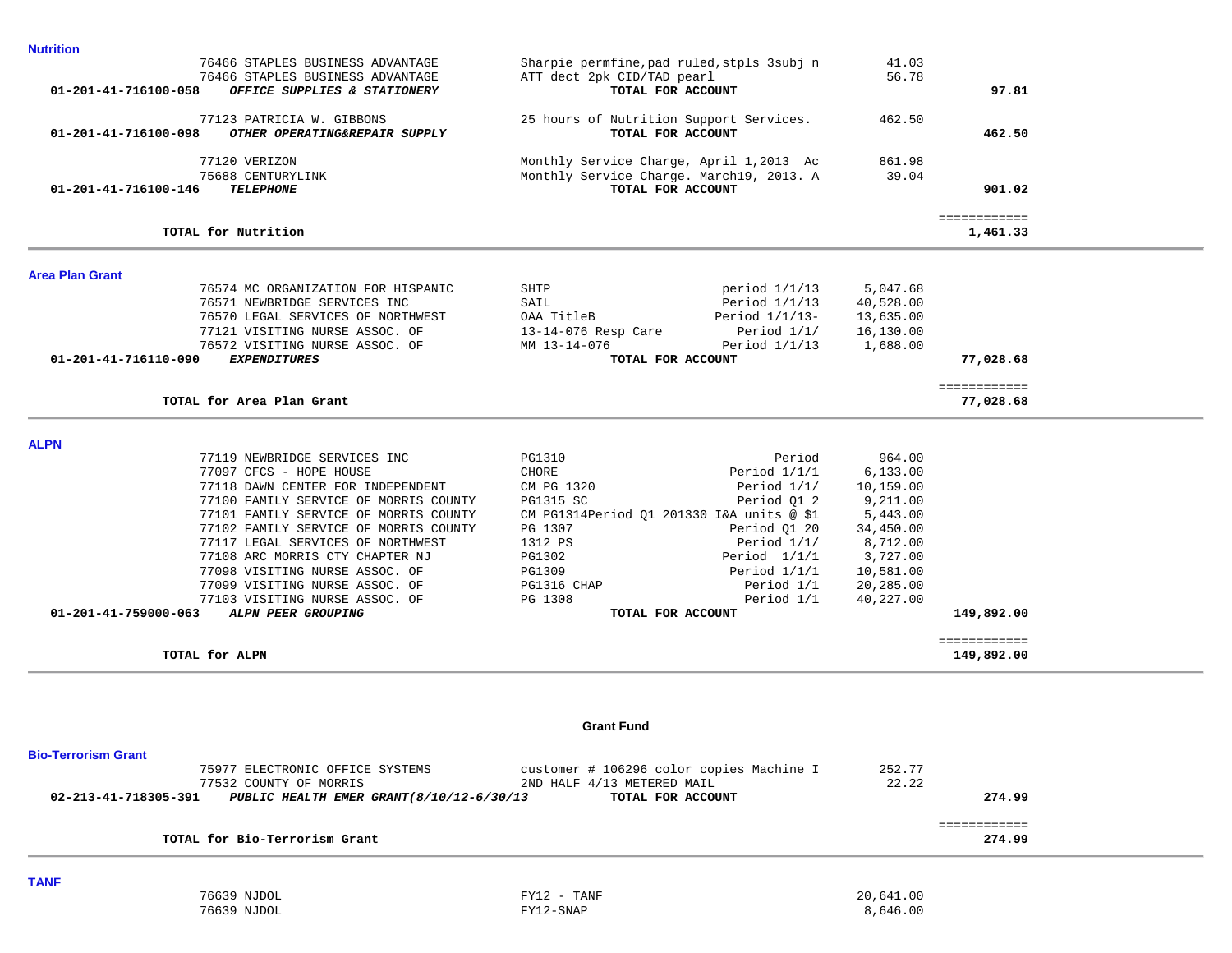| <b>TANF</b><br>02-118-03-741015-888                                                                                                                                                                                                                                                                                                                                |                                                                                     |                                                                                                          |                           |  |
|--------------------------------------------------------------------------------------------------------------------------------------------------------------------------------------------------------------------------------------------------------------------------------------------------------------------------------------------------------------------|-------------------------------------------------------------------------------------|----------------------------------------------------------------------------------------------------------|---------------------------|--|
|                                                                                                                                                                                                                                                                                                                                                                    | TOTAL FOR ACCOUNT                                                                   |                                                                                                          | 47,086.00                 |  |
| 76938 MANPOWER                                                                                                                                                                                                                                                                                                                                                     | Jan.2013 class                                                                      | 2,061.32                                                                                                 |                           |  |
| 76938 MANPOWER                                                                                                                                                                                                                                                                                                                                                     |                                                                                     | 91.32                                                                                                    |                           |  |
| 76938 MANPOWER                                                                                                                                                                                                                                                                                                                                                     |                                                                                     | 342.00                                                                                                   |                           |  |
| 76936 PROJECT SELF SUFFICIENCY                                                                                                                                                                                                                                                                                                                                     |                                                                                     | 687.50                                                                                                   |                           |  |
| 76936 PROJECT SELF SUFFICIENCY                                                                                                                                                                                                                                                                                                                                     |                                                                                     | 137.50                                                                                                   |                           |  |
| 76936 PROJECT SELF SUFFICIENCY                                                                                                                                                                                                                                                                                                                                     |                                                                                     | 16.00                                                                                                    |                           |  |
| 76865 SUSSEX COUNTY DIVISION                                                                                                                                                                                                                                                                                                                                       | Sussex county- WFNJ Transportation                                                  | 40,000.00                                                                                                |                           |  |
| 76674 COUNTY OF MORRIS                                                                                                                                                                                                                                                                                                                                             | 4th Qtr. Fringe Benefits                                                            | 13,854.17                                                                                                |                           |  |
| 75513 STAPLES BUSINESS ADVANTAGE                                                                                                                                                                                                                                                                                                                                   |                                                                                     | 71.70                                                                                                    |                           |  |
| 76953 STATE SHUTTLE INC                                                                                                                                                                                                                                                                                                                                            | Transportation from Mar. 25-Mar. 31, 2013.                                          | 2,658.98                                                                                                 |                           |  |
| 76736 THE NEW YORK TIMES                                                                                                                                                                                                                                                                                                                                           |                                                                                     | 22.07                                                                                                    |                           |  |
| 76847 WORKFORCE ADVANTAGE                                                                                                                                                                                                                                                                                                                                          |                                                                                     | 422.00                                                                                                   |                           |  |
| 76977 WORKFORCE ADVANTAGE                                                                                                                                                                                                                                                                                                                                          | Reimbursable Expenses                                                               | 2,017.88                                                                                                 |                           |  |
| 76848 WORKFORCE ADVANTAGE                                                                                                                                                                                                                                                                                                                                          |                                                                                     | 422.00                                                                                                   |                           |  |
| 02-213-41-741015-392<br>TANF STATE SHARE                                                                                                                                                                                                                                                                                                                           | TOTAL FOR ACCOUNT                                                                   |                                                                                                          | 62,804.44                 |  |
|                                                                                                                                                                                                                                                                                                                                                                    |                                                                                     |                                                                                                          | ============              |  |
| <b>TOTAL for TANF</b>                                                                                                                                                                                                                                                                                                                                              |                                                                                     |                                                                                                          | 109,890.44                |  |
|                                                                                                                                                                                                                                                                                                                                                                    |                                                                                     |                                                                                                          |                           |  |
| <b>General Assistance</b><br>76938 MANPOWER<br>76938 MANPOWER<br>76938 MANPOWER<br>76849 RUTGERS CENTER FOR CONTINUING<br>76865 SUSSEX COUNTY DIVISION<br>76674 COUNTY OF MORRIS<br>75513 STAPLES BUSINESS ADVANTAGE<br>76953 STATE SHUTTLE INC<br>76736 THE NEW YORK TIMES<br>76977 WORKFORCE ADVANTAGE<br>GENERAL ASSISTANCE STATE SHARE<br>02-213-41-741020-392 | Sussex county- WFNJ Transportation<br>4th Qtr. Fringe Benefits<br>TOTAL FOR ACCOUNT | 1,555.03<br>68.89<br>258.00<br>1,298.00<br>10,000.00<br>9,401.26<br>53.77<br>664.74<br>16.55<br>1,345.25 | 24,661.49                 |  |
| TOTAL for General Assistance                                                                                                                                                                                                                                                                                                                                       |                                                                                     |                                                                                                          | ============<br>24,661.49 |  |
|                                                                                                                                                                                                                                                                                                                                                                    |                                                                                     |                                                                                                          |                           |  |
| 76674 COUNTY OF MORRIS                                                                                                                                                                                                                                                                                                                                             | 4th Qtr. Fringe Benefits                                                            | 3,349.26                                                                                                 |                           |  |
| <b>WFNJ/WDP Supplemental</b><br>02-213-41-741030-392<br>WFNJ/WDP SUPPLEMENTAL STATE SHARE                                                                                                                                                                                                                                                                          | TOTAL FOR ACCOUNT                                                                   |                                                                                                          | 3,349.26                  |  |

**WIA: Adult** 

| 76744 MAGGIE FLEMING             | Violence in the Workplace, seminar @ Ber | 3.43      |
|----------------------------------|------------------------------------------|-----------|
| 76744 MAGGIE FLEMING             | Paramus to Morristown                    | 10.34     |
| 76797 AVTECH INSTITUTE           |                                          | 576.01    |
| 76814 AVTECH INSTITUTE           |                                          | 160.01    |
| 76815 AVTECH INSTITUTE           |                                          | 352.01    |
| 76674 COUNTY OF MORRIS           | 4th Otr. Fringe Benefits                 | 14,932.67 |
| 76967 DOVER BUSINESS COLLEGE     |                                          | 800.00    |
| 76813 DOVER BUSINESS COLLEGE     |                                          | 586.00    |
| 76935 DOVER BUSINESS COLLEGE     |                                          | 410.00    |
| 76954 INFORMATION & TECHNOLOGY   |                                          | 1,600.00  |
| 75513 STAPLES BUSINESS ADVANTAGE |                                          | 161.32    |
| 76976 SAMFELI GLOBAL FINANCIAL   |                                          | 1,224.76  |
| 76736 THE NEW YORK TIMES         |                                          | 49.66     |
| 77532 COUNTY OF MORRIS           | 4/13 METERED MAIL<br>2ND HALF            | 204.65    |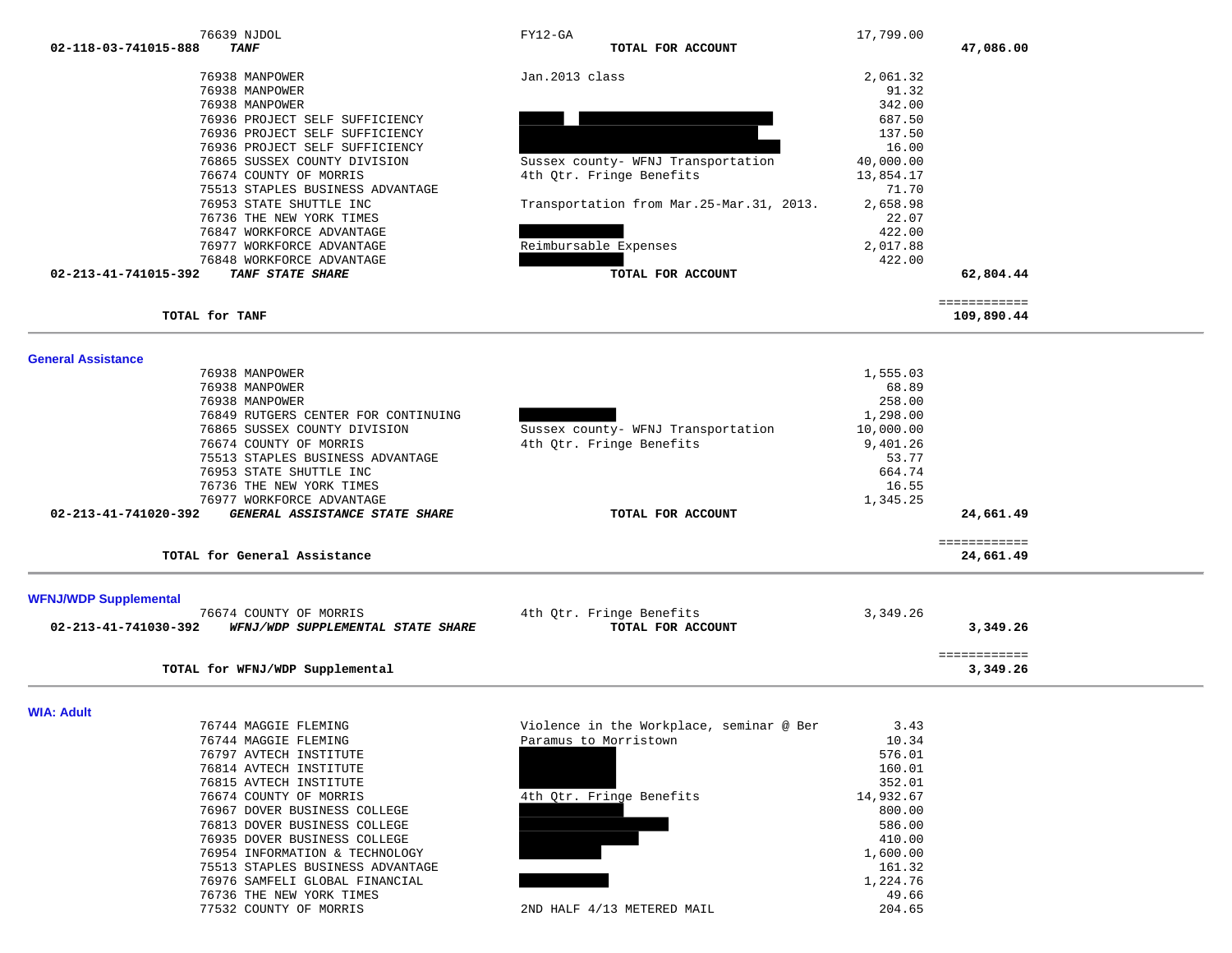============

**TOTAL for WIA: Adult 21,070.86**

### **WIA: Disclocated Worker**

76969 KAREN GOTTSHALL 69270 MUNICIPAL CAPITAL CORP 76853 M.C. SCHOOL OF TECHNOLOGY 76851 M.C. SCHOOL OF TECHNOLOGY 76846 M.C. SCHOOL OF TECHNOLOGY 76844 MILLENNIUM SOLUTION FOCUS 76852 MILLENNIUM SOLUTION FOCUS 76796 AVTECH INSTITUTE 76791 AVTECH INSTITUTE 76792 AVTECH INSTITUTE 76793 AVTECH INSTITUTE 76794 AVTECH INSTITUTE 76795 AVTECH INSTITUTE 76798 AVTECH INSTITUTE 76799 AVTECH INSTITUTE 76959 AVTECH INSTITUTE 76850 BERGEN BLENDED ACADEMY 76789 NEW HORIZONS COMPUTER LEARNING 76788 NEW HORIZONS COMPUTER LEARNING 76961 RARITAN VALLEY COMMUNITY 76854 RARITAN VALLEY COMMUNITY 76861 RUTGERS CENTER FOR CONTINUING 76960 RUTGERS OCPE 76790 RUTGERS, THE STATE UNIVERSITY 76829 RUTGERS CENTER FOR CONTINUING 76919 CITYSIDE ARCHIVES, LTD 76674 COUNTY OF MORRIS 76964 DOVER BUSINESS COLLEGE 76931 DOVER BUSINESS COLLEGE 76934 DOVER BUSINESS COLLEGE 76933 DOVER BUSINESS COLLEGE 76932 DOVER BUSINESS COLLEGE 76741 DIVERSIFIED HEAT TRANSFER, INC. 76740 DIVERSIFIED HEAT TRANSFER, INC. 76955 INFORMATION & TECHNOLOGY 76860 JERSEY TRACTOR-TRAILER 76859 JERSEY TRACTOR-TRAILER 76856 JERSEY TRACTOR-TRAILER 76855 LINCOLN TECHNICAL INSTITUTE 76944 LINCOLN TECHNICAL INSTITUTE 75513 STAPLES BUSINESS ADVANTAGE 76736 THE NEW YORK TIMES 02-213-41-742010-391 *WIA: DISCLOCATED WORKER FEDERAL SHARE* 

|   | Travel from Jun 28, 2012 through Oct. 19<br>313.41<br>Model MP 5002SP<br>896.40<br>712.78<br>726.40<br>708.24<br>3,200.00<br>2,400.00<br>1,909.33<br>1,360.00<br>940.00<br>1,120.00<br>1,226.66<br>1,260.00<br>128.00<br>2,080.00<br>800.00<br>687.60<br>738.00<br>2,952.00<br>388.40<br>1,553.60<br>2,592.00<br>800.00<br>800.00<br>1,972.00<br>EMPLOYMENT & TRAINING SERVICES<br>192.50<br>4th Qtr. Fringe Benefits<br>55, 137.22<br>603.00<br>434.00<br>67.00<br>552.00<br>132.00<br>3,999.38<br>3,999.99<br>1,838.92<br>3,200.00<br>3,200.00 |            |
|---|--------------------------------------------------------------------------------------------------------------------------------------------------------------------------------------------------------------------------------------------------------------------------------------------------------------------------------------------------------------------------------------------------------------------------------------------------------------------------------------------------------------------------------------------------|------------|
| ζ | 3,200.00<br>3,056.94<br>340.80<br>Office supplies - various.<br>475.00<br>Acct.#889705109; Sundays only 2-17-13-2-<br>146.23<br>TOTAL FOR ACCOUNT                                                                                                                                                                                                                                                                                                                                                                                                | 112,839.80 |

#### ============ **TOTAL for WIA: Disclocated Worker 112,839.80**

**WIA: Youth** 

The STAPLES BUSINESS ADVANTAGE 134.43

| 76963 NEWBRIDGE SERVICES INC |  |                          | 3,101.00  |
|------------------------------|--|--------------------------|-----------|
| 76962 NEWBRIDGE SERVICES INC |  |                          | 3,576.00  |
| 76956 NEWBRIDGE SERVICES INC |  |                          | 475.00    |
| 76800 NEWBRIDGE SERVICES INC |  |                          | 4,316.00  |
| 76930 NEWBRIDGE SERVICES INC |  |                          | 740.00    |
| 76674 COUNTY OF MORRIS       |  | 4th Otr. Fringe Benefits | 15,856.42 |
|                              |  |                          |           |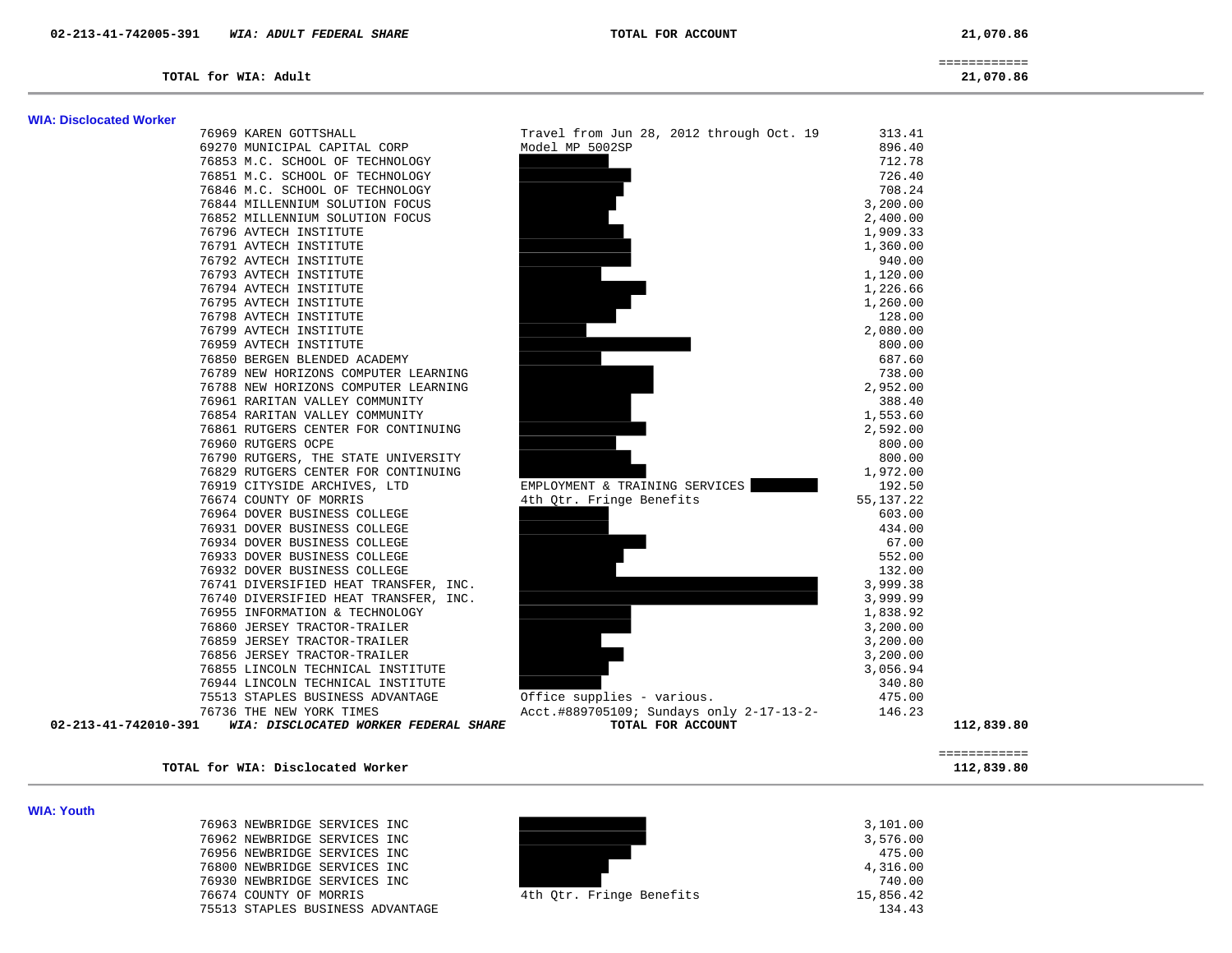| 76736 THE NEW YORK TIMES<br>02-213-41-742020-391<br>WIA: YOUTH FEDERAL SHARE                          | TOTAL FOR ACCOUNT                                                                   | 41.39            | 28,240.24                 |  |
|-------------------------------------------------------------------------------------------------------|-------------------------------------------------------------------------------------|------------------|---------------------------|--|
|                                                                                                       |                                                                                     |                  |                           |  |
| TOTAL for WIA: Youth                                                                                  |                                                                                     |                  | ============<br>28,240.24 |  |
| <b>DEPARTMENT 742135</b>                                                                              |                                                                                     |                  |                           |  |
| 76833 RUTGERS, THE STATE UNIVERSITY                                                                   |                                                                                     | 4,995.00         |                           |  |
| 76832 CLINICAL RESEARCH ACADEMY                                                                       |                                                                                     | 5,000.00         |                           |  |
| 76674 COUNTY OF MORRIS                                                                                | 4th Qtr. Fringe Benefits                                                            | 7,493.34         |                           |  |
| 76958 INSTITUTE FOR THERAPEUTIC<br>02-213-41-742135-391<br>WIA/NTNL EMRGNCY GRANT $(10/1/10-9/30/13)$ | TOTAL FOR ACCOUNT                                                                   | 2,502.00         | 19,990.34                 |  |
|                                                                                                       |                                                                                     |                  | ============              |  |
| TOTAL for DEPARTMENT 742135                                                                           |                                                                                     |                  | 19,990.34                 |  |
| <b>Reach Program</b>                                                                                  |                                                                                     |                  |                           |  |
| 76674 COUNTY OF MORRIS<br>REACH PROGRAM (7/1/12-6/30/13)<br>02-213-41-751305-392                      | 4th Qtr. Fringe Benefits<br>TOTAL FOR ACCOUNT                                       | 17,309.68        | 17,309.68                 |  |
| TOTAL for Reach Program                                                                               |                                                                                     |                  | ============<br>17,309.68 |  |
|                                                                                                       |                                                                                     |                  |                           |  |
| DEPARTMENT 758310                                                                                     |                                                                                     |                  |                           |  |
| 76270 JOSHUA DREAN<br>76272 SODEXO INC & AFFILIATES                                                   | Speaker fee for the 2013 Natural High Sk<br>Food for the Quarterly Alliance Meeting | 300.00<br>284.45 |                           |  |
| 76275 STEPHEN NEBESNI                                                                                 | Reimbursement for Candy for the Natural                                             | 12.97            |                           |  |
| 76275 STEPHEN NEBESNI                                                                                 | Toastmaster Dues for 2013                                                           | 42.00            |                           |  |
| 76275 STEPHEN NEBESNI                                                                                 | 1/7/13 MC public safety training (Ryans                                             | 1.78             |                           |  |
| 76275 STEPHEN NEBESNI                                                                                 | St Clares Dover round trip Needs assesme                                            | 7.56             |                           |  |
| 76275 STEPHEN NEBESNI                                                                                 | Boonton Twp town hall Site review 1/11/1                                            | 3.89             |                           |  |
| 76275 STEPHEN NEBESNI                                                                                 | Denville Town Hall Site review 1/17/13                                              | 2.66             |                           |  |
| 76275 STEPHEN NEBESNI                                                                                 | Parsippany PAL site review round trip 1/                                            | 6.16             |                           |  |
| 76275 STEPHEN NEBESNI                                                                                 | Pearl Miller School Steered Straight Pro                                            | 2.70             |                           |  |
| 76275 STEPHEN NEBESNI                                                                                 | MC Public Safety training Acadamy Needs                                             | 3.57             |                           |  |
| 76275 STEPHEN NEBESNI                                                                                 | Human Service Building West Hanover Rd.                                             | 1.78             |                           |  |
| 76275 STEPHEN NEBESNI                                                                                 | Mennen Arena Natural High Event 3/21/13                                             | 0.88             |                           |  |
| 76275 STEPHEN NEBESNI                                                                                 | Madison YMCA New Social Engine meeting R                                            | 4.38             |                           |  |
| 76268 THE CENTER FOR PREVENTION<br>02-213-41-758310-392<br>MUNICIPAL ALLIANCE (1/1/13-12/31/13)       | Fee for 6 CPS classes: $4/10, 4/24, 5/8, 5/2$<br>TOTAL FOR ACCOUNT                  | 300.00           | 974.78                    |  |
|                                                                                                       |                                                                                     |                  | ============              |  |
| TOTAL for DEPARTMENT 758310                                                                           |                                                                                     |                  | 974.78                    |  |
| Vehicular Homicide Unit                                                                               |                                                                                     |                  |                           |  |
| 75679 ANDOVER TOWNSHIP                                                                                | J.Abrusci Recert 1/2/2013                                                           | 220.00           |                           |  |
| 75679 ANDOVER TOWNSHIP                                                                                | J.Abrusci Court 1/3/13                                                              | 275.00           |                           |  |
| 75679 ANDOVER TOWNSHIP                                                                                | J.Abrusci Court 1/9/13                                                              | 220.00           |                           |  |
| 75679 ANDOVER TOWNSHIP                                                                                | J.Abrusci Court 1/17/13                                                             | 220.00           |                           |  |
| 75679 ANDOVER TOWNSHIP                                                                                | J.Abrusci Court 1/25/13                                                             | 385.00           |                           |  |
| 75679 ANDOVER TOWNSHIP                                                                                | J.Abrusci Court 1/31/13                                                             | 220.00           |                           |  |
| 75679 ANDOVER TOWNSHIP                                                                                | J.Abrusci Callout 2/2/13                                                            | 220.00           |                           |  |
| 75679 ANDOVER TOWNSHIP<br>75679 ANDOVER TOWNSHIP                                                      | J.Abrusci Callout 2/6/13                                                            | 220.00           |                           |  |
|                                                                                                       | J.Abrusci Court 2/14/13                                                             | 220.00           |                           |  |
| 75679 ANDOVER TOWNSHIP<br>75679 ANDOVER TOWNSHIP                                                      | J.Abrusci Callout 2/19/13<br>J.Abrusci Callout 2/19/13                              | 220.00<br>275.00 |                           |  |
| 75679 ANDOVER TOWNSHIP                                                                                | J.Abrusci Court 2/20/13                                                             | 220.00           |                           |  |
| 75679 ANDOVER TOWNSHIP                                                                                | J.Abrusci Callout 2/27/13                                                           | 220.00           |                           |  |
| 02-213-41-774305-391<br>DRE CALL OUT (10/1/12-9/30/13)                                                | TOTAL FOR ACCOUNT                                                                   |                  | 3,135.00                  |  |
|                                                                                                       |                                                                                     |                  |                           |  |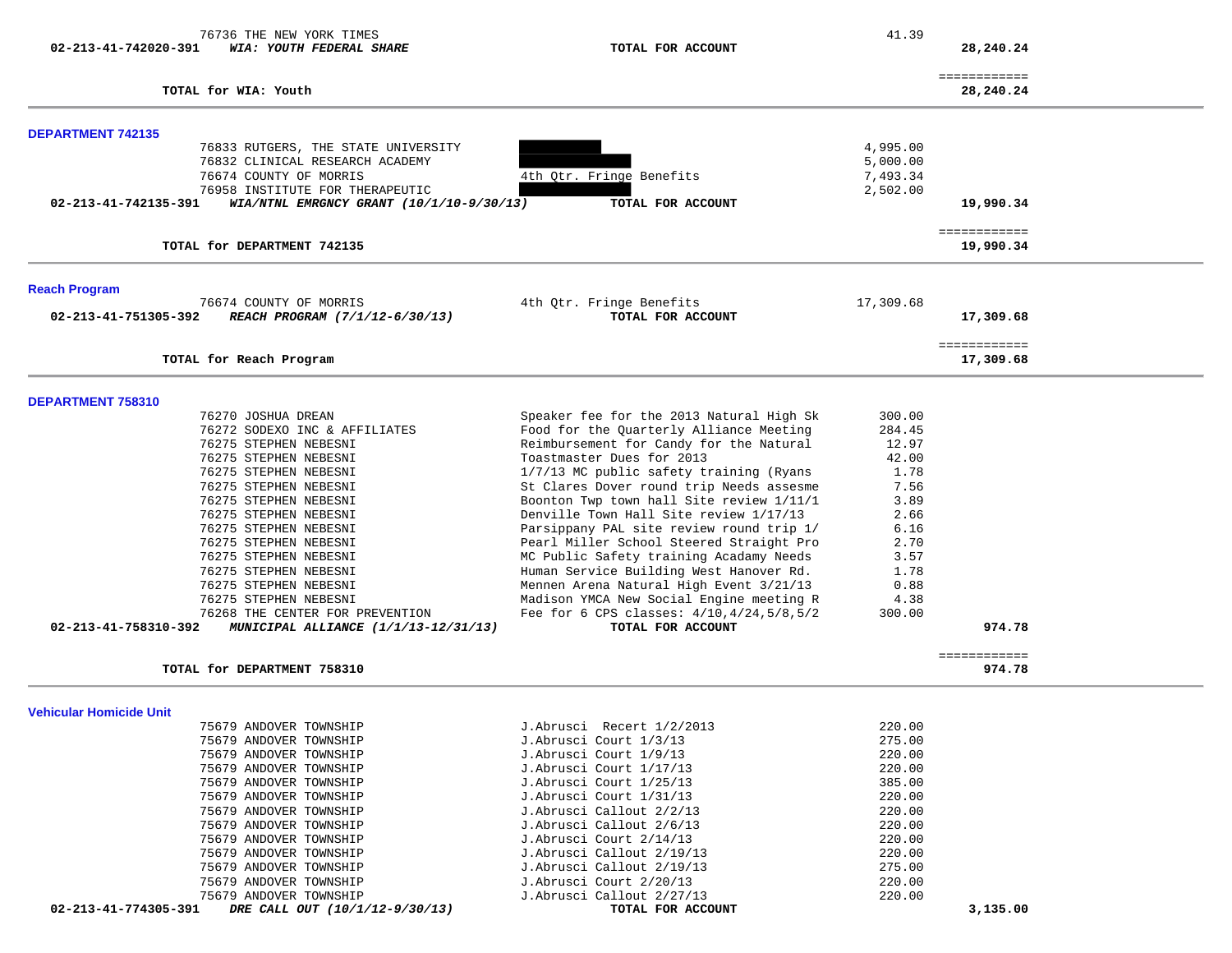| TOTAL for Vehicular Homicide Unit                                                                                                                                           |           | ============<br>3,135.00  |  |
|-----------------------------------------------------------------------------------------------------------------------------------------------------------------------------|-----------|---------------------------|--|
|                                                                                                                                                                             |           |                           |  |
| <b>DEPARTMENT 777110</b>                                                                                                                                                    |           |                           |  |
| 69596 MINUTEMAN PRESS<br>DEC 13, 2012 Victim Witness Informationa                                                                                                           | 3,800.00  |                           |  |
| Frames for prints for Victim Witness Wai<br>76738 PATRICIA STEWART                                                                                                          | 140.00    |                           |  |
| Postage reimbursement to the Prosecutor'<br>69597 COUNTY OF MORRIS                                                                                                          | 6, 200.20 |                           |  |
| TOTAL FOR ACCOUNT                                                                                                                                                           |           | 10,140.20                 |  |
| TOTAL for DEPARTMENT 777110                                                                                                                                                 |           | ============<br>10,140.20 |  |
| <b>DEPARTMENT 784315</b>                                                                                                                                                    |           |                           |  |
| 75422 MOTOROLA SOLUTIONS INC<br>Radio Equipment - APX7500 Consolettes pe                                                                                                    | 34,176.00 |                           |  |
| 02-213-41-784315-391 FFY10 HOMELND SECURITY(11/26/10-7/31/13)<br>TOTAL FOR ACCOUNT                                                                                          |           | 34,176.00                 |  |
|                                                                                                                                                                             |           |                           |  |
|                                                                                                                                                                             |           | ============              |  |
| TOTAL for DEPARTMENT 784315                                                                                                                                                 |           | 34,176.00                 |  |
|                                                                                                                                                                             |           |                           |  |
| <b>DEPARTMENT 784330</b>                                                                                                                                                    |           |                           |  |
| 77023 SPECIALTY VEHICLE SOLUTION, LLC.<br>Inv Date $4/23/13$                                                                                                                | 28,441.00 |                           |  |
| $02 - 213 - 41 - 784330 - 391$ FFY10 UASI (1/5/11-7/31/13)<br>TOTAL FOR ACCOUNT                                                                                             |           | 28,441.00                 |  |
|                                                                                                                                                                             |           |                           |  |
|                                                                                                                                                                             |           | ============              |  |
| TOTAL for DEPARTMENT 784330                                                                                                                                                 |           | 28,441.00                 |  |
|                                                                                                                                                                             |           |                           |  |
| <b>DEPARTMENT 793305</b>                                                                                                                                                    | 5,229.68  |                           |  |
| 76349 VANASSE HANGEN BRUSTLIN INC. Professional Services Rendered MC NJ 124<br>02-213-41-793305-391<br><i>SUBREGIONAL STUDIES PRG (7/1/11-6/30/13)</i><br>TOTAL FOR ACCOUNT |           | 5,229.68                  |  |
|                                                                                                                                                                             |           |                           |  |
|                                                                                                                                                                             |           | ============              |  |
| TOTAL for DEPARTMENT 793305                                                                                                                                                 |           | 5,229.68                  |  |
|                                                                                                                                                                             |           |                           |  |
| <b>FY08 SCAAP</b>                                                                                                                                                           |           |                           |  |
| 75683 ADVANCED VASCULAR ASSOCIATES<br>MEDICAL CARE FOR M.BROWN DATED 2.27.13                                                                                                | 6,748.70  |                           |  |
| 02-213-41-806815-391 FY08 SCAAP FEDERAL SHARE<br>TOTAL FOR ACCOUNT                                                                                                          |           | 6,748.70                  |  |
|                                                                                                                                                                             |           |                           |  |
|                                                                                                                                                                             |           | ============              |  |
| TOTAL for FY08 SCAAP                                                                                                                                                        |           | 6,748.70                  |  |
|                                                                                                                                                                             |           |                           |  |
| <b>DEPARTMENT 864405</b>                                                                                                                                                    |           |                           |  |
| 77054 IZENBERG APPRAISAL ASSOCIATES<br>1 W.Hanover Ave.                                                                                                                     | 2,160.00  |                           |  |
| 77054 IZENBERG APPRAISAL ASSOCIATES<br>1193 Sussex Tpk                                                                                                                      | 2,160.00  |                           |  |
| 1174 Sussex Tpk<br>76683 IZENBERG APPRAISAL ASSOCIATES                                                                                                                      | 1,980.00  |                           |  |
| 1209 Sussex Tpk<br>76683 IZENBERG APPRAISAL ASSOCIATES                                                                                                                      | 1,980.00  |                           |  |
| $02-213-41-864405-391$ CR $617/STP-0350(106)$ ROW $(6/27/12-6/27/14)$<br>TOTAL FOR ACCOUNT                                                                                  |           | 8,280.00                  |  |
|                                                                                                                                                                             |           | ============              |  |
| TOTAL for DEPARTMENT 864405                                                                                                                                                 |           | 8,280.00                  |  |
|                                                                                                                                                                             |           |                           |  |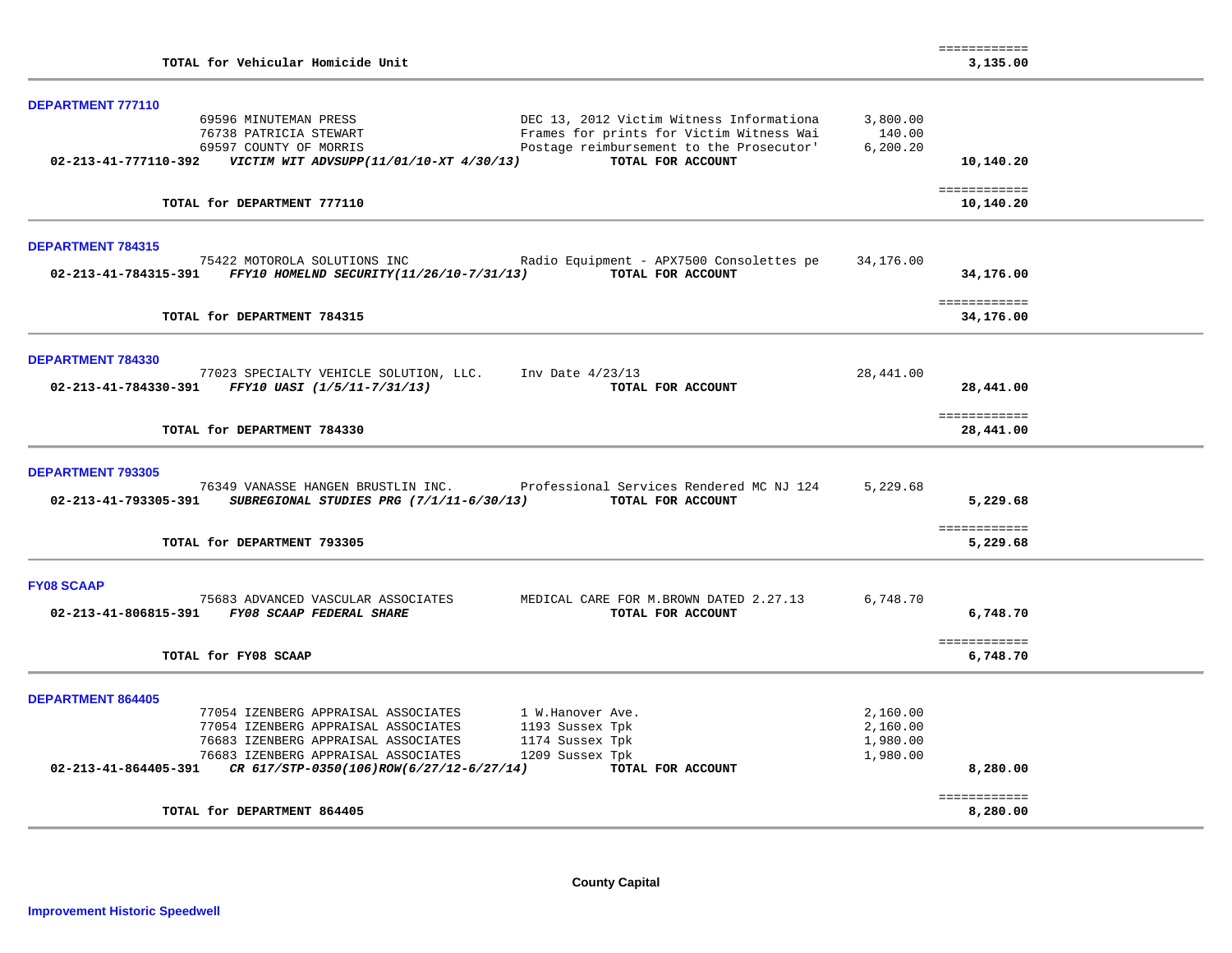| 77094 RONALD SCHMIDT & ASSOCIATES PA<br>04-216-55-951129-909<br>MISCELLANEOUS - OTHER                           | SPEEDWELL RESTROOM PROJECT<br>TOTAL FOR ACCOUNT                                                            | 761.09                             | 761.09                    |  |
|-----------------------------------------------------------------------------------------------------------------|------------------------------------------------------------------------------------------------------------|------------------------------------|---------------------------|--|
|                                                                                                                 |                                                                                                            |                                    |                           |  |
| TOTAL for Improvement Historic Speedwell                                                                        |                                                                                                            |                                    | ============<br>761.09    |  |
| <b>Bridge Design &amp; Constr Proj</b>                                                                          |                                                                                                            |                                    |                           |  |
| 77167 CHERRY WEBER & ASSOC. PC<br>04-216-55-953027-909<br>MISCELLANEOUS - OTHER                                 | Prof Services for Construction Resident<br>TOTAL FOR ACCOUNT                                               | 16,225.47                          | 16,225.47                 |  |
| TOTAL for Bridge Design & Constr Proj                                                                           |                                                                                                            |                                    | ============<br>16,225.47 |  |
| <b>Emerg Training Fac/Fire&amp;Police</b>                                                                       |                                                                                                            |                                    |                           |  |
| 76625 R.D. SALES DOOR & HARDWARE LLC<br>04-216-55-953069-951<br>BUILDING & IMPROVEMENTS                         | W068266/ RE: PSTA/ 02-28-13<br>TOTAL FOR ACCOUNT                                                           | 3,760.00                           | 3,760.00                  |  |
| TOTAL for Emerg Training Fac/Fire&Police                                                                        |                                                                                                            |                                    | ============<br>3,760.00  |  |
| <b>Bridge Design/Const Var Cty Br</b>                                                                           |                                                                                                            |                                    |                           |  |
| 75820 M.C. SOIL CONSERVATION<br>77165 CHERRY WEBER & ASSOC. PC<br>04-216-55-953089-909<br>MISCELLANEOUS - OTHER | Tree Replacement Report for the Replacem<br>Replacement of County Bridge No. 1400-32<br>TOTAL FOR ACCOUNT  | 510.00<br>13,059.40                | 13,569.40                 |  |
| TOTAL for Bridge Design/Const Var Cty Br                                                                        |                                                                                                            |                                    | ============<br>13,569.40 |  |
| Analy dam condition, rehab dams                                                                                 |                                                                                                            |                                    |                           |  |
| 77039 CIVIL DYNAMICS INC<br>77040 CIVIL DYNAMICS INC<br>77077 MORRIS COUNTY PARK COMMISSION                     | LEDDELL'S POND DAM REHABILITATION<br>LEDDELL'S POND DAM REHABILITATION<br>ARTHUR VITALE JANUARY-APRIL 2013 | 13,708.50<br>4,781.50<br>44,160.00 |                           |  |
| 04-216-55-953113-909<br>MISCELLANEOUS - OTHER                                                                   | TOTAL FOR ACCOUNT                                                                                          |                                    | 62,650.00                 |  |
| TOTAL for Analy dam condition, rehab dams                                                                       |                                                                                                            |                                    | ============<br>62,650.00 |  |
| <b>Renov CentralAveBldg Greystone</b><br>77085 THE MUSIAL GROUP PA                                              | Construction Inspector for Phasee 2 Reha                                                                   | 5,780.00                           |                           |  |
| 77084 THE MUSIAL GROUP PA<br>04-216-55-953146-909<br>MISCELLANEOUS - OTHER                                      | Final Design and Construction Documents<br>TOTAL FOR ACCOUNT                                               | 1,800.00                           | 7,580.00                  |  |
| TOTAL for Renov CentralAveBldg Greystone                                                                        |                                                                                                            |                                    | ============<br>7,580.00  |  |
| <b>Road Design/Construction</b>                                                                                 |                                                                                                            |                                    |                           |  |
| 77164 KELLER & KIRKPATRICK<br>04-216-55-953165-909<br>MISCELLANEOUS - OTHER                                     | Realignment of Boonton Avenue/Montville,<br>TOTAL FOR ACCOUNT                                              | 3,450.00                           | 3,450.00                  |  |
| 77087 ANDY MATT INC<br>04-216-55-953165-951<br>BUILDING & IMPROVEMENTS                                          | Retaining Wall Replacement along Sussex<br>TOTAL FOR ACCOUNT                                               | 71,770.30                          | 71,770.30                 |  |
| TOTAL for Road Design/Construction                                                                              |                                                                                                            |                                    | ============<br>75,220.30 |  |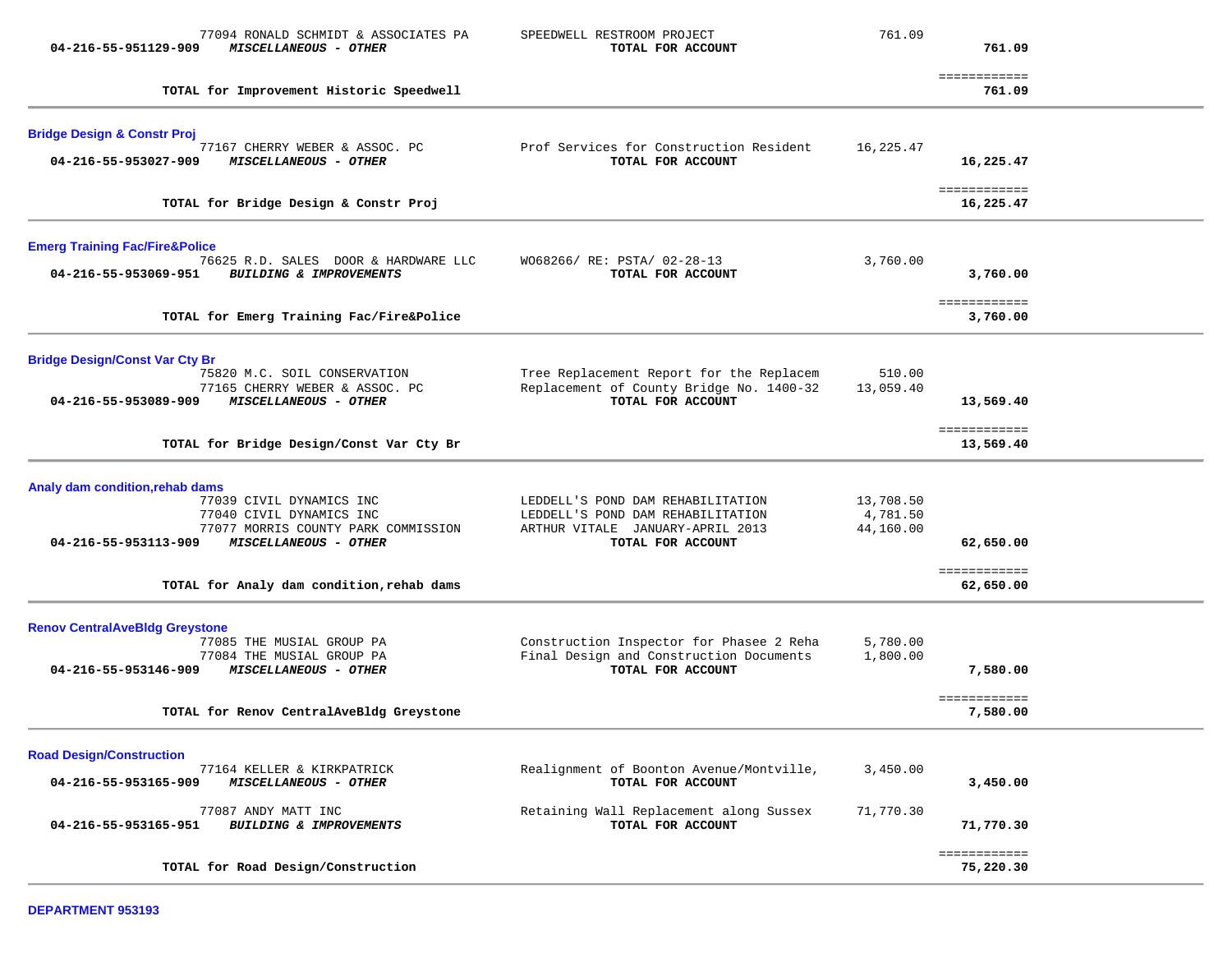| 76874 EPIC MANAGEMENT INC.<br>Construction Management Services for the<br>TOTAL FOR ACCOUNT<br>04-216-55-953193-909 DESIGN/CONSULT COSTS-PUBLICSAFETYCOMPLEX                                                                                                  | 21,037.00              | 21,037.00                  |  |
|---------------------------------------------------------------------------------------------------------------------------------------------------------------------------------------------------------------------------------------------------------------|------------------------|----------------------------|--|
| TOTAL for DEPARTMENT 953193                                                                                                                                                                                                                                   |                        | ============<br>21,037.00  |  |
| <b>DEPARTMENT 953202</b><br>77081 TOWNSHIP OF LONG HILL Traffic Signal Upgrades at Valley Road (26,324.48<br>TOTAL FOR ACCOUNT<br>04-216-55-953202-951 ROAD RESURFACING/CONSTRUCTION/IMPRVMENTS                                                               |                        | 26,324.48                  |  |
| TOTAL for DEPARTMENT 953202                                                                                                                                                                                                                                   |                        | ============<br>26,324.48  |  |
| DEPARTMENT 953212<br>76624 SPEEDWELL ELECTRIC MOTORS WO68566/RE: MOSQ COMM/DATED 03-04-13<br>76624 SPEEDWELL ELECTRIC MOTORS WO68400/RE: CH/DATED 03-06-13<br>04-216-55-953212-951    REPLACE MOTORS/FANS/PUMPS - VAR FACIL<br>TOTAL FOR ACCOUNT              | 248.00<br>469.68       | 717.68                     |  |
| TOTAL for DEPARTMENT 953212                                                                                                                                                                                                                                   |                        | ============<br>717.68     |  |
| <b>DEPARTMENT 953215</b><br>76863 PANCIELLO CONSTRUCTION LLC RE: BRICK POINTING - COURTHOUSE / 04-17-<br>04-216-55-953215-951 RESTORE BRICKFACADE/SIDEWLKS-BLDGGROUNDS TOTAL FOR ACCOUNT                                                                      | 1,020.00               | 1,020.00<br>============   |  |
| TOTAL for DEPARTMENT 953215                                                                                                                                                                                                                                   |                        | 1,020.00                   |  |
| <b>DEPARTMENT 953235</b><br>77086 ROBINSON AERIAL SURVEYS, INC. Prof. Svcs. for the Courthouse Fire Spri<br>04-216-55-953235-909 UPGRADES TO FIRE/SPRINKLER SYS-VAR FACIL<br>TOTAL FOR ACCOUNT                                                                | 6,636.90               | 6,636.90<br>============   |  |
| TOTAL for DEPARTMENT 953235                                                                                                                                                                                                                                   |                        | 6,636.90                   |  |
| <b>DEPARTMENT 953242</b><br>76068 BAYWAY LUMBER<br>W068426/RE: PROSECUTOR/02-22-13<br>76068 BAYWAY LUMBER<br>RE: PSTA/ 03-27-13<br>04-216-55-953242-951 REPLACE PEDESTRIAN/OVERHDDOORS-BLDGGRNDS TOTAL FOR ACCOUNT                                            | 435.68<br>2,450.00     | 2,885.68                   |  |
| TOTAL for DEPARTMENT 953242                                                                                                                                                                                                                                   |                        | ============<br>2,885.68   |  |
| <b>DEPARTMENT 953264</b><br>Central Park-Phase IISvcs. for 2/23/13 t<br>77163 KELLER & KIRKPATRICK<br>04-216-55-953264-909<br>DESIGN/CONSTR CENTRALAVEFIELDS-CENTRALPK<br>TOTAL FOR ACCOUNT<br>Construction of Central Park of Morris C<br>77159 PETILLO INC. | 3,640.50<br>500,408.00 | 3,640.50                   |  |
| DESIGN/CONSTR CENTRALAVEFIELDS-CENTRALPK<br>TOTAL FOR ACCOUNT<br>04-216-55-953264-951                                                                                                                                                                         |                        | 500,408.00                 |  |
| TOTAL for DEPARTMENT 953264                                                                                                                                                                                                                                   |                        | ============<br>504,048.50 |  |

**DEPARTMENT 953291**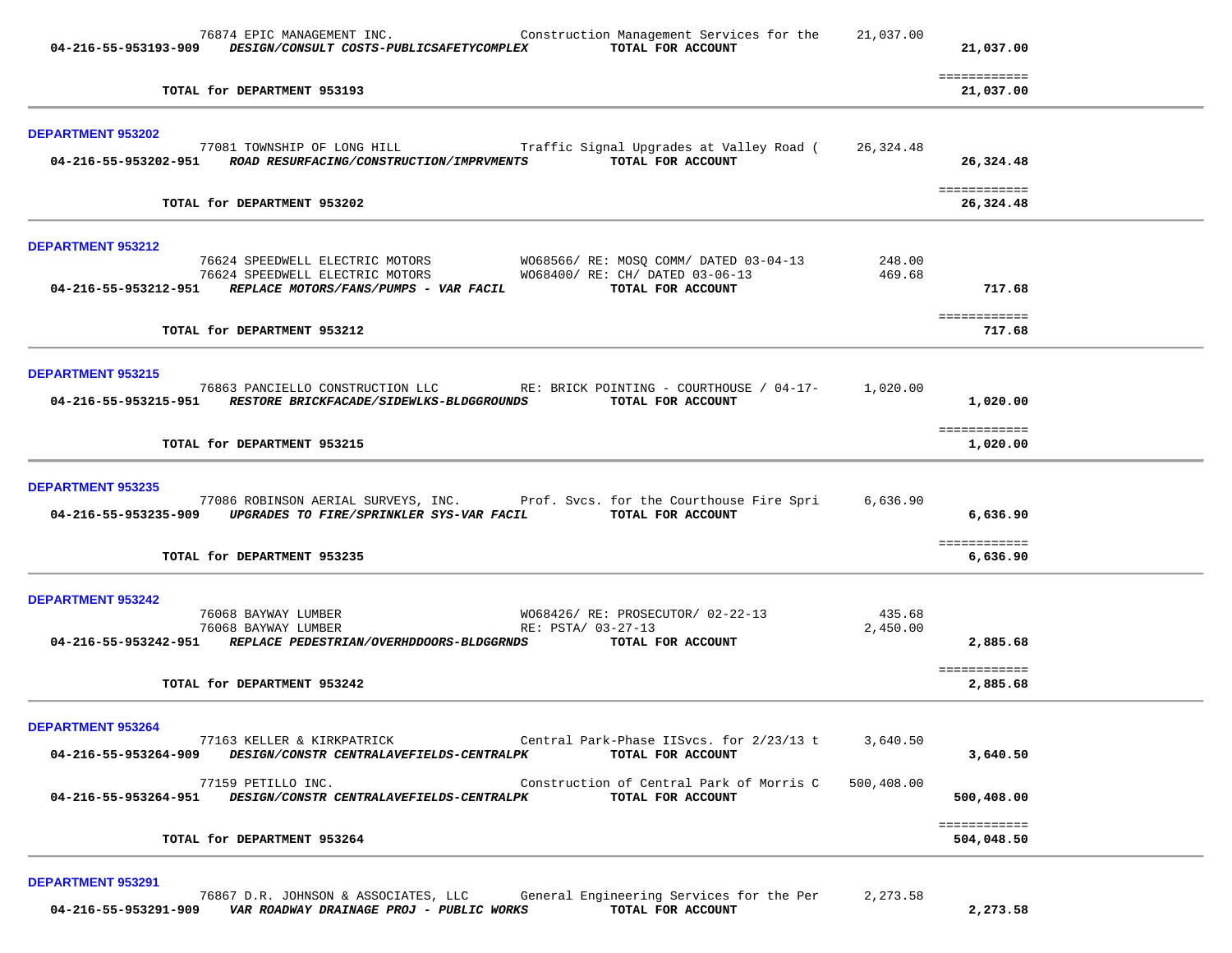| TOTAL for DEPARTMENT 953291                                                                          |                                                                                      |                      | ============<br>2,273.58 |  |
|------------------------------------------------------------------------------------------------------|--------------------------------------------------------------------------------------|----------------------|--------------------------|--|
| <b>Various Bridge &amp; Facility Impr</b>                                                            |                                                                                      |                      |                          |  |
| 76462 ROAD SAFETY SYSTEMS LLC<br>04-216-55-953644-940<br>HARD COSTS                                  | Guide Rail Material<br>TOTAL FOR ACCOUNT                                             | 6,223.26             | 6,223.26                 |  |
| TOTAL for Various Bridge & Facility Impr                                                             |                                                                                      |                      | ============<br>6,223.26 |  |
| <b>Brdg Design &amp; Constr Var Local</b>                                                            |                                                                                      |                      |                          |  |
| 77169 T.Y. LIN INTERNATIONAL<br>MISCELLANEOUS - OTHER<br>04-216-55-953862-909                        | Construction support for Middle Valley R<br>TOTAL FOR ACCOUNT                        | 8,012.09             | 8,012.09                 |  |
| TOTAL for Brdg Design & Constr Var Local                                                             |                                                                                      |                      | ============<br>8,012.09 |  |
| <b>Cty Bridge Design&amp;Construction</b>                                                            |                                                                                      |                      |                          |  |
| 77162 T. Y. LIN INTERNATIONAL<br>04-216-55-953908-909<br>MISCELLANEOUS - OTHER                       | Eagle Rock Avenue Bridge over the Passai<br>TOTAL FOR ACCOUNT                        | 871.00               | 871.00                   |  |
| TOTAL for Cty Bridge Design&Construction                                                             |                                                                                      |                      | ============<br>871.00   |  |
| <b>Cty Bridge Design &amp; Constructi</b>                                                            |                                                                                      |                      |                          |  |
| 77243 KELLER & KIRKPATRICK<br>77244 KELLER & KIRKPATRICK                                             | West Central Avenue-WhartonSvcs from 2/2<br>Morris County Bridge - KinnelonSvcs from | 1,872.00<br>1,040.00 |                          |  |
| 77245 KELLER & KIRKPATRICK                                                                           | Morris County Bridge 1400-755, Emmans Ro                                             | 1,040.00             |                          |  |
| 77242 KELLER & KIRKPATRICK<br>04-216-55-953975-909<br>MISCELLANEOUS - OTHER                          | Construction Inspection-Clerk of the Wor<br>TOTAL FOR ACCOUNT                        | 2,028.00             |                          |  |
|                                                                                                      |                                                                                      |                      | 5,980.00                 |  |
| TOTAL for Cty Bridge Design & Constructi                                                             |                                                                                      |                      | ============<br>5,980.00 |  |
| <b>Acq Ballistic Microscope CIS</b>                                                                  |                                                                                      |                      |                          |  |
| 72524 S.T. ACTION PRO INC.                                                                           | 9mm Action Trainer Dummy Rounds                                                      | 18.06                |                          |  |
| 72524 S.T. ACTION PRO INC.<br>72524 S.T. ACTION PRO INC.                                             | .40 S&W - Yellow Action Trainer Dummy Ro<br>45 ACP Action Trainer Dummy              | 17.60<br>13.35       |                          |  |
| 72524 S.T. ACTION PRO INC.                                                                           | .223 Cal (5.56mm) Action Trainer Dummy R                                             | 38.40                |                          |  |
| 72524 S.T. ACTION PRO INC.                                                                           | .308 cal Action Trainer Dummy Rounds                                                 | 23.80                |                          |  |
| 72524 S.T. ACTION PRO INC.                                                                           | PACKED IN BERRY AMMO BOX                                                             | 2.30                 |                          |  |
| 72524 S.T. ACTION PRO INC.<br>04-216-55-954169-956<br>MACHINERY & EQUIPMENT                          | SHIPPING & HANDLING<br>TOTAL FOR ACCOUNT                                             | 11.55                | 125.06                   |  |
| TOTAL for Acq Ballistic Microscope CIS                                                               |                                                                                      |                      | ============<br>125.06   |  |
|                                                                                                      |                                                                                      |                      |                          |  |
| <b>DEPARTMENT 954200</b><br>72289 MTM BUSINESS SYSTEMS                                               | GREY 08DK - Combat High Density Seapon S                                             | 5,173.74             |                          |  |
| 72289 MTM BUSINESS SYSTEMS                                                                           | Shipping & Handling                                                                  | 925.00               |                          |  |
| 76156 STAPLES BUSINESS ADVANTAGE<br>04-216-55-954200-956<br>ACQ SHELVE/LADDER/FRIDGE/FREEZER-SHERIFF | Office Supplies -<br>Inv dtd<br>TOTAL FOR ACCOUNT                                    | 1,112.63             | 7,211.37                 |  |
| TOTAL for DEPARTMENT 954200                                                                          |                                                                                      |                      | ============<br>7,211.37 |  |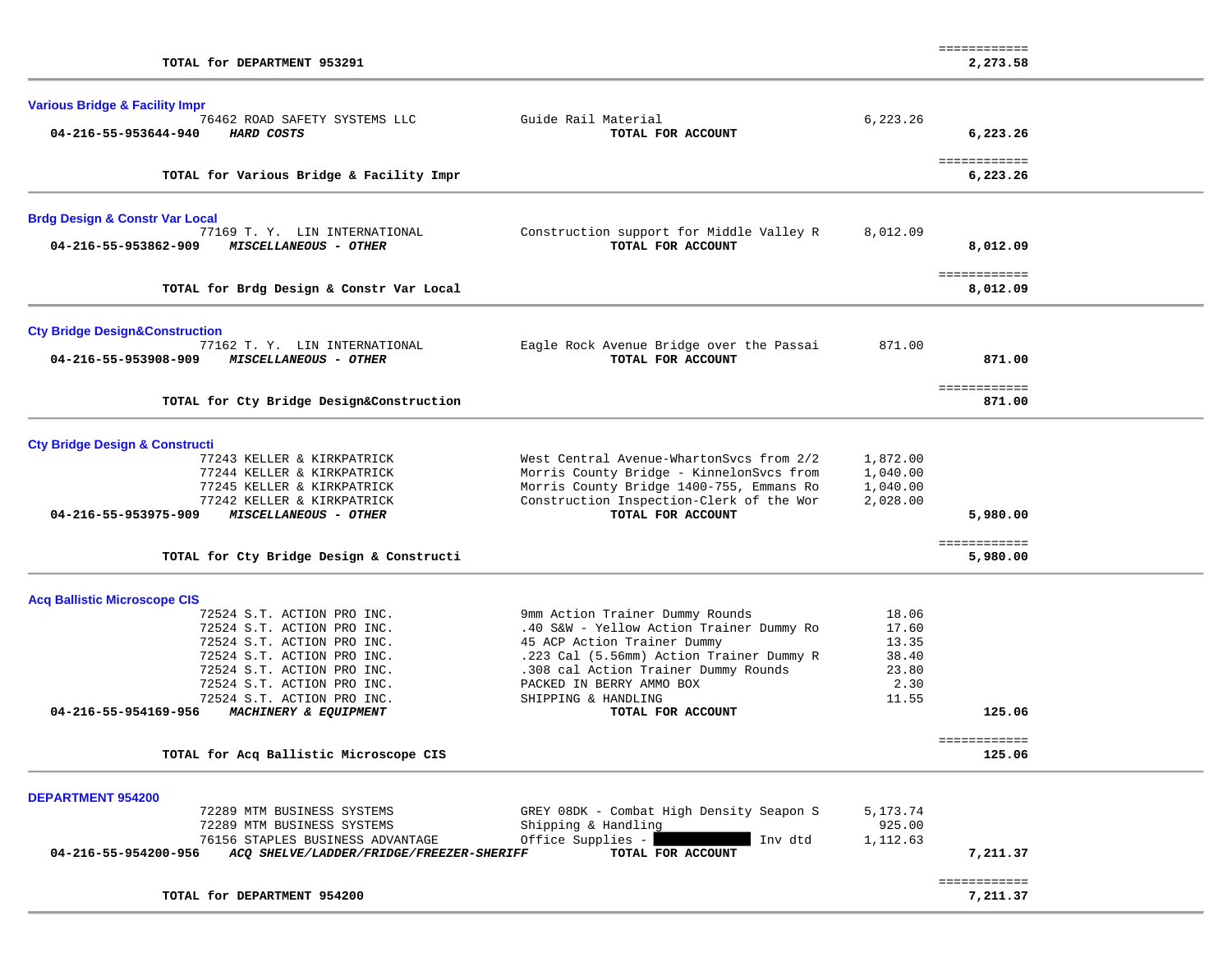| DEPARTMENT 962231                                                                                                       |                                                                         |                            |                            |  |
|-------------------------------------------------------------------------------------------------------------------------|-------------------------------------------------------------------------|----------------------------|----------------------------|--|
| 74670 COMPLETE SECURITY SYSTEMS, INC.<br>74670 COMPLETE SECURITY SYSTEMS, INC.<br>74670 COMPLETE SECURITY SYSTEMS, INC. | Schuyler Building Wiring<br>Hall of Records Wiring<br>Courthouse Wiring | 140.00<br>280.00<br>455.00 |                            |  |
| 74672 HEWLETT-PACKARD COMPANY                                                                                           | HP LaserJet Pro P1606dn Printer                                         | 358.00                     |                            |  |
| 74672 HEWLETT-PACKARD COMPANY<br>74673 DELL MARKETING L.P.                                                              | USB Cable<br>Server Warranty Extension                                  | 18.58<br>1,889.88          |                            |  |
| 04-216-55-962231-955<br>ACO NEW & REPLACEMENT COMPUTERS FOR IT                                                          | TOTAL FOR ACCOUNT                                                       |                            | 3,141.46                   |  |
|                                                                                                                         |                                                                         |                            | ============               |  |
| TOTAL for DEPARTMENT 962231                                                                                             |                                                                         |                            | 3,141.46                   |  |
| <b>DEPARTMENT 962260</b>                                                                                                |                                                                         |                            |                            |  |
| 75232 APPLE INC                                                                                                         | iPad w/Retina, WiFi, VZW, 64GB                                          | 1,658.00                   |                            |  |
| 75232 APPLE INC                                                                                                         | Apple Accessoris as per quote                                           | 428.00                     |                            |  |
| 75232 APPLE INC<br>04-216-55-962260-955<br>REPLCMNT OF COMPUTER EQUIP-VAR CTY DEPTS                                     | Proposal 2100657727 - ACCESSORIES<br>TOTAL FOR ACCOUNT                  | 172.00                     | 2,258.00                   |  |
|                                                                                                                         |                                                                         |                            |                            |  |
| TOTAL for DEPARTMENT 962260                                                                                             |                                                                         |                            | ============<br>2,258.00   |  |
|                                                                                                                         |                                                                         |                            |                            |  |
| <b>DEPARTMENT 963248</b>                                                                                                |                                                                         |                            |                            |  |
| 68438 MOTOROLA SOLUTIONS INC                                                                                            | Order per attached quote for APX6500 Enc                                | 415,933.50                 |                            |  |
| 04-216-55-963248-952<br>REPLACE TRUNKED RADIO SYS-LAW&PUBSAFTEY                                                         | TOTAL FOR ACCOUNT                                                       |                            | 415,933.50                 |  |
| TOTAL for DEPARTMENT 963248                                                                                             |                                                                         |                            | ============<br>415,933.50 |  |
|                                                                                                                         |                                                                         |                            |                            |  |
| <b>DEPARTMENT 964271</b><br>69209 ROYAL COMMUNICATIONS INC.                                                             | renovation control room                                                 | 18,771.50                  |                            |  |
| PURCHASE EQUIP/UPGR CONTROL RM-JOVDETCTR<br>04-216-55-964271-956                                                        | TOTAL FOR ACCOUNT                                                       |                            | 18,771.50                  |  |
|                                                                                                                         |                                                                         |                            |                            |  |
| TOTAL for DEPARTMENT 964271                                                                                             |                                                                         |                            | ============<br>18,771.50  |  |
|                                                                                                                         |                                                                         |                            |                            |  |
|                                                                                                                         | <b>Dedicated Trust</b>                                                  |                            |                            |  |
| <b>Tax Board</b>                                                                                                        |                                                                         |                            |                            |  |
| 73011 OFFICE TEAM                                                                                                       | Professional services $w/e$ 2/1/13                                      | 587.93                     |                            |  |
| 74192 OFFICE TEAM                                                                                                       | Professional Services w/e 2/8/13                                        | 633.15                     |                            |  |
| 74192 OFFICE TEAM<br>74484 OFFICE TEAM                                                                                  | Professional Services w/e 2/15/13<br>Professional services w/e 2/22/13  | 506.52<br>144.72           |                            |  |
| 13-290-56-577101-888<br><b>TAX BOARD</b>                                                                                | TOTAL FOR ACCOUNT                                                       |                            | 1,872.32                   |  |
|                                                                                                                         |                                                                         |                            | ============               |  |
| TOTAL for Tax Board                                                                                                     |                                                                         |                            | 1,872.32                   |  |
| <b>Attorney Id Card Program</b>                                                                                         |                                                                         |                            |                            |  |
| 75805 GILL ASSOCIATES IDENTIFICATION                                                                                    | Polaroid 3-4 500-1 YMCKT K P3500/P5500 S                                | 338.00                     |                            |  |
| 75805 GILL ASSOCIATES IDENTIFICATION                                                                                    | .03 Credit Card Size White Vinyl Card It                                | 75.00                      |                            |  |
| 75805 GILL ASSOCIATES IDENTIFICATION                                                                                    | Shipping & Handling                                                     | 16.00                      |                            |  |
| ATTORNEY ID CARD PROGRAM<br>13-290-56-578601-888                                                                        | TOTAL FOR ACCOUNT                                                       |                            | 429.00                     |  |
|                                                                                                                         |                                                                         |                            | ============               |  |
| TOTAL for Attorney Id Card Program                                                                                      |                                                                         |                            | 429.00                     |  |